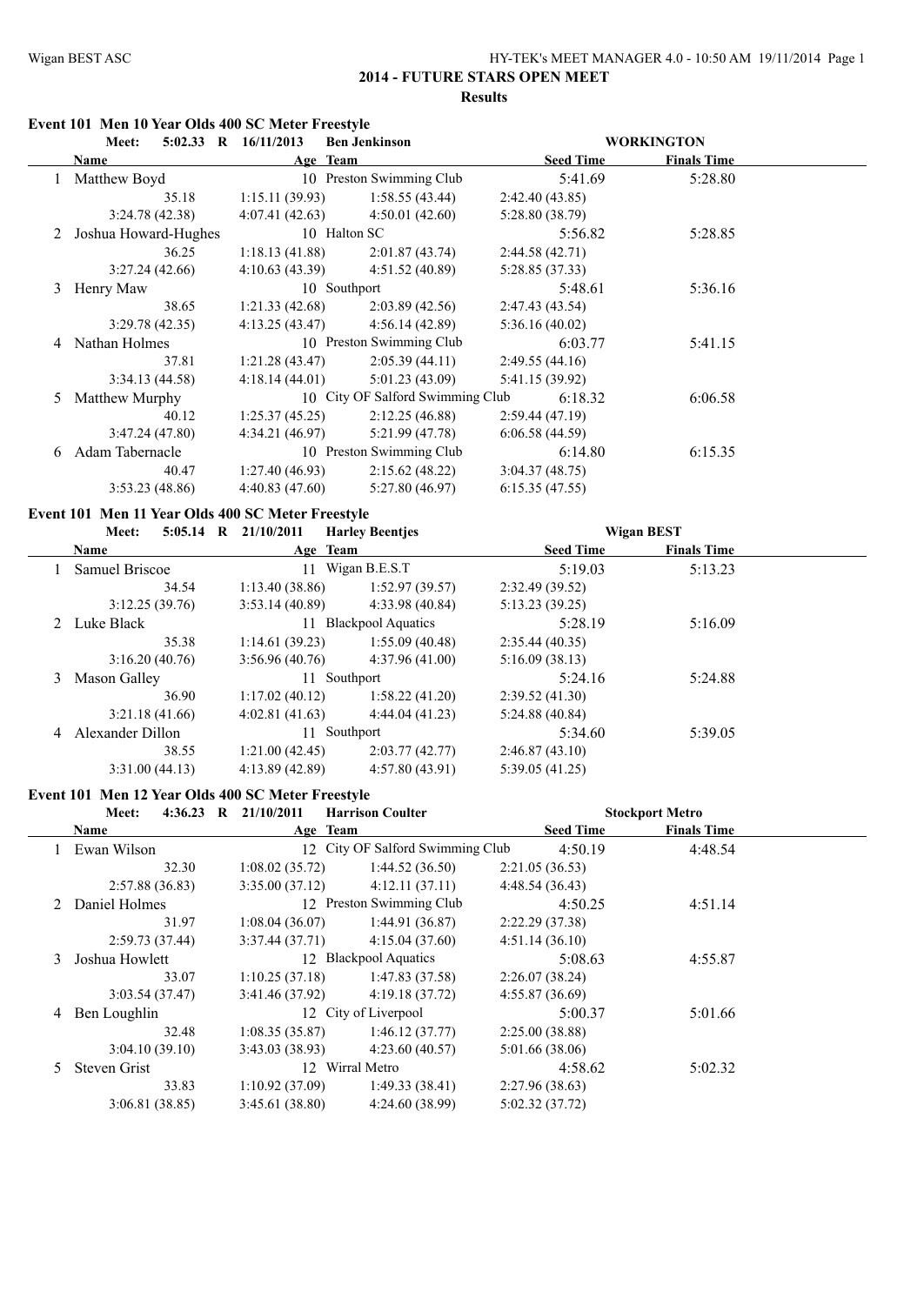# **2014 - FUTURE STARS OPEN MEET Results**

#### **(Event 101 Men 12 Year Olds 400 SC Meter Freestyle)**

|   | <b>Name</b>           | Age Team       |                          | <b>Seed Time</b> | <b>Finals Time</b> |  |
|---|-----------------------|----------------|--------------------------|------------------|--------------------|--|
| 6 | Nathan Smith          |                | 12 Preston Swimming Club | 5:16.80          | 5:03.36            |  |
|   | 35.08                 | 1:13.05(37.97) | 1:52.03(38.98)           | 2:30.98(38.95)   |                    |  |
|   | 3:09.74(38.76)        | 3:48.62(38.88) | 4:26.74(38.12)           | 5:03.36(36.62)   |                    |  |
|   | Daniel Omidi          |                | 12 City of Liverpool     | 5:18.55          | 5:08.72            |  |
|   | 33.91                 | 1:11.96(38.05) | 1:51.22(39.26)           | 2:30.07(38.85)   |                    |  |
|   | 3:10.05(39.98)        | 3:50.48(40.43) | 4:29.99(39.51)           | 5:08.72(38.73)   |                    |  |
| 8 | Cameron Jacobie       |                | 12 City of Liverpool     | 5:26.53          | 5:18.95            |  |
|   | 35.71                 | 1:15.52(39.81) | 1:56.55(41.03)           | 2:37.48(40.93)   |                    |  |
|   | 3:18.34(40.86)        | 3:59.31(40.97) | 4:40.42(41.11)           | 5:18.95(38.53)   |                    |  |
| 9 | <b>Elliot Warwick</b> |                | 12 City of Liverpool     | 5:28.73          | 5:19.03            |  |
|   | 35.57                 | 1:15.40(39.83) | 1:56.22(40.82)           | 2:36.77(40.55)   |                    |  |
|   | 3:17.40(40.63)        | 3:58.40(41.00) | 4:39.84(41.44)           | 5:19.03(39.19)   |                    |  |

#### **Event 101 Men 13 Year Olds 400 SC Meter Freestyle**

#### **Meet: 4:23.58 R 15/11/2014 Johnny Rowland Preston**

|                    | $7.23.30 \quad \text{N} \quad 1.311.2017$ | <i>UUHHHY KUWIAHA</i>             | т гезил          |                    |  |
|--------------------|-------------------------------------------|-----------------------------------|------------------|--------------------|--|
| Name               | Age Team                                  |                                   | <b>Seed Time</b> | <b>Finals Time</b> |  |
| 1 Johnny Rowland   |                                           | 13 Preston Swimming Club          | 4:38.03          | 4:23.58R           |  |
| 29.03              | 1:01.15(32.12)                            | 1:34.41(33.26)                    | 2:08.54(34.13)   |                    |  |
| 2:42.32(33.78)     | 3:17.06(34.74)                            | 3:51.24(34.18)                    | 4:23.58(32.34)   |                    |  |
| 2 Harry Pilkington |                                           | 13 Burnley Bobcats Adm            | 4:32.86          | 4:27.88            |  |
| 29.38              | 1:02.09(32.71)                            | 1:36.24(34.15)                    | 2:10.60(34.36)   |                    |  |
| 2:44.57(33.97)     | 3:19.20(34.63)                            | 3:54.02(34.82)                    | 4:27.88 (33.86)  |                    |  |
| 3 James Cross      |                                           | 13 Wigan B.E.S.T                  | 4:43.60          | 4:30.69            |  |
| 28.81              | 1:01.62(32.81)                            | 1:35.87(34.25)                    | 2:11.04(35.17)   |                    |  |
| 2:46.25(35.21)     | 3:21.33(35.08)                            | 3:56.79(35.46)                    | 4:30.69(33.90)   |                    |  |
| 4 Jacob Casey      | 13 Everton SA                             |                                   | 4:33.20          | 4:36.42            |  |
| 31.07              | 1:04.96(33.89)                            | 1:39.63(34.67)                    | 2:15.15(35.52)   |                    |  |
| 2:51.33(36.18)     | 3:26.72(35.39)                            | 4:02.07(35.35)                    | 4:36.42(34.35)   |                    |  |
| 5 Elliot Norman    |                                           | 13 Burnley Bobcats Adm            | 4:47.12          | 4:36.97            |  |
| 30.97              | 1:05.30(34.33)                            | 1:40.13(34.83)                    | 2:15.74(35.61)   |                    |  |
| 2:51.21(35.47)     | 3:26.75(35.54)                            | 4:02.01(35.26)                    | 4:36.97(34.96)   |                    |  |
| 6 Bill Jones       |                                           | 13 Newcastle Staffs               | 4:36.72          | 4:40.13            |  |
| 32.28              | 1:07.07(34.79)                            | 1:42.54(35.47)                    | 2:18.36(35.82)   |                    |  |
| 2:54.47(36.11)     | 3:30.49(36.02)                            | 4:06.22(35.73)                    | 4:40.13 (33.91)  |                    |  |
| 7 Ethan Lawton     |                                           | 13 Newcastle Staffs               | 4:46.30          | 4:44.21            |  |
| 31.58              | 1:06.77(35.19)                            | 1:43.07(36.30)                    | 2:19.48(36.41)   |                    |  |
| 2:56.24(36.76)     | 3:32.50(36.26)                            | 4:09.15(36.65)                    | 4:44.21(35.06)   |                    |  |
| 8 Harvey Griffin   |                                           | 13 Clitheroe Dolphins             | 4:55.60          | 4:49.59            |  |
| 32.66              | 1:08.18(35.52)                            | 1:45.00(36.82)                    | 2:22.40 (37.40)  |                    |  |
| 2:59.84(37.44)     | 3:36.91(37.07)                            | 4:13.80(36.89)                    | 4:49.59 (35.79)  |                    |  |
| 9 Samuel Douglas   | 13 Wirral Metro                           |                                   | 4:56.78          | 4:51.36            |  |
| 32.62              | 1:08.42(35.80)                            | 1:45.81(37.39)                    | 2:23.23 (37.42)  |                    |  |
| 2:59.93(36.70)     | 3:37.45(37.52)                            | 4:14.56(37.11)                    | 4:51.36(36.80)   |                    |  |
| 10 Oliver Wain     |                                           | 13 City of Bradford Swimming Club | 5:06.22          | 4:53.07            |  |
| 33.56              | 1:10.22(36.66)                            | 1:47.50(37.28)                    | 2:25.28 (37.78)  |                    |  |
| 3:02.80(37.52)     | 3:40.19 (37.39)                           | 4:18.07(37.88)                    | 4:53.07(35.00)   |                    |  |
| 11 Oliver Makinson |                                           | 13 Oldham Aquatics Swim Team      | 5:13.49          | 4:53.59            |  |
| 31.26              | 1:07.91(36.65)                            | 1:45.46(37.55)                    | 2:23.45 (37.99)  |                    |  |
| 3:02.00(38.55)     | 3:40.33 (38.33)                           | 4:17.64(37.31)                    | 4:53.59 (35.95)  |                    |  |
| 12 Joseph Niven    | 13 Southport                              |                                   | 4:58.90          | 4:55.12            |  |
| 33.10              | 1:10.04(36.94)                            | 1:48.37(38.33)                    | 2:26.56(38.19)   |                    |  |
| 3:04.25(37.69)     | 3:41.67(37.42)                            | 4:19.52 (37.85)                   | 4:55.12(35.60)   |                    |  |
|                    |                                           |                                   |                  |                    |  |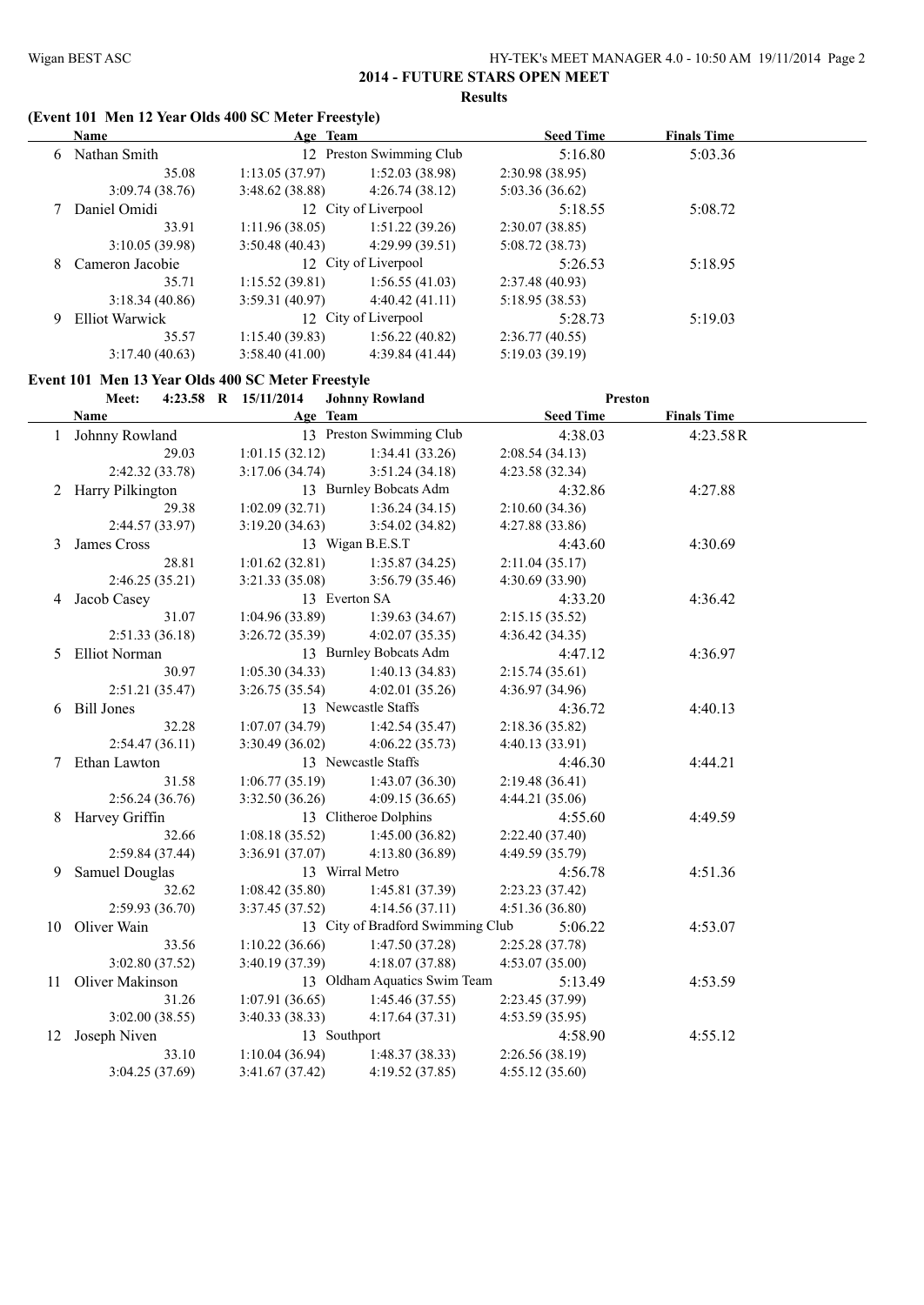#### **2014 - FUTURE STARS OPEN MEET Results**

# **(Event 101 Men 13 Year Olds 400 SC Meter Freestyle)**

|    | Name             | Age Team        |                                  | <b>Seed Time</b> | <b>Finals Time</b> |  |
|----|------------------|-----------------|----------------------------------|------------------|--------------------|--|
| 13 | Tobias Fox       |                 | 13 City OF Salford Swimming Club | 5:01.61          | 5:01.20            |  |
|    | 32.87            | 1:10.37(37.50)  | 1:48.57(38.20)                   | 2:27.22(38.65)   |                    |  |
|    | 3:05.73(38.51)   | 3:44.53(38.80)  | 4:23.22(38.69)                   | 5:01.20(37.98)   |                    |  |
| 14 | Matthew Holliday | 13 <sup>7</sup> | Wigan SC                         | 5:08.67          | 5:24.72            |  |
|    | 34.50            | 1:14.33(39.83)  | 1:56.59(42.26)                   | 2:38.29(41.70)   |                    |  |
|    | 3:20.63(42.34)   | 4:02.03(41.40)  | 4:45.07(43.04)                   | 5:24.72(39.65)   |                    |  |

### **Event 101 Men 14 Year Olds 400 SC Meter Freestyle**

**Meet: 4:12.15 R 15/11/2014 Harley Beentjes WIGAN BEST**

|    | Name                | Age Team                          |                                   | <b>Seed Time</b> | <b>Finals Time</b> |
|----|---------------------|-----------------------------------|-----------------------------------|------------------|--------------------|
|    | 1 Harley Beentjes   | 14 Wigan B.E.S.T                  |                                   | 4:15.02          | 4:12.15R           |
|    | 27.73               |                                   | 59.09 (31.36) 1:31.75 (32.66)     | 2:04.24(32.49)   |                    |
|    | 2:36.57(32.33)      | $3:08.90(32.33)$ $3:41.41(32.51)$ |                                   | 4:12.15(30.74)   |                    |
| 2  | Anthony Wood        |                                   | 14 Blackpool Aquatics             | 4:19.04          | 4:16.43            |
|    | 28.17               |                                   | 59.22 (31.05) 1:31.76 (32.54)     | 2:04.85(33.09)   |                    |
|    | 2:37.62(32.77)      | $3:11.20(33.58)$ $3:44.02(32.82)$ |                                   | 4:16.43(32.41)   |                    |
|    | 3 Matthew Silvester |                                   | 14 Wigan B.E.S.T                  | 4:19.07          | 4:19.72            |
|    | 28.63               |                                   | $59.86(31.23)$ 1:32.48 (32.62)    | 2:05.24(32.76)   |                    |
|    | 2:38.15(32.91)      | 3:11.84(33.69)                    | 3:46.32 (34.48)                   | 4:19.72(33.40)   |                    |
|    | 4 Alexander Axford  |                                   | 14 City Of Manchester Aquatics    | 4:26.05          | 4:21.43            |
|    | 28.46               |                                   | 59.60 (31.14) 1:32.34 (32.74)     | 2:05.95(33.61)   |                    |
|    | 2:39.55(33.60)      | $3:13.78(34.23)$ $3:47.72(33.94)$ |                                   | 4:21.43(33.71)   |                    |
| 5. | Thomas Thorpe       | 14 Wrexham SC                     |                                   | 4:26.56          | 4:21.55            |
|    | 29.17               |                                   | $1:01.22(32.05)$ $1:34.49(33.27)$ | 2:08.24(33.75)   |                    |
|    | 2:42.24(34.00)      | $3:15.64(33.40)$ $3:49.38(33.74)$ |                                   | 4:21.55(32.17)   |                    |
| 6  | Jack Mitchell       |                                   | 14 Blackpool Aquatics             | 4:25.10          | 4:29.80            |
|    | 30.37               | $1:03.43(33.06)$ $1:37.70(34.27)$ |                                   | 2:11.62(33.92)   |                    |
|    | 2:46.05(34.43)      | $3:20.78(34.73)$ $3:55.39(34.61)$ |                                   | 4:29.80(34.41)   |                    |
| 7  | Thomas Mackay       |                                   | 14 Burnley Bobcats Adm            | 4:35.92          | 4:31.43            |
|    | 29.71               | $1:02.80(33.09)$ $1:37.46(34.66)$ |                                   | 2:12.27(34.81)   |                    |
|    | 2:47.16(34.89)      | $3:22.17(35.01)$ $3:57.29(35.12)$ |                                   | 4:31.43(34.14)   |                    |
| 8  | Jamie Grayson       | 14 City of Liverpool              |                                   | 4:38.08          | 4:31.59            |
|    | 28.78               |                                   | $1:01.46(32.68)$ $1:36.20(34.74)$ | 2:11.15(34.95)   |                    |
|    | 2:46.21(35.06)      | $3:21.87(35.66)$ $3:57.61(35.74)$ |                                   | 4:31.59(33.98)   |                    |
| 9. | Evan Price          | 14 Wrexham SC                     |                                   | 4:56.14          | 4:49.53            |
|    | 33.11               |                                   | $1:09.53(36.42)$ $1:46.70(37.17)$ | 2:23.76(37.06)   |                    |
|    | 3:00.53(36.77)      | 3:37.54(37.01)                    | 4:14.00(36.46)                    | 4:49.53 (35.53)  |                    |

#### **Event 101 Men 15 & Over 400 SC Meter Freestyle**

|   | $3:56.58$ R<br>Meet: | 16/11/2013     | <b>Thomas Barton</b>       |                  | Co Liverpool       |  |
|---|----------------------|----------------|----------------------------|------------------|--------------------|--|
|   | <b>Name</b>          | Age Team       |                            | <b>Seed Time</b> | <b>Finals Time</b> |  |
|   | Josh Lambert         | 15             | <b>Burnley Bobcats Adm</b> | 4:22.60          | 4:18.43            |  |
|   | 28.81                | 59.76 (30.95)  | 1:31.39(31.63)             | 2:04.43(33.04)   |                    |  |
|   | 2:37.85(33.42)       | 3:11.61(33.76) | 3:45.31(33.70)             | 4:18.43(33.12)   |                    |  |
| 2 | James Morrison       |                | 15 Horwich Asc             | 4:28.38          | 4:20.78            |  |
|   | 29.89                | 1:02.17(32.28) | 1:35.33(33.16)             | 2:08.85(33.52)   |                    |  |
|   | 2:42.31(33.46)       | 3:15.64(33.33) | 3:48.96(33.32)             | 4:20.78(31.82)   |                    |  |
| 3 | Jacques Bonsell      |                | 15 Blackpool Aquatics      | 4:41.43          | 4:24.41            |  |
|   | 30.11                | 1:03.54(33.43) | 1:37.81(34.27)             | 2:11.58(33.77)   |                    |  |
|   | 2:45.08(33.50)       | 3:18.77(33.69) | 3:51.94(33.17)             | 4:24.41(32.47)   |                    |  |
| 4 | Liam Carlin          |                | 15 City of Liverpool       | 4:23.45          | 4:26.74            |  |
|   | 29.81                | 1:02.57(32.76) | 1:36.01(33.44)             | 2:10.04(34.03)   |                    |  |
|   | 2:44.20(34.16)       | 3:18.38(34.18) | 3:52.82(34.44)             | 4:26.74(33.92)   |                    |  |
|   |                      |                |                            |                  |                    |  |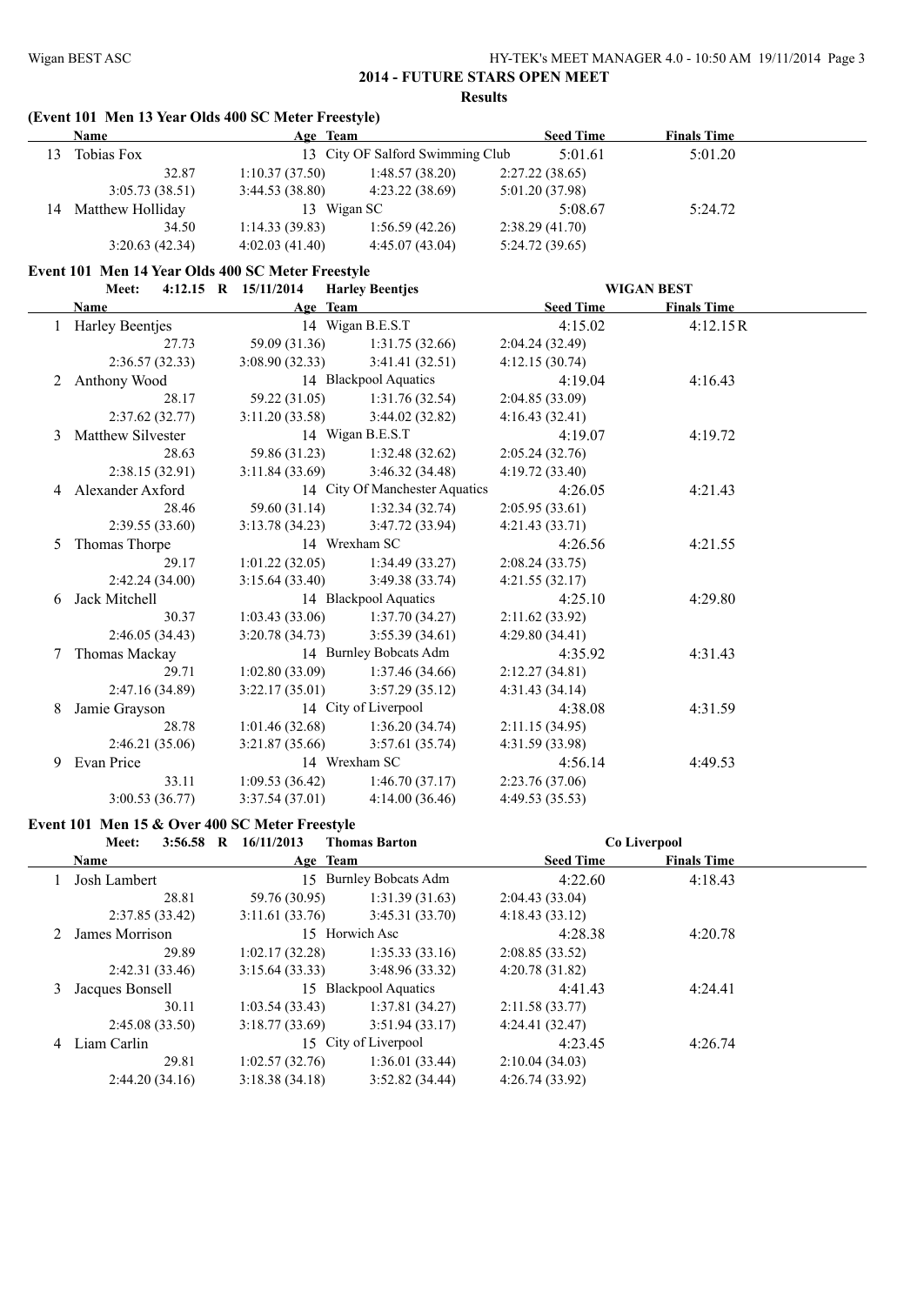# **(Event 101 Men 15 & Over 400 SC Meter Freestyle)**

| Name                 |                |                 | <b>Seed Time</b>                                                                                                                      | <b>Finals Time</b>           |  |
|----------------------|----------------|-----------------|---------------------------------------------------------------------------------------------------------------------------------------|------------------------------|--|
| Declan Hall          |                |                 | 4:24.00                                                                                                                               | 4:29.54                      |  |
| 28.48                | 1:00.40(31.92) | 1:33.53(33.13)  | 2:08.71(35.18)                                                                                                                        |                              |  |
| 2:43.36(34.65)       | 3:18.55(35.19) | 3:54.03(35.48)  | 4:29.54(35.51)                                                                                                                        |                              |  |
| Alex Richardson      |                |                 | 4:22.95                                                                                                                               | 4:32.08                      |  |
| 28.81                | 1:00.82(32.01) | 1:34.49(33.67)  | 2:09.12(34.63)                                                                                                                        |                              |  |
| 2:44.60(35.48)       | 3:20.91(36.31) | 3:57.12(36.21)  | 4:32.08(34.96)                                                                                                                        |                              |  |
| Conor Coogan         |                |                 | 4:30.01                                                                                                                               | 4:37.71                      |  |
| 30.66                | 1:04.71(34.05) | 1:39.59(34.88)  | 2:15.35(35.76)                                                                                                                        |                              |  |
| 2:51.17(35.82)       | 3:26.93(35.76) | 4:02.98(36.05)  | 4:37.71(34.73)                                                                                                                        |                              |  |
| Paul Pimblett        |                |                 | 4:39.74                                                                                                                               | 4:39.93                      |  |
| 31.47                | 1:06.11(34.64) | 1:41.78(35.67)  | 2:17.86(36.08)                                                                                                                        |                              |  |
| 2:53.29(35.43)       | 3:29.61(36.32) | 4:05.61(36.00)  | 4:39.93 (34.32)                                                                                                                       |                              |  |
| <b>Bradley Loder</b> |                |                 | 4:49.70                                                                                                                               | 4:41.25                      |  |
| 31.68                | 1:07.65(35.97) | 1:43.54(35.89)  | 2:19.67(36.13)                                                                                                                        |                              |  |
| 2:55.11(35.44)       | 3:30.65(35.54) | 4:06.24(35.59)  | 4:41.25(35.01)                                                                                                                        |                              |  |
| Steven Russell       |                |                 | 4:44.89                                                                                                                               | 4:47.53                      |  |
| 30.13                | 1:05.14(35.01) | 1:41.69(36.55)  | 2:19.08(37.39)                                                                                                                        |                              |  |
| 2:56.15(37.07)       | 3:33.43(37.28) | 4:10.83(37.40)  | 4:47.53(36.70)                                                                                                                        |                              |  |
| Daniel Lee           |                |                 | 4:55.56                                                                                                                               | 4:56.75                      |  |
| 33.44                | 1:09.94(36.50) | 1:47.58 (37.64) | 2:25.33(37.75)                                                                                                                        |                              |  |
| 3:03.42(38.09)       | 3:41.53(38.11) | 4:19.65(38.12)  | 4:56.75(37.10)                                                                                                                        |                              |  |
|                      |                |                 | Age Team<br>15 Wigan SC<br>15 City Of Manchester Aquatics<br>15 Everton SA<br>15 Blackpool Aquatics<br>15 Team Luton<br>15 Everton SA | 15 Oldham Aquatics Swim Team |  |

#### **Event 201 Girls 13 Year Olds 200 SC Meter Butterfly**

#### **Meet: 2:25.12 R 15/11/2014 Ellie Molyneux WIGAN BEST**

| <u> 1989 - Andrea Andrew Maria III, martin a fh</u><br>Name |                                         | Age Team and the state of the state of the state of the state of the state of the state of the state of the state of the state of the state of the state of the state of the state of the state of the state of the state of t | Seed Time       | <b>Finals Time</b> |  |
|-------------------------------------------------------------|-----------------------------------------|--------------------------------------------------------------------------------------------------------------------------------------------------------------------------------------------------------------------------------|-----------------|--------------------|--|
| 1 Ellie Molyneux 13 Wigan B.E.S.T 2:24.90                   |                                         |                                                                                                                                                                                                                                |                 | 2:25.12R           |  |
|                                                             |                                         | 31.42 1:08.41 (36.99) 1:47.11 (38.70)                                                                                                                                                                                          | 2:25.12(38.01)  |                    |  |
| 2 Jade Moore                                                |                                         | 13 Blackpool Aquatics 2:31.94                                                                                                                                                                                                  |                 | 2:29.22            |  |
|                                                             |                                         | 33.00 1:11.13 (38.13) 1:50.19 (39.06)                                                                                                                                                                                          | 2:29.22 (39.03) |                    |  |
| 3 India Gould                                               |                                         | 13 City of Liverpool 2:30.30                                                                                                                                                                                                   |                 | 2:33.21            |  |
|                                                             |                                         | 34.08 1:13.21 (39.13) 1:54.31 (41.10)                                                                                                                                                                                          | 2:33.21 (38.90) |                    |  |
| 4 Imogen Bailey 13 Wigan B.E.S.T 2:44.07 2:33.67            |                                         |                                                                                                                                                                                                                                |                 |                    |  |
|                                                             |                                         | 33.91 1:12.33 (38.42) 1:53.68 (41.35) 2:33.67 (39.99)                                                                                                                                                                          |                 |                    |  |
| 5 Elissa Gornall 13 Preston Swimming Club 2:45.82           |                                         |                                                                                                                                                                                                                                |                 | 2:42.15            |  |
|                                                             |                                         | 34.75 1:14.83 (40.08) 1:58.78 (43.95) 2:42.15 (43.37)                                                                                                                                                                          |                 |                    |  |
| 6 Lauren Rainford-Read 13 Blackpool Aquatics 2:45.58        |                                         |                                                                                                                                                                                                                                |                 | 2:44.16            |  |
|                                                             |                                         | 34.63 1:15.81 (41.18) 2:00.06 (44.25) 2:44.16 (44.10)                                                                                                                                                                          |                 |                    |  |
| 7 Ella Bergin-Williams 13 Oldham Aquatics Swim Team 2:50.00 |                                         |                                                                                                                                                                                                                                |                 | 2:44.96            |  |
|                                                             |                                         | 35.30 1:16.05 (40.75) 1:59.75 (43.70) 2:44.96 (45.21)                                                                                                                                                                          |                 |                    |  |
| 8 Keely Smith 13 Wrexham SC 2:52.34                         |                                         |                                                                                                                                                                                                                                |                 | 2:46.07            |  |
|                                                             |                                         | 36.58 1:18.62 (42.04) 2:02.33 (43.71) 2:46.07 (43.74)                                                                                                                                                                          |                 |                    |  |
| 9 Alexandra Livingstone                                     |                                         | 13 Carnforth Otters 2:59.00                                                                                                                                                                                                    |                 | 2:47.17            |  |
|                                                             |                                         | $37.87$ 1:20.36 (42.49) 2:03.16 (42.80) 2:47.17 (44.01)                                                                                                                                                                        |                 |                    |  |
| 10 Arina Klujeva 13 City OF Salford Swimming Club 2:54.96   |                                         |                                                                                                                                                                                                                                |                 | 2:50.74            |  |
|                                                             |                                         | 38.49 1:21.88 (43.39) 2:06.04 (44.16) 2:50.74 (44.70)                                                                                                                                                                          |                 |                    |  |
| 11 Amy Compton 13 Wirral Metro 2:51.60 2:53.87              |                                         |                                                                                                                                                                                                                                |                 |                    |  |
|                                                             |                                         | $35.59$ 1:20.70 (45.11) 2:06.84 (46.14) 2:53.87 (47.03)                                                                                                                                                                        |                 |                    |  |
| Event 201 Women 14 & Over 200 SC Meter Butterfly            |                                         |                                                                                                                                                                                                                                |                 |                    |  |
| <b>Meet:</b>                                                | $2:08.25$ R $15/11/2014$ Georgia Barton |                                                                                                                                                                                                                                |                 | <b>COMAST</b>      |  |
|                                                             |                                         |                                                                                                                                                                                                                                |                 |                    |  |

| <b>Name</b>    | Team<br>Age     |                                | <b>Seed Time</b> | <b>Finals Time</b> |  |
|----------------|-----------------|--------------------------------|------------------|--------------------|--|
| Georgia Barton |                 | 19 City Of Manchester Aquatics | 2:10.97          | 2:08.25R           |  |
| 29.90          | 1:01.12 (31.22) | 1:34.96(33.84)                 | 2:08.25(33.29)   |                    |  |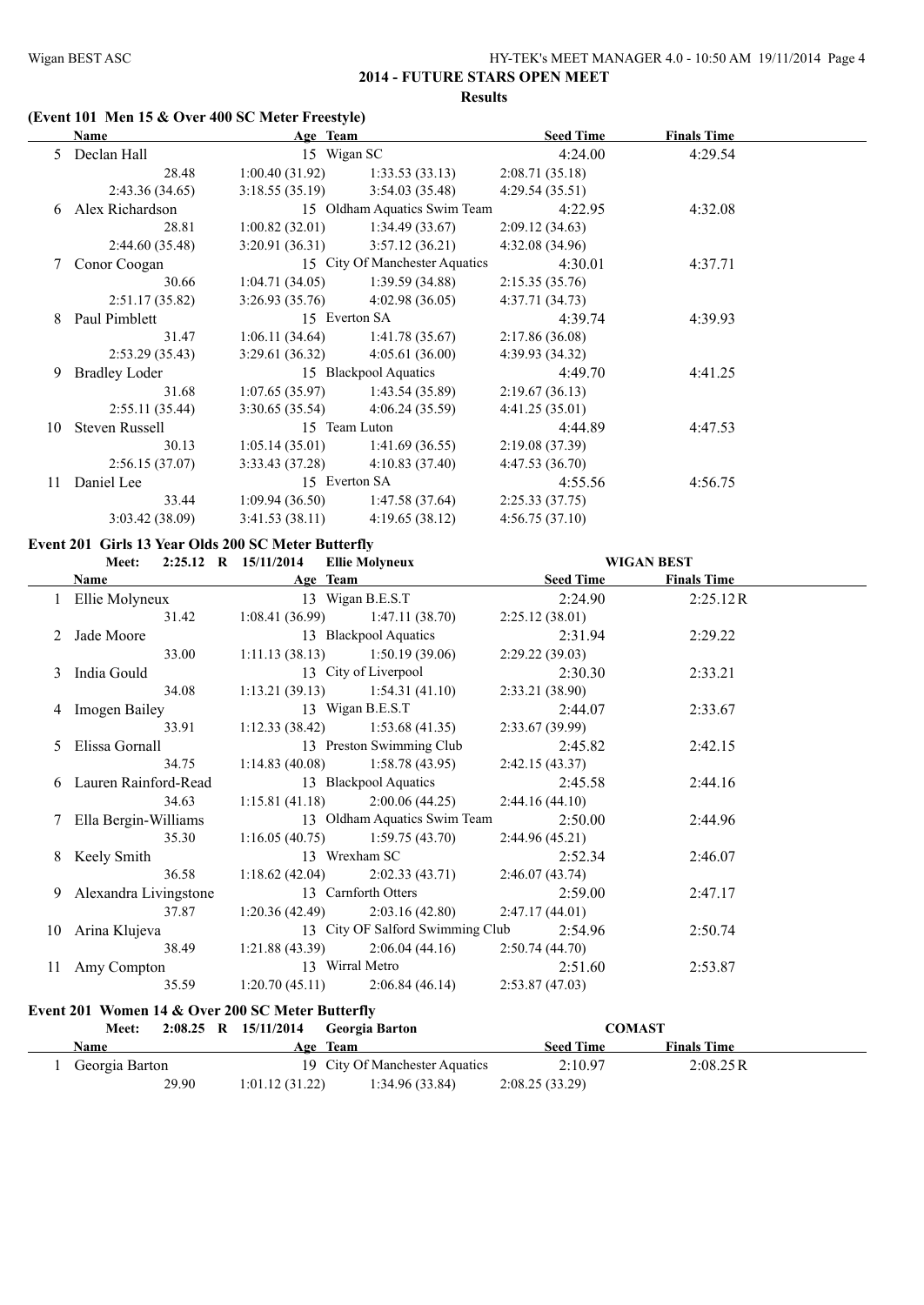# **(Event 201 Women 14 & Over 200 SC Meter Butterfly)**

| Name                                              | Age Team                              |                                            | <u>Seed Time</u> | <b>Finals Time</b> |  |
|---------------------------------------------------|---------------------------------------|--------------------------------------------|------------------|--------------------|--|
| 2 Shauntelle Austin 17 Blackpool Aquatics 2:10.60 |                                       |                                            |                  | 2:14.73            |  |
|                                                   | 30.18 1:04.01 (33.83) 1:40.10 (36.09) |                                            | 2:14.73 (34.63)  |                    |  |
| 3 Katie Rennolds                                  | 16 Burnley Bobcats Adm                |                                            | 2:16.59          | 2:16.01            |  |
| 31.37                                             |                                       | $1:04.93(33.56)$ $1:40.52(35.59)$          | 2:16.01(35.49)   |                    |  |
| 4 Rachel Lefley                                   |                                       | 24 City Of Manchester Aquatics             | 2:15.50          | 2:17.31            |  |
| 30.05                                             |                                       | $1:05.06(35.01)$ $1:40.96(35.90)$          | 2:17.31(36.35)   |                    |  |
| 5 Eleanor Bailey                                  |                                       | 16 Wigan B.E.S.T                           | 2:22.40          | 2:23.45            |  |
| 31.00                                             |                                       | $1:07.74(36.74)$ $1:46.32(38.58)$          | 2:23.45(37.13)   |                    |  |
| 6 Rachel Morris                                   |                                       | 15 City Of Manchester Aquatics             | 2:26.14          | 2:26.55            |  |
| 32.35                                             | $1:09.09(36.74)$ $1:47.11(38.02)$     |                                            | 2:26.55(39.44)   |                    |  |
| 7 Abigail Procter                                 |                                       | 16 Burnley Bobcats Adm                     | 2:28.67          | 2:27.38            |  |
| 33.88                                             |                                       | 1:10.17 (36.29) 1:48.32 (38.15)            | 2:27.38(39.06)   |                    |  |
| 8 Anna Niven                                      | 15 Southport                          |                                            | 2:27.49          | 2:29.60            |  |
| 32.64                                             |                                       | 1:10.81 (38.17) 1:51.15 (40.34)            | 2:29.60(38.45)   |                    |  |
| 9 Ella Mae Johnson 14 Southport                   |                                       |                                            | 2:28.60          | 2:29.65            |  |
| 34.00                                             |                                       | $1:10.58(36.58)$ $1:51.33(40.75)$          | 2:29.65(38.32)   |                    |  |
| 10 Niamh Ryan                                     |                                       | 17 City Of Manchester Aquatics             | 2:21.90          | 2:30.54            |  |
| 32.89                                             | $1:10.72(37.83)$ $1:51.25(40.53)$     |                                            | 2:30.54(39.29)   |                    |  |
| 11 Rusha Mondal                                   |                                       | 14 City Of Manchester Aquatics             | 2:45.13          | x2:31.02           |  |
| 34.67                                             | $1:13.39(38.72)$ $1:51.98(38.59)$     |                                            | 2:31.02(39.04)   |                    |  |
| 12 Isobel Meikle                                  |                                       | 15 City Of Manchester Aquatics             | 2:29.31          | x2:31.33           |  |
| 33.79                                             |                                       | $1:12.15(38.36)$ $1:52.44(40.29)$          | 2:31.33 (38.89)  |                    |  |
| 13 Rebecca Chadwick                               |                                       | 14 Newcastle Staffs                        | 2:39.01          | 2:44.36            |  |
| 34.23                                             |                                       | $1:15.06(40.83)$ $1:59.16(44.10)$          | 2:44.36(45.20)   |                    |  |
| 14 Ellie Dewsbury                                 | 14 Southport                          |                                            | 2:45.40          | 2:49.86            |  |
| 36.02                                             |                                       | 1:18.12 (42.10) 2:05.53 (47.41)            | 2:49.86 (44.33)  |                    |  |
| 15 Charlie Coy                                    |                                       | 14 Clitheroe Dolphins                      | 2:51.00          | 2:50.48            |  |
| 37.68                                             | $1:19.78(42.10)$ $2:04.76(44.98)$     |                                            | 2:50.48(45.72)   |                    |  |
| --- Shannon Brealey                               | 18 City Of Manchester Aquatics        |                                            | 2:25.16          | DQ                 |  |
| 33.20                                             |                                       | 1:09.81 (36.61) 1:47.81 (38.00) DQ (37.49) |                  |                    |  |

# **Event 202 Men 13 Year Olds 200 SC Meter Butterfly**

| Meet:          | R                   | 22/10/2011 | <b>Lee Reeder</b> |                                                                                                       |                    |                   |
|----------------|---------------------|------------|-------------------|-------------------------------------------------------------------------------------------------------|--------------------|-------------------|
| <b>Name</b>    |                     |            |                   | <b>Seed Time</b>                                                                                      | <b>Finals Time</b> |                   |
| Mario Coman    |                     |            |                   | 2:30.65                                                                                               | 2:22.14            |                   |
| 32.21          |                     |            | 1:46.71(37.62)    | 2:22.14(35.43)                                                                                        |                    |                   |
| 2 Joseph Niven |                     |            |                   | 2:31.60                                                                                               | 2:39.56            |                   |
| 35.02          |                     |            | 1:57.88(44.35)    | 2:39.56(41.68)                                                                                        |                    |                   |
| Samuel Douglas | Wirral Metro<br>13. |            | 2:48.64           | 2:45.76                                                                                               |                    |                   |
| 37.56          |                     |            | 2:04.89(43.63)    | 2:45.76(40.87)                                                                                        |                    |                   |
|                | 2:20.83             |            |                   | Age Team<br>13 Newcastle Staffs<br>1:09.09(36.88)<br>13 Southport<br>1:13.53(38.51)<br>1:21.26(43.70) |                    | <b>Preston SC</b> |

#### **Event 202 Men 14 Year Olds 200 SC Meter Butterfly**

| 2:14.61<br>Meet:    | 22/10/2011<br>R | <b>Jordan Macdonald</b> |                  | <b>Southport</b>   |  |
|---------------------|-----------------|-------------------------|------------------|--------------------|--|
| Name                |                 | Age Team                | <b>Seed Time</b> | <b>Finals Time</b> |  |
| Harley Beentjes     |                 | Wigan B.E.S.T<br>14     | 2:17.87          | 2:17.05            |  |
| 31.58               | 1:05.63(34.05)  | 1:42.36(36.73)          | 2:17.05(34.69)   |                    |  |
| 2 Matthew Silvester |                 | 14 Wigan B.E.S.T        | 2:20.10          | 2:21.80            |  |
| 32.15               | 1:06.90(34.75)  | 1:45.23(38.33)          | 2:21.80(36.57)   |                    |  |
| Paolo Moniz         |                 | 14 Southport            | 2:19.20          | 2:23.63            |  |
| 31.64               | 1:08.75(37.11)  | 1:46.49(37.74)          | 2:23.63(37.14)   |                    |  |
| 4 Ryan Warriner     |                 | 14 City of Liverpool    | 2:25.90          | 2:26.75            |  |
| 34.21               | 1:11.83(37.62)  | 1:49.30(37.47)          | 2:26.75(37.45)   |                    |  |
|                     |                 |                         |                  |                    |  |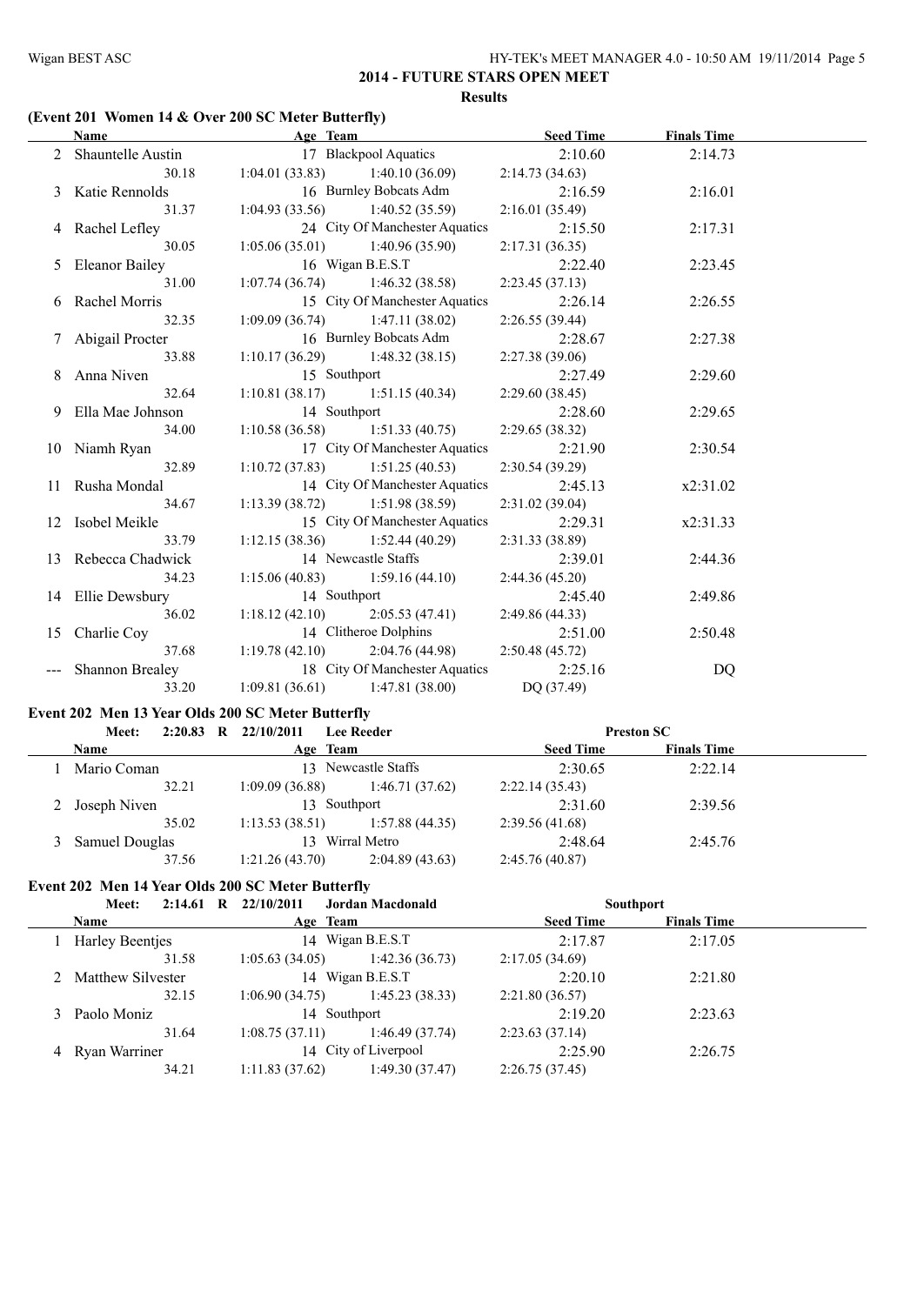#### Wigan BEST ASC HY-TEK's MEET MANAGER 4.0 - 10:50 AM 19/11/2014 Page 6 **2014 - FUTURE STARS OPEN MEET**

#### **Results**

# **Event 202 Men 15 & Over 200 SC Meter Butterfly**

|   | Meet:             | $2:04.14$ R | 16/11/2013     | <b>Thomas Barton</b>           |                  | Co Liverpool       |  |
|---|-------------------|-------------|----------------|--------------------------------|------------------|--------------------|--|
|   | <b>Name</b>       |             |                | Age Team                       | <b>Seed Time</b> | <b>Finals Time</b> |  |
|   | Marcus Williamson |             |                | 18 Newcastle Staffs            | 2:11.12          | 2:10.35            |  |
|   |                   | 28.34       | 1:00.99(32.65) | 1:35.31(34.32)                 | 2:10.35(35.04)   |                    |  |
|   | Josh Lambert      |             |                | 15 Burnley Bobcats Adm         | 2:18.89          | 2:16.39            |  |
|   |                   | 30.64       | 1:05.54(34.90) | 1:41.45(35.91)                 | 2:16.39(34.94)   |                    |  |
|   | 3 Ewan Miller     |             |                | 18 City Of Manchester Aquatics | 2:16.70          | 2:16.50            |  |
|   |                   | 31.20       | 1:05.99(34.79) | 1:41.60(35.61)                 | 2:16.50(34.90)   |                    |  |
| 4 | Nathan Bennett    |             |                | 15 City Of Manchester Aquatics | 2:19.70          | 2:25.76            |  |
|   |                   | 30.73       | 1:06.99(36.26) | 1:46.62(39.63)                 | 2:25.76(39.14)   |                    |  |
|   | Liam Burston      |             |                | 15 Oldham Aquatics Swim Team   | 2:31.07          | 2:29.86            |  |
|   |                   | 34.06       | 1:13.14(39.08) | 1:52.20(39.06)                 | 2:29.86(37.66)   |                    |  |

# **Event 203 Girls 9 Year Olds 200 SC Meter Backstroke**

|   | Meet:           | $2:56.02$ R $16/11/2013$ | <b>Lois Keves</b>               |                  | Co Liverpool       |  |
|---|-----------------|--------------------------|---------------------------------|------------------|--------------------|--|
|   | <b>Name</b>     | Age Team                 |                                 | <b>Seed Time</b> | <b>Finals Time</b> |  |
|   | Kaitlin Hughes  | 9 Everton SA             |                                 | 3:05.97          | 3:04.30            |  |
|   | 42.82           | 1:29.69(46.87)           | 2:17.80(48.11)                  | 3:04.30(46.50)   |                    |  |
|   | 2 Macy Dootson  |                          | 9 Workington                    | 3:22.55          | 3:16.32            |  |
|   | 45.29           | 1:36.25(50.96)           | 2:28.10(51.85)                  | 3:16.32(48.22)   |                    |  |
| 3 | Anna Dootson    |                          | 9 Workington                    | 3:26.90          | 3:26.74            |  |
|   | 48.35           | 1:43.26(54.91)           | 2:35.18(51.92)                  | 3:26.74(51.56)   |                    |  |
| 4 | Jessica Murray  |                          | 9 City OF Salford Swimming Club | 3:41.76          | 3:26.80            |  |
|   | 47.09           | 1:38.81(51.72)           | 2:33.75(54.94)                  | 3:26.80(53.05)   |                    |  |
|   | 5 Emily Gaskell |                          | 9 Atherton $&$ Leigh Asc        | 3:35.44          | 3:38.37            |  |
|   | 50.72           | 1:47.63(56.91)           | 2:44.59(56.96)                  | 3:38.37(53.78)   |                    |  |
|   | Lauren Airey    |                          | 9 Preston Swimming Club         | 3:26.29          | DQ                 |  |
|   | 45.75           | 1:36.62(50.87)           | 2:27.81(51.19)                  | DO(50.44)        |                    |  |

# **Event 203 Girls 10 Year Olds 200 SC Meter Backstroke**

| <b>Meet:</b>    | 2:46.36 R 15/11/2014 Ruby Hughes      |          | Southport       |                    |  |
|-----------------|---------------------------------------|----------|-----------------|--------------------|--|
| <b>Name</b>     |                                       | Age Team | Seed Time       | <b>Finals Time</b> |  |
| 1 Ruby Hughes   | 10 Southport                          |          | 2:46.15         | 2:46.36R           |  |
| 38.49           | $1:21.69(43.20)$ $2:05.40(43.71)$     |          | 2:46.36 (40.96) |                    |  |
| 2 Lois Keyes    | 10 Everton SA                         |          | 2:50.36         | 2:47.61            |  |
|                 | 38.69 1:21.74 (43.05) 2:05.14 (43.40) |          | 2:47.61(42.47)  |                    |  |
| 3 Emily Morris  | 10 City of Liverpool                  |          | 3:08.46         | 3:00.66            |  |
|                 | 41.68 1:29.00 (47.32) 2:16.44 (47.44) |          | 3:00.66(44.22)  |                    |  |
| 4 Mia Chambers  | 10 Southport                          |          | 3:05.50         | 3:00.94            |  |
| 42.79           | $1:29.36(46.57)$ $2:17.04(47.68)$     |          | 3:00.94(43.90)  |                    |  |
| 5 Ella Smith    | 10 Southport                          |          | 3:03.68         | 3:01.04            |  |
| 43.64           | $1:29.30(45.66)$ $2:16.17(46.87)$     |          | 3:01.04(44.87)  |                    |  |
| 6 Ruby Holland  | 10 Oldham Aquatics Swim Team          |          | 2:59.57         | 3:05.07            |  |
| 43.90           | $1:31.19(47.29)$ $2:19.30(48.11)$     |          | 3:05.07(45.77)  |                    |  |
| 7 Alice Sands   | 10 Carnforth Otters                   |          | 3:19.94         | 3:08.20            |  |
| 41.76           | $1:31.04(49.28)$ $2:21.39(50.35)$     |          | 3:08.20(46.81)  |                    |  |
| 8 Megan Sibbald | 10 Workington                         |          | 3:14.47         | 3:08.74            |  |
| 45.02           | $1:32.90(47.88)$ $2:21.76(48.86)$     |          | 3:08.74(46.98)  |                    |  |
| 9 Ella Newton   | 10 Preston Swimming Club              |          | 3:21.86         | 3:10.52            |  |
| 44.40           | $1:33.43(49.03)$ $2:23.12(49.69)$     |          | 3:10.52(47.40)  |                    |  |
| 10 Amber Mann   | 10 Preston Swimming Club              |          | 3:18.53         | 3:12.40            |  |
|                 | 43.80 1:32.68 (48.88) 2:23.96 (51.28) |          | 3:12.40(48.44)  |                    |  |
| 11 Zoe Sharpley | 10 Burnley Bobcats Adm                |          | 3:13.19         | 3:13.61            |  |
| 43.01           | $1:33.31(50.30)$ $2:25.30(51.99)$     |          | 3:13.61(48.31)  |                    |  |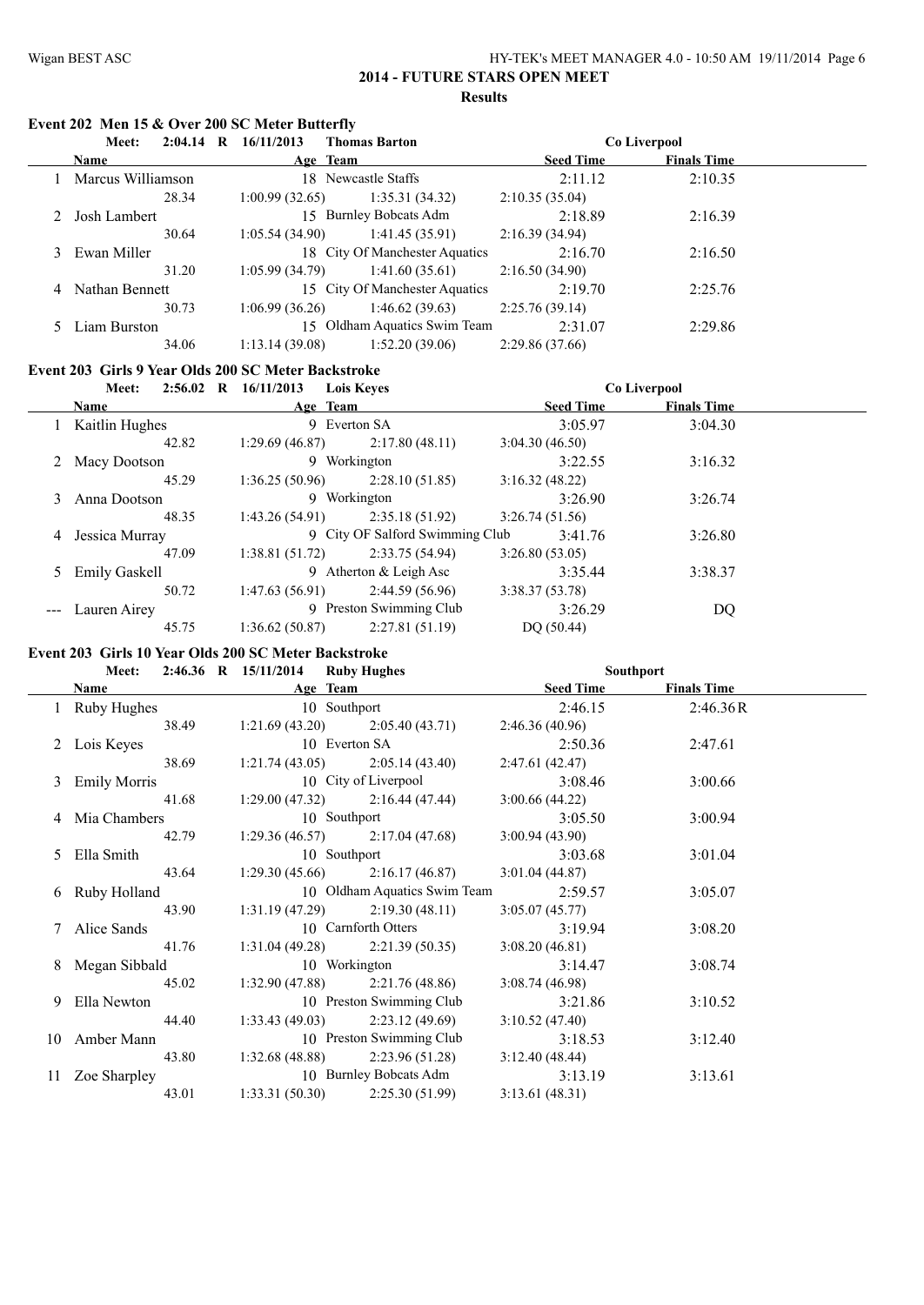# **(Event 203 Girls 10 Year Olds 200 SC Meter Backstroke)**

| <b>Name</b>     |                                   |                | <b>Seed Time</b>                                       | <b>Finals Time</b>               |  |
|-----------------|-----------------------------------|----------------|--------------------------------------------------------|----------------------------------|--|
|                 |                                   |                | 3:21.32                                                | 3:14.11                          |  |
| 45.91           | 1:34.62(48.71)                    | 2:25.60(50.98) | 3:14.11(48.51)                                         |                                  |  |
| Emily Allen     |                                   |                | 3:16.08                                                | 3:16.80                          |  |
| 44.20           | 1:35.58(51.38)                    | 2:27.60(52.02) | 3:16.80(49.20)                                         |                                  |  |
| Liberty Sproson |                                   |                | 3:28.18                                                | 3:18.17                          |  |
| 46.76           | 1:38.03(51.27)                    | 2:30.38(52.35) | 3:18.17(47.79)                                         |                                  |  |
|                 | 10 Preston Swimming Club          |                | 3:12.21                                                | DQ                               |  |
| 43.94           | 1:31.00(47.06)                    | 2:18.46(47.46) | DQ(45.30)                                              |                                  |  |
|                 | Lucy Coleman<br>--- Olivia Hanson |                | Age Team<br>10 Howe Bridge Aces<br>10 Newcastle Staffs | 10 City OF Salford Swimming Club |  |

# **Event 203 Girls 11 Year Olds 200 SC Meter Backstroke**<br>Meet 2:29.23 R 22/10/2011 Hally Hibb

| Meet:                                  |                 | 2:29.23 R 22/10/2011 Holly Hibbott    |                | Southport          |  |
|----------------------------------------|-----------------|---------------------------------------|----------------|--------------------|--|
| <b>Name</b>                            |                 | <b>Example 2018</b> Age Team          | Seed Time      | <b>Finals Time</b> |  |
| 1 Kate Forster                         | 11 Southport    |                                       | 2:38.20        | 2:39.35            |  |
|                                        |                 | 37.38 1:18.16 (40.78) 1:59.12 (40.96) | 2:39.35(40.23) |                    |  |
| 2 Katherine Baker                      |                 | 11 Wigan B.E.S.T                      | 2:45.07        | 2:40.17            |  |
| 37.10                                  |                 | 1:17.24 (40.14) 1:59.05 (41.81)       | 2:40.17(41.12) |                    |  |
| 3 Charlotte Edwards                    | 11 Wigan SC     |                                       | 2:49.92        | 2:43.86            |  |
| 38.33                                  |                 | 1:19.64 (41.31) 2:02.18 (42.54)       | 2:43.86(41.68) |                    |  |
| 4 Hannah Kurzyk-Odonnell 11 Workington |                 |                                       | 2:48.33        | 2:44.78            |  |
| 39.54                                  |                 | $1:21.34(41.80)$ $2:03.72(42.38)$     | 2:44.78(41.06) |                    |  |
| 5 Imogen Moss                          |                 | 11 Preston Swimming Club              | 2:49.24        | 2:46.19            |  |
| 38.40                                  |                 | $1:20.38(41.98)$ $2:03.59(43.21)$     | 2:46.19(42.60) |                    |  |
| 6 Lilly Duckworth                      |                 | 11 Burnley Bobcats Adm                | 2:52.99        | 2:47.16            |  |
| 38.75                                  |                 | $1:20.54(41.79)$ $2:03.86(43.32)$     | 2:47.16(43.30) |                    |  |
| 7 Lilly Wallwork                       | 11 Southport    |                                       | 2:49.62        | 2:47.35            |  |
| 38.60                                  |                 | 1:21.62 (43.02) 2:05.80 (44.18)       | 2:47.35(41.55) |                    |  |
| 8 Amy Teebay                           | 11 Southport    |                                       | 2:56.32        | 2:48.60            |  |
| 39.37                                  |                 | $1:22.89(43.52)$ $2:07.53(44.64)$     | 2:48.60(41.07) |                    |  |
| 9 Mia Sheridan                         |                 | 11 Burnley Bobcats Adm                | 3:00.69        | 2:50.10            |  |
| 40.72                                  |                 | $1:24.79(44.07)$ $2:09.49(44.70)$     | 2:50.10(40.61) |                    |  |
| 10 Ayesha Brocklehurst                 |                 | 11 Wigan B.E.S.T                      | 2:56.67        | 2:50.79            |  |
| 40.30                                  |                 | $1:23.88(43.58)$ $2:08.76(44.88)$     | 2:50.79(42.03) |                    |  |
| 11 Freya Ainsworth                     | 11 Wirral Metro |                                       | 3:00.31        | 2:53.94            |  |
| 40.08                                  |                 | 1:24.09 (44.01) 2:09.41 (45.32)       | 2:53.94(44.53) |                    |  |
| 12 Lauren Teebay                       | 11 Southport    |                                       | 3:01.22        | 2:55.71            |  |
| 40.40                                  |                 | $1:25.50(45.10)$ $2:11.06(45.56)$     | 2:55.71(44.65) |                    |  |
| 13 Olivia Rush                         |                 | 11 Oldham Aquatics Swim Team          | 2:57.75        | 2:58.83            |  |
| 42.79                                  |                 | $1:27.56(44.77)$ $2:13.41(45.85)$     | 2:58.83(45.42) |                    |  |
| 14 Kimberley Burston                   |                 | 11 Oldham Aquatics Swim Team          | 2:54.70        | 2:59.18            |  |
| 41.95                                  |                 | $1:27.22(45.27)$ $2:14.13(46.91)$     | 2:59.18(45.05) |                    |  |
| 15 Koshiki Chauhan                     |                 | 11 City Of Manchester Aquatics        | 3:09.05        | 3:10.37            |  |
| 43.67                                  |                 | $1:32.66(48.99)$ $2:21.97(49.31)$     | 3:10.37(48.40) |                    |  |
| --- Sadie Spencer                      | 11 Wrexham SC   |                                       | 2:57.48        | DQ                 |  |
| 40.07                                  |                 | $1:23.75(43.68)$ $2:08.34(44.59)$     | DQ (42.18)     |                    |  |

# **Event 203 Girls 12 Year Olds 200 SC Meter Backstroke**

| Meet:              |       | $2:22.10$ R $03/11/2012$ Holly Hibbott |                          |                  | <b>Southport</b>   |  |
|--------------------|-------|----------------------------------------|--------------------------|------------------|--------------------|--|
| Name               |       |                                        | Age Team                 | <b>Seed Time</b> | <b>Finals Time</b> |  |
| <b>Holly White</b> |       |                                        | 12 City of Liverpool     | 2:33.70          | 2:29.49            |  |
|                    | 33.69 | 1:11.51(37.82)                         | 1:50.89 (39.38)          | 2:29.49(38.60)   |                    |  |
| 2 Josie Carroll    |       |                                        | 12 Southport             | 2:35.25          | 2:31.49            |  |
|                    | 34.34 | 1:12.55(38.21)                         | 1:52.56(40.01)           | 2:31.49(38.93)   |                    |  |
| Elizabeth Wafer    |       |                                        | 12 Preston Swimming Club | 2:37.74          | 2:35.84            |  |
|                    | 35.26 | 1:13.84(38.58)                         | 1:55.70(41.86)           | 2:35.84(40.14)   |                    |  |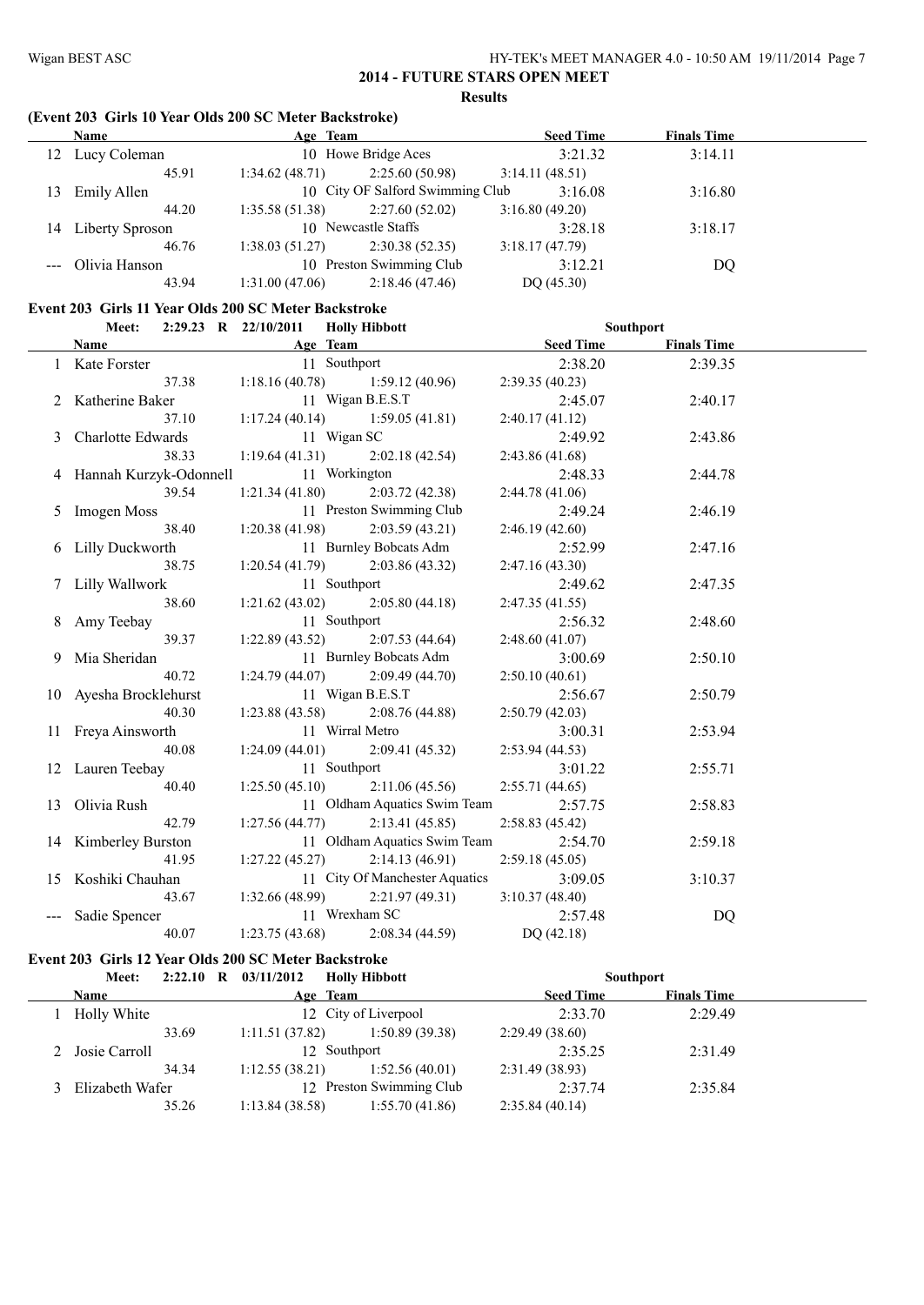# **(Event 203 Girls 12 Year Olds 200 SC Meter Backstroke)**

| Name                 | Age Team                          |                                   | <b>Seed Time</b> | <b>Finals Time</b> |  |
|----------------------|-----------------------------------|-----------------------------------|------------------|--------------------|--|
| 4 Jessica McDonaugh  | 12 Southport                      |                                   | 2:37.80          | 2:36.70            |  |
| 36.99                |                                   | $1:16.93(39.94)$ $1:57.42(40.49)$ | 2:36.70(39.28)   |                    |  |
| 5 Emily Hughes       | 12 Preston Swimming Club          |                                   | 2:39.65          | 2:37.57            |  |
| 37.66                |                                   | $1:17.19(39.53)$ $1:57.68(40.49)$ | 2:37.57(39.89)   |                    |  |
| 6 Ashley Jones       | 12 Wrexham SC                     |                                   | 2:42.44          | 2:38.03            |  |
| 36.59                |                                   | $1:15.48(38.89)$ $1:56.32(40.84)$ | 2:38.03(41.71)   |                    |  |
| 7 Emily Meneill      |                                   | 12 Blackpool Aquatics             | 2:39.20          | 2:38.21            |  |
| 37.25                | $1:17.40(40.15)$ $1:58.58(41.18)$ |                                   | 2:38.21(39.63)   |                    |  |
| 8 mia Smith          | 12 Southport                      |                                   | 2:38.06          | 2:39.55            |  |
| 36.77                |                                   | $1:16.84(40.07)$ $1:58.60(41.76)$ | 2:39.55(40.95)   |                    |  |
| 9 Molly Gordon       |                                   | 12 Blackpool Aquatics             | 2:42.11          | 2:41.25            |  |
| 38.47                |                                   | 1:19.61 (41.14) 2:01.37 (41.76)   | 2:41.25(39.88)   |                    |  |
| 10 Darcy Williams    |                                   | 12 Burnley Bobcats Adm            | 2:54.10          | 2:44.83            |  |
| 38.67                |                                   | $1:21.45(42.78)$ $2:04.44(42.99)$ | 2:44.83(40.39)   |                    |  |
| 11 Scarlett Aspinall | 12 Southport                      |                                   | 2:48.82          | 2:45.97            |  |
| 39.91                |                                   | $1:21.67(41.76)$ $2:04.28(42.61)$ | 2:45.97(41.69)   |                    |  |
| 12 Georgia Bell      |                                   | 12 City of Liverpool              | 2:43.24          | 2:47.29            |  |
| 38.53                |                                   | $1:20.74(42.21)$ $2:04.47(43.73)$ | 2:47.29(42.82)   |                    |  |
| 13 Charlotte Thorpe  | 12 Wrexham SC                     |                                   | 2:48.59          | 2:47.32            |  |
| 37.87                |                                   | $1:20.18(42.31)$ $2:04.33(44.15)$ | 2:47.32 (42.99)  |                    |  |
| 14 Olivia Brannick   |                                   | 12 Oldham Aquatics Swim Team      | 2:54.92          | 2:54.24            |  |
| 40.09                |                                   | $1:24.16(44.07)$ $2:09.86(45.70)$ | 2:54.24 (44.38)  |                    |  |
| --- Victoria Dawson  | 12 Southport                      |                                   | 2:54.44          | DQ                 |  |
| 39.29                | $1:22.33(43.04)$ $2:07.96(45.63)$ |                                   | DQ(46.21)        |                    |  |

# **Event 204 Boys 9 Year Olds 200 SC Meter Backstroke**

| Meet:              | 3:01.75 R $03/11/2012$<br>Kyle McKenna | Levland          |                    |
|--------------------|----------------------------------------|------------------|--------------------|
| <b>Name</b>        | Age Team                               | <b>Seed Time</b> | <b>Finals Time</b> |
| Joseph Stout       | 9 City OF Salford Swimming Club        | 3:31.69          | 3:22.97            |
| 45.33              | 2:32.21(54.80)<br>1:37.41(52.08)       | 3:22.97(50.76)   |                    |
| 2 Al'Yor Makhsimov | 9 City OF Salford Swimming Club        | 3:24.92          | 3:23.72            |
| 48.06              | 2:33.26(52.22)<br>1:41.04(52.98)       | 3:23.72(50.46)   |                    |
| 3 Hayden Mills     | 9 Carnforth Otters                     | 3:43.00          | 3:24.67            |
| 47.95              | 2:35.31(54.44)<br>1:40.87(52.92)       | 3:24.67(49.36)   |                    |
| --- Evan McEvoy    | 9 Wigan SC                             | 3:20.85          | DQ                 |
| 47.64              | 1:38.22(50.58)<br>2:29.69(51.47)       | DQ (48.93)       |                    |

#### **Event 204 Boys 10 Year Olds 200 SC Meter Backstroke**

| $2:44.44 \quad R$<br><b>Meet:</b> | 16/11/2013               | <b>Ben Jenkinson</b>     |                  | <b>WORKINGTON</b>  |  |
|-----------------------------------|--------------------------|--------------------------|------------------|--------------------|--|
| <b>Name</b>                       | Age Team                 |                          | <b>Seed Time</b> | <b>Finals Time</b> |  |
| Adam Younis                       |                          | 10 Southport             | 2:55.71          | 2:49.56            |  |
| 41.33                             | 1:25.03(43.70)           | 2:08.26(43.23)           | 2:49.56(41.30)   |                    |  |
| 2 Joshua Howard-Hughes            |                          | 10 Halton SC             | 3:00.58          | 2:52.29            |  |
| 40.81                             | 1:25.54(44.73)           | 2:10.99(45.45)           | 2:52.29(41.30)   |                    |  |
| 3 Fraser Cooke                    |                          | 10 Southport             | 3:02.05          | 2:53.66            |  |
| 41.21                             | 1:25.70(44.49)           | 2:11.24(45.54)           | 2:53.66(42.42)   |                    |  |
| 4 Matthew Boyd                    | 10 Preston Swimming Club |                          | 2:58.15          | 2:59.82            |  |
| 41.41                             | 1:27.96(46.55)           | 2:15.93(47.97)           | 2:59.82(43.89)   |                    |  |
| 5 Nathan Holmes                   |                          | 10 Preston Swimming Club | 3:10.21          | 3:05.38            |  |
| 43.61                             | 1:32.47(48.86)           | 2:19.46(46.99)           | 3:05.38(45.92)   |                    |  |
| 6 Ryan Potter                     |                          | 10 Blackpool Aquatics    | 3:12.15          | 3:09.34            |  |
| 44.33                             | 1:33.95(49.62)           | 2:23.31(49.36)           | 3:09.34(46.03)   |                    |  |
| Adam Tabernacle                   |                          | 10 Preston Swimming Club | 3:18.50          | 3:12.98            |  |
| 45.54                             | 1:36.20(50.66)           | 2:26.30(50.10)           | 3:12.98(46.68)   |                    |  |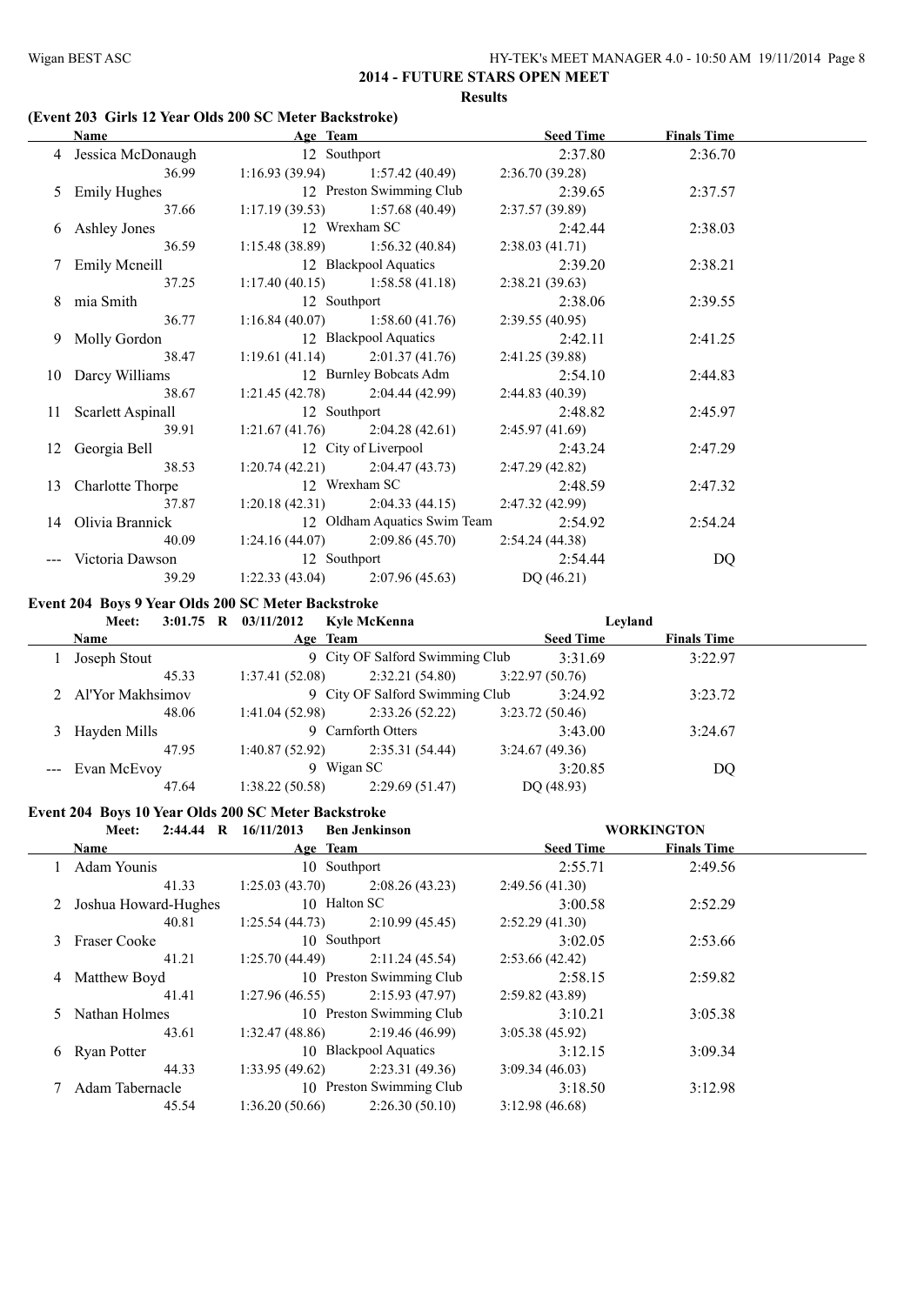# **(Event 204 Boys 10 Year Olds 200 SC Meter Backstroke)**

| Name               | Age Team                          | <b>Seed Time</b> | <b>Finals Time</b> |  |
|--------------------|-----------------------------------|------------------|--------------------|--|
| Luke Falkingham    | 10 Southport                      | 3:24.00          | 3:15.11            |  |
| 44.70              | 2:25.16 (50.91)<br>1:34.25(49.55) | 3:15.11(49.95)   |                    |  |
| --- Matthew Murphy | 10 City OF Salford Swimming Club  | 3:15.55          | DO                 |  |
| 45.64              | 1:34.15(48.51)<br>2:22.96(48.81)  | DQ(49.06)        |                    |  |

# **Event 204 Boys 11 Year Olds 200 SC Meter Backstroke**

|   |                                    |       | Meet: 2:30.14 R 22/10/2011 Dylan Arzoni |                                      |                 |         | <b>Stockport Metro</b> |  |
|---|------------------------------------|-------|-----------------------------------------|--------------------------------------|-----------------|---------|------------------------|--|
|   | Name                               |       |                                         | Age Team Seed Time                   |                 |         | <b>Finals Time</b>     |  |
|   | 1 William Whittingham 11 Southport |       |                                         |                                      |                 | 2:40.31 | 2:34.46                |  |
|   |                                    | 37.23 |                                         | $1:16.26(39.03)$ $1:56.37(40.11)$    | 2:34.46 (38.09) |         |                        |  |
|   | 2 Mathew Bordiuk                   |       |                                         | 11 Oldham Aquatics Swim Team         |                 | 2:49.08 | 2:46.93                |  |
|   |                                    | 37.51 |                                         | $1:20.14(42.63)$ $2:03.56(43.42)$    | 2:46.93(43.37)  |         |                        |  |
|   | 3 Edward Whittingham               |       | 11 Southport                            |                                      |                 | 2:59.11 | 2:47.76                |  |
|   |                                    | 39.39 |                                         | $1:22.02(42.63)$ $2:05.81(43.79)$    | 2:47.76(41.95)  |         |                        |  |
|   | 4 Mason Galley                     |       | 11 Southport                            |                                      |                 | 2:54.92 | 2:50.67                |  |
|   |                                    | 40.27 |                                         | $1:23.70(43.43)$ $2:07.92(44.22)$    | 2:50.67(42.75)  |         |                        |  |
|   | 5 Alexander Dillon                 |       | 11 Southport                            |                                      |                 | 2:54.94 | 2:51.08                |  |
|   |                                    | 40.50 |                                         | $1:23.17(42.67)$ $2:07.84(44.67)$    | 2:51.08(43.24)  |         |                        |  |
|   | 6 Samuel Briscoe                   |       |                                         | 11 Wigan B.E.S.T                     |                 | 2:53.68 | 2:52.90                |  |
|   |                                    | 40.37 |                                         | $1:24.61(44.24)$ $2:08.83(44.22)$    | 2:52.90(44.07)  |         |                        |  |
|   | Jack Cherry                        |       |                                         | 11 City Of Manchester Aquatics       |                 | 2:58.09 | 2:56.19                |  |
|   |                                    | 41.92 |                                         | $1:27.62(45.70)$ $2:12.89(45.27)$    | 2:56.19(43.30)  |         |                        |  |
| 8 | Archie Minto                       |       |                                         | 11 City of Bradford Swimming Club    |                 | 3:06.77 | 2:57.00                |  |
|   |                                    | 41.65 |                                         | $1:27.09(45.44)$ $2:13.78(46.69)$    | 2:57.00(43.22)  |         |                        |  |
|   | 9 Nicholas Edwards                 |       |                                         | 11 Preston Swimming Club             |                 | 3:03.30 | 2:58.92                |  |
|   |                                    | 40.87 |                                         | $1:27.20(46.33)$ $2:15.51(48.31)$    | 2:58.92(43.41)  |         |                        |  |
|   | 10 Keenan Duff                     |       |                                         | 11 Worsley Asc                       |                 | 3:05.89 | 3:00.43                |  |
|   |                                    | 43.21 |                                         | $1:28.88(45.67)$ $2:14.84(45.96)$    | 3:00.43(45.59)  |         |                        |  |
|   | 11 Thomas Douglas                  |       |                                         | 11 Preston Swimming Club             |                 | 3:06.71 | 3:01.56                |  |
|   |                                    | 42.53 |                                         | $1:28.01(45.48)$ $2:15.57(47.56)$    | 3:01.56(45.99)  |         |                        |  |
|   | Thomas Sanderson                   |       |                                         | 11 Oldham Aquatics Swim Team 2:47.77 |                 |         | DQ                     |  |
|   |                                    | 37.62 |                                         | $1:19.38(41.76)$ $2:03.58(44.20)$    | DQ(42.64)       |         |                        |  |

#### **Event 204 Boys 12 Year Olds 200 SC Meter Backstroke**

|   | Meet:            | 2:23.42 R $16/11/2013$<br><b>James Cross</b> |                  | <b>Wigan BEST</b>  |  |  |
|---|------------------|----------------------------------------------|------------------|--------------------|--|--|
|   | Name             | Age Team                                     | <b>Seed Time</b> | <b>Finals Time</b> |  |  |
|   | 1 Joshua Howlett | 12 Blackpool Aquatics                        | 2:39.91          | 2:33.02            |  |  |
|   | 35.48            | $1:14.21(38.73)$ $1:54.43(40.22)$            | 2:33.02(38.59)   |                    |  |  |
|   | 2 Jack Howard    | 12 Preston Swimming Club                     | 2:41.12          | 2:37.52            |  |  |
|   | 36.66            | $1:17.02(40.36)$ $1:58.63(41.61)$            | 2:37.52(38.89)   |                    |  |  |
|   | 3 Steven Grist   | 12 Wirral Metro                              | 2:47.09          | 2:40.82            |  |  |
|   | 37.47            | $1:17.65(40.18)$ $1:59.67(42.02)$            | 2:40.82(41.15)   |                    |  |  |
|   | 4 Daniel Holmes  | 12 Preston Swimming Club                     | 2:42.96          | 2:41.72            |  |  |
|   | 38.64            | $1:19.58(40.94)$ $2:01.13(41.55)$            | 2:41.72(40.59)   |                    |  |  |
|   | 5 Daniel Omidi   | 12 City of Liverpool                         | 2:45.44          | 2:42.16            |  |  |
|   | 38.81            | $1:19.73(40.92)$ $2:01.14(41.41)$            | 2:42.16(41.02)   |                    |  |  |
|   | 6 Elliot Warwick | 12 City of Liverpool                         | 2:42.80          | 2:44.23            |  |  |
|   | 37.74            | $1:18.71(40.97)$ $2:01.59(42.88)$            | 2:44.23(42.64)   |                    |  |  |
|   | 7 Nathan Smith   | 12 Preston Swimming Club                     | 2:45.48          | 2:44.35            |  |  |
|   | 40.25            | $1:21.07(40.82)$ $2:03.30(42.23)$            | 2:44.35(41.05)   |                    |  |  |
| 8 | Thomas Hill      | 12 Southport                                 | 2:52.87          | 2:45.77            |  |  |
|   | 39.84            | $1:22.85(43.01)$ $2:05.36(42.51)$            | 2:45.77(40.41)   |                    |  |  |
| 9 | Ross Hemsley     | 12 Workington                                | 2:50.95          | 2:49.56            |  |  |
|   | 38.25            | 2:06.48(44.76)<br>1:21.72(43.47)             | 2:49.56(43.08)   |                    |  |  |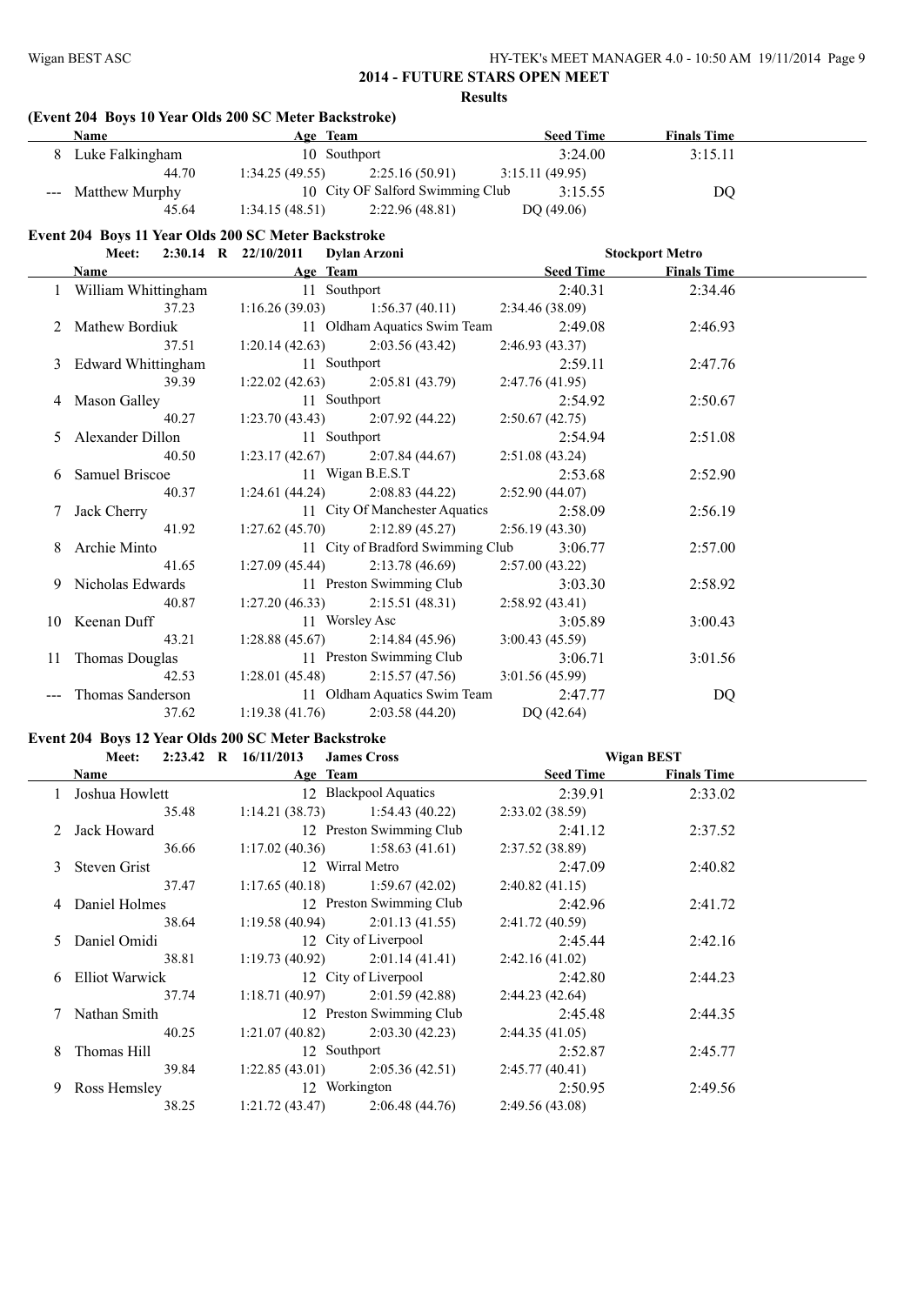#### **(Event 204 Boys 12 Year Olds 200 SC Meter Backstroke)**

| Name                  | Age Team                         | <b>Seed Time</b> | <b>Finals Time</b> |  |
|-----------------------|----------------------------------|------------------|--------------------|--|
| 10<br>Christian Allen | 12 Wirral Metro                  | 2:57.78          | 2:54.98            |  |
| 40.35                 | 1:24.32(43.97)<br>2:09.93(45.61) | 2:54.98(45.05)   |                    |  |
| --- Ben Loughlin      | 12 City of Liverpool             | 2:44.24          | D <sub>O</sub>     |  |
| 35.74                 | 1:15.25(39.51)<br>1:55.83(40.58) | DQ(40.11)        |                    |  |

# **Event 205 Girls 13 Year Olds 50 SC Meter Breaststroke**

|    | Meet:                   | 35.36 R 15/11/2014 | <b>Katie Cherry</b>            | <b>COMAST</b>    |                    |  |
|----|-------------------------|--------------------|--------------------------------|------------------|--------------------|--|
|    | Name                    |                    | Age Team                       | <b>Seed Time</b> | <b>Finals Time</b> |  |
|    | Katie Cherry            |                    | 13 City Of Manchester Aquatics | 37.40            | 35.36R             |  |
|    | <b>Charlotte Nester</b> | 13                 | Wigan B.E.S.T                  | 35.81            | 35.92              |  |
| 3  | Ellie Cameron           |                    | 13 Preston Swimming Club       | 36.78            | 36.98              |  |
| 4  | Eve Richings            |                    | 13 City of Liverpool           | 37.44            | 37.33              |  |
| 5. | Hannah Procter          | 13.                | <b>Burnley Bobcats Adm</b>     | 37.44            | 37.51              |  |
| 6  | Rachael Thompson        | 13.                | Preston Swimming Club          | 38.10            | 38.34              |  |
|    | Elissa Gornall          |                    | 13 Preston Swimming Club       | 39.75            | 39.28              |  |
| 8  | Olivia John-Haslam      |                    | 13 Preston Swimming Club       | 40.70            | 40.12              |  |
| 9  | <b>Saffron Fenton</b>   | 13.                | <b>Burnley Bobcats Adm</b>     | 42.65            | 40.14              |  |
| 10 | Sophie Hall             | 13.                | Oldham Aquatics Swim Team      | 41.39            | 40.53              |  |
| 11 | Hannah Sheehan          | 13                 | Wigan B.E.S.T                  | 41.32            | 40.85              |  |
| 12 | Emma White              | 13.                | Wigan B.E.S.T                  | 43.00            | 41.85              |  |
| 13 | Lauren Rainford-Read    | 13.                | <b>Blackpool Aquatics</b>      | 36.41            | 44.07              |  |
| 14 | Neave Parkinson         |                    | 13 City of Liverpool           | 48.30            | 45.33              |  |

#### **Event 205 Women 14 & Over 50 SC Meter Breaststroke**

|      | Meet:<br>33.02<br>R          | 22/10/2011 | <b>Danielle Lowe</b>           | <b>Bebington</b> |                    |  |
|------|------------------------------|------------|--------------------------------|------------------|--------------------|--|
|      | Name                         |            | Age Team                       | <b>Seed Time</b> | <b>Finals Time</b> |  |
|      | Jessica Shatford             | 14         | Carnforth Otters               | 34.36            | 35.07              |  |
|      | Rebecca Twardochleb          | 15.        | Newcastle Staffs               | 35.97            | 35.15              |  |
| $*3$ | Rhianna Bennett              |            | City Of Manchester Aquatics    | 37.00            | 36.05              |  |
| $*3$ | Charlotte Stackpoole-Kirkham |            | 14 City of Liverpool           | 35.20            | 36.05              |  |
| 5    | Shauntelle Austin            | 17         | <b>Blackpool Aquatics</b>      | 35.36            | 36.57              |  |
| O    | Rachel Morris                |            | 15 City Of Manchester Aquatics | 37.17            | 36.73              |  |
|      | Jessica Sloan                | 16.        | Wigan B.E.S.T                  | 37.42            | 36.78              |  |
| 8    | Kerry Holding                | 18.        | <b>Burnley Bobcats Adm</b>     | 36.79            | 37.04              |  |
| 9    | Dominique Mason              | 17         | Wirral Metro                   | 36.85            | 37.09              |  |
| 10   | Colette Meade                | 15.        | <b>Burnley Bobcats Adm</b>     | 38.17            | 37.62              |  |
| 11   | Miranda Bower                | 14         | <b>Burnley Bobcats Adm</b>     | 39.90            | 38.07              |  |
| 12   | Rusha Mondal                 |            | 14 City Of Manchester Aquatics | 38.65            | 38.41              |  |
| 13   | Ellie Taylor                 |            | 14 Burnley Bobcats Adm         | 39.30            | 38.64              |  |
| 14   | Alana Hedges                 |            | 15 City Of Manchester Aquatics | 39.33            | 39.19              |  |
| 15   | Rhea Taylor                  | 14         | Halton SC                      | 41.19            | 40.94              |  |
| 16   | Charlie Coy                  |            | 14 Clitheroe Dolphins          | 40.47            | 41.61              |  |
| 17   | Charlotte Marshall           |            | 15 City Of Manchester Aquatics | 40.59            | x42.97             |  |

# **Event 206 Men 13 Year Olds 50 SC Meter Breaststroke**

| Meet:<br>33.63 R   | 15/11/2014 | <b>Harry Pilkington</b>          | <b>Bobcats</b>   |                    |  |  |  |  |  |
|--------------------|------------|----------------------------------|------------------|--------------------|--|--|--|--|--|
| <b>Name</b>        |            | Age Team                         | <b>Seed Time</b> | <b>Finals Time</b> |  |  |  |  |  |
| 1 Harry Pilkington |            | 13 Burnley Bobcats Adm           | 37.51            | 33.63R             |  |  |  |  |  |
| 2 Tommy Jones      |            | 13 Southport                     | 36.92            | 34.22              |  |  |  |  |  |
| James Cross        |            | 13 Wigan B.E.S.T                 | 35.80            | 34.55              |  |  |  |  |  |
| 4 Elliot Norman    |            | 13 Burnley Bobcats Adm           | 37.67            | 35.92              |  |  |  |  |  |
| 5 Samuel Taylor    |            | 13 City OF Salford Swimming Club | 38.80            | 36.44              |  |  |  |  |  |
| 6 Bill Jones       |            | 13 Newcastle Staffs              | 37.65            | 36.72              |  |  |  |  |  |
|                    |            |                                  |                  |                    |  |  |  |  |  |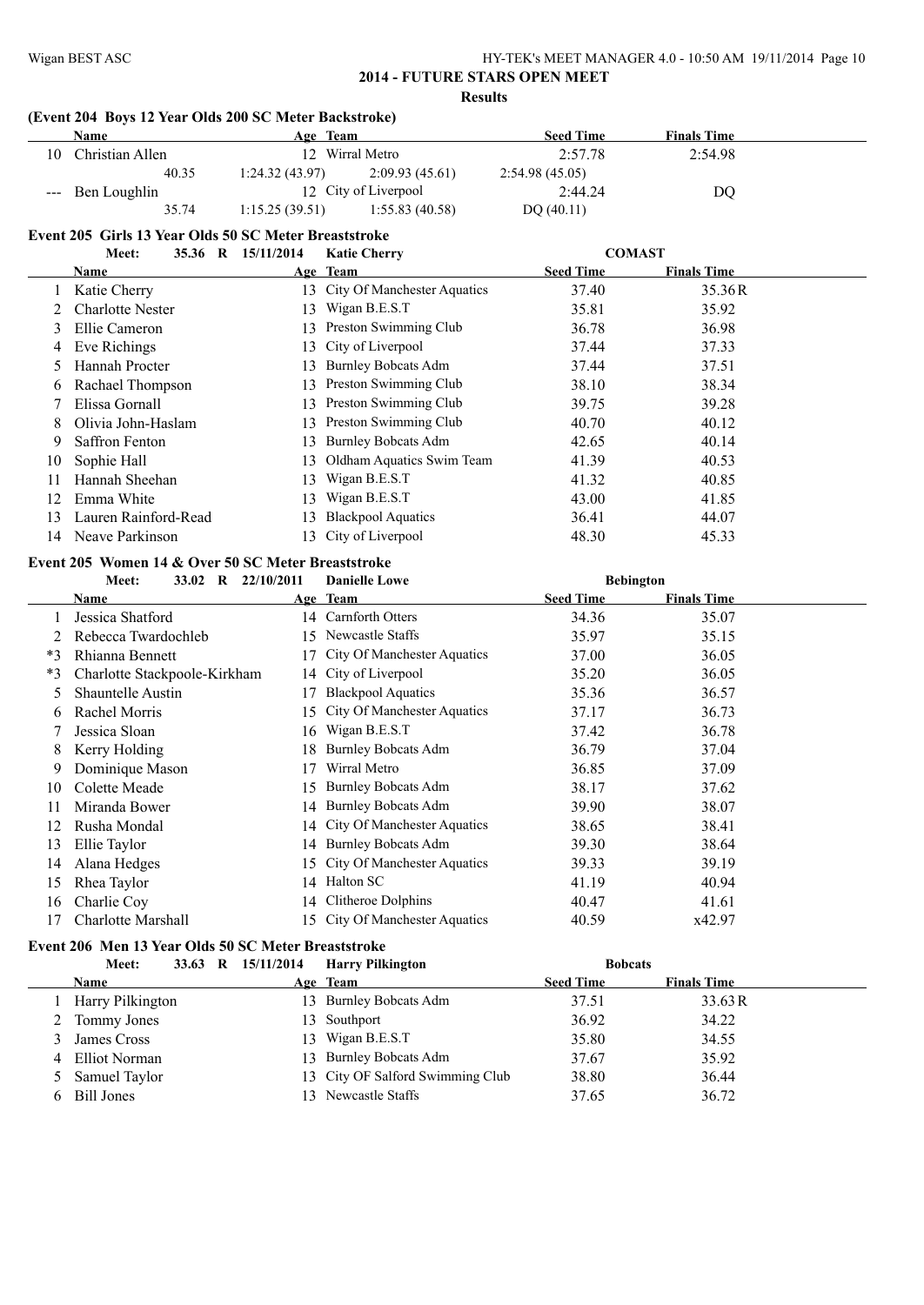#### **(Event 206 Men 13 Year Olds 50 SC Meter Breaststroke)**

|     | <b>Name</b>          |               | Age Team                         | <b>Seed Time</b> | <b>Finals Time</b> |
|-----|----------------------|---------------|----------------------------------|------------------|--------------------|
|     | <b>Samuel Secker</b> |               | 13 Blackpool Aquatics            | 38.22            | 36.87              |
| 8   | Harvey Griffin       |               | 13 Clitheroe Dolphins            | 38.30            | 36.97              |
| 9   | Oliver Makinson      |               | 13 Oldham Aquatics Swim Team     | 39.67            | 37.92              |
| 10  | Jacob Casey          |               | 13 Everton SA                    | 36.98            | 38.08              |
| 11. | Ethan Kirby          |               | 13 City of Liverpool             | 39.10            | 38.82              |
| 12. | Tobias Fox           |               | 13 City OF Salford Swimming Club | 42.03            | 40.27              |
| 13. | Samuel Douglas       | $\mathcal{R}$ | Wirral Metro                     | 41.83            | 41.10              |
|     |                      |               |                                  |                  |                    |

# **Event 206 Men 14 Year Olds 50 SC Meter Breaststroke**

| Meet:         | 33.33 R 03/11/2012 | <b>Samuel James</b>    | Winsford         |                    |  |
|---------------|--------------------|------------------------|------------------|--------------------|--|
| <b>Name</b>   |                    | Age Team               | <b>Seed Time</b> | <b>Finals Time</b> |  |
| Jamie Grayson |                    | 14 City of Liverpool   | 37.40            | 35.96              |  |
| Thomas Mackay |                    | 14 Burnley Bobcats Adm | 37.09            | 36.51              |  |
| Evan Price    |                    | 14 Wrexham SC          | 37.25            | 36.68              |  |

#### **Event 206 Men 15 & Over 50 SC Meter Breaststroke**

|    | Meet:                |  | 31.22 R 22/10/2011 | <b>Martin Handley</b>          | <b>Bobcats</b>   |                    |  |
|----|----------------------|--|--------------------|--------------------------------|------------------|--------------------|--|
|    | Name                 |  |                    | Age Team                       | <b>Seed Time</b> | <b>Finals Time</b> |  |
| *1 | William Beavan       |  |                    | 16 Burnley Bobcats Adm         | 32.36            | 31.97              |  |
| *1 | <b>Antony Evitts</b> |  |                    | 18 City Of Manchester Aquatics | 29.90            | 31.97              |  |
|    | Nathan Bennett       |  |                    | 15 City Of Manchester Aquatics | 32.21            | 33.05              |  |
| 4  | Tomas Hughes         |  |                    | 16 Wrexham SC                  | 33.66            | 33.55              |  |
|    | Owen John-Haslam     |  |                    | 15 Preston Swimming Club       | 35.10            | 35.07              |  |
|    | Liam Burston         |  |                    | 15 Oldham Aquatics Swim Team   | 36.79            | 35.72              |  |
|    | Adams Lewis          |  |                    | 17 Cosacss City of Stoke       | 37.10            | 36.60              |  |

#### **Event 207 Girls 9 Year Olds 50 SC Meter Freestyle**

|    | 34.42 R<br>Meet:           | 15/11/2014 | <b>Sofie Jones</b>              | Southport        |                    |  |
|----|----------------------------|------------|---------------------------------|------------------|--------------------|--|
|    | Name                       |            | Age Team                        | <b>Seed Time</b> | <b>Finals Time</b> |  |
|    | Sofie Jones                |            | 9 Southport                     | 38.09            | 34.42 R            |  |
|    | Jessica Murray             |            | 9 City OF Salford Swimming Club | 35.96            | 35.08              |  |
| 3  | Anna Kamaly-Asl            |            | 9 City OF Salford Swimming Club | 41.66            | 36.90              |  |
| 4  | Olivia Sheehan             |            | 9 Wigan B.E.S.T                 | 37.36            | 36.92              |  |
| 5. | Sophie Buckley             |            | 9 Halton SC                     | 39.80            | 38.30              |  |
| 6  | Lauren Airey               |            | 9 Preston Swimming Club         | 41.11            | 38.65              |  |
|    | Anna Dootson               |            | 9 Workington                    | 42.10            | 38.71              |  |
| 8  | Lola Baron                 |            | 9 Blackburn Centurions          | 40.35            | 38.73              |  |
| 9  | Ella Falkingham            |            | 9 Southport                     | 38.56            | 39.16              |  |
| 10 | Kaitlin Hughes             |            | 9 Everton SA                    | 39.73            | 39.25              |  |
| 11 | Isobelle Robb              |            | 9 Tyldesley Swpc                | 41.82            | 39.46              |  |
| 12 | Madeleine Bailey           |            | 9 Tyldesley Swpc                | 42.32            | 40.30              |  |
| 13 | Macy Dootson               |            | 9 Workington                    | 40.34            | 40.97              |  |
| 14 | <b>Charotte Winstanley</b> |            | 9 Southport                     | 41.30            | 42.56              |  |
| 15 | <b>Emily Gaskell</b>       | 9.         | Atherton & Leigh Asc            | 41.98            | 44.35              |  |

# **Event 207 Girls 10 Year Olds 50 SC Meter Freestyle**

|   | Meet:        |         | 31.84 R 03/11/2012 | <b>Abby Jones</b>            | <b>Southport</b> |                    |  |
|---|--------------|---------|--------------------|------------------------------|------------------|--------------------|--|
|   | Meet:        | 31.84 R | 16/11/2013         | <b>Jessica</b> law           | <b>Southport</b> |                    |  |
|   | <b>Name</b>  |         |                    | Age Team                     | <b>Seed Time</b> | <b>Finals Time</b> |  |
|   | Ruby Hughes  |         |                    | 10 Southport                 | 32.16            | 33.02              |  |
|   | 2 Lois Keyes |         |                    | 10 Everton SA                | 33.14            | 33.05              |  |
| 3 | Ella Price   |         |                    | 10 Oldham Aquatics Swim Team | 34.77            | 33.84              |  |
| 4 | Olivia Bell  |         |                    | 10 City of Liverpool         | 34.68            | 34.35              |  |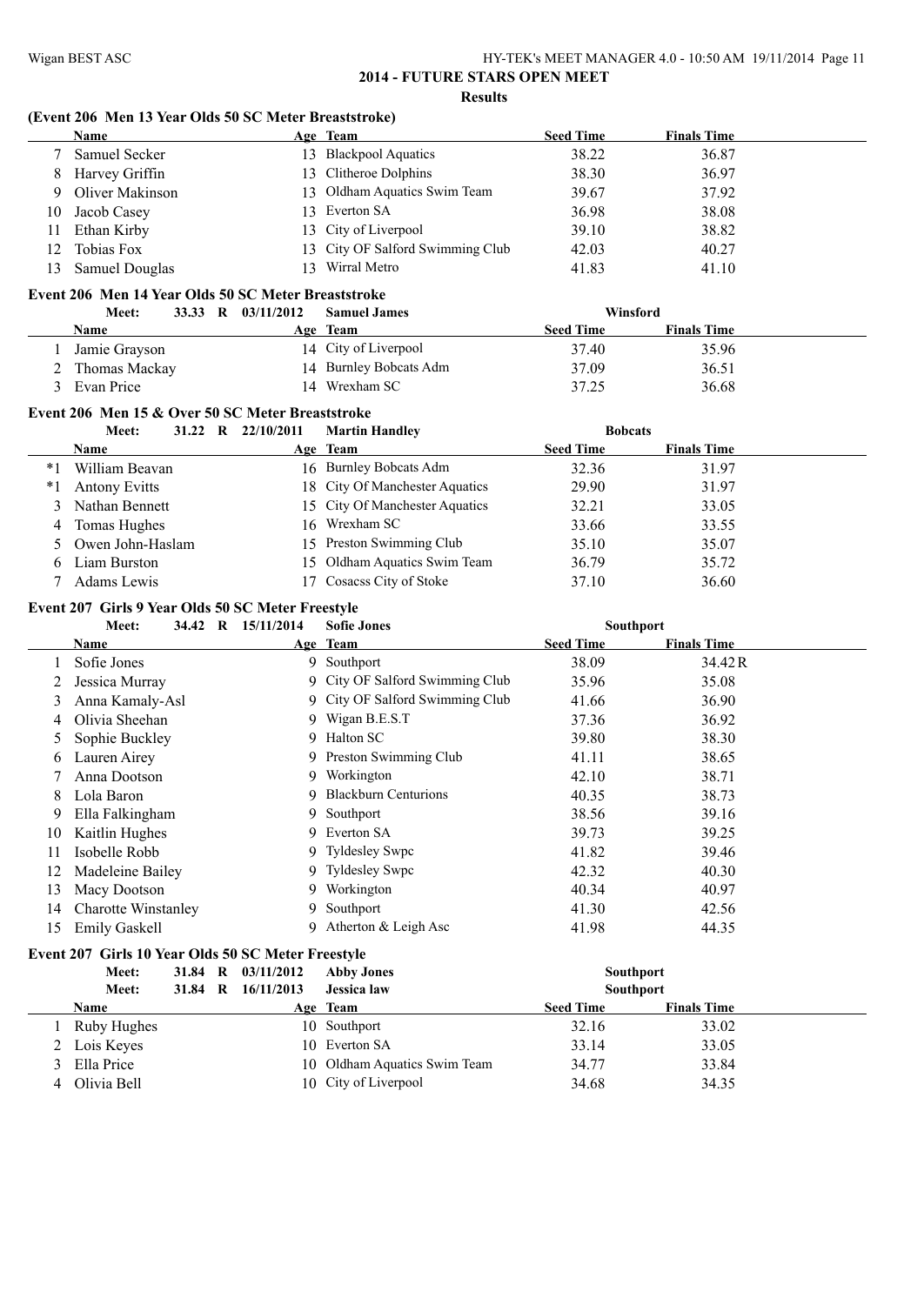# **(Event 207 Girls 10 Year Olds 50 SC Meter Freestyle)**

|    | <b>Name</b>         |     | Age Team                         | <b>Seed Time</b> | <b>Finals Time</b> |
|----|---------------------|-----|----------------------------------|------------------|--------------------|
| 5. | Alice Sands         |     | 10 Carnforth Otters              | 35.88            | 35.01              |
| b  | <b>Emily Morris</b> |     | 10 City of Liverpool             | 35.75            | 35.64              |
|    | Ruby Holland        | 10. | Oldham Aquatics Swim Team        | 35.51            | 35.65              |
| 8  | Ella Newton         | 10. | Preston Swimming Club            | 38.13            | 35.98              |
| 9  | Olivia Hanson       |     | 10 Preston Swimming Club         | 36.16            | 36.21              |
| 10 | Lucy Coleman        |     | 10 Howe Bridge Aces              | 39.08            | 36.23              |
| 11 | Zoe Sharpley        | 10- | <b>Burnley Bobcats Adm</b>       | 37.08            | 36.38              |
| 12 | Amber Mann          |     | 10 Preston Swimming Club         | 37.85            | 36.40              |
| 13 | Chiara Tommasello   |     | 10 City Of Manchester Aquatics   | 39.66            | 36.84              |
| 14 | Mia Chambers        | 10- | Southport                        | 35.61            | 36.86              |
| 15 | <b>Emily Davies</b> |     | 10 City OF Salford Swimming Club | 38.19            | 37.48              |
| 16 | Olivia Hughes       |     | 10 City OF Salford Swimming Club | 39.11            | 37.70              |
| 17 | Poppy Gorman        |     | 10 City OF Salford Swimming Club | 36.80            | 37.78              |
| 18 | Ella Smith          | 10  | Southport                        | 36.58            | 38.74              |
| 19 | Megan Sibbald       | 10  | Workington                       | 38.16            | 39.30              |
| 20 | Evie Coupe          |     | 10 Preston Swimming Club         | 38.83            | 39.31              |
| 21 | Emily Allen         |     | 10 City OF Salford Swimming Club | 38.97            | 39.33              |

# **Event 207 Girls 11 Year Olds 50 SC Meter Freestyle**<br>Meet: 29.22 R 03/11/2012 Melissa

| t: |  | 29.22 R 03/11/2012 | Melissa Braddocl |  |
|----|--|--------------------|------------------|--|

|       | Meet:                    |  | 29.22 R 03/11/2012 | <b>Melissa Braddock</b>          |                  | <b>Wigan BEST</b>  |  |
|-------|--------------------------|--|--------------------|----------------------------------|------------------|--------------------|--|
|       | Name                     |  |                    | Age Team                         | <b>Seed Time</b> | <b>Finals Time</b> |  |
|       | Lilly Duckworth          |  | 11                 | <b>Burnley Bobcats Adm</b>       | 31.65            | 30.06              |  |
| 2     | Jennifer Green           |  | 11                 | Wigan B.E.S.T                    | 32.19            | 31.28              |  |
| 3     | Faith Bryant             |  | 11                 | Everton SA                       | 31.53            | 31.49              |  |
| 4     | Katherine Baker          |  | 11                 | Wigan B.E.S.T                    | 33.46            | 31.95              |  |
| 5     | Amy Teebay               |  | 11                 | Southport                        | 33.59            | 32.11              |  |
| *6    | Imogen Moss              |  | 11                 | Preston Swimming Club            | 31.94            | 32.32              |  |
| *6    | Mia Sheridan             |  | 11                 | <b>Burnley Bobcats Adm</b>       | 33.86            | 32.32              |  |
| 8     | Kate Forster             |  | 11                 | Southport                        | 33.75            | 32.85              |  |
| 9     | Kimberley Burston        |  | 11                 | Oldham Aquatics Swim Team        | 33.05            | 32.86              |  |
| 10    | Jessica Morgan           |  | 11                 | Southport                        | 32.80            | 32.96              |  |
| 11    | Naomi Peers              |  | 11                 | Workington                       | 33.24            | 32.98              |  |
| $*12$ | Esme Steiger             |  | 11                 | Southport                        | 33.50            | 33.21              |  |
| $*12$ | Lauren Teebay            |  | 11                 | Southport                        | 35.95            | x33.21             |  |
| 14    | Freya Ainsworth          |  | 11                 | Wirral Metro                     | 32.29            | 33.58              |  |
| 15    | Freya Steele             |  | 11.                | Kirkham & Wesham asc             | 35.09            | 33.77              |  |
| 16    | Georgia Holding          |  | 11                 | Preston Swimming Club            | 35.77            | 33.79              |  |
| 17    | Amy Harrison             |  |                    | Oldham Aquatics Swim Team        | 35.45            | 33.85              |  |
| 18    | <b>Charlotte Edwards</b> |  | 11                 | Wigan SC                         | 36.23            | 34.01              |  |
| 19    | <b>Charlotte Reilly</b>  |  | 11                 | City OF Salford Swimming Club    | 35.82            | 34.11              |  |
| 20    | Lucy Macpherson          |  | 11                 | Preston Swimming Club            | 36.11            | 34.44              |  |
| 21    | Lilly Wallwork           |  | 11                 | Southport                        | 34.77            | x34.55             |  |
| 22    | Macy Laurie              |  | 11                 | Oldham Aquatics Swim Team        | 37.20            | 34.82              |  |
| 23    | Koshiki Chauhan          |  | 11                 | City Of Manchester Aquatics      | 35.98            | 35.17              |  |
| 24    | Olivia Rush              |  | 11                 | Oldham Aquatics Swim Team        | 35.36            | 35.26              |  |
| 25    | Khirstine Williams       |  |                    | Preston Swimming Club            | 34.74            | 35.28              |  |
| 26    | Alexandra Brophy         |  | 11                 | Kirkham & Wesham asc             | 35.43            | 35.37              |  |
| 27    | Lucy Irvine              |  |                    | Wigan B.E.S.T                    | 37.60            | 35.83              |  |
| 28    | Mia Monsen               |  |                    | 11 City OF Salford Swimming Club | 36.60            | 36.13              |  |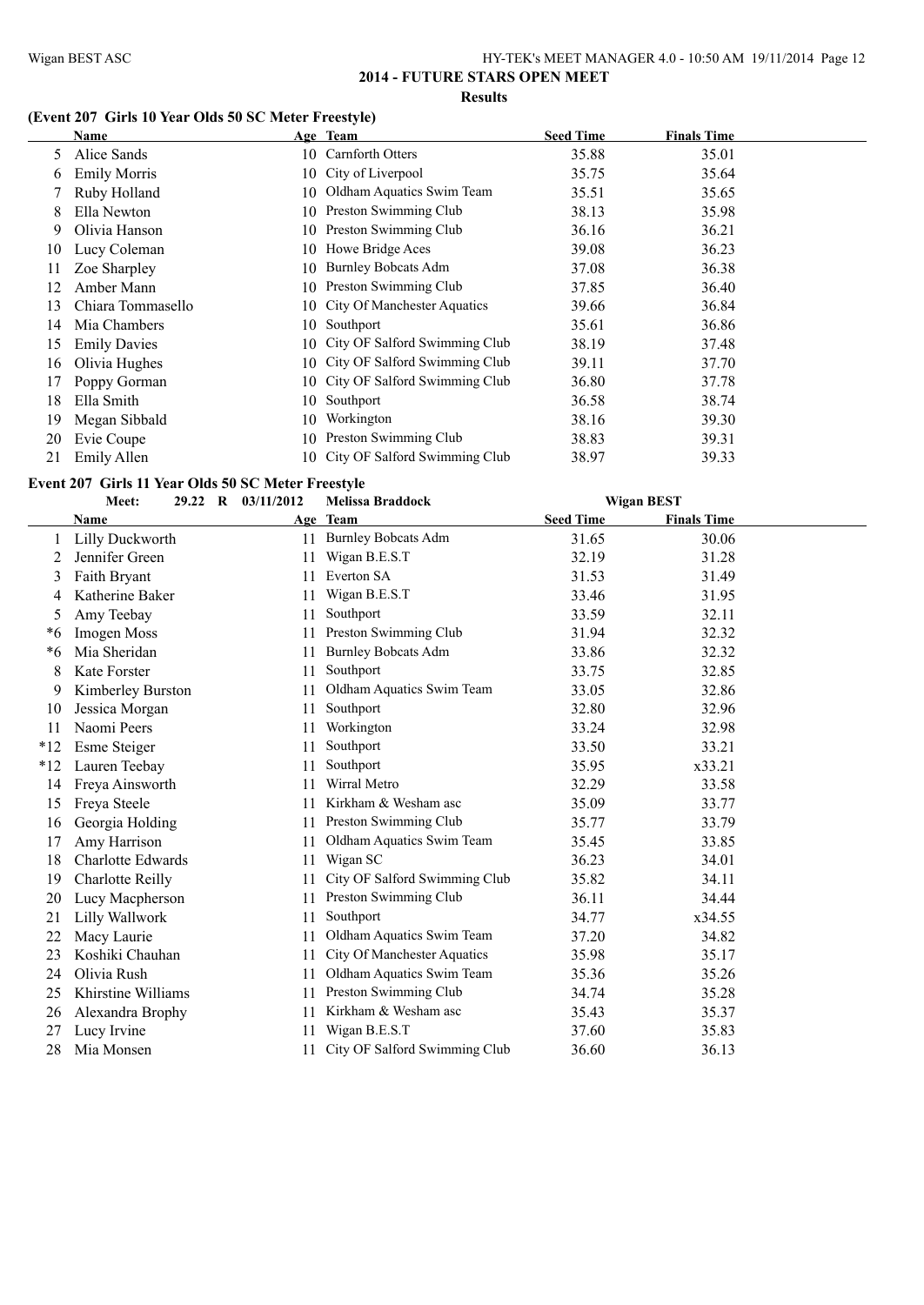# **2014 - FUTURE STARS OPEN MEET Results**

# **Event 207 Girls 12 Year Olds 50 SC Meter Freestyle**

|    | 28.55 R<br>Meet:        | 03/11/2012 | <b>Holly Hibbott</b>       | Southport        |                    |  |
|----|-------------------------|------------|----------------------------|------------------|--------------------|--|
|    | Name                    |            | Age Team                   | <b>Seed Time</b> | <b>Finals Time</b> |  |
|    | Abby Jones              | 12         | Southport                  | 29.76            | 28.67              |  |
|    | Katana Rumble           | 12         | City of Liverpool          | 29.18            | 29.48              |  |
| 3  | Georgia Bell            | 12         | City of Liverpool          | 29.60            | 29.74              |  |
|    | Holly White             | 12         | City of Liverpool          | 29.88            | 29.76              |  |
| 5  | Ruby Jones              | 12         | Oldham Aquatics Swim Team  | 31.50            | 30.11              |  |
| 6  | Jodie Gittins           | 12         | Tyldesley Swpc             | 31.32            | 30.13              |  |
|    | Alexandra Carr          | 12         | Kirkham & Wesham asc       | 31.06            | 30.40              |  |
| 8  | <b>Emily Mcneill</b>    | 12         | <b>Blackpool Aquatics</b>  | 31.47            | 30.85              |  |
| 9  | Jessica Robb            | 12         | <b>Tyldesley Swpc</b>      | 33.17            | 31.27              |  |
| 10 | Jessica McDonaugh       | 12         | Southport                  | 31.72            | 31.30              |  |
| 11 | Katie Richardson        |            | Oldham Aquatics Swim Team  | 32.53            | 31.36              |  |
| 12 | Abbie Winstanley        | 12         | Workington                 | 33.60            | 31.49              |  |
| 13 | Gemma Croft             | 12         | Oldham Aquatics Swim Team  | 33.05            | 31.64              |  |
| 14 | Charlotte Bacon         | 12         | Oldham Aquatics Swim Team  | 32.75            | 31.95              |  |
| 15 | Victoria Dawson         | 12         | Southport                  | 33.23            | 31.99              |  |
| 16 | mia Smith               |            | Southport                  | 32.00            | 32.06              |  |
| 17 | Eve Dootson             | 12         | Workington                 | 33.94            | 32.18              |  |
| 18 | Georgia Hytner          | 12         | Wirral Metro               | 32.34            | 32.23              |  |
| 19 | Molly Gordon            |            | <b>Blackpool Aquatics</b>  | 32.58            | 32.31              |  |
| 20 | Emma Tabernacle         | 12         | Preston Swimming Club      | 32.96            | 32.61              |  |
| 21 | Grace Holland           | 12         | Oldham Aquatics Swim Team  | 34.23            | x32.90             |  |
| 22 | Darcy Williams          | 12         | <b>Burnley Bobcats Adm</b> | 33.83            | 33.01              |  |
| 23 | Olivia Brannick         | 12         | Oldham Aquatics Swim Team  | 33.72            | x33.15             |  |
| 24 | <b>Charlotte Thorpe</b> | 12         | Wrexham SC                 | 33.79            | 33.58              |  |
| 25 | Ellen Senior            | 12         | Wigan B.E.S.T              | 34.10            | 33.62              |  |
| 26 | <b>Bethany McTegart</b> | 12         | Everton SA                 | 34.78            | 33.74              |  |

#### **Event 208 Boys 9 Year Olds 50 SC Meter Freestyle**

|    | Meet:             | 33.96 R | 22/10/2011 | Yanis Belkhelladi               |                  | <b>Stockport Metro</b> |  |
|----|-------------------|---------|------------|---------------------------------|------------------|------------------------|--|
|    | <b>Name</b>       |         |            | Age Team                        | <b>Seed Time</b> | <b>Finals Time</b>     |  |
|    | Ace Bower         |         |            | 9 Carnforth Otters              | 40.50            | 34.89                  |  |
|    | Jake Dawber       |         |            | 9 Wigan SC                      | 41.07            | 35.27                  |  |
| 3  | Joseph Stout      |         |            | 9 City OF Salford Swimming Club | 39.02            | 37.71                  |  |
|    | 4 Hayden Mills    |         |            | 9 Carnforth Otters              | 40.50            | 37.74                  |  |
|    | 5 Patrick Grealis |         |            | 9 Everton SA                    | 40.42            | 38.15                  |  |
| 6. | Al'Yor Makhsimov  |         |            | 9 City OF Salford Swimming Club | 39.04            | 38.80                  |  |
|    | Nathan Ovens      |         |            | 9 City Of Manchester Aquatics   | 40.20            | 41.27                  |  |

#### **Event 208 Boys 10 Year Olds 50 SC Meter Freestyle**

| Meet:                |                                  | 22/10/2011                      | <b>Harry Pilkington</b> |                                                                                                                                                                                                    |                    |                |
|----------------------|----------------------------------|---------------------------------|-------------------------|----------------------------------------------------------------------------------------------------------------------------------------------------------------------------------------------------|--------------------|----------------|
| <b>Name</b>          |                                  |                                 |                         | <b>Seed Time</b>                                                                                                                                                                                   | <b>Finals Time</b> |                |
| <b>Fraser Cooke</b>  |                                  |                                 |                         | 35.24                                                                                                                                                                                              | 32.22              |                |
|                      |                                  |                                 |                         | 34.61                                                                                                                                                                                              | 33.39              |                |
|                      |                                  |                                 |                         | 34.18                                                                                                                                                                                              | 33.75              |                |
| Adam Younis          |                                  |                                 |                         | 35.38                                                                                                                                                                                              | 33.75              |                |
| 5 Matthew Boyd       |                                  |                                 |                         | 35.17                                                                                                                                                                                              | 33.95              |                |
| Henry Maw            |                                  |                                 |                         | 35.44                                                                                                                                                                                              | 34.47              |                |
| <b>Spencer Cragg</b> |                                  |                                 |                         | 36.37                                                                                                                                                                                              | 34.99              |                |
| Rhys Aston           |                                  |                                 |                         | 35.46                                                                                                                                                                                              | 35.47              |                |
|                      |                                  |                                 |                         | 36.02                                                                                                                                                                                              | 35.51              |                |
|                      | Nathan Holmes<br>Luke Falkingham | 30.81 R<br>Joshua Howard-Hughes |                         | Age Team<br>10 Southport<br>10 Halton SC<br>10 Preston Swimming Club<br>10 Southport<br>10 Preston Swimming Club<br>10 Southport<br>10 Blackburn Centurions<br>10 Carnforth Otters<br>10 Southport |                    | <b>Bobcats</b> |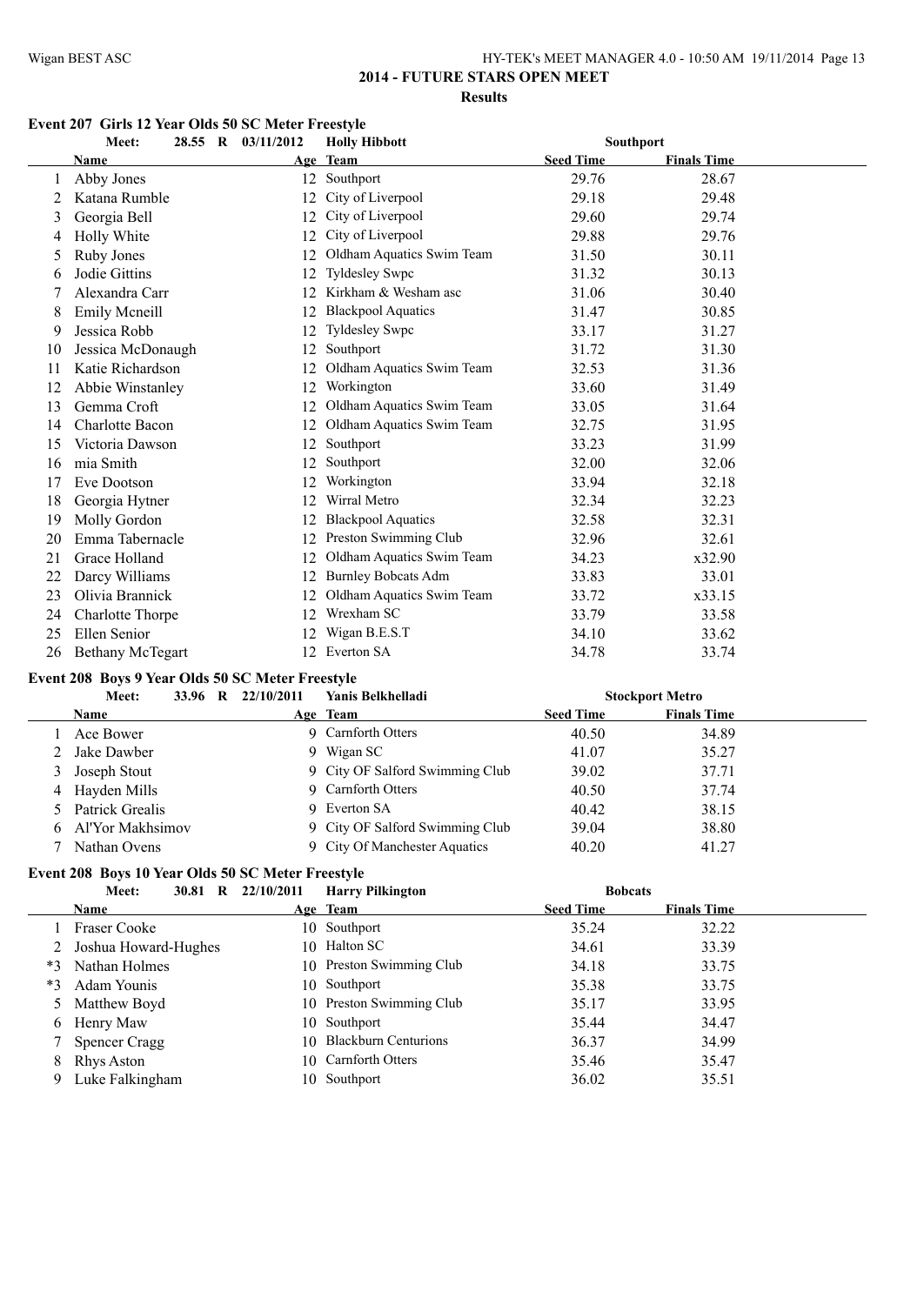## **(Event 208 Boys 10 Year Olds 50 SC Meter Freestyle)**

|    | <b>Name</b>                                       | Age Team                         | <b>Seed Time</b> | <b>Finals Time</b>     |  |
|----|---------------------------------------------------|----------------------------------|------------------|------------------------|--|
| 10 | Adam Tabernacle                                   | 10 Preston Swimming Club         | 36.23            | 35.77                  |  |
| 11 | Oliver Taylor                                     | 10 City Of Manchester Aquatics   | 36.57            | 36.47                  |  |
|    | 12 Ryan Potter                                    | 10 Blackpool Aquatics            | 37.89            | 36.86                  |  |
| 13 | Matthew Murphy                                    | 10 City OF Salford Swimming Club | 37.10            | 36.98                  |  |
| 14 | Jack Hytner                                       | 10 Wirral Metro                  | 38.36            | 37.31                  |  |
|    | Event 208 Boys 11 Year Olds 50 SC Meter Freestyle |                                  |                  |                        |  |
|    | 22/10/2011<br>Meet:<br>28.98 R                    | <b>Dylan Arzoni</b>              |                  | <b>Stockport Metro</b> |  |
|    | Name                                              | Age Team                         | Seed Time        | <b>Finals Time</b>     |  |

|               | <b>Name</b>               |    | Age Team                       | <b>Seed Time</b> | <b>Finals Time</b> |  |
|---------------|---------------------------|----|--------------------------------|------------------|--------------------|--|
|               | Thomas Sanderson          | 11 | Oldham Aquatics Swim Team      | 31.80            | 31.57              |  |
|               | Mathew Bordiuk            | 11 | Oldham Aquatics Swim Team      | 31.88            | 31.66              |  |
| 3             | <b>Edward Whittingham</b> | 11 | Southport                      | 31.94            | 31.71              |  |
| 4             | William Whittingham       | 11 | Southport                      | 32.58            | 32.12              |  |
| $\mathcal{L}$ | Tobias Lea                | 11 | Southport                      | 33.11            | 32.82              |  |
| 6             | Mason Galley              | 11 | Southport                      | 33.85            | 33.12              |  |
|               | <b>Samuel Briscoe</b>     | 11 | Wigan B.E.S.T                  | 34.11            | 33.80              |  |
| 8             | Jack Cherry               | 11 | City Of Manchester Aquatics    | 36.28            | 34.13              |  |
| 9             | Archie Minto              | 11 | City of Bradford Swimming Club | 33.52            | 34.15              |  |
| 10            | Alexander Dillon          | 11 | Southport                      | 34.75            | x34.50             |  |
|               | <b>Adam Scrutton</b>      | 11 | City of Liverpool              | 36.97            | 34.85              |  |
| 12            | Sam Bailey                | 11 | Workington                     | 35.65            | 35.10              |  |
| 13            | George Houghton           | 11 | Warrington Asc                 | 32.06            | 35.24              |  |
| 14            | Oliver Unsworth           |    | City OF Salford Swimming Club  | 36.17            | 35.28              |  |
| 15            | Keenan Duff               | 11 | Worsley Asc                    | 36.77            | 35.54              |  |
| 16            | <b>Thomas Douglas</b>     | 11 | Preston Swimming Club          | 35.77            | 35.98              |  |
| 17            | Harvey King               | 11 | Preston Swimming Club          | 35.74            | 36.63              |  |
| 18            | Jack Bailey               | 11 | Workington                     | 36.25            | 37.25              |  |
| 19            | %Jacob Chambers           |    | City OF Salford Swimming Club  | 53.03            | 51.49              |  |
|               | Jack Holmes               | 11 | Garstang Swimming Club         | 34.96            | DQ                 |  |
|               | Matthew Thomas            | 11 | Everton SA                     | 35.49            | DQ                 |  |

# **Event 208 Boys 12 Year Olds 50 SC Meter Freestyle**

|    | 26.76 R<br>Meet: | 16/11/2013 | <b>Harry Pilkington</b>          | <b>Bobcats</b>   |                    |  |
|----|------------------|------------|----------------------------------|------------------|--------------------|--|
|    | <b>Name</b>      |            | Age Team                         | <b>Seed Time</b> | <b>Finals Time</b> |  |
|    | Eoin O'Connor    |            | 12 City of Liverpool             | 27.61            | 26.92              |  |
|    | Daniel Holmes    |            | 12 Preston Swimming Club         | 29.03            | 29.11              |  |
| 3  | Daniel Buckley   | 12         | Halton SC                        | 30.57            | 29.52              |  |
| 4  | Ben Loughlin     |            | 12 City of Liverpool             | 30.79            | 29.72              |  |
| 5. | Thomas Silk      |            | 12 City of Liverpool             | 33.42            | 29.82              |  |
| 6  | Ewan Wilson      |            | 12 City OF Salford Swimming Club | 29.84            | 29.91              |  |
|    | Cameron Jacobie  |            | 12 City of Liverpool             | 31.94            | 30.51              |  |
| 8  | Mathew Crabtree  | 12         | <b>Carnforth Otters</b>          | 31.91            | 31.02              |  |
| 9  | Daniel Omidi     |            | 12 City of Liverpool             | 31.84            | x31.75             |  |
| 10 | Nathan Smith     |            | 12 Preston Swimming Club         | 32.60            | 31.84              |  |
| 11 | Ross Hemsley     | 12         | Workington                       | 32.75            | 32.47              |  |
| 12 | Luca Tommasello  |            | 12 City Of Manchester Aquatics   | 33.12            | 33.69              |  |
| 13 | Christian Allen  | 12         | Wirral Metro                     | 33.58            | 34.30              |  |
| 14 | Lewis Morgan     |            | 12 Southport                     | 34.90            | 34.77              |  |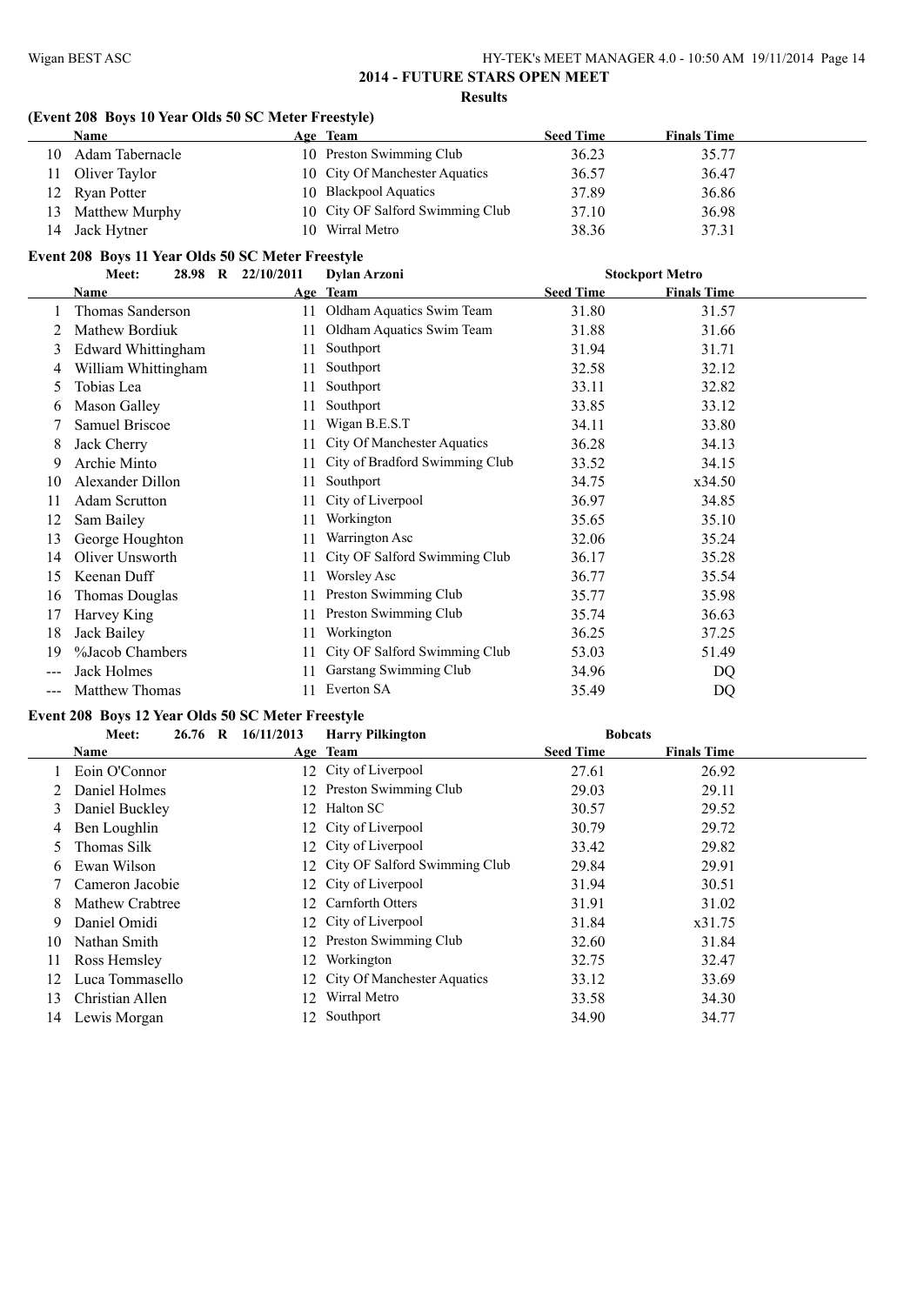#### **Event 209 Girls 10 Year Olds 100 SC Meter Breaststroke**

|    | Meet:               | $1:36.41$ R $15/11/2014$ | <b>Ruby Hughes</b>               | <b>Southport</b> |                    |  |
|----|---------------------|--------------------------|----------------------------------|------------------|--------------------|--|
|    | Name                |                          | Age Team                         | <b>Seed Time</b> | <b>Finals Time</b> |  |
|    | Ruby Hughes         |                          | 10 Southport                     | 1:42.69          | 1:36.41R           |  |
|    | 46.39               | 1:36.41(50.02)           |                                  |                  |                    |  |
|    | Ella Newton         |                          | 10 Preston Swimming Club         | 1:46.57          | 1:39.78            |  |
|    | 48.79               | 1:39.78(50.99)           |                                  |                  |                    |  |
| 3  | Ella Price          |                          | 10 Oldham Aquatics Swim Team     | 1:42.46          | 1:40.33            |  |
|    | 48.25               | 1:40.33(52.08)           |                                  |                  |                    |  |
| 4  | <b>Emily Morris</b> |                          | 10 City of Liverpool             | 1:41.95          | 1:40.96            |  |
|    | 48.62               | 1:40.96(52.34)           |                                  |                  |                    |  |
| 5  | Poppy Gorman        |                          | 10 City OF Salford Swimming Club | 1:44.58          | 1:41.12            |  |
|    | 48.56               | 1:41.12(52.56)           |                                  |                  |                    |  |
| 6  | Mia Chambers        |                          | 10 Southport                     | 1:45.62          | 1:41.17            |  |
|    | 48.00               | 1:41.17(53.17)           |                                  |                  |                    |  |
|    | Alice Sands         |                          | 10 Carnforth Otters              | 1:46.92          | 1:41.61            |  |
|    | 47.38               | 1:41.61(54.23)           |                                  |                  |                    |  |
| 8  | Elizabeth Brierley  |                          | 10 Blackpool Aquatics            | 1:44.43          | 1:42.26            |  |
|    | 49.82               | 1:42.26(52.44)           |                                  |                  |                    |  |
| 9  | Ruby Holland        |                          | 10 Oldham Aquatics Swim Team     | 1:34.57          | 1:42.27            |  |
|    | 49.33               | 1:42.27(52.94)           |                                  |                  |                    |  |
| 10 | Amber Mann          |                          | 10 Preston Swimming Club         | 1:45.48          | 1:42.39            |  |
|    | 49.90               | 1:42.39(52.49)           |                                  |                  |                    |  |
| 11 | Chiara Tommasello   |                          | 10 City Of Manchester Aquatics   | 1:46.47          | 1:43.29            |  |
|    | 48.86               | 1:43.29(54.43)           |                                  |                  |                    |  |

#### **Event 209 Girls 11 Year Olds 100 SC Meter Breaststroke**

|    | $1:20.69$ R $03/11/2012$<br>Meet: |                 | <b>Melissa Braddock</b>  | <b>Wigan BEST</b> |                    |  |
|----|-----------------------------------|-----------------|--------------------------|-------------------|--------------------|--|
|    | Name                              |                 | Age Team                 | <b>Seed Time</b>  | <b>Finals Time</b> |  |
|    | Jennifer Green                    |                 | 11 Wigan B.E.S.T         | 1:27.56           | 1:21.67            |  |
|    | 40.32                             | 1:21.67(41.35)  |                          |                   |                    |  |
|    | Jessica Morgan                    |                 | 11 Southport             | 1:27.00           | 1:28.02            |  |
|    | 43.18                             | 1:28.02(44.84)  |                          |                   |                    |  |
| 3  | Mia Sheridan                      |                 | 11 Burnley Bobcats Adm   | 1:31.88           | 1:29.06            |  |
|    | 42.91                             | 1:29.06(46.15)  |                          |                   |                    |  |
|    | 4 Ayesha Brocklehurst             |                 | 11 Wigan B.E.S.T         | 1:32.84           | 1:29.57            |  |
|    | 42.48                             | 1:29.57(47.09)  |                          |                   |                    |  |
| 5  | Lilly Duckworth                   |                 | 11 Burnley Bobcats Adm   | 1:34.38           | 1:30.09            |  |
|    | 43.72                             | 1:30.09(46.37)  |                          |                   |                    |  |
| 6  | Hannah Kurzyk-Odonnell            |                 | 11 Workington            | 1:32.84           | 1:31.10            |  |
|    | 43.16                             | 1:31.10(47.94)  |                          |                   |                    |  |
|    | Faith Bryant                      |                 | 11 Everton SA            | 1:37.60           | 1:31.45            |  |
|    | 44.67                             | 1:31.45(46.78)  |                          |                   |                    |  |
| 8  | Esme Steiger                      |                 | 11 Southport             | 1:34.44           | 1:31.98            |  |
|    | 43.09                             | 1:31.98(48.89)  |                          |                   |                    |  |
| 9  | Amber Gower                       |                 | 11 Wigan B.E.S.T         | 1:32.57           | 1:34.13            |  |
|    | 44.87                             | 1:34.13(49.26)  |                          |                   |                    |  |
|    | 10 Katherine Baker                |                 | 11 Wigan B.E.S.T         | 1:36.36           | 1:35.59            |  |
|    | 46.00                             | 1:35.59 (49.59) |                          |                   |                    |  |
| 11 | Lucy Macpherson                   |                 | 11 Preston Swimming Club | 1:38.73           | 1:35.96            |  |
|    | 45.91                             | 1:35.96(50.05)  |                          |                   |                    |  |
|    | 12 Lauren Teebay                  |                 | 11 Southport             | 1:35.70           | 1:36.50            |  |
|    | 46.94                             | 1:36.50(49.56)  |                          |                   |                    |  |
| 13 | Freya Ainsworth                   |                 | 11 Wirral Metro          | 1:42.50           | 1:38.14            |  |
|    | 46.60                             | 1:38.14(51.54)  |                          |                   |                    |  |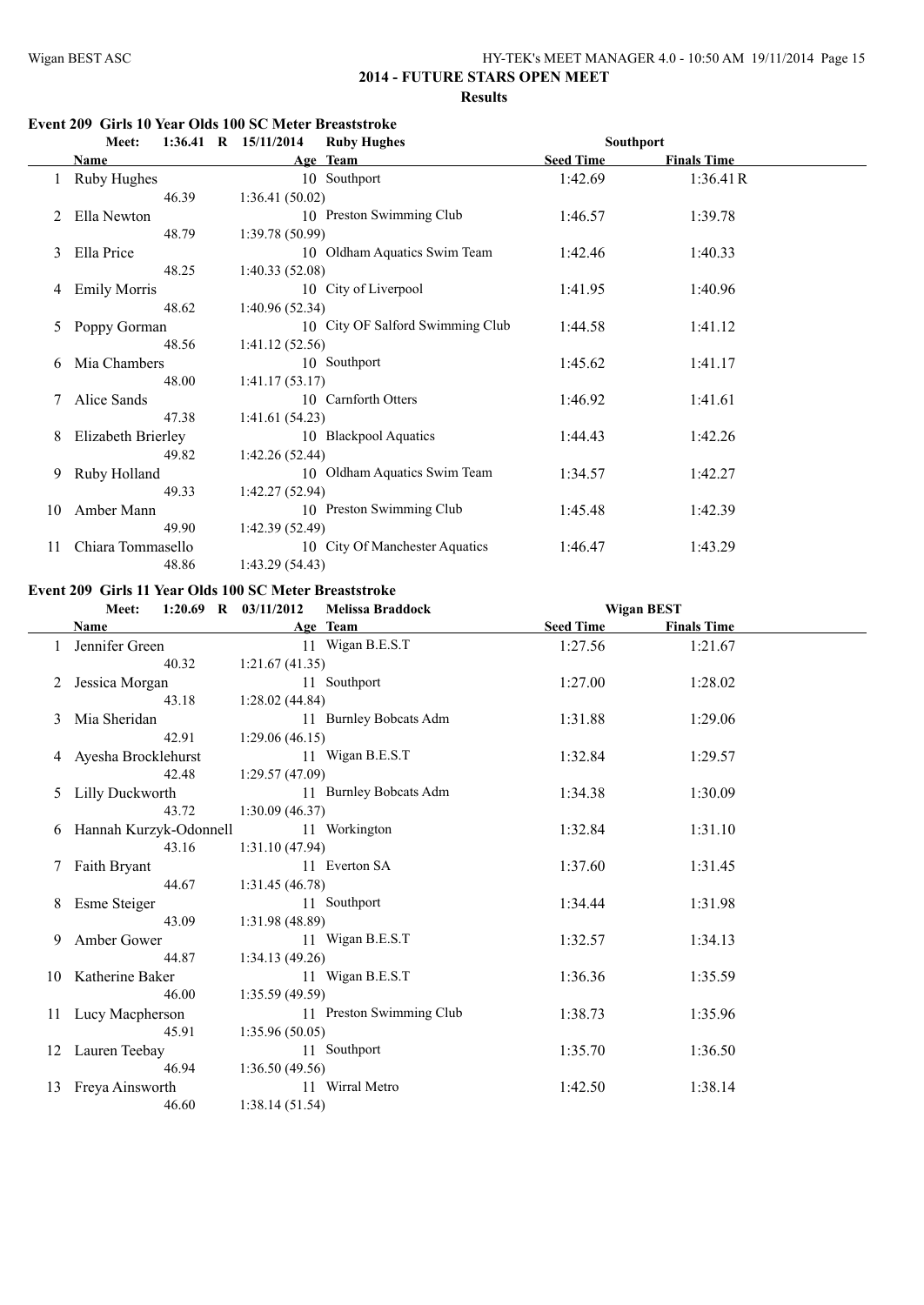# **(Event 209 Girls 11 Year Olds 100 SC Meter Breaststroke)**

|    | <b>Name</b>                                            |                        | Age Team                     | <b>Seed Time</b> | <b>Finals Time</b> |  |
|----|--------------------------------------------------------|------------------------|------------------------------|------------------|--------------------|--|
|    | 14 Naomi Peers                                         |                        | 11 Workington                | 1:39.39          | 1:40.67            |  |
|    | 48.09                                                  | 1:40.67(52.58)         |                              |                  |                    |  |
| 15 | Olivia Rush                                            |                        | 11 Oldham Aquatics Swim Team | 1:41.01          | 1:41.34            |  |
|    | 47.77                                                  | 1:41.34(53.57)         |                              |                  |                    |  |
|    | Event 209 Girls 12 Year Olds 100 SC Meter Breaststroke |                        |                              |                  |                    |  |
|    | Meet:                                                  | 1:19.43 R $16/11/2013$ | <b>Charlotte Nester</b>      |                  | <b>Wigan BEST</b>  |  |
|    | Name                                                   |                        | Age Team                     | <b>Seed Time</b> | <b>Finals Time</b> |  |
|    | 1 Katana Rumble                                        |                        | 12 City of Liverpool         | 1:23.54          | 1:21.56            |  |
|    | 38.43                                                  | 1:21.56(43.13)         |                              |                  |                    |  |
| 2  | Abbie Winstanley                                       |                        | 12 Workington                | 1:24.90          | 1:25.10            |  |
|    | 40.48                                                  | 1:25.10(44.62)         |                              |                  |                    |  |
| 3  | Ellie Pomfret                                          |                        | 12 Blackpool Aquatics        | 1:30.84          | 1:25.71            |  |
|    | 41.76                                                  | 1:25.71(43.95)         |                              |                  |                    |  |
| 4  | Victoria Dawson                                        |                        | 12 Southport                 | 1:29.60          | 1:25.74            |  |
|    | 40.59                                                  | 1:25.74(45.15)         |                              |                  |                    |  |
| 5  | Josie Carroll                                          |                        | 12 Southport                 | 1:28.67          | 1:25.91            |  |
|    | 40.35                                                  | 1:25.91(45.56)         |                              |                  |                    |  |
| 6  | <b>Emily Hughes</b>                                    |                        | 12 Preston Swimming Club     | 1:26.14          | 1:25.96            |  |
|    | 41.75                                                  | 1:25.96(44.21)         |                              |                  |                    |  |
| 7. | <b>Emily Mcneill</b>                                   |                        | 12 Blackpool Aquatics        | 1:25.10          | 1:26.15            |  |
|    | 42.24                                                  | 1:26.15(43.91)         |                              |                  |                    |  |
| 8  | Elizabeth Wafer                                        |                        | 12 Preston Swimming Club     | 1:29.88          | 1:26.46            |  |
|    | 41.99                                                  | 1:26.46(44.47)         |                              |                  |                    |  |
| 9. | <b>Bethany McTegart</b>                                |                        | 12 Everton SA                | 1:33.91          | 1:26.61            |  |
|    | 41.37                                                  | 1:26.61(45.24)         |                              |                  |                    |  |
| 10 | Jasmine Gower                                          |                        | 12 Wigan B.E.S.T             | 1:26.88          | 1:26.88            |  |
|    | 40.74                                                  | 1:26.88(46.14)         |                              |                  |                    |  |
| 11 | Eve Dootson                                            |                        | 12 Workington                | 1:33.78          | 1:26.91            |  |
|    | 40.73                                                  | 1:26.91(46.18)         |                              |                  |                    |  |
|    | 12 Katie Richardson                                    |                        | 12 Oldham Aquatics Swim Team | 1:30.62          | 1:27.10            |  |
|    | 42.16                                                  | 1:27.10 (44.94)        |                              |                  |                    |  |
| 13 | Jossie Stevens                                         |                        | 12 Oldham Aquatics Swim Team | 1:32.84          | 1:28.01            |  |
|    | 42.57                                                  | 1:28.01(45.44)         | 12 Southport                 |                  |                    |  |
|    | 14 mia Smith<br>42.14                                  | 1:28.65(46.51)         |                              | 1:31.12          | 1:28.65            |  |
|    | 15 Ruby Jones                                          |                        | 12 Oldham Aquatics Swim Team | 1:29.55          | 1:29.24            |  |
|    | 42.63                                                  | 1:29.24(46.61)         |                              |                  |                    |  |
| 16 | Georgia Bell                                           |                        | 12 City of Liverpool         | 1:29.76          | 1:29.73            |  |
|    | 42.60                                                  | 1:29.73(47.13)         |                              |                  |                    |  |
| 17 | Georgia Hytner                                         |                        | 12 Wirral Metro              | 1:28.54          | 1:29.81            |  |
|    | 42.08                                                  | 1:29.81(47.73)         |                              |                  |                    |  |
| 18 | Katie Jones                                            |                        | 12 Blackpool Aquatics        | 1:30.87          | 1:30.74            |  |
|    | 44.59                                                  | 1:30.74(46.15)         |                              |                  |                    |  |
| 19 | Emma Tabernacle                                        |                        | 12 Preston Swimming Club     | 1:34.77          | 1:31.93            |  |
|    | 43.47                                                  | 1:31.93 (48.46)        |                              |                  |                    |  |
| 20 | Scarlett Aspinall                                      |                        | 12 Southport                 | 1:32.85          | 1:32.31            |  |
|    | 43.83                                                  | 1:32.31 (48.48)        |                              |                  |                    |  |
| 21 | Charlotte Bacon                                        |                        | 12 Oldham Aquatics Swim Team | 1:33.72          | 1:32.70            |  |
|    | 43.18                                                  | 1:32.70 (49.52)        |                              |                  |                    |  |
| 22 | Ellen Senior                                           |                        | 12 Wigan B.E.S.T             | 1:35.16          | 1:33.23            |  |
|    | 47.19                                                  | 1:33.23(46.04)         |                              |                  |                    |  |
| 23 | Olivia Brannick                                        |                        | 12 Oldham Aquatics Swim Team | 1:34.87          | x1:34.30           |  |
|    | 45.17                                                  | 1:34.30(49.13)         |                              |                  |                    |  |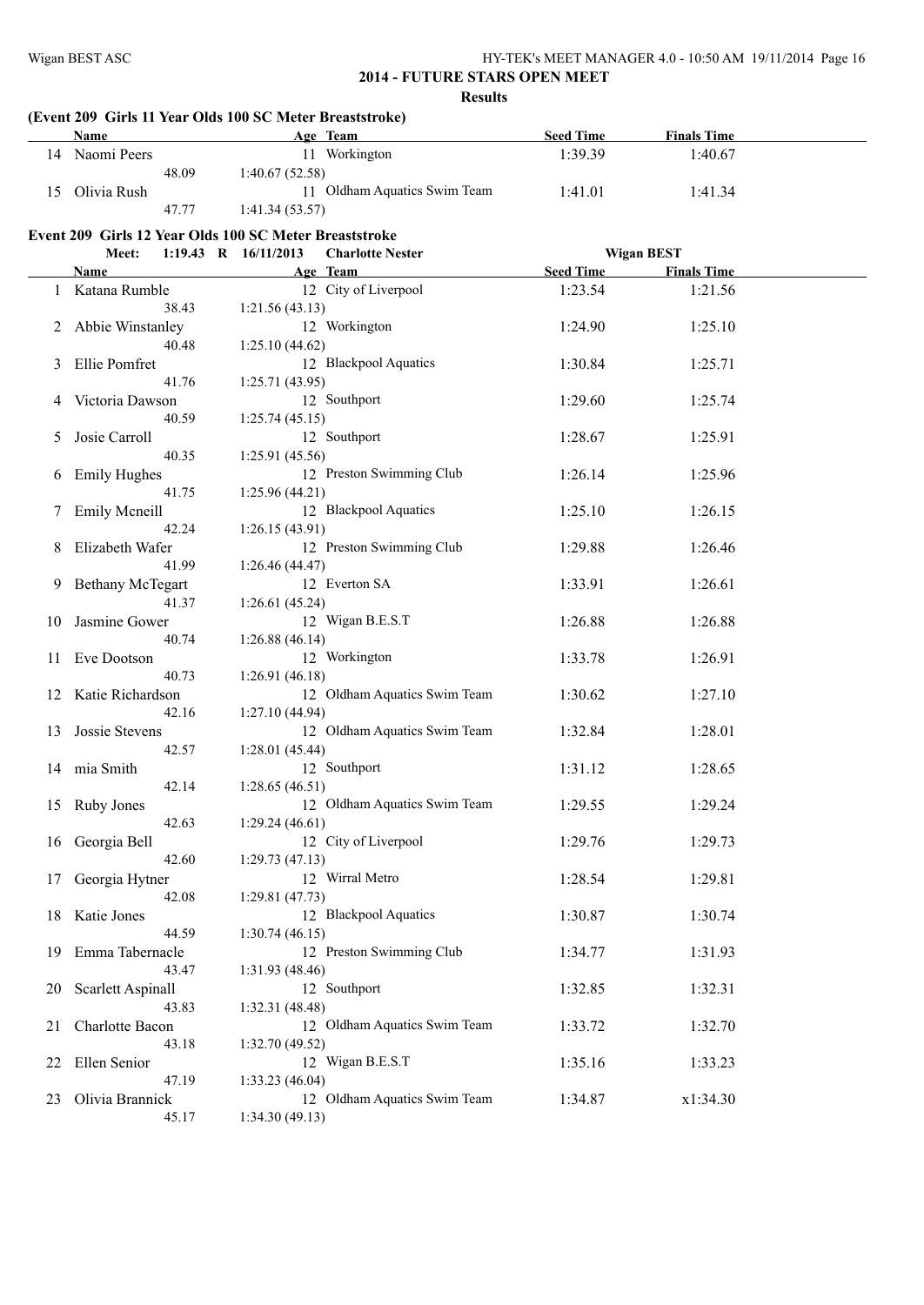# **(Event 209 Girls 12 Year Olds 100 SC Meter Breaststroke)**

|    | <b>Name</b>             | Age Team                                               | <b>Seed Time</b> | <b>Finals Time</b> |  |
|----|-------------------------|--------------------------------------------------------|------------------|--------------------|--|
|    | 24 Rebecca Gough        | 12 Southport                                           | 1:35.12          | x1:35.13           |  |
|    | 45.59                   | 1:35.13(49.54)                                         |                  |                    |  |
| 25 | Grace Holland           | 12 Oldham Aquatics Swim Team                           | 1:33.64          | x1:36.22           |  |
|    | 46.57                   | 1:36.22(49.65)                                         |                  |                    |  |
|    |                         | Event 209 Girls 13 Year Olds 100 SC Meter Breaststroke |                  |                    |  |
|    | Meet:                   | 1:17.51 R 15/11/2014<br><b>Charlotte Nester</b>        |                  | <b>WIGAN BEST</b>  |  |
|    | <b>Name</b>             | Age Team                                               | <b>Seed Time</b> | <b>Finals Time</b> |  |
|    | <b>Charlotte Nester</b> | 13 Wigan B.E.S.T                                       | 1:16.20          | 1:17.51R           |  |
|    | 37.24                   | 1:17.51(40.27)                                         |                  |                    |  |
|    | 2 Katie Cherry          | 13 City Of Manchester Aquatics                         | 1:22.33          | 1:17.73            |  |
|    | 36.86                   | 1:17.73(40.87)                                         |                  |                    |  |
|    | 3 Eve Richings          | 13 City of Liverpool                                   | 1:21.67          | 1:22.37            |  |
|    | 39.98                   | 1:22.37(42.39)                                         |                  |                    |  |
|    | 4 Hannah Procter        | 13 Burnley Bobcats Adm                                 | 1:21.60          | 1:23.53            |  |
|    | 39.30                   | 1:23.53(44.23)                                         |                  |                    |  |
| 5  | <b>Katey Cooper</b>     | 13 Wigan B.E.S.T                                       | 1:18.06          | 1:25.00            |  |
|    | 39.66                   | 1:25.00(45.34)                                         |                  |                    |  |
| 6  | Rachael Thompson        | 13 Preston Swimming Club                               | 1:21.50          | 1:25.77            |  |
|    | 40.39                   | 1:25.77(45.38)                                         |                  |                    |  |
| 7  | Sophie Hall             | 13 Oldham Aquatics Swim Team                           | 1:31.33          | 1:26.66            |  |
|    | 41.70                   | 1:26.66(44.96)                                         |                  |                    |  |
| 8  | Alexandra Livingstone   | 13 Carnforth Otters                                    | 1:27.89          | 1:28.09            |  |
|    | 43.19                   | 1:28.09(44.90)                                         |                  |                    |  |
| 9  | Olivia John-Haslam      | 13 Preston Swimming Club                               | 1:29.90          | 1:31.98            |  |
|    | 43.76                   | 1:31.98(48.22)                                         |                  |                    |  |

#### **Event 209 Women 14 & Over 100 SC Meter Breaststroke**

|    | Meet:                     |       | 1:11.04 R $22/10/2011$ | <b>Danielle Lowe</b>           | <b>Bebington</b> |                    |  |
|----|---------------------------|-------|------------------------|--------------------------------|------------------|--------------------|--|
|    | <b>Name</b>               |       |                        | Age Team                       | <b>Seed Time</b> | <b>Finals Time</b> |  |
|    | 1 Rachel Byrne            |       |                        | 21 Wigan B.E.S.T               | 1:15.04          | 1:14.20            |  |
|    |                           | 36.17 | 1:14.20(38.03)         |                                |                  |                    |  |
| 2  | Rebecca Twardochleb       |       |                        | 15 Newcastle Staffs            | 1:16.53          | 1:15.29            |  |
|    |                           | 36.14 | 1:15.29(39.15)         |                                |                  |                    |  |
| 3  | Jessica Shatford          |       |                        | 14 Carnforth Otters            | 1:15.76          | 1:17.06            |  |
|    |                           | 36.62 | 1:17.06(40.44)         |                                |                  |                    |  |
|    | Rachel Morris             |       |                        | 15 City Of Manchester Aquatics | 1:16.54          | 1:17.53            |  |
|    |                           | 37.00 | 1:17.53(40.53)         |                                |                  |                    |  |
| 5  | Phoebe Vaughan            |       |                        | 17 Wigan B.E.S.T               | 1:18.10          | 1:17.57            |  |
|    |                           | 37.32 | 1:17.57(40.25)         |                                |                  |                    |  |
| 6  | <b>Shauntelle Austin</b>  |       |                        | 17 Blackpool Aquatics          | 1:17.47          | 1:18.54            |  |
|    |                           | 38.24 | 1:18.54(40.30)         |                                |                  |                    |  |
|    | 7 Dominique Mason         |       |                        | 17 Wirral Metro                | 1:20.82          | 1:21.30            |  |
|    |                           | 39.31 | 1:21.30(41.99)         |                                |                  |                    |  |
|    | Isobel Meikle             |       |                        | 15 City Of Manchester Aquatics | 1:17.89          | 1:21.46            |  |
|    |                           | 38.92 | 1:21.46(42.54)         |                                |                  |                    |  |
| 9  | Rusha Mondal              |       |                        | 14 City Of Manchester Aquatics | 1:24.67          | 1:22.14            |  |
|    |                           | 40.43 | 1:22.14(41.71)         |                                |                  |                    |  |
| 10 | Miranda Bower             |       |                        | 14 Burnley Bobcats Adm         | 1:24.06          | 1:22.40            |  |
|    |                           | 39.23 | 1:22.40(43.17)         |                                |                  |                    |  |
|    | 11 Colette Meade          |       |                        | 15 Burnley Bobcats Adm         | 1:22.68          | 1:22.77            |  |
|    |                           | 39.43 | 1:22.77(43.34)         |                                |                  |                    |  |
| 12 | <b>Charlotte Marshall</b> |       |                        | 15 City Of Manchester Aquatics | 1:24.79          | 1:31.12            |  |
|    |                           | 43.68 | 1:31.12(47.44)         |                                |                  |                    |  |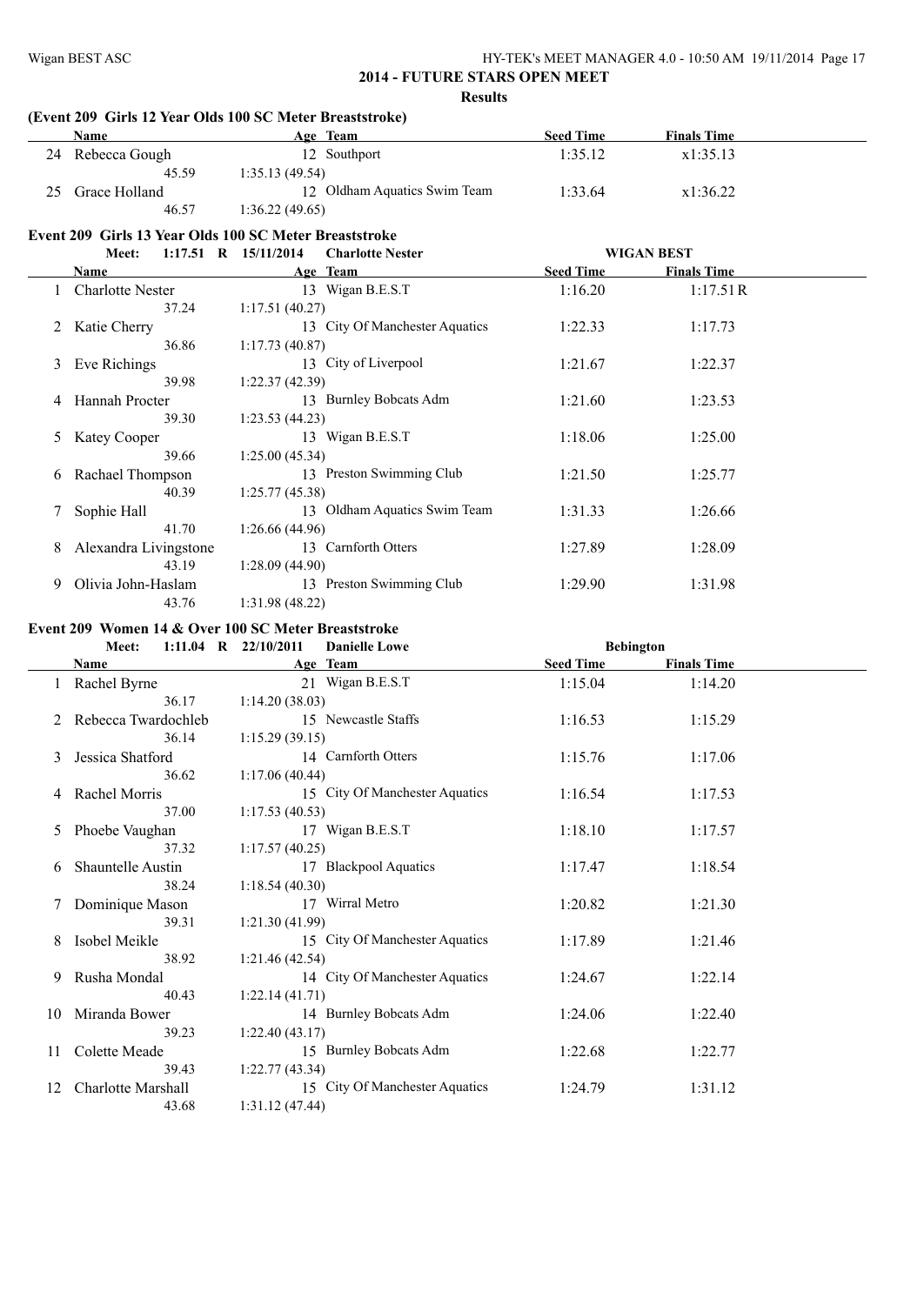# **(Event 209 Women 14 & Over 100 SC Meter Breaststroke)**

|    |                     |       | (Event 209 Women 14 & Over Two SC Meter Breaststroke) |                                  |                  |                    |  |
|----|---------------------|-------|-------------------------------------------------------|----------------------------------|------------------|--------------------|--|
|    | Name                |       |                                                       | Age Team                         | <b>Seed Time</b> | <b>Finals Time</b> |  |
| 13 | Rhea Taylor         |       |                                                       | 14 Halton SC                     | 1:24.27          | 1:31.21            |  |
|    |                     | 42.55 | 1:31.21(48.66)                                        |                                  |                  |                    |  |
|    |                     |       | Event 210 Men 10 Year Olds 100 SC Meter Breaststroke  |                                  |                  |                    |  |
|    | <b>Meet:</b>        |       | 1:34.23 R $15/11/2014$                                | <b>Fraser Cooke</b>              |                  | <b>Southport</b>   |  |
|    | Name                |       |                                                       | Age Team                         | <b>Seed Time</b> | <b>Finals Time</b> |  |
|    | <b>Fraser Cooke</b> |       |                                                       | 10 Southport                     | 1:40.00          | 1:34.23R           |  |
|    |                     | 46.66 | 1:34.23(47.57)                                        |                                  |                  |                    |  |
|    | 2 Ryan Potter       |       |                                                       | 10 Blackpool Aquatics            | 1:45.13          | 1:42.42            |  |
|    |                     | 50.43 | 1:42.42(51.99)                                        |                                  |                  |                    |  |
| 3  | Nathan Holmes       |       |                                                       | 10 Preston Swimming Club         | 1:46.04          | 1:43.32            |  |
|    |                     | 49.17 | 1:43.32(54.15)                                        |                                  |                  |                    |  |
| 4  | Oliver Taylor       |       |                                                       | 10 City Of Manchester Aquatics   | 1:47.29          | 1:47.51            |  |
|    |                     | 53.39 | 1:47.51(54.12)                                        |                                  |                  |                    |  |
| 5  | Matthew Murphy      |       |                                                       | 10 City OF Salford Swimming Club | 1:48.18          | 1:47.82            |  |
|    |                     | 53.70 | 1:47.82(54.12)                                        |                                  |                  |                    |  |
| 6  | Rhys Aston          |       | 10                                                    | Carnforth Otters                 | 1:48.00          | 1:50.68            |  |
|    |                     | 53.99 | 1:50.68(56.69)                                        |                                  |                  |                    |  |

## **Event 210 Men 11 Year Olds 100 SC Meter Breaststroke**

|                | $1:26.85$ R $15/11/2014$<br>Meet: |                | <b>Samuel Briscoe</b>    |                  | <b>WIGAN BEST</b>  |  |
|----------------|-----------------------------------|----------------|--------------------------|------------------|--------------------|--|
|                | Name                              |                | Age Team                 | <b>Seed Time</b> | <b>Finals Time</b> |  |
|                | Samuel Briscoe                    | 11             | Wigan B.E.S.T            | 1:28.07          | 1:26.85R           |  |
|                | 42.50                             | 1:26.85(44.35) |                          |                  |                    |  |
| 2              | Connor White                      |                | 11 Carnforth Otters      | 1:34.74          | 1:33.35            |  |
|                | 43.61                             | 1:33.35(49.74) |                          |                  |                    |  |
| 3              | <b>Matthew Thomas</b>             |                | 11 Everton SA            | 1:42.37          | 1:34.26            |  |
|                | 45.04                             | 1:34.26(49.22) |                          |                  |                    |  |
| 4              | William Whittingham               |                | 11 Southport             | 1:42.87          | 1:35.34            |  |
|                | 47.01                             | 1:35.34(48.33) |                          |                  |                    |  |
| 5 <sup>5</sup> | <b>Edward Whittingham</b>         |                | 11 Southport             | 1:44.44          | 1:35.57            |  |
|                | 47.35                             | 1:35.57(48.22) |                          |                  |                    |  |
| 6              | Harvey King                       |                | 11 Preston Swimming Club | 1:34.27          | 1:35.99            |  |
|                | 44.80                             | 1:35.99(51.19) |                          |                  |                    |  |
| 7              | George Houghton                   | 11             | Warrington Asc           | 1:41.96          | 1:42.75            |  |
|                | 50.06                             | 1:42.75(52.69) |                          |                  |                    |  |
| 8              | Declan Sherrington                |                | 11 Southport             | 1:43.00          | 1:43.27            |  |
|                | 50.73                             | 1:43.27(52.54) |                          |                  |                    |  |

# **Event 210 Men 12 Year Olds 100 SC Meter Breaststroke**

|   | $1:16.98$ R<br><b>Meet:</b> | 15/11/2014<br><b>Nathan Smith</b>        | <b>Preston</b>   |                    |  |
|---|-----------------------------|------------------------------------------|------------------|--------------------|--|
|   | <b>Name</b>                 | Age Team                                 | <b>Seed Time</b> | <b>Finals Time</b> |  |
|   | Nathan Smith                | Preston Swimming Club<br>12.             | 1:15.00          | 1:16.98R           |  |
|   | 36.50                       | 1:16.98(40.48)                           |                  |                    |  |
|   | Cameron Jacobie             | 12 City of Liverpool                     | 1:16.71          | 1:18.80            |  |
|   | 37.95                       | 1:18.80(40.85)                           |                  |                    |  |
| 3 | Daniel Buckley              | 12 Halton SC                             | 1:25.47          | 1:21.77            |  |
|   | 39.54                       | 1:21.77(42.23)                           |                  |                    |  |
| 4 | Jack Howard                 | Preston Swimming Club<br>12 <sup>°</sup> | 1:24.31          | 1:23.02            |  |
|   | 40.79                       | 1:23.02(42.23)                           |                  |                    |  |
|   | Daniel Holmes               | 12 Preston Swimming Club                 | 1:26.66          | 1:25.20            |  |
|   | 40.84                       | 1:25.20(44.36)                           |                  |                    |  |
| 6 | Eoin O'Connor               | 12 City of Liverpool                     | 1:27.61          | 1:26.37            |  |
|   | 41.25                       | 1:26.37(45.12)                           |                  |                    |  |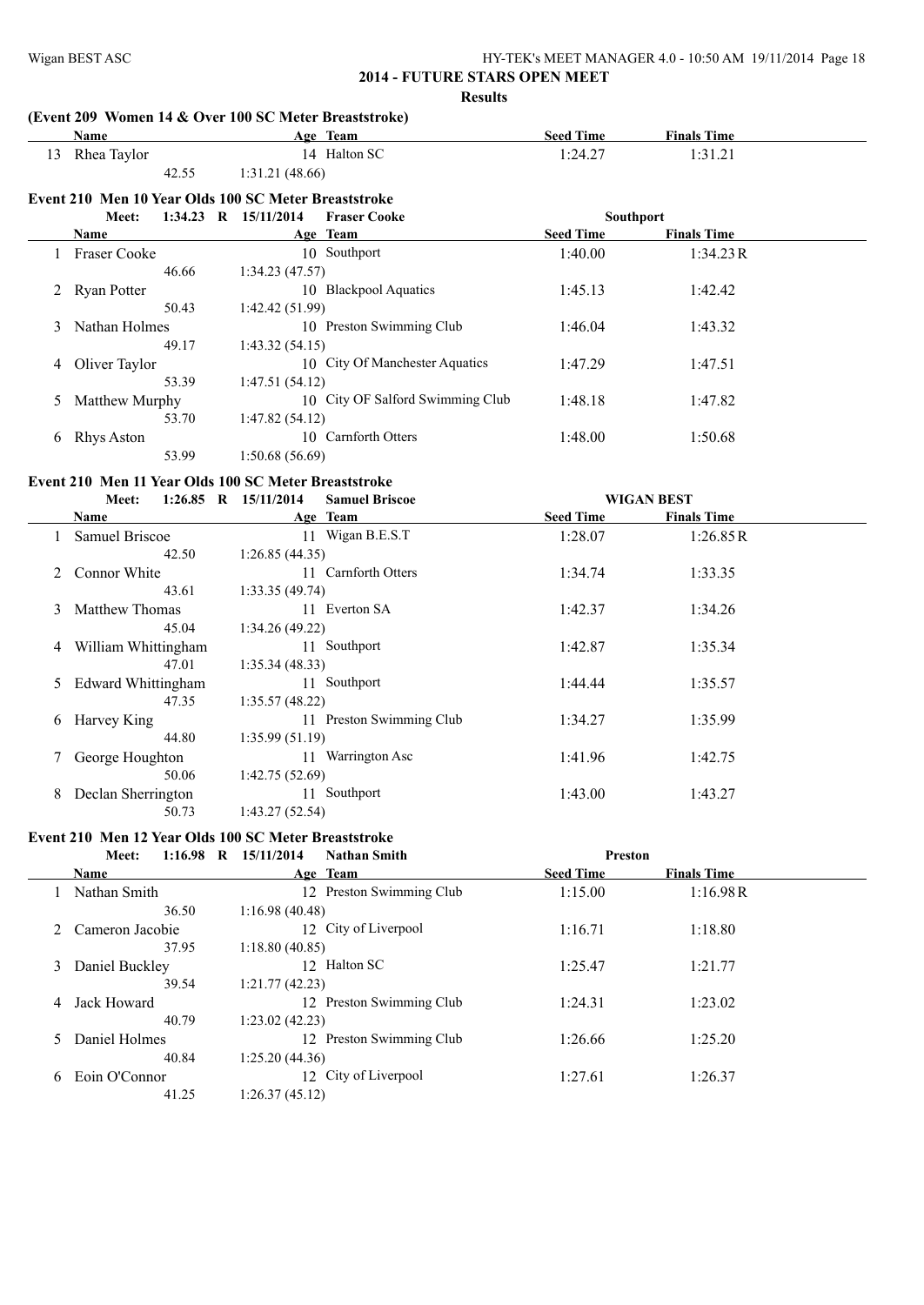#### **(Event 210 Men 12 Year Olds 100 SC Meter Breaststroke)**

| <b>Name</b>  | Age Team             | <b>Seed Time</b> | <b>Finals Time</b> |  |
|--------------|----------------------|------------------|--------------------|--|
| Ben Loughlin | 12 City of Liverpool | 1:31.75          | 1:27.61            |  |
| 42.20        | 1:27.61(45.41)       |                  |                    |  |
| Lewis Morgan | 12 Southport         | 1:36.00          | 1:37.28            |  |
| 46.03        | 1:37.28(51.25)       |                  |                    |  |
| Steven Grist | 12 Wirral Metro      | 1:36.47          | 1:39.75            |  |
| 46.32        | 1:39.75(53.43)       |                  |                    |  |

# **Event 210 Men 13 Year Olds 100 SC Meter Breaststroke**

|    | Meet:                | $1:12.50$ R $16/11/2013$ | <b>Connor Joyce</b>              |                  | <b>WORKINGTON</b>  |  |
|----|----------------------|--------------------------|----------------------------------|------------------|--------------------|--|
|    | Name                 |                          | Age Team                         | <b>Seed Time</b> | <b>Finals Time</b> |  |
|    | Harry Pilkington     |                          | 13 Burnley Bobcats Adm           | 1:29.33          | 1:14.91            |  |
|    | 34.61                | 1:14.91(40.30)           |                                  |                  |                    |  |
|    | Tommy Jones          |                          | 13 Southport                     | 1:20.34          | 1:16.13            |  |
|    | 37.19                | 1:16.13(38.94)           |                                  |                  |                    |  |
| 3  | James Cross          |                          | 13 Wigan B.E.S.T                 | 1:14.56          | 1:16.60            |  |
|    | 35.75                | 1:16.60(40.85)           |                                  |                  |                    |  |
| 4  | Louis Vincent        |                          | 13 Newcastle Staffs              | 1:19.84          | 1:16.93            |  |
|    | 36.48                | 1:16.93(40.45)           |                                  |                  |                    |  |
| 5  | <b>Elliot Norman</b> |                          | 13 Burnley Bobcats Adm           | 1:19.16          | 1:18.78            |  |
|    | 37.49                | 1:18.78(41.29)           |                                  |                  |                    |  |
| 6  | <b>Bill Jones</b>    |                          | 13 Newcastle Staffs              | 1:19.14          | 1:19.35            |  |
|    | 38.44                | 1:19.35(40.91)           |                                  |                  |                    |  |
|    | Samuel Taylor        |                          | 13 City OF Salford Swimming Club | 1:20.20          | 1:20.15            |  |
|    | 38.03                | 1:20.15(42.12)           |                                  |                  |                    |  |
| 8  | <b>Samuel Secker</b> |                          | 13 Blackpool Aquatics            | 1:22.49          | 1:22.26            |  |
|    | 37.88                | 1:22.26(44.38)           |                                  |                  |                    |  |
| 9  | Oliver Makinson      |                          | 13 Oldham Aquatics Swim Team     | 1:25.00          | 1:22.46            |  |
|    | 39.73                | 1:22.46(42.73)           |                                  |                  |                    |  |
| 10 | Ethan Kirby          |                          | 13 City of Liverpool             | 1:24.27          | 1:22.59            |  |
|    | 39.39                | 1:22.59(43.20)           |                                  |                  |                    |  |
| 11 | Jacob Casey          |                          | 13 Everton SA                    | 1:22.62          | 1:22.63            |  |
|    | 40.73                | 1:22.63(41.90)           |                                  |                  |                    |  |
| 12 | Ethan Lawton         |                          | 13 Newcastle Staffs              | 1:25.83          | 1:24.16            |  |
|    | 39.97                | 1:24.16(44.19)           |                                  |                  |                    |  |
| 13 | Harvey Griffin       |                          | 13 Clitheroe Dolphins            | 1:24.60          | 1:24.85            |  |
|    | 40.16                | 1:24.85(44.69)           |                                  |                  |                    |  |

#### **Event 210 Men 14 Year Olds 100 SC Meter Breaststroke**

|   | $1:11.06$ R<br>Meet: | 03/11/2012<br><b>Samuel James</b> | Winsford         |                    |
|---|----------------------|-----------------------------------|------------------|--------------------|
|   | Name                 | Age Team                          | <b>Seed Time</b> | <b>Finals Time</b> |
|   | Thomas Thorpe        | Wrexham SC<br>14                  | 1:16.93          | 1:15.47            |
|   | 35.54                | 1:15.47(39.93)                    |                  |                    |
|   | Anthony Wood         | 14 Blackpool Aquatics             | 1:20.57          | 1:17.41            |
|   | 37.20                | 1:17.41(40.21)                    |                  |                    |
| 3 | Jamie Grayson        | 14 City of Liverpool              | 1:20.08          | 1:19.67            |
|   | 36.68                | 1:19.67(42.99)                    |                  |                    |
| 4 | Jack Mitchell        | 14 Blackpool Aquatics             | 1:20.02          | 1:21.32            |
|   | 38.36                | 1:21.32(42.96)                    |                  |                    |
|   | Evan Price           | Wrexham SC<br>14                  | 1:20.17          | 1:22.20            |
|   | 38.38                | 1:22.20(43.82)                    |                  |                    |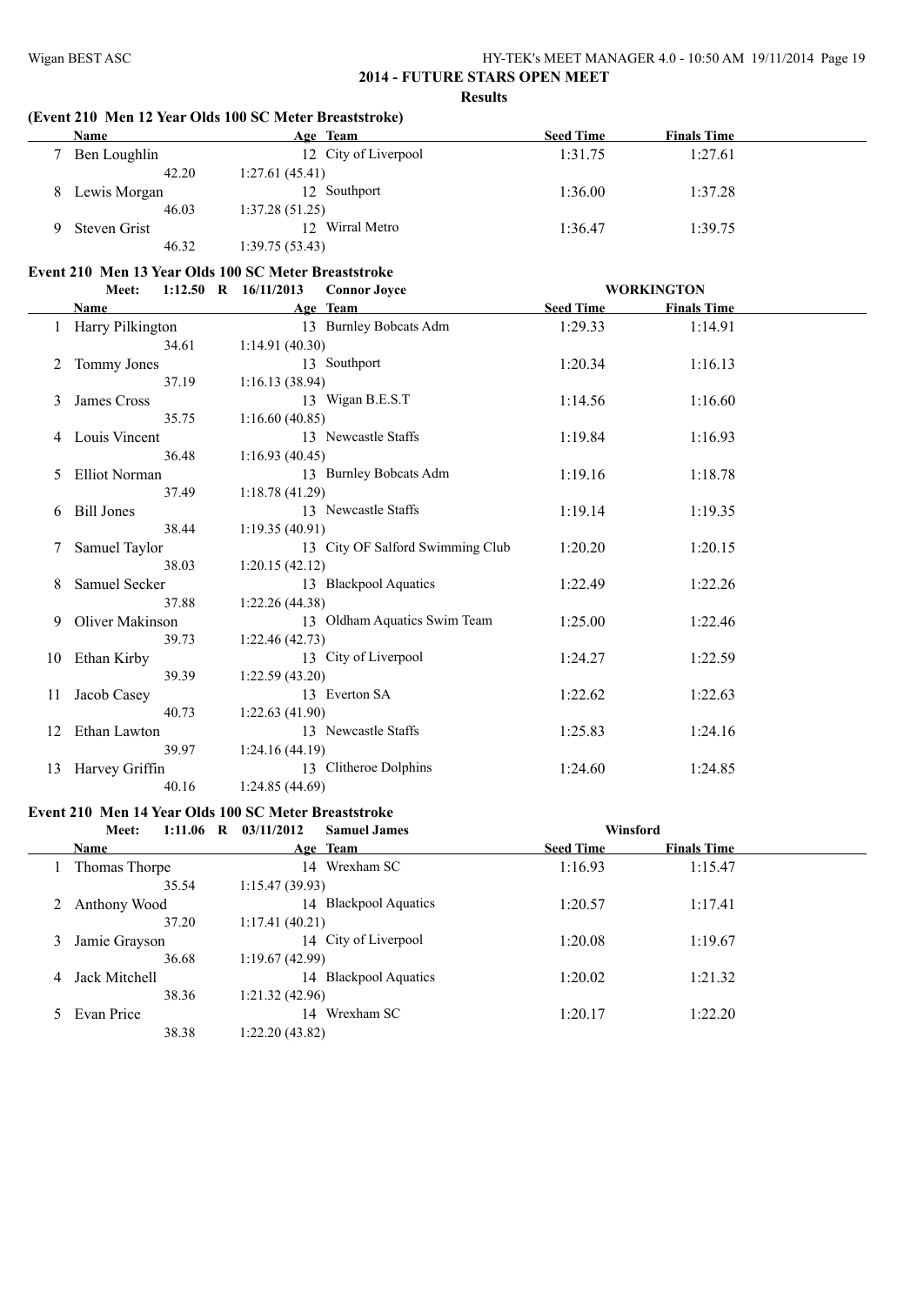$Stockport Metro$ 

# **2014 - FUTURE STARS OPEN MEET Results**

#### **Event 210 Men 15 & Over 100 SC Meter Breaststroke**

|   | $1:08.02$ R<br>Meet: | 22/10/2011<br><b>Martin Handley</b> | <b>Bobcats</b>   |                    |
|---|----------------------|-------------------------------------|------------------|--------------------|
|   | <b>Name</b>          | Age Team                            | <b>Seed Time</b> | <b>Finals Time</b> |
|   | <b>Antony Evitts</b> | 18 City Of Manchester Aquatics      | 1:12.10          | 1:08.90            |
|   | 32.31                | 1:08.90(36.59)                      |                  |                    |
|   | Marcus Williamson    | 18 Newcastle Staffs                 | 1:08.94          | 1:09.57            |
|   | 32.87                | 1:09.57(36.70)                      |                  |                    |
| 3 | William Beavan       | 16 Burnley Bobcats Adm              | 1:13.68          | 1:09.77            |
|   | 33.36                | 1:09.77(36.41)                      |                  |                    |
| 4 | Josh Lambert         | 15 Burnley Bobcats Adm              | 1:17.75          | 1:12.07            |
|   | 33.83                | 1:12.07(38.24)                      |                  |                    |
| 5 | Tomas Hughes         | 16 Wrexham SC                       | 1:12.40          | 1:13.51            |
|   | 34.39                | 1:13.51(39.12)                      |                  |                    |
| 6 | Nathan Bennett       | 15 City Of Manchester Aquatics      | 1:16.60          | 1:14.79            |
|   | 35.76                | 1:14.79(39.03)                      |                  |                    |
|   | Adams Lewis          | Cosacss City of Stoke<br>17         | 1:20.28          | 1:18.68            |
|   | 37.60                | 1:18.68(41.08)                      |                  |                    |
| 8 | Owen John-Haslam     | 15 Preston Swimming Club            | 1:19.03          | 1:21.03            |
|   | 37.32                | 1:21.03(43.71)                      |                  |                    |

#### **Event 211 Girls 13 Year Olds 200 SC Meter IM**

|  | Meet: |  |  | 2:28.28 R $\,03/11/2012$ | <b>Hannah Jones</b> |
|--|-------|--|--|--------------------------|---------------------|
|--|-------|--|--|--------------------------|---------------------|

| Name |                                     | Age Team                              |                                           | Seed Time       | <b>Finals Time</b> |  |
|------|-------------------------------------|---------------------------------------|-------------------------------------------|-----------------|--------------------|--|
|      | 1 Charlotte Nester 13 Wigan B.E.S.T |                                       |                                           | 2:29.01         | 2:31.41            |  |
|      |                                     | 33.49 1:11.72 (38.23) 1:57.00 (45.28) |                                           | 2:31.41 (34.41) |                    |  |
|      | 2 Ellie Cameron                     | 13 Preston Swimming Club              |                                           | 2:35.91         | 2:33.86            |  |
|      | 35.06                               |                                       | $1:14.48(39.42)$ $1:58.37(43.89)$         | 2:33.86(35.49)  |                    |  |
|      | 3 India Gould                       | 13 City of Liverpool                  |                                           | 2:46.70         | 2:35.05            |  |
|      | 33.37                               |                                       | $1:12.46(39.09)$ $2:00.58(48.12)$         | 2:35.05(34.47)  |                    |  |
|      | 4 Maisie Johnson                    | 13 Southport                          |                                           | 2:39.56         | 2:35.28            |  |
|      | 34.95                               |                                       | $1:13.47(38.52)$ $1:59.55(46.08)$         | 2:35.28(35.73)  |                    |  |
|      | 5 Melissa Braddock                  | 13 Wigan B.E.S.T                      |                                           | 2:32.64         | 2:35.49            |  |
|      | 34.12                               |                                       | 1:14.83 (40.71) 2:02.31 (47.48)           | 2:35.49(33.18)  |                    |  |
|      | 6 Elissa Gornall                    | 13 Preston Swimming Club              |                                           | 2:40.41         | 2:35.79            |  |
|      | 34.28                               | $1:13.41(39.13)$ $2:00.06(46.65)$     |                                           | 2:35.79(35.73)  |                    |  |
|      | 7 Katie Cherry                      |                                       | 13 City Of Manchester Aquatics            | 2:42.79         | 2:36.61            |  |
|      | 34.62                               | 1:16.13 (41.51) 2:00.22 (44.09)       |                                           | 2:36.61(36.39)  |                    |  |
|      | 8 Jade Moore                        |                                       | 13 Blackpool Aquatics                     | 2:39.37         | 2:36.71            |  |
|      | 33.23                               |                                       | $1:15.13(41.90)$ $2:01.28(46.15)$         | 2:36.71(35.43)  |                    |  |
|      | 9 Eve Richings                      | 13 City of Liverpool                  | 1:17.70 (40.19) 2:03.59 (45.89) 2:38.87 ( | 2:41.75         | 2:38.87            |  |
|      | 37.51                               |                                       |                                           | 2:38.87(35.28)  |                    |  |
|      | 10 Imogen Bailey                    | 13 Wigan B.E.S.T                      |                                           | 2:43.32         | 2:39.60            |  |
|      | 34.29                               |                                       | $1:15.93(41.64)$ $2:04.57(48.64)$         | 2:39.60(35.03)  |                    |  |
|      | 11 Ella Bergin-Williams             |                                       | 13 Oldham Aquatics Swim Team              | 2:47.72         | 2:40.27            |  |
|      | 34.35                               | $1:14.88(40.53)$ $2:03.82(48.94)$     |                                           | 2:40.27(36.45)  |                    |  |
|      | 12 Lauren Rainford-Read             |                                       | 13 Blackpool Aquatics                     | 2:43.34         | 2:43.09            |  |
|      | 36.03                               |                                       | 1:16.17 (40.14) 2:07.18 (51.01)           | 2:43.09(35.91)  |                    |  |
|      | 13 Hannah Sheehan                   | 13 Wigan B.E.S.T                      |                                           | 2:48.60         | 2:44.20            |  |
|      | 36.64                               |                                       | $1:20.65(44.01)$ $2:07.57(46.92)$         | 2:44.20(36.63)  |                    |  |
|      | 14 Katey Cooper                     | 13 Wigan B.E.S.T                      |                                           | 2:33.89         | x2:44.33           |  |
|      | 35.56                               |                                       | $1:16.12(40.56)$ $2:04.53(48.41)$         | 2:44.33(39.80)  |                    |  |
|      | 15 Amy Compton                      | 13 Wirral Metro                       |                                           | 2:48.87         | 2:44.59            |  |
|      | 35.06                               |                                       | $1:18.56(43.50)$ $2:08.01(49.45)$         | 2:44.59(36.58)  |                    |  |
|      | 16 Saffron Fenton                   |                                       | 13 Burnley Bobcats Adm 2:52.55            |                 | 2:47.23            |  |
|      | 37.30                               | 1:21.02(43.72)                        | 2:10.01(48.99)                            | 2:47.23 (37.22) |                    |  |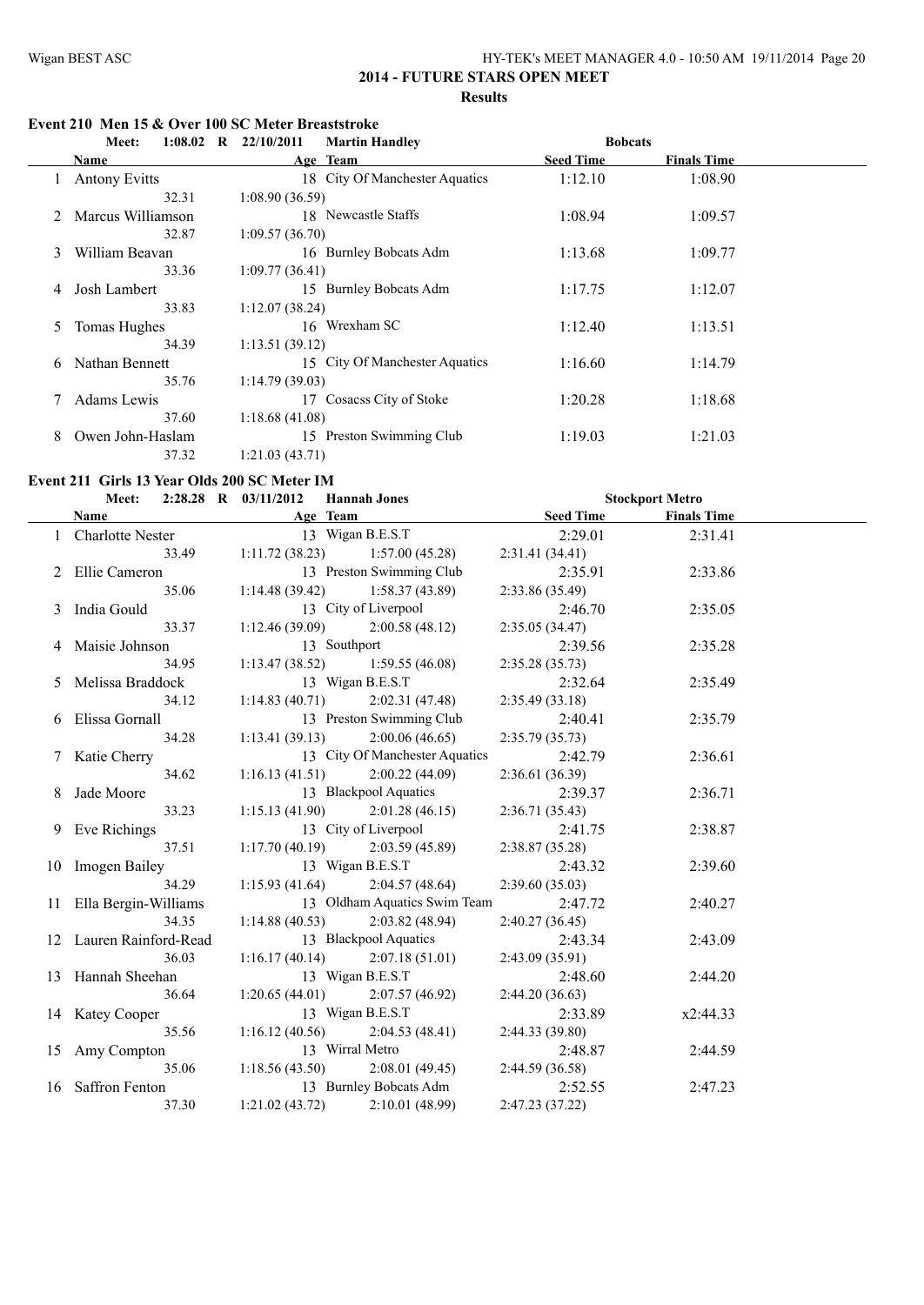# **(Event 211 Girls 13 Year Olds 200 SC Meter IM)**

|    | <b>Name</b>      | Age Team       |                                  |                | <b>Seed Time</b> | <b>Finals Time</b> |  |
|----|------------------|----------------|----------------------------------|----------------|------------------|--------------------|--|
| 17 | Olivia Armes     |                | 13 Preston Swimming Club         |                | 2:50.03          | 2:47.34            |  |
|    | 36.39            | 1:18.48(42.09) | 2:09.03(50.55)                   | 2:47.34(38.31) |                  |                    |  |
| 18 | Rachael Thompson |                | 13 Preston Swimming Club         |                | 2:41.43          | 2:48.53            |  |
|    | 37.85            | 1:22.18(44.33) | 2:10.48(48.30)                   | 2:48.53(38.05) |                  |                    |  |
| 19 | Emma White       |                | 13 Wigan B.E.S.T                 |                | 2:55.00          | x2:51.50           |  |
|    | 35.32            | 1:18.52(43.20) | 2:10.36(51.84)                   | 2:51.50(41.14) |                  |                    |  |
| 20 | Arina Klujeva    |                | 13 City OF Salford Swimming Club |                | 2:55.83          | 2:54.05            |  |
|    | 38.18            | 1:25.58(47.40) | 2:16.36(50.78)                   | 2:54.05(37.69) |                  |                    |  |
| 21 | Neave Parkinson  |                | 13 City of Liverpool             |                | 3:10.00          | 3:10.36            |  |
|    | 41.77            | 1:28.81(47.04) | 2:24.98(56.17)                   | 3:10.36(45.38) |                  |                    |  |

#### **Event 211 Women 14 & Over 200 SC Meter IM**

|    | Meet:                  | 2:16.63 R 15/11/2014<br><b>Georgia Barton</b> | <b>COMAST</b>    |                    |  |
|----|------------------------|-----------------------------------------------|------------------|--------------------|--|
|    | <b>Name</b>            | Age Team                                      | <b>Seed Time</b> | <b>Finals Time</b> |  |
|    | 1 Georgia Barton       | 19 City Of Manchester Aquatics                | 2:17.47          | 2:16.63 R          |  |
|    | 29.39                  | 1:04.66(35.27)<br>1:45.13(40.47)              | 2:16.63(31.50)   |                    |  |
|    | 2 Rachel Byrne         | 21 Wigan B.E.S.T                              | 2:19.22          | 2:19.74            |  |
|    | 31.59                  | 1:06.85(35.26)<br>1:47.08(40.23)              | 2:19.74(32.66)   |                    |  |
| 3  | Rhianna Bennett        | 17 City Of Manchester Aquatics                | 2:23.40          | 2:24.83            |  |
|    | 31.37                  | 1:08.40(37.03)<br>1:51.27(42.87)              | 2:24.83(33.56)   |                    |  |
|    | 4 Niamh Wilgar         | 14 Southport                                  | 2:30.40          | 2:26.25            |  |
|    | 31.62                  | 1:52.82(43.59)<br>1:09.23(37.61)              | 2:26.25 (33.43)  |                    |  |
| 5  | <b>Eleanor Bailey</b>  | 16 Wigan B.E.S.T                              | 2:26.10          | 2:26.76            |  |
|    | 30.78                  | 1:08.73(37.95)<br>1:53.31(44.58)              | 2:26.76 (33.45)  |                    |  |
| 6  | Jessica Sloan          | 16 Wigan B.E.S.T                              | 2:30.85          | 2:26.97            |  |
|    | 31.23                  | 1:10.27(39.04)<br>1:54.14(43.87)              | 2:26.97(32.83)   |                    |  |
|    | 7 Rachel Morris        | 15 City Of Manchester Aquatics                | 2:23.20          | 2:27.26            |  |
|    | 32.22                  | 1:53.71(43.17)<br>1:10.54(38.32)              | 2:27.26(33.55)   |                    |  |
| 8  | Kerry Holding          | 18 Burnley Bobcats Adm                        | 2:26.81          | 2:27.41            |  |
|    | 30.56                  | 1:09.21(38.65)<br>1:53.39(44.18)              | 2:27.41 (34.02)  |                    |  |
| 9  | <b>Shannon Brealey</b> | 18 City Of Manchester Aquatics                | 2:23.92          | 2:27.58            |  |
|    | 32.73                  | 1:09.85(37.12)<br>1:54.16(44.31)              | 2:27.58 (33.42)  |                    |  |
|    | 10 Rebecca Twardochleb | 15 Newcastle Staffs                           | 2:30.70          | 2:28.68            |  |
|    | 32.25                  | 1:12.72(40.47)<br>1:54.25(41.53)              | 2:28.68 (34.43)  |                    |  |
|    | 11 Holly Jackson       | 16 Wigan B.E.S.T                              | 2:27.64          | 2:28.80            |  |
|    | 32.91                  | 1:10.36(37.45)<br>1:55.41(45.05)              | 2:28.80 (33.39)  |                    |  |
|    | 12 Ellie Taylor        | 14 Burnley Bobcats Adm                        | 2:31.71          | 2:29.09            |  |
|    | 32.00                  | 1:10.57(38.57)<br>1:56.50(45.93)              | 2:29.09 (32.59)  |                    |  |
|    | 13 Anna Niven          | 15 Southport                                  | 2:29.58          | 2:30.12            |  |
|    | 32.32                  | 1:56.47(44.88)<br>1:11.59(39.27)              | 2:30.12(33.65)   |                    |  |
|    | 14 Emma Whittingham    | 14 Southport                                  | 2:31.54          | 2:30.27            |  |
|    | 31.46                  | 1:10.43(38.97)<br>1:57.69(47.26)              | 2:30.27 (32.58)  |                    |  |
|    | 15 Isobel Meikle       | 15 City Of Manchester Aquatics                | 2:24.40          | x2:30.45           |  |
|    | 33.78                  | 1:12.41(38.63)<br>1:56.43(44.02)              | 2:30.45 (34.02)  |                    |  |
|    | 16 Joanne Whittingham' | 16 Southport                                  | 2:31.48          | 2:30.48            |  |
|    | 33.32                  | 1:10.78(37.46)<br>1:57.95(47.17)              | 2:30.48(32.53)   |                    |  |
| 17 | Sara Loft              | 16 City Of Manchester Aquatics                | 2:25.98          | x2:32.32           |  |
|    | 34.83                  | 1:12.93(38.10)<br>1:57.97(45.04)              | 2:32.32(34.35)   |                    |  |
| 18 | Rusha Mondal           | 14 City Of Manchester Aquatics                | 2:38.61          | x2:32.49           |  |
|    | 33.51                  | 1:13.99(40.48)<br>1:57.99(44.00)              | 2:32.49 (34.50)  |                    |  |
|    | 19 Becky Loft          | 14 City Of Manchester Aquatics                | 2:33.08          | x2:32.62           |  |
|    | 35.01                  | 1:12.72(37.71)<br>1:59.23(46.51)              | 2:32.62(33.39)   |                    |  |
|    | 20 Rebecca Winship     | 14 City Of Manchester Aquatics                | 2:32.77          | x2:33.00           |  |
|    | 32.16                  | 1:09.88(37.72)<br>1:56.89(47.01)              | 2:33.00 (36.11)  |                    |  |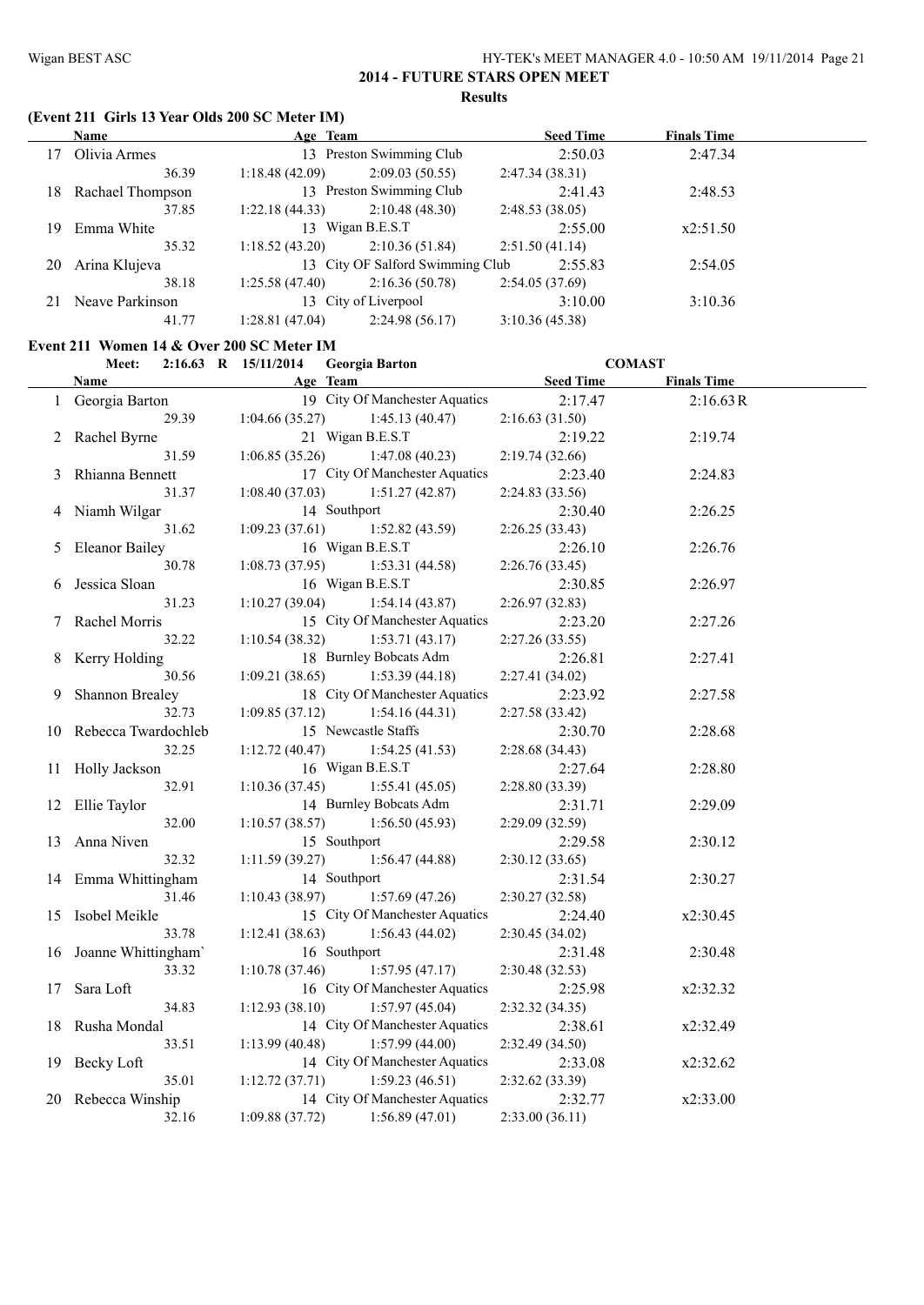# **(Event 211 Women 14 & Over 200 SC Meter IM)**

| <b>Name</b>                                          | Age Team                                              |                                                    | <b>Seed Time</b> | <b>Finals Time</b> |  |
|------------------------------------------------------|-------------------------------------------------------|----------------------------------------------------|------------------|--------------------|--|
| 21 Niamh Ryan                                        |                                                       | 17 City Of Manchester Aquatics 2:29.20             |                  | x2:34.48           |  |
| 32.24                                                |                                                       | $1:11.73(39.49)$ $1:59.41(47.68)$                  | 2:34.48(35.07)   |                    |  |
| 22 Grace Pickles                                     |                                                       | 15 Burnley Bobcats Adm                             | 2:31.42          | 2:34.64            |  |
|                                                      | 34.12 1:12.74 (38.62) 2:00.23 (47.49)                 |                                                    | 2:34.64(34.41)   |                    |  |
| 23 Victoria Hill                                     |                                                       | 15 Southport                                       | 2:33.03          | x2:34.70           |  |
|                                                      | 34.58 1:11.45 (36.87) 1:58.42 (46.97) 2:34.70 (36.28) |                                                    |                  |                    |  |
| 24 Abigail Procter                                   |                                                       | 16 Burnley Bobcats Adm                             | 2:34.58          | 2:35.92            |  |
|                                                      | 33.03 1:14.20 (41.17) 2:01.06 (46.86)                 |                                                    | 2:35.92 (34.86)  |                    |  |
| 25 Colette Meade                                     | 15 Burnley Bobcats Adm                                |                                                    | 2:30.57          | x2:36.65           |  |
| 33.52                                                |                                                       | 1:14.86 (41.34) 2:00.72 (45.86) 2:36.65 (35.93)    |                  |                    |  |
| 26 Charlotte Stackpoole-Kirkham 14 City of Liverpool |                                                       |                                                    | 2:37.97          | 2:36.99            |  |
| 33.89                                                |                                                       | $1:15.47(41.58)$ $1:59.07(43.60)$                  | 2:36.99(37.92)   |                    |  |
| 27 Alana Hedges                                      |                                                       | 15 City Of Manchester Aquatics                     | 2:40.92          | x2:39.52           |  |
| 35.19                                                |                                                       | $1:17.06(41.87)$ $2:04.19(47.13)$                  | 2:39.52(35.33)   |                    |  |
| 28 Charlie Coy                                       |                                                       | 14 Clitheroe Dolphins                              | 2:40.35          | 2:41.51            |  |
| 36.93                                                |                                                       | $1:15.67(38.74)$ $2:06.24(50.57)$                  | 2:41.51 (35.27)  |                    |  |
| 29 Ellie Dewsbury                                    |                                                       | 14 Southport                                       | 2:43.16          | x2:43.78           |  |
| 33.94                                                |                                                       | 1:18.53 (44.59) 2:08.19 (49.66) 2:43.78 (35.59)    |                  |                    |  |
| 30 Rebecca Jones                                     |                                                       | 14 Wirral Metro                                    | 2:47.04          | 2:46.17            |  |
| 36.25                                                |                                                       | $1:18.70(42.45)$ $2:08.08(49.38)$ $2:46.17(38.09)$ |                  |                    |  |
| 31 Rhea Taylor                                       | 14 Halton SC                                          |                                                    | 2:43.73          | 2:55.54            |  |
| 39.20                                                | $1:24.09(44.89)$ $2:15.29(51.20)$ $2:55.54(40.25)$    |                                                    |                  |                    |  |
| --- Dominique Mason 17 Wirral Metro                  |                                                       |                                                    | 2:36.15          | DQ                 |  |
| 36.38                                                | $1:17.22(40.84)$ $2:03.44(46.22)$                     |                                                    | DQ(35.82)        |                    |  |

#### **Event 301 Men 13 Year Olds 200 SC Meter IM**

#### **Meet: 2:19.80 R 15/11/2014 James Cross WIGAN BEST**

| Name                                      |                     |                                          | <b>Example 2018 Age Team Age Team Seed Time</b> | <b>Finals Time</b> |  |
|-------------------------------------------|---------------------|------------------------------------------|-------------------------------------------------|--------------------|--|
| 1 James Cross                             | 13 Wigan B.E.S.T    |                                          | 2:27.33                                         | 2:19.80R           |  |
|                                           |                     | 31.88 1:06.20 (34.32) 1:47.00 (40.80)    | 2:19.80(32.80)                                  |                    |  |
| 2 Harry Pilkington 13 Burnley Bobcats Adm |                     |                                          | 2:27.73                                         | 2:24.62            |  |
| 31.17                                     |                     | $1:10.84(39.67)$ $1:51.86(41.02)$        | 2:24.62(32.76)                                  |                    |  |
| 3 Ben Smith                               |                     | 13 City of Liverpool                     | 2:28.61                                         | 2:25.64            |  |
| 32.32                                     |                     | $1:10.14(37.82)$ $1:52.82(42.68)$        | 2:25.64(32.82)                                  |                    |  |
| 4 Mario Coman                             | 13 Newcastle Staffs |                                          | 2:30.75                                         | 2:26.32            |  |
| 32.55                                     |                     | $1:09.21(36.66)$ $1:53.49(44.28)$        | 2:26.32(32.83)                                  |                    |  |
| 5 Johnny Rowland                          |                     |                                          | 13 Preston Swimming Club 2:33.50                | 2:27.94            |  |
| 31.82                                     |                     | $1:12.52(40.70)$ $1:55.33(42.81)$        | 2:27.94(32.61)                                  |                    |  |
| 6 Samuel Taylor                           |                     | 13 City OF Salford Swimming Club 2:30.10 |                                                 | 2:28.32            |  |
| 35.53                                     |                     | $1:11.75(36.22)$ $1:55.38(43.63)$        | 2:28.32 (32.94)                                 |                    |  |
| 7 Bill Jones                              |                     | 13 Newcastle Staffs 2:30.80              |                                                 | 2:29.14            |  |
| 33.61                                     |                     | $1:13.49(39.88)$ $1:57.68(44.19)$        | 2:29.14 (31.46)                                 |                    |  |
| 8 Louis Vincent                           |                     |                                          | 13 Newcastle Staffs 2:32.99                     | 2:29.88            |  |
| 34.25                                     |                     | $1:13.24(38.99)$ $1:56.25(43.01)$        | 2:29.88(33.63)                                  |                    |  |
| 9 Elliot Norman                           |                     | 13 Burnley Bobcats Adm                   | 2:34.24                                         | 2:31.72            |  |
| 34.32                                     |                     | $1:15.40(41.08)$ $1:57.59(42.19)$        | 2:31.72(34.13)                                  |                    |  |
| 10 Jack Huddart                           |                     | 13 Blackburn Centurions                  | 2:38.22                                         | 2:34.51            |  |
| 33.79                                     |                     | $1:12.93(39.14)$ $2:00.20(47.27)$        | 2:34.51(34.31)                                  |                    |  |
| 11 Samuel Secker                          |                     | 13 Blackpool Aquatics                    | 2:40.27                                         | 2:34.52            |  |
| 34.15                                     |                     | $1:13.37(39.22)$ $1:59.03(45.66)$        | 2:34.52(35.49)                                  |                    |  |
| 12 Ethan Lawton                           | 13 Newcastle Staffs |                                          | 2:39.25                                         | 2:35.21            |  |
| 37.17                                     |                     | $1:16.56(39.39)$ $2:01.94(45.38)$        | 2:35.21(33.27)                                  |                    |  |
| 13 Harvey Griffin                         |                     | 13 Clitheroe Dolphins                    | 2:39.01                                         | 2:36.15            |  |
| 35.63                                     |                     | $1:15.54(39.91)$ $2:01.53(45.99)$        | 2:36.15(34.62)                                  |                    |  |
|                                           |                     |                                          |                                                 |                    |  |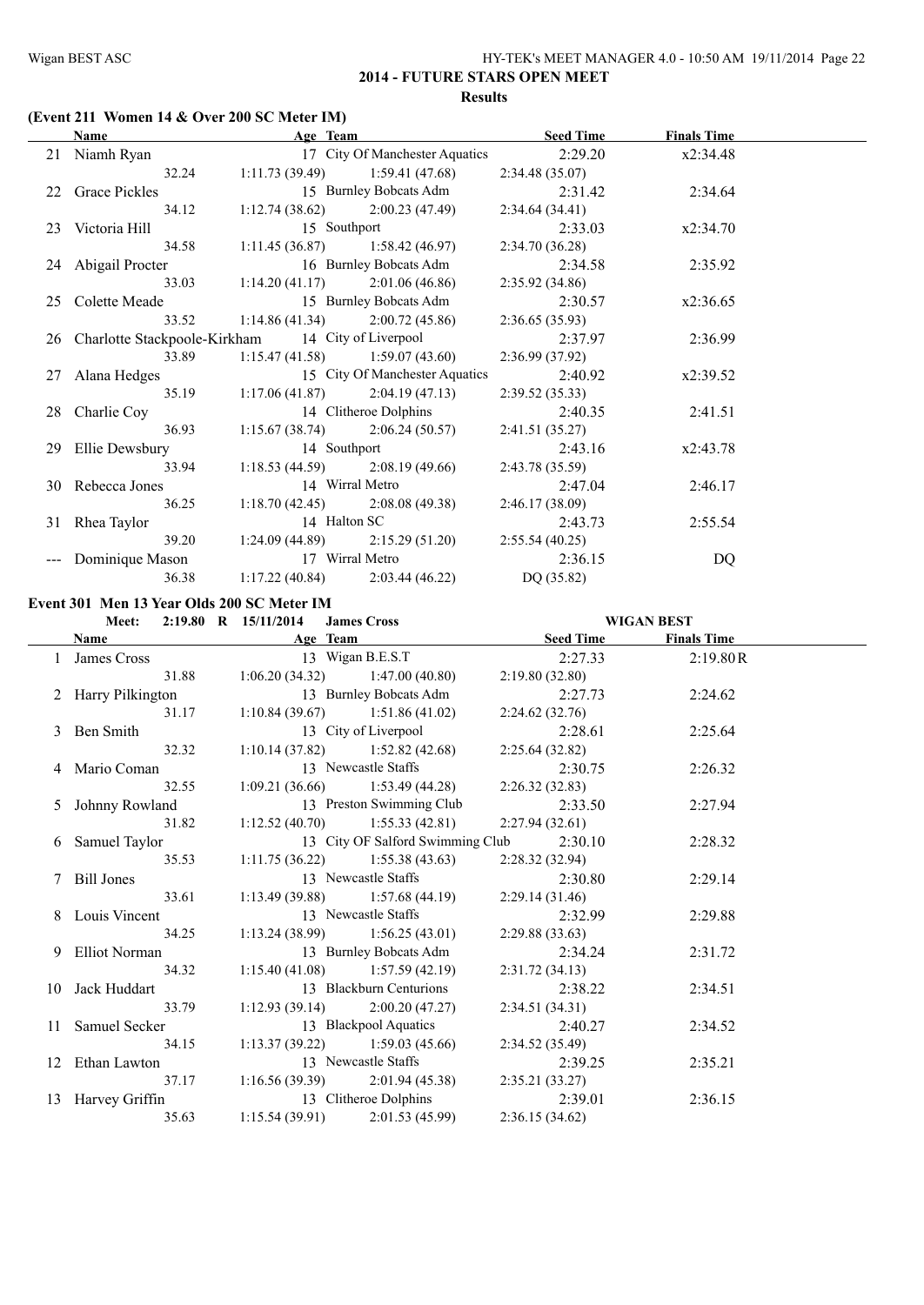# **(Event 301 Men 13 Year Olds 200 SC Meter IM)**

|    | Name               | Age Team                          |                                                    |                | <b>Seed Time</b> | <b>Finals Time</b> |  |
|----|--------------------|-----------------------------------|----------------------------------------------------|----------------|------------------|--------------------|--|
|    | 14 Oliver Makinson |                                   | 13 Oldham Aquatics Swim Team                       |                | 2:43.48          | 2:37.34            |  |
|    | 36.29              |                                   | $1:16.10(39.81)$ $2:02.58(46.48)$                  | 2:37.34(34.76) |                  |                    |  |
| 15 | Joseph Niven       | 13 Southport                      |                                                    |                | 2:36.70          | 2:37.86            |  |
|    | 33.39              |                                   | $1:14.82(41.43)$ $2:03.09(48.27)$                  | 2:37.86(34.77) |                  |                    |  |
|    | 16 Oliver Wain     |                                   | 13 City of Bradford Swimming Club                  |                | 2:43.15          | 2:37.91            |  |
|    | 35.03              |                                   | $1:15.27(40.24)$ $2:02.33(47.06)$                  | 2:37.91(35.58) |                  |                    |  |
| 17 | Thomas King        |                                   | 13 Newcastle Staffs                                |                | 2:39.62          | x2:38.36           |  |
|    | 35.28              |                                   | $1:14.33(39.05)$ $2:04.86(50.53)$                  | 2:38.36(33.50) |                  |                    |  |
| 18 | Samuel Douglas     |                                   | 13 Wirral Metro                                    |                | 2:43.12          | 2:40.56            |  |
|    | 36.89              |                                   | 1:16.19 (39.30) 2:05.48 (49.29) 2:40.56 (35.08)    |                |                  |                    |  |
| 19 | Tobias Fox         |                                   | 13 City OF Salford Swimming Club                   |                | 2:46.78          | 2:42.70            |  |
|    | 38.56              |                                   | $1:19.35(40.79)$ $2:06.44(47.09)$ $2:42.70(36.26)$ |                |                  |                    |  |
|    | 20 Ciaran Jarvis   |                                   | 13 City OF Salford Swimming Club                   |                | 2:44.30          | 2:42.92            |  |
|    | 38.29              |                                   | $1:18.09(39.80)$ $2:07.26(49.17)$                  | 2:42.92(35.66) |                  |                    |  |
| 21 | Ethan Kirby        |                                   | 13 City of Liverpool                               |                | 2:49.14          | 2:43.20            |  |
|    | 38.88              |                                   | $1:20.30(41.42)$ $2:06.21(45.91)$                  | 2:43.20(36.99) |                  |                    |  |
|    | 22 Lewis Mc Kenna  |                                   | 13 Burnley Bobcats Adm                             |                | 2:36.21          | 2:49.01            |  |
|    | 36.13              | $1:18.86(42.73)$ $2:09.77(50.91)$ |                                                    | 2:49.01(39.24) |                  |                    |  |

#### **Event 301 Men 14 Year Olds 200 SC Meter IM**

| Meet: 2:20.38 R 22/10/2011 Harry Murphy |              |                                                         |                 | <b>Preston SC</b>  |  |
|-----------------------------------------|--------------|---------------------------------------------------------|-----------------|--------------------|--|
|                                         |              | <b>Name</b> Seed Time Age Team Seed Time                |                 | <b>Finals Time</b> |  |
|                                         |              | 1 Anthony Wood 14 Blackpool Aquatics                    | 2:24.03         | 2:21.43            |  |
| 30.96                                   |              | $1:07.44(36.48)$ $1:50.32(42.88)$                       | 2:21.43(31.11)  |                    |  |
| 2 Benjamin McKenna                      | 14 Southport |                                                         | 2:31.21         | 2:21.75            |  |
|                                         |              | 30.27 1:06.20 (35.93) 1:49.19 (42.99) 2:21.75 (32.56)   |                 |                    |  |
| 3 Thomas Thorpe                         |              | 14 Wrexham SC                                           | 2:23.65         | 2:24.74            |  |
| 32.63                                   |              | $1:09.36(36.73)$ $1:52.71(43.35)$ $2:24.74(32.03)$      |                 |                    |  |
| 4 Matthew Silvester                     |              | 14 Wigan B.E.S.T                                        | 2:24.60         | 2:25.23            |  |
| 31.42                                   |              | $1:10.85(39.43)$ $1:54.76(43.91)$                       | 2:25.23 (30.47) |                    |  |
| 5 Jack Mitchell                         |              | 14 Blackpool Aquatics 2:27.15                           |                 | 2:25.63            |  |
| 33.22                                   |              | 1:09.57 (36.35) 1:52.64 (43.07) 2:25.63 (32.99)         |                 |                    |  |
| 6 Alexander Axford                      |              | 14 City Of Manchester Aquatics                          | 2:28.40         | 2:25.65            |  |
| 31.96                                   |              | $1:08.29(36.33)$ $1:53.45(45.16)$                       | 2:25.65(32.20)  |                    |  |
| 7 Adam McCarter                         |              | 14 Southport                                            | 2:26.95         | 2:28.67            |  |
| 31.86                                   |              | $1:06.48(34.62)$ $1:53.57(47.09)$ $2:28.67(35.10)$      |                 |                    |  |
| 8 Thomas Mackay                         |              | 14 Burnley Bobcats Adm                                  | 2:32.87         | 2:29.20            |  |
| 31.96                                   |              | $1:10.65(38.69)$ $1:56.13(45.48)$                       | 2:29.20 (33.07) |                    |  |
| 9 Tom Stanley                           |              | 14 Newcastle Staffs                                     | 2:34.05         | 2:31.09            |  |
|                                         |              | $31.24$ 1:09.76 (38.52) 1:56.66 (46.90) 2:31.09 (34.43) |                 |                    |  |
| 10 Joe Kenny                            |              | 14 Clitheroe Dolphins                                   | 2:35.14         | 2:34.87            |  |
| 32.83                                   |              | $1:10.60(37.77)$ 1:59.58 (48.98)                        | 2:34.87(35.29)  |                    |  |

# **Event 301 Men 15 & Over 200 SC Meter IM**

|   | $2:04.43$ R<br>Meet: | 16/11/2013<br><b>Thomas Barton</b> | Co Liverpool     |                    |
|---|----------------------|------------------------------------|------------------|--------------------|
|   | Name                 | Age Team                           | <b>Seed Time</b> | <b>Finals Time</b> |
|   | Dominic Suggitt      | 20 Wigan B.E.S.T                   | 2:07.67          | 2:09.98            |
|   | 27.36                | 1:38.43(39.83)<br>58.60 (31.24)    | 2:09.98(31.55)   |                    |
|   | Joshua Moniz         | 17 Southport                       | 2:09.89          | 2:12.08            |
|   | 28.36                | 1:41.85(42.05)<br>59.80 (31.44)    | 2:12.08(30.23)   |                    |
|   | Jack Graham          | 17 Oldham Aquatics Swim Team       | 2:13.00          | 2:14.27            |
|   | 29.31                | 1:03.23(33.92)<br>1:43.18(39.95)   | 2:14.27(31.09)   |                    |
| 4 | Marcus Williamson    | 18 Newcastle Staffs                | 2:13.51          | 2:14.71            |
|   | 28.52                | 1:42.88(39.01)<br>1:03.87(35.35)   | 2:14.71(31.83)   |                    |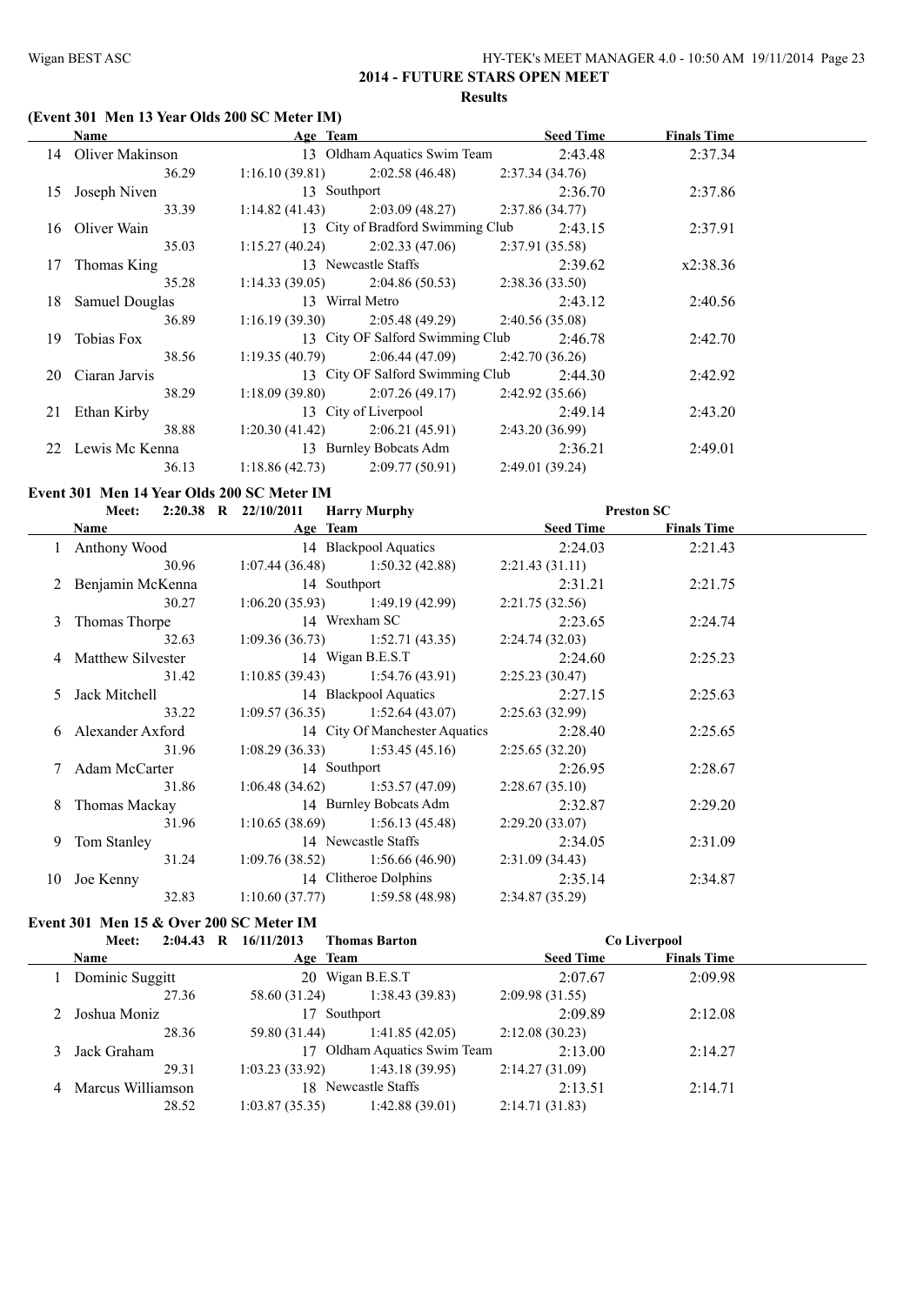# **(Event 301 Men 15 & Over 200 SC Meter IM)**

| <b>Name</b>          | Age Team     |                                                    | <b>Seed Time</b> | <b>Finals Time</b> |  |
|----------------------|--------------|----------------------------------------------------|------------------|--------------------|--|
| 5 Callum Welman      |              | 16 Wrexham SC                                      | 2:18.90          | 2:15.34            |  |
| 30.50                |              | $1:03.37(32.87)$ $1:44.25(40.88)$                  | 2:15.34(31.09)   |                    |  |
| 6 William Beavan     |              | 16 Burnley Bobcats Adm                             | 2:18.80          | 2:15.55            |  |
| 30.23                |              | $1:05.57(35.34)$ $1:46.83(41.26)$                  | 2:15.55(28.72)   |                    |  |
| Josh Lambert         |              | 15 Burnley Bobcats Adm                             | 2:19.80          | 2:19.44            |  |
| 29.36                |              | $1:05.63(36.27)$ $1:47.47(41.84)$                  | 2:19.44(31.97)   |                    |  |
| 8 Nathan Bennett     |              | 15 City Of Manchester Aquatics                     | 2:18.20          | 2:21.59            |  |
| 29.72                |              | $1:07.99(38.27)$ $1:51.50(43.51)$ $2:21.59(30.09)$ |                  |                    |  |
| 9 Alex Richardson    |              | 15 Oldham Aquatics Swim Team                       | 2:26.07          | 2:24.21            |  |
| 32.40                |              | $1:08.76(36.36)$ $1:52.23(43.47)$ $2:24.21(31.98)$ |                  |                    |  |
| 10 Ewan Miller       |              | 18 City Of Manchester Aquatics                     | 2:18.60          | 2:24.29            |  |
| 31.35                |              | $1:07.59(36.24)$ $1:51.96(44.37)$                  | 2:24.29(32.33)   |                    |  |
| 11 Oliver Houghton   |              | 16 City Of Manchester Aquatics                     | 2:18.89          | 2:25.14            |  |
| 29.74                |              | $1:03.79(34.05)$ $1:51.24(47.45)$                  | 2:25.14(33.90)   |                    |  |
| 12 Nathaniel Stevens | 15 Southport |                                                    | 2:30.34          | 2:26.19            |  |
| 32.42                |              | $1:05.71(33.29)$ $1:50.77(45.06)$                  | 2:26.19(35.42)   |                    |  |
| 13 Jacques Bonsell   |              | 15 Blackpool Aquatics                              | 2:38.42          | 2:32.30            |  |
| 33.94                |              | $1:11.66(37.72)$ $1:59.72(48.06)$                  | 2:32.30(32.58)   |                    |  |
| 14 Harry Cooke       | 15 Southport |                                                    | 2:36.85          | 2:32.57            |  |
| 35.33                |              | $1:11.19(35.86)$ $1:57.67(46.48)$                  | 2:32.57(34.90)   |                    |  |
| 15 Ethan Fielding    |              | 16 Preston Swimming Club                           | 2:38.03          | 2:32.95            |  |
| 31.16                |              | $1:09.41(38.25)$ $1:59.07(49.66)$                  | 2:32.95 (33.88)  |                    |  |
| 16 Steven Russell    |              | 15 Team Luton                                      | 2:33.55          | 2:33.32            |  |
| 32.33                |              | $1:12.46(40.13)$ $1:58.40(45.94)$                  | 2:33.32(34.92)   |                    |  |

#### **Event 302 Girls 10 Year Olds 200 SC Meter Butterfly**

| <b>Southport</b>   |
|--------------------|
| <b>Finals Time</b> |
| 3:00.30            |
|                    |
| 3:18.09            |
|                    |
|                    |

#### **Event 302 Girls 11 Year Olds 200 SC Meter Butterfly**

|   | Meet:          | $2:29.86$ R $22/10/2011$ | <b>Holly Hibbott</b>             |                  | <b>Southport</b>   |  |
|---|----------------|--------------------------|----------------------------------|------------------|--------------------|--|
|   | <b>Name</b>    |                          | Age Team                         | <b>Seed Time</b> | <b>Finals Time</b> |  |
|   | Kate Forster   |                          | 11 Southport                     | 2:49.51          | 2:51.49            |  |
|   | 36.97          | 1:22.75(45.78)           | 2:08.44(45.69)                   | 2:51.49(43.05)   |                    |  |
|   | 2 Leia King    |                          | 11 City OF Salford Swimming Club | 2:57.73          | 2:51.59            |  |
|   | 37.27          | 1:21.62(44.35)           | 2:06.80(45.18)                   | 2:51.59(44.79)   |                    |  |
| 3 | Jennifer Green |                          | 11 Wigan B.E.S.T                 | 2:52.73          | 2:58.98            |  |
|   | 38.32          | 1:22.75(44.43)           | 2:11.25(48.50)                   | 2:58.98(47.73)   |                    |  |
| 4 | Amber Gower    |                          | 11 Wigan B.E.S.T                 | 3:05.01          | 3:02.04            |  |
|   | 39.97          | 1:26.92(46.95)           | 2:15.54(48.62)                   | 3:02.04(46.50)   |                    |  |
|   | 5 Lucy Irvine  |                          | 11 Wigan B.E.S.T                 | 3:19.18          | 3:11.94            |  |
|   | 42.11          | 1:32.01(49.90)           | 2:25.03(53.02)                   | 3:11.94(46.91)   |                    |  |
| 6 | Amy Teebay     |                          | 11 Southport                     | 3:18.05          | 3:14.76            |  |
|   | 43.27          | 1:31.51(48.24)           | 2:22.84(51.33)                   | 3:14.76(51.92)   |                    |  |

# **Event 302 Girls 12 Year Olds 200 SC Meter Butterfly**

| <b>Meet:</b> | 2:24.40<br>$\mathbf{R}$ | 03/11/2012     | <b>Holly Hibbott</b> |                  | <b>Southport</b>   |  |
|--------------|-------------------------|----------------|----------------------|------------------|--------------------|--|
| Name         |                         |                | Age Team             | <b>Seed Time</b> | <b>Finals Time</b> |  |
| Abby Jones   |                         |                | 12 Southport         | 2:27.00          | 2:28.90            |  |
|              | 33.02                   | 1:10.01(36.99) | 1:49.71(39.70)       | 2:28.90(39.19)   |                    |  |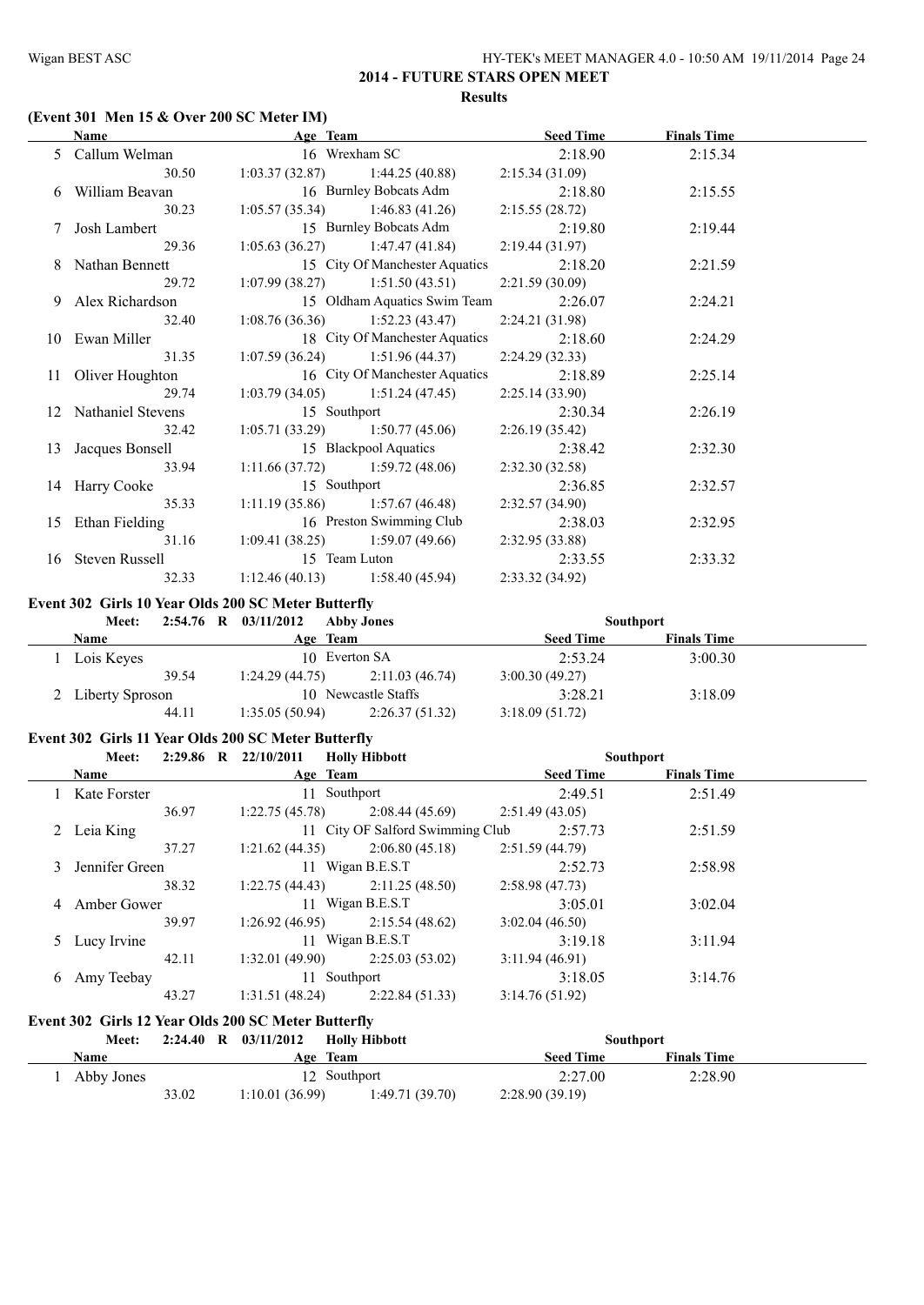# **(Event 302 Girls 12 Year Olds 200 SC Meter Butterfly)**

|   | <b>Name</b>         | Age Team       |                              | <b>Seed Time</b> | <b>Finals Time</b> |  |
|---|---------------------|----------------|------------------------------|------------------|--------------------|--|
|   | 2 Jessica McDonaugh | 12 Southport   |                              | 2:43.38          | 2:41.40            |  |
|   | 34.92               | 1:17.21(42.29) | 2:00.73(43.52)               | 2:41.40(40.67)   |                    |  |
| 3 | <b>Emily Hughes</b> |                | 12 Preston Swimming Club     | 2:45.39          | 2:42.78            |  |
|   | 35.76               | 1:16.84(41.08) | 2:00.43(43.59)               | 2:42.78(42.35)   |                    |  |
| 4 | Jasmine Gower       |                | 12 Wigan B.E.S.T             | 2:45.90          | 2:44.58            |  |
|   | 35.67               | 1:18.22(42.55) | 2:00.96(42.74)               | 2:44.58(43.62)   |                    |  |
| 5 | Scarlett Aspinall   | 12 Southport   |                              | 2:49.00          | 2:46.06            |  |
|   | 36.92               | 1:19.98(43.06) | 2:03.68(43.70)               | 2:46.06(42.38)   |                    |  |
| 6 | Ashley Jones        |                | 12 Wrexham SC                | 2:51.38          | 2:49.34            |  |
|   | 37.60               | 1:19.75(42.15) | 2:03.35(43.60)               | 2:49.34(45.99)   |                    |  |
|   | 7 Molly Gordon      |                | 12 Blackpool Aquatics        | 3:00.82          | 2:51.54            |  |
|   | 40.41               | 1:25.07(44.66) | 2:10.27(45.20)               | 2:51.54(41.27)   |                    |  |
|   | --- Grace Holland   |                | 12 Oldham Aquatics Swim Team | 3:00.36          | DQ                 |  |
|   | 39.90               | 1:24.34(44.44) | 2:12.93(48.59)               |                  |                    |  |

#### **Event 303 Boys 9 Year Olds 200 SC Meter Butterfly**

| <b>Meet:</b>  |       | 3:11.98 R $15/11/2014$ | <b>Ellis Nickson</b> |                  | Wigan ASC          |  |
|---------------|-------|------------------------|----------------------|------------------|--------------------|--|
| Name          |       |                        | Age Team             | <b>Seed Time</b> | <b>Finals Time</b> |  |
| Ellis Nickson |       |                        | 9 Wigan SC           | 3:17.44          | 3:11.98R           |  |
|               | 43.56 | 1:32.84 (49.28)        | 2:24.57 (51.73)      | 3:11.98(47.41)   |                    |  |
| 2 Liam Carey  |       | St Helens Asc          |                      | 3:32.17          | 3:26.68            |  |
|               | 43.02 | 1:35.85(52.83)         | 2:30.95(55.10)       | 3:26.68(55.73)   |                    |  |

# **Event 303 Boys 10 Year Olds 200 SC Meter Butterfly**

|   | Meet:        | 2:58.34 | - R | 15/11/2014     | <b>Max Adams</b>                 |                  | <b>CO</b> Salford  |                    |  |
|---|--------------|---------|-----|----------------|----------------------------------|------------------|--------------------|--------------------|--|
|   | <b>Name</b>  |         |     |                | Age Team                         | <b>Seed Time</b> |                    | <b>Finals Time</b> |  |
|   | Max Adams    |         |     |                | 10 City OF Salford Swimming Club | 3:13.62          |                    | 2:58.34R           |  |
|   |              | 40.20   |     | 1:26.34(46.14) | 2:14.00(47.66)                   | 2:58.34(44.34)   |                    |                    |  |
|   | 2 Sam Ellis  |         |     |                | 10 City of Liverpool             | 3:24.06          |                    | 3:09.48            |  |
|   |              | 41.33   |     | 1:31.08(49.75) | 2:19.67(48.59)                   | 3:09.48(49.81)   |                    |                    |  |
|   | Adam Younis  |         |     |                | 10 Southport                     |                  | 3:20.35<br>3:10.83 |                    |  |
|   |              | 43.78   |     | 1:33.77(49.99) | 2:24.13(50.36)                   | 3:10.83(46.70)   |                    |                    |  |
| 4 | Matthew Boyd |         |     |                | 10 Preston Swimming Club         | 3:18.75          |                    | 3:21.44            |  |
|   |              | 43.34   |     | 1:34.60(51.26) | 2:28.89(54.29)                   | 3:21.44(52.55)   |                    |                    |  |

# **Event 303 Boys 11 Year Olds 200 SC Meter Butterfly**

| <b>Meet:</b>      | $2:46.54$ R | 22/10/2011     | <b>Nathaniel Ball</b>            |                |                  | <b>Southport</b>   |  |
|-------------------|-------------|----------------|----------------------------------|----------------|------------------|--------------------|--|
| <b>Name</b>       |             |                | Age Team                         |                | <b>Seed Time</b> | <b>Finals Time</b> |  |
| Mason Galley      |             | 11             | Southport                        |                | 2:53.38          | 2:48.86            |  |
|                   | 38.83       | 1:22.19(43.36) | 2:06.07(43.88)                   | 2:48.86(42.79) |                  |                    |  |
| 2 Luke Adams      |             |                | 11 City OF Salford Swimming Club |                | 2:55.97          | 2:54.85            |  |
|                   | 38.88       | 1:23.56(44.68) | 2:09.57(46.01)                   | 2:54.85(45.28) |                  |                    |  |
| 3 Adam Newell     |             |                | 11 City OF Salford Swimming Club |                | 3:11.54          | 2:56.16            |  |
|                   | 38.75       | 1:25.13(46.38) | 2:13.03 (47.90)                  | 2:56.16(43.13) |                  |                    |  |
| 4 Ethan Pritchard |             |                | 11 City OF Salford Swimming Club |                | 3:09.69          | 3:05.51            |  |
|                   | 41.34       | 1:28.84(47.50) | 2:18.16(49.32)                   | 3:05.51(47.35) |                  |                    |  |
| Alexander Dillon  |             |                | 11 Southport                     |                | 3:10.85          | 3:20.75            |  |
|                   | 41.97       | 1:35.41(53.44) | 2:31.21(55.80)                   | 3:20.75(49.54) |                  |                    |  |

#### **Event 303 Boys 12 Year Olds 200 SC Meter Butterfly**

| Meet:       |       |                | 2:25.52 R 03/11/2012 Dylan Arzoni |                |                  | <b>Stockport Metro</b> |  |
|-------------|-------|----------------|-----------------------------------|----------------|------------------|------------------------|--|
| Name        |       |                | Age Team                          |                | <b>Seed Time</b> | <b>Finals Time</b>     |  |
| Ewan Wilson |       |                | 12 City OF Salford Swimming Club  |                | 2:32.41          | 2:31.39                |  |
|             | 33.81 | 1:12.57(38.76) | 1:52.42(39.85)                    | 2:31.39(38.97) |                  |                        |  |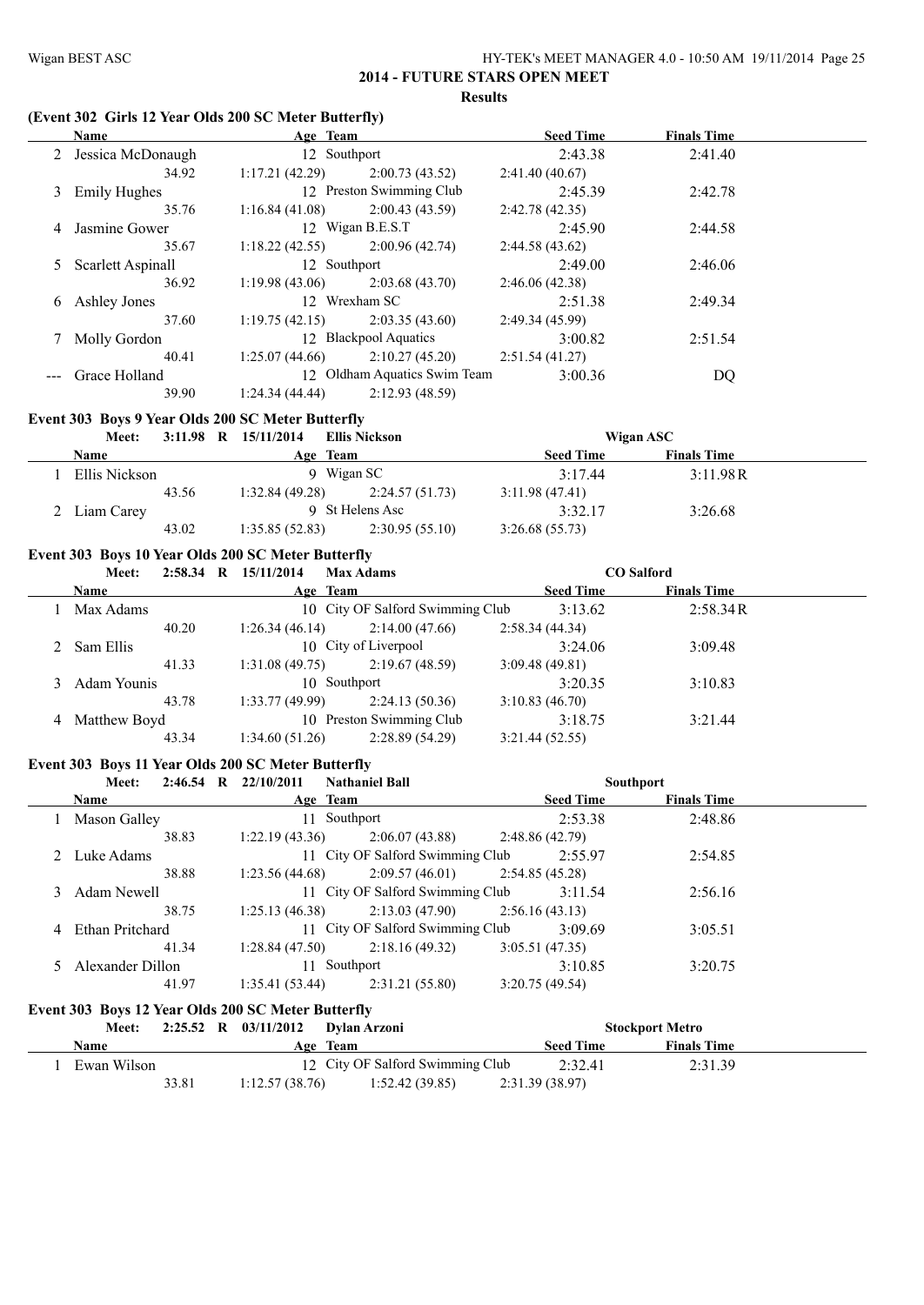# **(Event 303 Boys 12 Year Olds 200 SC Meter Butterfly)**

| <b>Name</b>    | Age Team        |                                  | <b>Seed Time</b> | <b>Finals Time</b> |  |
|----------------|-----------------|----------------------------------|------------------|--------------------|--|
| 2 Jack Howard  |                 | 12 Preston Swimming Club         | 2:46.92          | 2:42.65            |  |
| 35.64          | 1:19.53(43.89)  | 2:01.97(42.44)                   | 2:42.65(40.68)   |                    |  |
| 3 Ben McEvoy   |                 | 12 City OF Salford Swimming Club | 2:51.21          | 2:46.13            |  |
| 37.85          | 1:19.54(41.69)  | 2:04.26(44.72)                   | 2:46.13(41.87)   |                    |  |
| 4 Daniel Omidi |                 | 12 City of Liverpool             | 3:05.91          | 2:59.28            |  |
| 40.11          | 1:25.35(45.24)  | 2:13.95(48.60)                   | 2:59.28(45.33)   |                    |  |
| 5 Steven Grist | 12 Wirral Metro |                                  | 2:54.11          | 2:59.85            |  |
| 38.86          | 1:25.12(46.26)  | 2:13.69(48.57)                   | 2:59.85(46.16)   |                    |  |

#### **Event 304 Girls 13 Year Olds 50 SC Meter Butterfly**

|    | Meet:                   | 29.73 R 15/11/2014 | <b>Athena Clayson</b>         |                  | <b>CO Liverpool</b> |  |
|----|-------------------------|--------------------|-------------------------------|------------------|---------------------|--|
|    | Name                    |                    | Age Team                      | <b>Seed Time</b> | <b>Finals Time</b>  |  |
|    | Athena Clayson          |                    | 13 City of Liverpool          | 31.83            | 29.73 R             |  |
|    | Jade Moore              | 13                 | <b>Blackpool Aquatics</b>     | 33.57            | 31.73               |  |
| 3  | India Gould             | 13                 | City of Liverpool             | 33.03            | 31.92               |  |
| 4  | Imogen Bailey           | 13.                | Wigan B.E.S.T                 | 32.72            | 31.98               |  |
| 5. | <b>Charlotte Nester</b> | 13                 | Wigan B.E.S.T                 | 31.75            | 32.05               |  |
| b  | Elissa Gornall          | 13                 | Preston Swimming Club         | 32.80            | 32.28               |  |
|    | Ellie Cameron           | 13                 | Preston Swimming Club         | 34.74            | 32.72               |  |
| 8  | Hannah Procter          | 13                 | <b>Burnley Bobcats Adm</b>    | 34.71            | 33.42               |  |
| 9  | Ella Bergin-Williams    | 13.                | Oldham Aquatics Swim Team     | 34.97            | 33.88               |  |
| 10 | Emma White              | 13                 | Wigan B.E.S.T                 | 33.86            | 34.12               |  |
| 11 | Hannah Sheehan          | 13                 | Wigan B.E.S.T                 | 35.48            | 34.25               |  |
| 12 | Amy Compton             | 13                 | Wirral Metro                  | 35.25            | 34.42               |  |
| 13 | Libby Ashcroft          | 13.                | Wigan B.E.S.T                 | 35.87            | x35.24              |  |
| 14 | Lauren Rainford-Read    | 13                 | <b>Blackpool Aquatics</b>     | 36.41            | 35.53               |  |
| 15 | Rachael Thompson        | 13                 | Preston Swimming Club         | 35.04            | 35.73               |  |
| 16 | Arina Klujeva           | 13                 | City OF Salford Swimming Club | 36.16            | 36.23               |  |
| 17 | <b>Saffron Fenton</b>   | 13                 | <b>Burnley Bobcats Adm</b>    | 36.29            | 36.41               |  |

# **Event 304 Women 14 & Over 50 SC Meter Butterfly**

| Meet:                  | 16/11/2013 | <b>Shauntelle Austin</b>           |                                                                                                   |                    |                     |
|------------------------|------------|------------------------------------|---------------------------------------------------------------------------------------------------|--------------------|---------------------|
| Name                   |            |                                    | <b>Seed Time</b>                                                                                  | <b>Finals Time</b> |                     |
| Shauntelle Austin      |            | <b>Blackpool Aquatics</b>          | 28.30                                                                                             | 28.63              |                     |
| <b>Eleanor Bailey</b>  |            | Wigan B.E.S.T                      | 29.10                                                                                             | 29.28              |                     |
| Katie Rennolds         |            | <b>Burnley Bobcats Adm</b>         | 30.34                                                                                             | 29.85              |                     |
| Jessica Sloan          | 16         | Wigan B.E.S.T                      | 30.06                                                                                             | 30.22              |                     |
| Rachel Byrne           | 21         | Wigan B.E.S.T                      | 29.50                                                                                             | 30.39              |                     |
| Kerry Holding          | 18         | <b>Burnley Bobcats Adm</b>         | 30.13                                                                                             | 30.47              |                     |
| Rhianna Bennett        |            | City Of Manchester Aquatics        | 29.18                                                                                             | 30.60              |                     |
| Lauren Dzyra           |            | <b>City Of Manchester Aquatics</b> | 30.08                                                                                             | 30.64              |                     |
| Niamh Wilgar           |            | Southport                          | 32.10                                                                                             | 30.77              |                     |
| Anna Niven             | 15         | Southport                          | 29.80                                                                                             | 30.81              |                     |
| Ellie Taylor           |            | <b>Burnley Bobcats Adm</b>         | 30.44                                                                                             | 30.83              |                     |
| Rebecca Twardochleb    | 15         | Newcastle Staffs                   | 30.97                                                                                             | 31.35              |                     |
| Rachel Morris          |            | City Of Manchester Aquatics        | 30.86                                                                                             | 31.36              |                     |
| <b>Shannon Brealey</b> |            | <b>City Of Manchester Aquatics</b> | 31.14                                                                                             | 31.37              |                     |
| Holly Jackson          | 16         | Wigan B.E.S.T                      | 32.47                                                                                             | 31.38              |                     |
| Rebecca Winship        |            |                                    | 30.93                                                                                             | x31.49             |                     |
| Ellie Bagshaw          |            | City Of Manchester Aquatics        | 31.45                                                                                             | x31.66             |                     |
| Isobel Meikle          |            | <b>City Of Manchester Aquatics</b> | 31.92                                                                                             | x31.72             |                     |
| Niamh Ryan             |            | <b>City Of Manchester Aquatics</b> | 29.06                                                                                             | x31.85             |                     |
|                        |            | 28.50 R                            | Age Team<br>16<br>16<br>16.<br>14<br>14<br>15<br>18<br>14 City Of Manchester Aquatics<br>16<br>15 |                    | <b>Blackpool Aq</b> |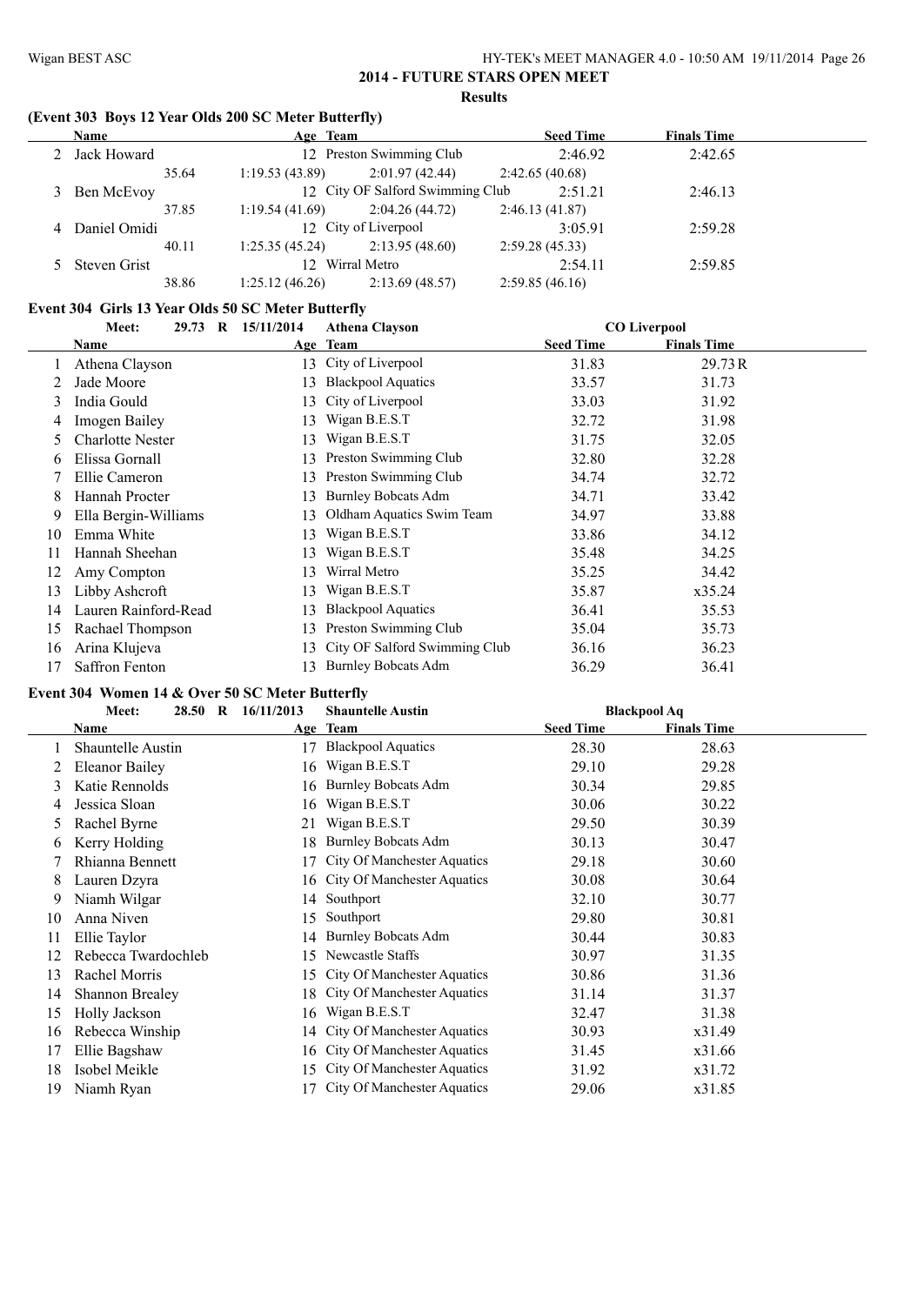# **(Event 304 Women 14 & Over 50 SC Meter Butterfly)**

|     | Name                 | Age Team                          | <b>Seed Time</b> | <b>Finals Time</b> |  |
|-----|----------------------|-----------------------------------|------------------|--------------------|--|
| 20  | Abigail Procter      | 16 Burnley Bobcats Adm            | 31.52            | 32.08              |  |
| 21  | Emily Hall           | 15 Wigan B.E.S.T                  | 33.34            | x32.72             |  |
| 22. | Beth Meer            | 15 City of Bradford Swimming Club | 32.93            | 32.98              |  |
| 23  | <b>Grace Pickles</b> | 15 Burnley Bobcats Adm            | 33.25            | x33.02             |  |
|     | 24 Charlie Coy       | 14 Clitheroe Dolphins             | 32.43            | 33.48              |  |
|     | 25 Colette Meade     | 15 Burnley Bobcats Adm            | 32.48            | x33.49             |  |
|     | 26 Grace Williams    | 14 Wrexham SC                     | 33.14            | 33.70              |  |
| 27  | Hannah Melling       | 16 Wirral Metro                   | 33.67            | 33.73              |  |
| 28  | Anna Wilson          | 14 Wigan B.E.S.T                  | 34.14            | x35.10             |  |

# **Event 305 Men 13 Year Olds 50 SC Meter Butterfly**

|               | Meet:                  | 28.82 | R | 22/10/2011 | <b>Lee Reeder</b>             | <b>Preston SC</b> |                    |  |
|---------------|------------------------|-------|---|------------|-------------------------------|-------------------|--------------------|--|
|               | Name                   |       |   |            | Age Team                      | <b>Seed Time</b>  | <b>Finals Time</b> |  |
|               | Mario Coman            |       |   | 13.        | Newcastle Staffs              | 31.65             | 30.08              |  |
|               | James Cross            |       |   |            | 13 Wigan B.E.S.T              | 32.97             | 31.16              |  |
| 3             | Jacob Casey            |       |   | 13.        | Everton SA                    | 29.90             | 31.30              |  |
| 4             | Samuel Secker          |       |   | 13         | <b>Blackpool Aquatics</b>     | 33.96             | 32.88              |  |
| 5             | Jack Huddart           |       |   | 13         | <b>Blackburn Centurions</b>   | 34.81             | 33.06              |  |
| $\mathfrak b$ | Elliot Norman          |       |   | 13.        | <b>Burnley Bobcats Adm</b>    | 33.21             | 33.18              |  |
|               | Thomas King            |       |   | 13         | Newcastle Staffs              | 35.08             | 33.30              |  |
| 8             | <b>Samuel Douglas</b>  |       |   | 13         | Wirral Metro                  | 34.49             | 33.85              |  |
| 9             | Matthew Allen          |       |   | 13         | Southport                     | 34.08             | 34.07              |  |
| 10            | Lewis Mc Kenna         |       |   | 13         | <b>Burnley Bobcats Adm</b>    | 34.69             | 34.43              |  |
| 11            | Samuel Taylor          |       |   | 13.        | City OF Salford Swimming Club | 35.95             | 34.83              |  |
| 12            | <b>Oliver Makinson</b> |       |   | 13.        | Oldham Aquatics Swim Team     | 35.54             | 34.93              |  |
| 13            | Harvey Griffin         |       |   | 13.        | Clitheroe Dolphins            | 35.54             | 35.20              |  |
| 14            | David Turner           |       |   | 13         | Wirral Metro                  | 35.75             | 36.08              |  |
| 15            | Ben Winterburn         |       |   |            | 13 Carnforth Otters           | 36.35             | 36.80              |  |

### **Event 305 Men 14 Year Olds 50 SC Meter Butterfly**

|    | Meet:                | 26.90 | R | 22/10/2011 | <b>Jordan Macdonald</b>        |                  | <b>Southport</b>   |  |
|----|----------------------|-------|---|------------|--------------------------------|------------------|--------------------|--|
|    | <b>Name</b>          |       |   |            | Age Team                       | <b>Seed Time</b> | <b>Finals Time</b> |  |
|    | Matty Sayle          |       |   |            | 14 Halton SC                   | 29.09            | 27.54              |  |
|    | Benjamin McKenna     |       |   |            | 14 Southport                   | 32.52            | 29.41              |  |
| 3  | Ryan Warriner        |       |   |            | 14 City of Liverpool           | 29.69            | 29.49              |  |
| 4  | Harley Beentjes      |       |   |            | 14 Wigan B.E.S.T               | 29.25            | 29.79              |  |
| 5  | Tom Stanley          |       |   |            | 14 Newcastle Staffs            | 30.09            | 30.18              |  |
| b. | Paolo Moniz          |       |   |            | 14 Southport                   | 29.48            | 31.13              |  |
|    | Alexander Axford     |       |   |            | 14 City Of Manchester Aquatics | 30.95            | 31.57              |  |
| 8  | Thomas Mackay        |       |   |            | 14 Burnley Bobcats Adm         | 32.16            | 31.69              |  |
| 9. | Joe Kenny            |       |   |            | 14 Clitheroe Dolphins          | 32.44            | 31.95              |  |
| 10 | <b>Finlay Sutton</b> |       |   |            | 14 City of Liverpool           | 33.10            | 31.96              |  |
| 11 | Philip Whitham       |       |   |            | 14 Oldham Aquatics Swim Team   | 31.94            | 32.44              |  |
| 12 | Will Hands           |       |   |            | 14 Preston Swimming Club       | 33.49            | 33.10              |  |

#### **Event 305 Men 15 & Over 50 SC Meter Butterfly**

| Meet:<br>25.29<br>$\mathbf{R}$ | 22/10/2011 | <b>Ian Powell</b>              |                  | <b>Stockport Metro</b> |  |
|--------------------------------|------------|--------------------------------|------------------|------------------------|--|
| <b>Name</b>                    |            | Age Team                       | <b>Seed Time</b> | <b>Finals Time</b>     |  |
| <b>Antony Evitts</b>           |            | 18 City Of Manchester Aquatics | 25.48            | 25.40                  |  |
| : Shaun Muscroft               |            | 18 City Of Manchester Aquatics | 24.50            | 25.49                  |  |
| Jordan Macdonald               |            | 17 Southport                   | 26.90            | 26.15                  |  |
| Marcus Williamson              |            | 18 Newcastle Staffs            | 26.66            | 26.32                  |  |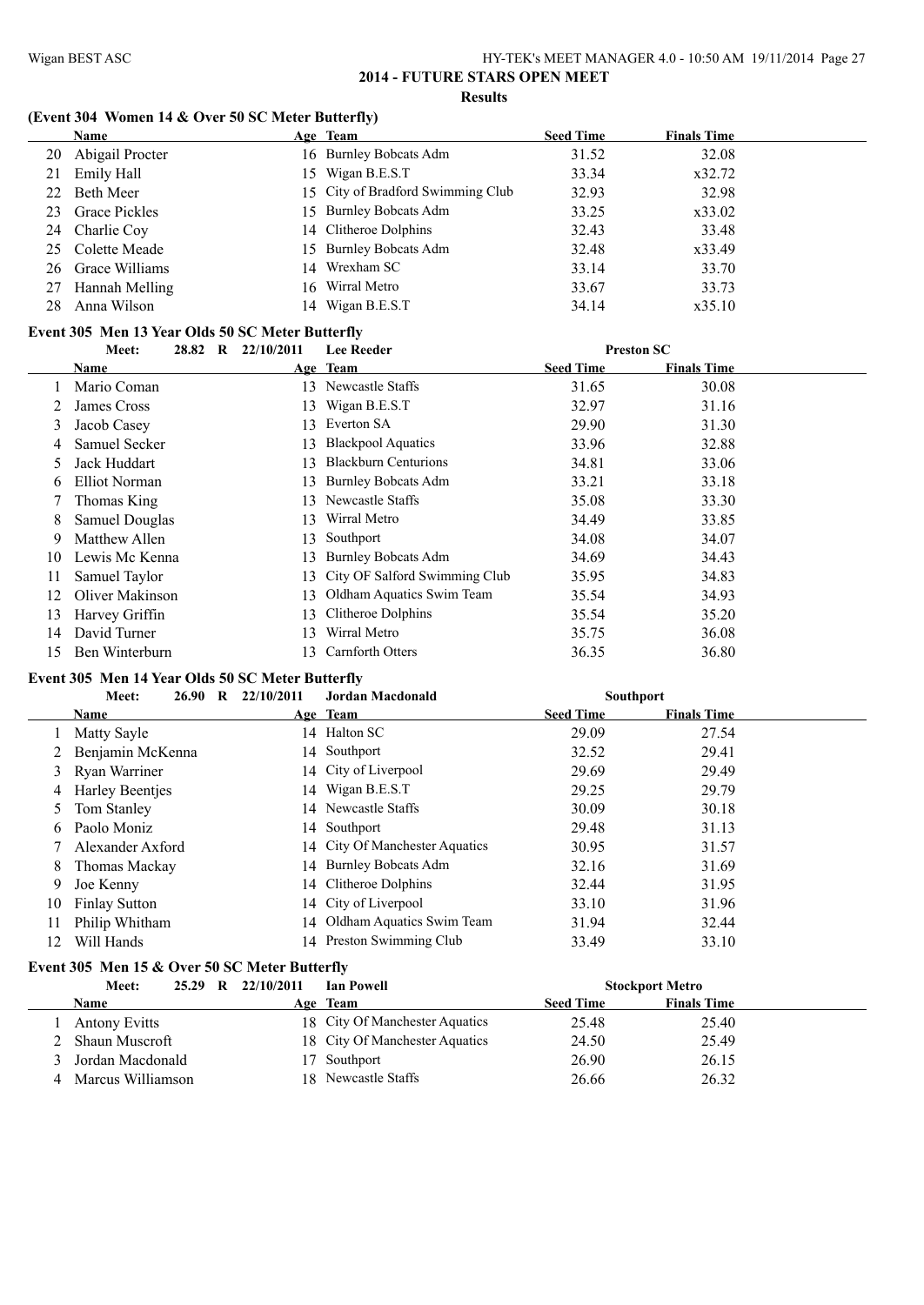# **(Event 305 Men 15 & Over 50 SC Meter Butterfly)**

|      | Name                  |     | Age Team                           | <b>Seed Time</b> | <b>Finals Time</b> |
|------|-----------------------|-----|------------------------------------|------------------|--------------------|
| 5    | Marcus Tyson          |     | 21 City Of Manchester Aquatics     | 26.20            | 26.94              |
| 6    | Joshua Moniz          | 17  | Southport                          | 27.02            | 26.98              |
| $*7$ | Dominic Suggitt       |     | 20 Wigan B.E.S.T                   | 27.04            | 27.15              |
| $*7$ | Andy Plummer          | 19. | Wigan B.E.S.T                      | 27.23            | 27.15              |
| 9    | Jacob Lea             | 16  | Southport                          | 28.40            | 27.47              |
| 10   | Jamie Sharpley        | 15. | <b>Burnley Bobcats Adm</b>         | 27.60            | 27.63              |
| 11   | Josh Lambert          | 15  | <b>Burnley Bobcats Adm</b>         | 27.10            | 27.78              |
| 12   | Oliver Houghton       |     | 16 City Of Manchester Aquatics     | 28.45            | 28.04              |
| 13   | Ewan Miller           |     | 18 City Of Manchester Aquatics     | 27.09            | x28.28             |
| 14   | Nathan Bennett        |     | 15 City Of Manchester Aquatics     | 26.98            | x28.53             |
| 15   | Adams Lewis           | 17  | Cosacss City of Stoke              | 29.48            | 29.53              |
| 16   | Tomas Hughes          | 16  | Wrexham SC                         | 31.00            | 29.68              |
| 17   | Ethan Fielding        |     | 16 Preston Swimming Club           | 31.46            | 30.27              |
| 18   | Matthew Mcgowan       | 15. | <b>City Of Manchester Aquatics</b> | 32.52            | x30.83             |
| 19   | <b>Steven Russell</b> | 15. | Team Luton                         | 31.28            | 31.77              |

## **Event 306 Girls 9 Year Olds 50 SC Meter Butterfly**

|   | Meet:<br>37.49<br>- R | 22/10/2011 | <b>Abby Jones</b>               | <b>Southport</b> |                    |
|---|-----------------------|------------|---------------------------------|------------------|--------------------|
|   | Name                  | Age Team   |                                 | <b>Seed Time</b> | <b>Finals Time</b> |
|   | Sofie Jones           | 9.         | Southport                       | 40.17            | 39.49              |
|   | 2 Ella Falkingham     |            | 9 Southport                     | 55.06            | 42.59              |
|   | 3 Kaitlin Hughes      |            | 9 Everton SA                    | 45.62            | 43.24              |
| 4 | Anna Kamaly-Asl       |            | 9 City OF Salford Swimming Club | 45.61            | 43.31              |
|   | 5 Lauren Airey        |            | 9 Preston Swimming Club         | 43.82            | 43.88              |
|   | 6 Olivia Sheehan      |            | 9 Wigan B.E.S.T                 | 44.13            | 44.74              |
|   | <b>Emily Gaskell</b>  |            | 9 Atherton & Leigh Asc          | 45.84            | 49.10              |
| 8 | Lola Baron            |            | <b>Blackburn Centurions</b>     | 48.27            | 49.25              |

# **Event 306 Girls 10 Year Olds 50 SC Meter Butterfly**

|     | Meet:               | 34.53 | $\bf{R}$ | 03/11/2012 | <b>Abby Jones</b>                | <b>Southport</b> |                    |  |
|-----|---------------------|-------|----------|------------|----------------------------------|------------------|--------------------|--|
|     | Name                |       |          |            | Age Team                         | <b>Seed Time</b> | <b>Finals Time</b> |  |
|     | Ella Price          |       |          |            | 10 Oldham Aquatics Swim Team     | 41.19            | 38.46              |  |
|     | 2 Ruby Hughes       |       |          |            | 10 Southport                     | 38.35            | 38.53              |  |
| 3   | Liberty Sproson     |       |          |            | 10 Newcastle Staffs              | 40.59            | 39.14              |  |
| 4   | Ella Newton         |       |          |            | 10 Preston Swimming Club         | 40.89            | 39.82              |  |
|     | Amber Mann          |       |          |            | 10 Preston Swimming Club         | 42.76            | 40.06              |  |
| 6   | <b>Emily Morris</b> |       |          |            | 10 City of Liverpool             | 40.18            | 40.41              |  |
|     | Olivia Borland      |       |          |            | 10 Southport                     | 40.17            | 40.54              |  |
| 8.  | Olivia Bell         |       |          |            | 10 City of Liverpool             | 42.35            | 41.49              |  |
| 9   | Heidi Wild          |       |          |            | 10 City OF Salford Swimming Club | 43.34            | 42.67              |  |
| 10  | Emily Allen         |       |          |            | 10 City OF Salford Swimming Club | 43.53            | 43.76              |  |
| 11  | Alice Sands         |       |          |            | 10 Carnforth Otters              | 42.27            | 44.56              |  |
| 12. | Zoe Sharpley        |       |          | 10.        | <b>Burnley Bobcats Adm</b>       | 41.59            | 45.82              |  |

# **Event 306 Girls 11 Year Olds 50 SC Meter Butterfly**

| 31.69 R 22/10/2011<br><b>Holly Hibbott</b><br>Meet:<br><b>Southport</b> |     |                                  |                  |                    |  |
|-------------------------------------------------------------------------|-----|----------------------------------|------------------|--------------------|--|
| <b>Name</b>                                                             |     | Age Team                         | <b>Seed Time</b> | <b>Finals Time</b> |  |
| Lilly Duckworth                                                         | 11. | <b>Burnley Bobcats Adm</b>       | 36.17            | 34.42              |  |
| 2 Jennifer Green                                                        | 11. | Wigan B.E.S.T                    | 35.83            | 34.99              |  |
| 3 Jessica Morgan                                                        |     | 11 Southport                     | 37.42            | 35.55              |  |
| 4 Leia King                                                             |     | 11 City OF Salford Swimming Club | 37.66            | 35.94              |  |
| 5 Faith Bryant                                                          |     | 11 Everton SA                    | 37.56            | 36.34              |  |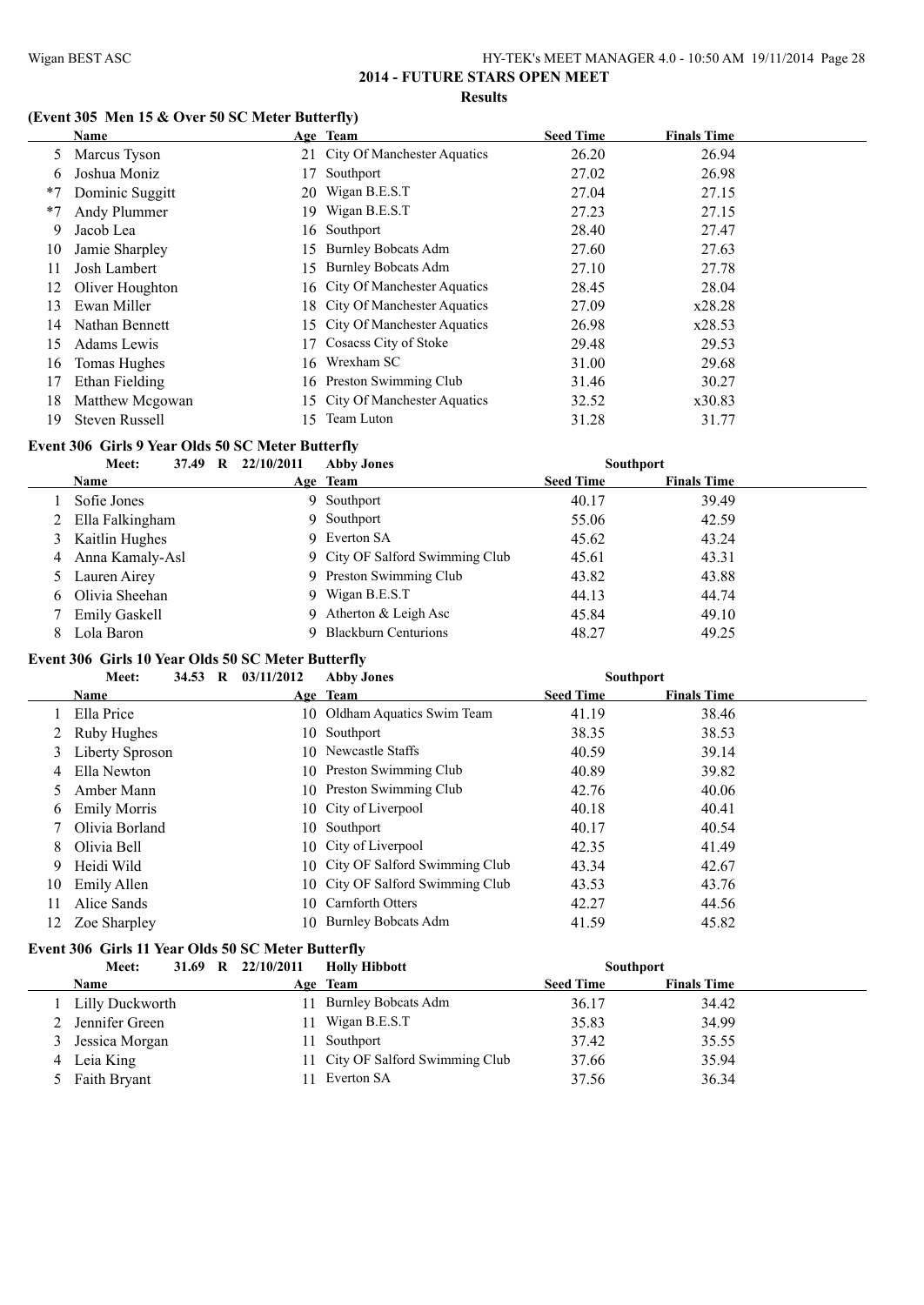# **(Event 306 Girls 11 Year Olds 50 SC Meter Butterfly)**

|     | Name              | Age Team                         | <b>Seed Time</b> | <b>Finals Time</b> |
|-----|-------------------|----------------------------------|------------------|--------------------|
| 6   | Kimberley Burston | Oldham Aquatics Swim Team        | 37.23            | 36.85              |
|     | Madeleine Rogan   | 11 Preston Swimming Club         | 38.85            | 37.23              |
| 8   | Esme Steiger      | Southport                        | 38.69            | 37.25              |
| 9   | Imogen Moss       | Preston Swimming Club            | 36.60            | 37.41              |
| 10  | Charlotte Reilly  | 11 City OF Salford Swimming Club | 39.50            | 38.00              |
| 11  | Mia Sheridan      | <b>Burnley Bobcats Adm</b>       | 36.90            | 38.12              |
| 12  | Amy Teebay        | Southport                        | 38.83            | 38.33              |
| 13  | Naomi Peers       | Workington                       | 37.88            | 38.71              |
| 14  | Lucy Irvine       | Wigan B.E.S.T                    | 39.98            | 38.87              |
| 15. | Freya Ainsworth   | Wirral Metro                     | 39.18            | 39.26              |
| 16  | Charlotte Edwards | Wigan SC                         | 43.21            | 41.01              |
| 17  | Lauren Teebay     | Southport                        | 41.12            | 41.06              |
| 18  | Olivia Rush       | Oldham Aquatics Swim Team        | 39.99            | 44.35              |

#### **Event 306 Girls 12 Year Olds 50 SC Meter Butterfly**

|    | Meet:                  | 31.05 R 15/11/2014 | <b>Abby Jones</b>          | <b>Southport</b> |                    |  |  |
|----|------------------------|--------------------|----------------------------|------------------|--------------------|--|--|
|    | Name                   |                    | Age Team                   | <b>Seed Time</b> | <b>Finals Time</b> |  |  |
|    | Abby Jones             | 12                 | Southport                  | 32.68            | 31.05R             |  |  |
|    | Holly White            | 12.                | City of Liverpool          | 32.39            | 31.98              |  |  |
| 3  | Alexandra Carr         | 12.                | Kirkham & Wesham asc       | 33.73            | 33.18              |  |  |
| 4  | Georgia Bell           | 12                 | City of Liverpool          | 32.86            | 33.57              |  |  |
| *5 | Jessica McDonaugh      | 12.                | Southport                  | 34.43            | 33.74              |  |  |
| *5 | Jasmine Gower          | 12.                | Wigan B.E.S.T              | 33.27            | 33.74              |  |  |
|    | Jodie Gittins          | 12.                | <b>Tyldesley Swpc</b>      | 33.99            | 34.05              |  |  |
| 8  | Ellie Pomfret          | 12.                | <b>Blackpool Aquatics</b>  | 35.36            | 34.20              |  |  |
| 9  | <b>Charlotte Bacon</b> | 12.                | Oldham Aquatics Swim Team  | 37.77            | 35.16              |  |  |
| 10 | Katie Richardson       | 12.                | Oldham Aquatics Swim Team  | 35.83            | 35.26              |  |  |
| 11 | Darcy Williams         | 12.                | <b>Burnley Bobcats Adm</b> | 37.48            | 35.37              |  |  |
| 12 | Scarlett Aspinall      | 12.                | Southport                  | 36.04            | 35.77              |  |  |
| 13 | Emma Tabernacle        | 12                 | Preston Swimming Club      | 36.15            | 36.39              |  |  |
| 14 | Charlotte Thorpe       | 12                 | Wrexham SC                 | 38.31            | 36.44              |  |  |
| 15 | Grace Holland          | 12.                | Oldham Aquatics Swim Team  | 36.80            | 36.61              |  |  |
| 16 | Jessica Robb           | 12                 | Tyldesley Swpc             | 38.90            | 37.83              |  |  |
| 17 | Olivia Brannick        |                    | Oldham Aquatics Swim Team  | 38.57            | 38.20              |  |  |
| 18 | <b>Katy Adkins</b>     | 12                 | Southport                  | 38.88            | 38.64              |  |  |
| 19 | Gemma Croft            | 12.                | Oldham Aquatics Swim Team  | 39.09            | x39.93             |  |  |

#### **Event 307 Boys 9 Year Olds 50 SC Meter Butterfly**

| Meet:                                                    | 36.70 $\,$ R |  | 15/11/2014 | <b>Joel King</b>                | <b>CO</b> Salford |                    |  |  |  |
|----------------------------------------------------------|--------------|--|------------|---------------------------------|-------------------|--------------------|--|--|--|
| Name                                                     |              |  |            | Age Team                        | <b>Seed Time</b>  | <b>Finals Time</b> |  |  |  |
| Joel King                                                |              |  |            | 9 City OF Salford Swimming Club | 37.64             | 36.70R             |  |  |  |
| 2 Ellis Nickson                                          |              |  |            | 9 Wigan SC                      | 47.16             | 39.77              |  |  |  |
| 3 Liam Carey                                             |              |  |            | 9 St Helens Asc                 | 41.85             | 40.00              |  |  |  |
| 4 Ace Bower                                              |              |  |            | 9 Carnforth Otters              | 47.00             | 44.21              |  |  |  |
| 5 Joseph Stout                                           |              |  |            | 9 City OF Salford Swimming Club | 50.70             | 45.77              |  |  |  |
| 6 Hayden Mills                                           |              |  |            | 9 Carnforth Otters              | 47.00             | 46.32              |  |  |  |
| ' Al'Yor Makhsimov                                       |              |  |            | 9 City OF Salford Swimming Club | 46.20             | 47.33              |  |  |  |
| <b>Event 307 Roys 10 Vear Olds 50 SC Meter Rutterfly</b> |              |  |            |                                 |                   |                    |  |  |  |

#### **Event 307 Boys 10 Year Olds 50 SC Meter Butterfly**

| 34.92 R 03/11/2012<br><b>Huw Williams</b><br>Meet: |     |              | <b>Stockport Metro</b> |                    |  |
|----------------------------------------------------|-----|--------------|------------------------|--------------------|--|
| <b>Name</b>                                        | Age | Team         | <b>Seed Time</b>       | <b>Finals Time</b> |  |
| Henry Maw                                          |     | 10 Southport | 37.81                  | 36.79              |  |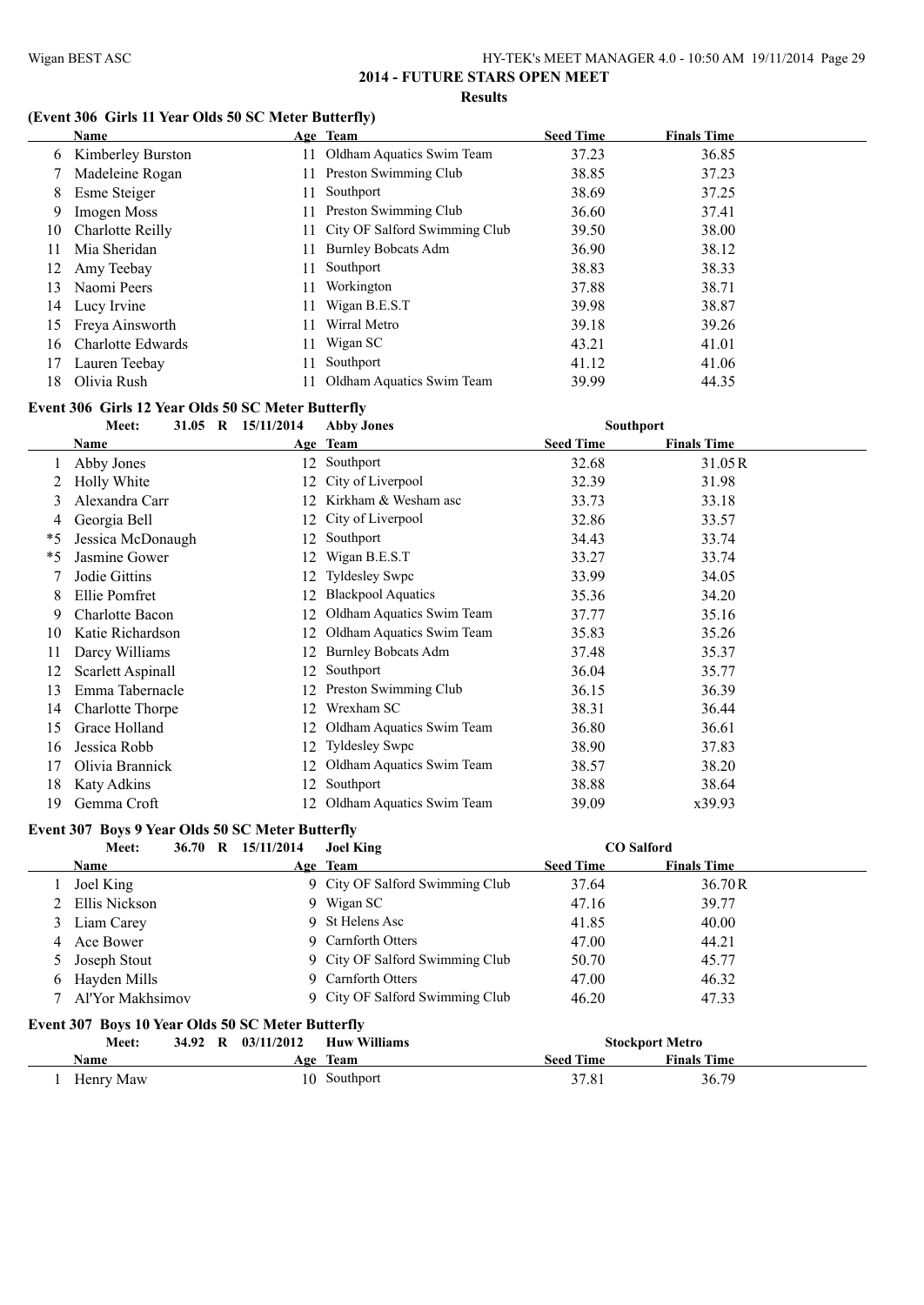#### **(Event 307 Boys 10 Year Olds 50 SC Meter Butterfly)**

| <b>Name</b>            | Age Team                         | <b>Seed Time</b> | <b>Finals Time</b> |
|------------------------|----------------------------------|------------------|--------------------|
| 2 Joshua Howard-Hughes | 10 Halton SC                     | 41.72            | 38.64              |
| 3 Max Adams            | 10 City OF Salford Swimming Club | 38.09            | 38.95              |
| 4 Matthew Boyd         | 10 Preston Swimming Club         | 37.83            | 39.28              |
| 5 Adam Tabernacle      | 10 Preston Swimming Club         | 40.26            | 39.61              |
| 6 Spencer Cragg        | 10 Blackburn Centurions          | 41.94            | 40.84              |
| 7 Luke Falkingham      | 10 Southport                     | 43.08            | 43.49              |
| Rhys Aston             | 10 Carnforth Otters              | 44.56            | 44.85              |

#### **Event 307 Boys 11 Year Olds 50 SC Meter Butterfly**

|    | $\mathbf R$<br><b>34.00</b><br>Meet: | 22/10/2011 | <b>Neil Wylie</b>                 | <b>Prescot</b>   |                    |  |
|----|--------------------------------------|------------|-----------------------------------|------------------|--------------------|--|
|    | Name                                 |            | Age Team                          | <b>Seed Time</b> | <b>Finals Time</b> |  |
|    | Luke Suarez                          | 11         | Everton SA                        | 35.59            | 34.47              |  |
|    | Adam Newell                          |            | 11 City OF Salford Swimming Club  | 35.51            | 35.67              |  |
| 3  | Mason Galley                         | 11         | Southport                         | 36.31            | 35.82              |  |
| 4  | Luke Adams                           |            | 11 City OF Salford Swimming Club  | 35.54            | 36.01              |  |
|    | <b>Edward Whittingham</b>            | 11         | Southport                         | 37.00            | 36.50              |  |
| 6  | Thomas Sanderson                     | 11         | Oldham Aquatics Swim Team         | 37.08            | 36.52              |  |
|    | William Whittingham                  | 11         | Southport                         | 38.34            | 36.91              |  |
| 8  | Louis Harwood                        | 11         | Wirral Metro                      | 40.86            | 38.14              |  |
| 9  | Archie Minto                         |            | 11 City of Bradford Swimming Club | 38.31            | 38.75              |  |
| 10 | Alexander Dillon                     | 11         | Southport                         | 38.19            | 38.88              |  |
| 11 | Tobias Lea                           | 11         | Southport                         | 39.06            | x39.08             |  |
| 12 | Oliver Unsworth                      |            | 11 City OF Salford Swimming Club  | 41.00            | 39.70              |  |
| 13 | Sam Bailey                           |            | Workington                        | 40.99            | 41.15              |  |
| 14 | Keenan Duff                          |            | <b>Worsley Asc</b>                | 39.68            | 41.19              |  |

#### **Event 307 Boys 12 Year Olds 50 SC Meter Butterfly**

|    | Meet:<br>30.34<br>R | 16/11/2013 | <b>Harry Pilkington</b>          | <b>Bobcats</b>   |                    |
|----|---------------------|------------|----------------------------------|------------------|--------------------|
|    | <b>Name</b>         |            | Age Team                         | <b>Seed Time</b> | <b>Finals Time</b> |
|    | Eoin O'Connor       |            | 12 City of Liverpool             | 32.20            | 31.79              |
|    | 2 Daniel Buckley    |            | 12 Halton SC                     | 33.47            | 32.26              |
|    | 3 Ewan Wilson       |            | 12 City OF Salford Swimming Club | 32.25            | 32.45              |
|    | 4 Thomas Silk       |            | 12 City of Liverpool             | 34.04            | 32.56              |
|    | 5 Thomas Dugdale    |            | 12 Carnforth Otters              | 34.18            | 33.59              |
| 6  | Daniel Omidi        |            | 12 City of Liverpool             | 36.09            | 36.41              |
|    | 7 Ross Hemsley      | 12.        | Workington                       | 36.94            | 36.44              |
| 8  | Elliot Warwick      |            | 12 City of Liverpool             | 37.69            | 37.82              |
| 9  | Nathan Smith        |            | 12 Preston Swimming Club         | 37.16            | 37.83              |
| 10 | Lewis Morgan        |            | 12 Southport                     | 38.50            | 39.51              |

# **Event 308 Girls 10 Year Olds 100 SC Meter Backstroke**

| Meet:          |       | 1:19.56 R 15/11/2014 | <b>Ruby Hughes</b>           |                  | <b>Southport</b>   |  |
|----------------|-------|----------------------|------------------------------|------------------|--------------------|--|
| <b>Name</b>    |       |                      | Age Team                     | <b>Seed Time</b> | <b>Finals Time</b> |  |
| Ruby Hughes    |       |                      | 10 Southport                 | 1:19.78          | 1:19.56R           |  |
|                | 38.53 | 1:19.56(41.03)       |                              |                  |                    |  |
| 2 Ruby Holland |       |                      | 10 Oldham Aquatics Swim Team | 1:24.38          | 1:26.80            |  |
|                | 42.76 | 1:26.80(44.04)       |                              |                  |                    |  |
| 3 Emily Morris |       |                      | 10 City of Liverpool         | 1:28.85          | 1:26.98            |  |
|                | 42.09 | 1:26.98(44.89)       |                              |                  |                    |  |
| 4 Ella Price   |       |                      | 10 Oldham Aquatics Swim Team | 1:29.52          | 1:28.30            |  |
|                | 42.82 | 1:28.30(45.48)       |                              |                  |                    |  |
| Emmie Brownlow |       |                      | 10 Halton SC                 | 1:31.47          | 1:28.59            |  |
|                | 43.03 | 1:28.59(45.56)       |                              |                  |                    |  |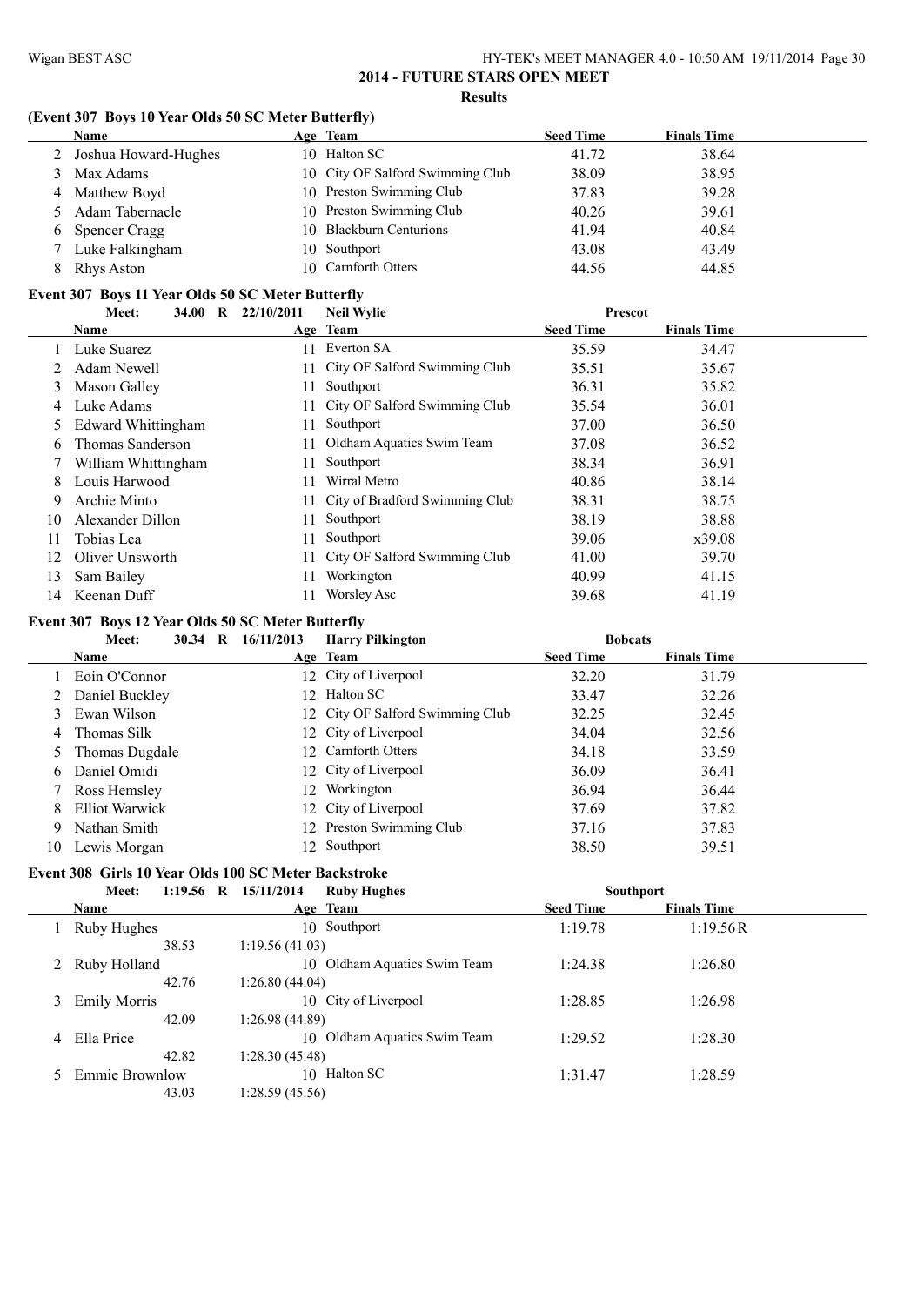# **(Event 308 Girls 10 Year Olds 100 SC Meter Backstroke)**

|    | Name            | Age Team                          | <b>Seed Time</b> | <b>Finals Time</b> |  |
|----|-----------------|-----------------------------------|------------------|--------------------|--|
| 6  | Amber Mann      | 10 Preston Swimming Club          | 1:33.00          | 1:28.74            |  |
|    | 43.15           | 1:28.74(45.59)                    |                  |                    |  |
|    | Zoe Sharpley    | <b>Burnley Bobcats Adm</b><br>10. | 1:33.50          | 1:30.16            |  |
|    | 43.60           | 1:30.16(46.56)                    |                  |                    |  |
| 8  | Ella Smith      | 10 Southport                      | 1:30.94          | 1:31.22            |  |
|    | 44.09           | 1:31.22(47.13)                    |                  |                    |  |
| 9  | Olivia Borland  | 10 Southport                      | 1:33.20          | 1:31.91            |  |
|    | 44.58           | 1:31.91(47.33)                    |                  |                    |  |
| 10 | Liberty Sproson | 10 Newcastle Staffs               | 1:34.33          | 1:32.25            |  |
|    | 45.57           | 1:32.25(46.68)                    |                  |                    |  |
| 11 | Gabriella Mazey | Atherton & Leigh Asc<br>10        | 1:34.41          | 1:35.52            |  |
|    | 47.58           | 1:35.52(47.94)                    |                  |                    |  |

#### **Event 308 Girls 11 Year Olds 100 SC Meter Backstroke**

|                 | $1:15.30$ R $15/11/2014$<br>Meet: |                | <b>Katherine Baker</b>           |                  | <b>WIGAN BEST</b>  |  |
|-----------------|-----------------------------------|----------------|----------------------------------|------------------|--------------------|--|
|                 | Name                              |                | Age Team                         | <b>Seed Time</b> | <b>Finals Time</b> |  |
|                 | 1 Katherine Baker                 |                | 11 Wigan B.E.S.T                 | 1:18.84          | 1:15.30R           |  |
|                 | 36.69                             | 1:15.30(38.61) |                                  |                  |                    |  |
| 2               | Kate Forster                      |                | 11 Southport                     | 1:15.79          | 1:16.12            |  |
|                 | 37.41                             | 1:16.12(38.71) |                                  |                  |                    |  |
| 3               | Charlotte Edwards                 |                | 11 Wigan SC                      | 1:20.26          | 1:18.30            |  |
|                 | 38.28                             | 1:18.30(40.02) |                                  |                  |                    |  |
|                 | 4 Faith Bryant                    |                | 11 Everton SA                    | 1:23.70          | 1:18.60            |  |
|                 | 38.57                             | 1:18.60(40.03) |                                  |                  |                    |  |
| 5               | Hannah Kurzyk-Odonnell            |                | 11 Workington                    | 1:23.67          | 1:18.85            |  |
|                 | 39.17                             | 1:18.85(39.68) |                                  |                  |                    |  |
|                 | 6 Lilly Duckworth                 |                | 11 Burnley Bobcats Adm           | 1:23.63          | 1:18.90            |  |
|                 | 38.48                             | 1:18.90(40.42) |                                  |                  |                    |  |
| $7\overline{ }$ | Imogen Moss                       |                | 11 Preston Swimming Club         | 1:19.02          | 1:19.78            |  |
|                 | 39.05                             | 1:19.78(40.73) |                                  |                  |                    |  |
| 8               | Leia King                         |                | 11 City OF Salford Swimming Club | 1:22.16          | 1:20.37            |  |
|                 | 39.14                             | 1:20.37(41.23) |                                  |                  |                    |  |
| 9               | Sadie Spencer                     |                | 11 Wrexham SC                    | 1:23.52          | 1:20.88            |  |
|                 | 39.76                             | 1:20.88(41.12) |                                  |                  |                    |  |
|                 | 10 Ayesha Brocklehurst            |                | 11 Wigan B.E.S.T                 | 1:24.68          | 1:23.61            |  |
|                 | 40.28                             | 1:23.61(43.33) |                                  |                  |                    |  |
| 11              | Freya Ainsworth                   |                | 11 Wirral Metro                  | 1:23.87          | 1:23.92            |  |
|                 | 41.11                             | 1:23.92(42.81) |                                  |                  |                    |  |
| 12              | Amber Gower                       |                | 11 Wigan B.E.S.T                 | 1:21.30          | 1:24.78            |  |
|                 | 40.69                             | 1:24.78(44.09) |                                  |                  |                    |  |
| 13              | Mia Sheridan                      |                | 11 Burnley Bobcats Adm           | 1:24.01          | 1:27.27            |  |
|                 | 42.71                             | 1:27.27(44.56) |                                  |                  |                    |  |

# **Event 308 Girls 12 Year Olds 100 SC Meter Backstroke**

|   | Meet:               | $1:06.52 \quad R$ | 03/11/2012      | <b>Holly Hibbott</b>     | <b>Southport</b> |                  |  |                    |  |
|---|---------------------|-------------------|-----------------|--------------------------|------------------|------------------|--|--------------------|--|
|   | <b>Name</b>         |                   |                 | Age Team                 |                  | <b>Seed Time</b> |  | <b>Finals Time</b> |  |
|   | Holly White         |                   |                 | 12 City of Liverpool     |                  | 1:13.00          |  | 1:09.90            |  |
|   |                     | 33.86             | 1:09.90(36.04)  |                          |                  |                  |  |                    |  |
|   | 2 Josie Carroll     |                   |                 | 12 Southport             |                  | 1:12.99          |  | 1:11.37            |  |
|   |                     | 34.77             | 1:11.37(36.60)  |                          |                  |                  |  |                    |  |
|   | 3 Elizabeth Wafer   |                   |                 | 12 Preston Swimming Club |                  | 1:12.92          |  | 1:12.02            |  |
|   |                     | 35.49             | 1:12.02(36.53)  |                          |                  |                  |  |                    |  |
| 4 | <b>Ashley Jones</b> |                   | 12 <sup>1</sup> | Wrexham SC               |                  | 1:14.22          |  | 1:14.25            |  |
|   |                     | 36.02             | 1:14.25(38.23)  |                          |                  |                  |  |                    |  |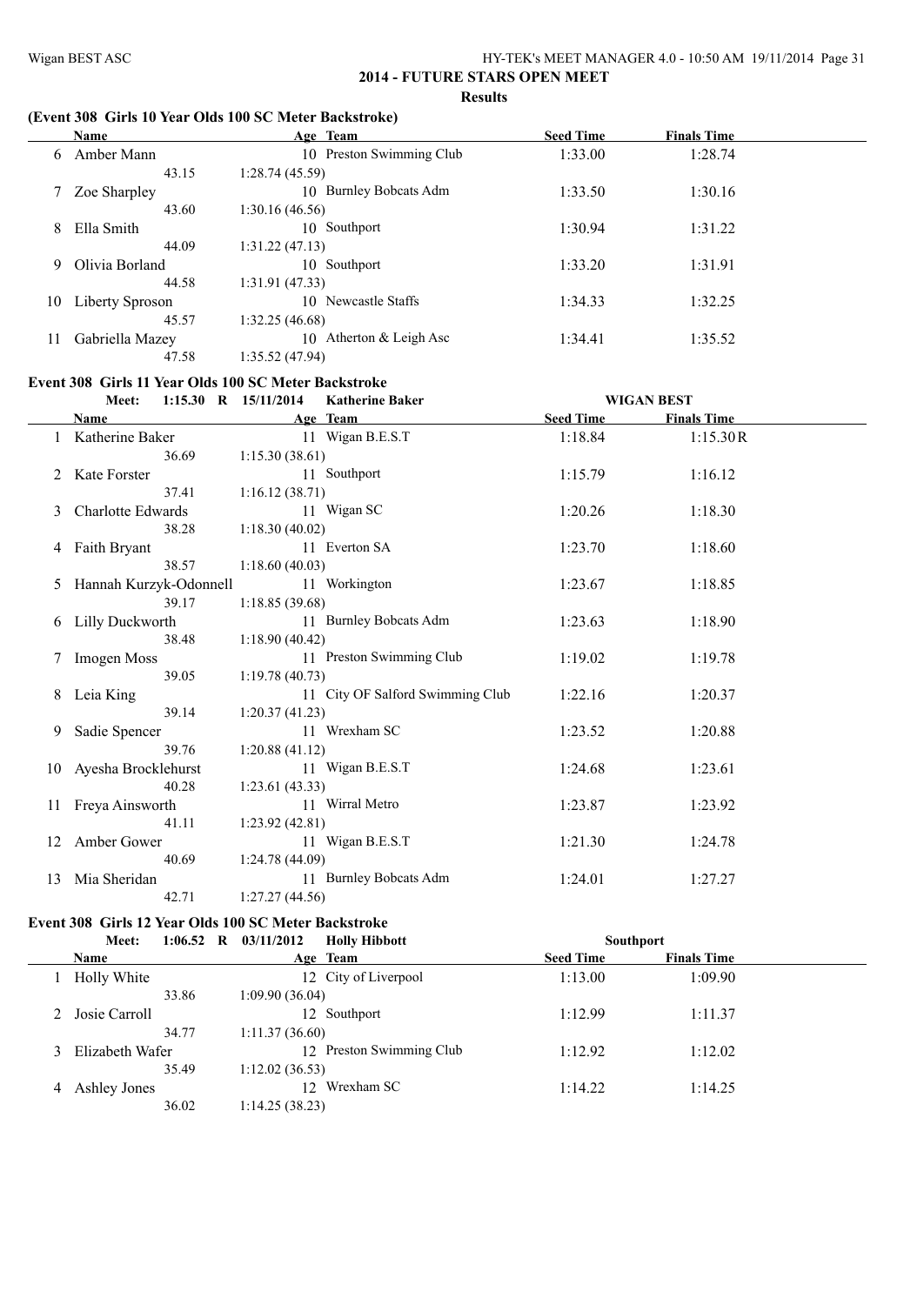# **(Event 308 Girls 12 Year Olds 100 SC Meter Backstroke)**

|    | <b>Name</b>          | Age Team                     | <b>Seed Time</b> | <b>Finals Time</b> |  |
|----|----------------------|------------------------------|------------------|--------------------|--|
| 5  | mia Smith            | 12 Southport                 | 1:15.68          | 1:14.55            |  |
|    | 36.17                | 1:14.55(38.38)               |                  |                    |  |
| 6  | Georgia Bell         | 12 City of Liverpool         | 1:13.72          | 1:14.62            |  |
|    | 36.01                | 1:14.62(38.61)               |                  |                    |  |
| 7  | Jessica McDonaugh    | 12 Southport                 | 1:17.31          | 1:15.39            |  |
|    | 37.18                | 1:15.39(38.21)               |                  |                    |  |
| 8  | <b>Emily Hughes</b>  | 12 Preston Swimming Club     | 1:15.55          | 1:15.68            |  |
|    | 37.41                | 1:15.68(38.27)               |                  |                    |  |
| 9  | <b>Emily Mcneill</b> | 12 Blackpool Aquatics        | 1:15.95          | 1:15.99            |  |
|    | 36.73                | 1:15.99(39.26)               |                  |                    |  |
| 10 | Alexandra Carr       | 12 Kirkham & Wesham asc      | 1:15.82          | 1:16.87            |  |
|    | 37.15                | 1:16.87(39.72)               |                  |                    |  |
| 11 | Molly Gordon         | 12 Blackpool Aquatics        | 1:19.29          | 1:17.97            |  |
|    | 38.09                | 1:17.97(39.88)               |                  |                    |  |
| 12 | Darcy Williams       | 12 Burnley Bobcats Adm       | 1:19.19          | 1:18.97            |  |
|    | 38.54                | 1:18.97(40.43)               |                  |                    |  |
| 13 | Charlotte Meakin     | 12 Wigan SC                  | 1:20.25          | 1:19.24            |  |
|    | 38.62                | 1:19.24(40.62)               |                  |                    |  |
|    | 14 Charlotte Thorpe  | 12 Wrexham SC                | 1:17.87          | 1:19.27            |  |
|    | 37.64                | 1:19.27(41.63)               |                  |                    |  |
| 15 | Victoria Dawson      | 12 Southport                 | 1:22.54          | 1:19.61            |  |
|    | 39.80                | 1:19.61(39.81)               |                  |                    |  |
| 16 | Jossie Stevens       | 12 Oldham Aquatics Swim Team | 1:23.35          | 1:20.47            |  |
|    | 39.15                | 1:20.47(41.32)               |                  |                    |  |
| 17 | Scarlett Aspinall    | 12 Southport                 | 1:22.70          | x1:20.77           |  |
|    | 40.31                | 1:20.77(40.46)               |                  |                    |  |
| 18 | Katie Richardson     | 12 Oldham Aquatics Swim Team | 1:23.32          | 1:21.42            |  |
|    | 39.93                | 1:21.42(41.49)               |                  |                    |  |
| 19 | Charlotte Bacon      | 12 Oldham Aquatics Swim Team | 1:21.86          | 1:25.66            |  |
|    | 40.80                | 1:25.66 (44.86)              |                  |                    |  |
| 20 | Abbie Winstanley     | 12 Workington                | 1:23.05          | 1:25.68            |  |
|    | 40.10                | 1:25.68(45.58)               |                  |                    |  |

#### **Event 308 Girls 13 Year Olds 100 SC Meter Backstroke**

|   | Meet:                   | $1:03.96$ R $15/11/2014$<br><b>Athena Clayson</b> |                  | <b>CO Liverpool</b> |  |
|---|-------------------------|---------------------------------------------------|------------------|---------------------|--|
|   | Name                    | Age Team                                          | <b>Seed Time</b> | <b>Finals Time</b>  |  |
|   | Athena Clayson          | 13 City of Liverpool                              | 1:06.11          | 1:03.96R            |  |
|   | 31.69                   | 1:03.96(32.27)                                    |                  |                     |  |
|   | <b>Charlotte Nester</b> | Wigan B.E.S.T<br>13.                              | 1:07.70          | 1:08.76             |  |
|   | 33.67                   | 1:08.76(35.09)                                    |                  |                     |  |
| 3 | Maisie Johnson          | Southport<br>13                                   | 1:13.97          | 1:13.26             |  |
|   | 36.03                   | 1:13.26(37.23)                                    |                  |                     |  |
| 4 | Alexandra Livingstone   | Carnforth Otters<br>13                            | 1:11.84          | 1:13.75             |  |
|   | 35.70                   | 1:13.75(38.05)                                    |                  |                     |  |
| 5 | Lauren Rainford-Read    | <b>Blackpool Aquatics</b><br>13                   | 1:08.94          | 1:15.81             |  |
|   | 37.19                   | 1:15.81(38.62)                                    |                  |                     |  |
| 6 | Chloe Evans             | 13 City OF Salford Swimming Club                  | 1:19.78          | 1:17.26             |  |
|   | 37.71                   | 1:17.26(39.55)                                    |                  |                     |  |
|   |                         |                                                   |                  |                     |  |

# **Event 308 Women 14 & Over 100 SC Meter Backstroke**

| <b>Meet:</b>  |       | 59.35 R 15/11/2014 | <b>Rachel Leflev</b>           | <b>COMAST</b>    |                    |  |
|---------------|-------|--------------------|--------------------------------|------------------|--------------------|--|
| <b>Name</b>   |       |                    | Age Team                       | <b>Seed Time</b> | <b>Finals Time</b> |  |
| Rachel Lefley |       |                    | 24 City Of Manchester Aquatics | 59.10            | 59.35 R            |  |
|               | 28.67 | 59.35 (30.68)      |                                |                  |                    |  |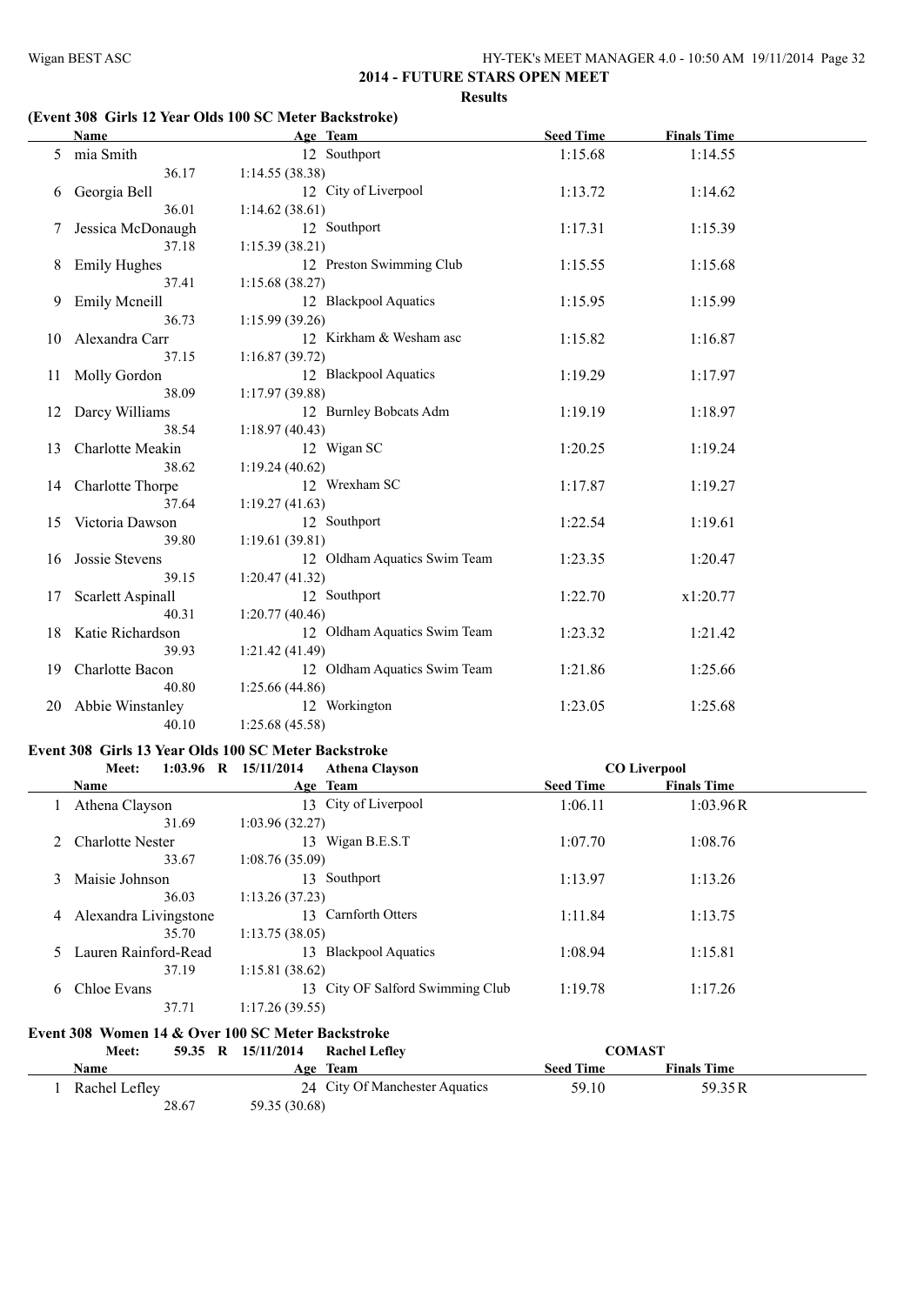# **(Event 308 Women 14 & Over 100 SC Meter Backstroke)**

|      | Name                   | Age Team                          | <b>Seed Time</b> | <b>Finals Time</b> |  |
|------|------------------------|-----------------------------------|------------------|--------------------|--|
|      | 2 Shauntelle Austin    | 17 Blackpool Aquatics             | 1:01.32          | 1:03.28            |  |
|      | 30.94                  | 1:03.28(32.34)                    |                  |                    |  |
| 3    | Hannah Kelsall         | 15 City of Liverpool              | 1:04.60          | 1:04.32            |  |
|      | 31.57                  | 1:04.32(32.75)                    |                  |                    |  |
| 4    | Emma Grayson           | 17 City of Liverpool              | 1:05.04          | 1:05.34            |  |
|      | 32.09                  | 1:05.34(33.25)                    |                  |                    |  |
| 5.   | Hannah Platt           | 16 City of Liverpool              | 1:07.27          | 1:05.36            |  |
|      | 31.51                  | 1:05.36(33.85)                    |                  |                    |  |
| 6    | Lauren Dzyra           | 16 City Of Manchester Aquatics    | 1:09.10          | 1:06.79            |  |
|      | 32.47                  | 1:06.79 (34.32)                   |                  |                    |  |
| $*7$ | Katie Rennolds         | 16 Burnley Bobcats Adm            | 1:08.39          | 1:08.40            |  |
|      | 33.33                  | 1:08.40(35.07)                    |                  |                    |  |
| $*7$ | Charlotte Marshall     | 15 City Of Manchester Aquatics    | 1:07.50          | 1:08.40            |  |
|      | 33.24                  | 1:08.40(35.16)                    |                  |                    |  |
| 9    | <b>Eleanor Bailey</b>  | 16 Wigan B.E.S.T                  | 1:07.50          | 1:08.60            |  |
|      | 32.93                  | 1:08.60(35.67)                    |                  |                    |  |
| 10   | Jessica Sloan          | 16 Wigan B.E.S.T                  | 1:09.50          | 1:09.28            |  |
|      | 33.36                  | 1:09.28(35.92)                    |                  |                    |  |
| 11   | Joanne Whittingham'    | 16 Southport                      | 1:09.83          | 1:09.53            |  |
|      | 34.49                  | 1:09.53(35.04)                    |                  |                    |  |
| 12   | <b>Shannon Brealey</b> | 18 City Of Manchester Aquatics    | 1:11.21          | 1:09.60            |  |
|      | 34.01                  | 1:09.60 (35.59)                   |                  |                    |  |
| 13   | Emma Whittingham       | 14 Southport                      | 1:10.30          | 1:09.78            |  |
|      | 33.53                  | 1:09.78(36.25)                    |                  |                    |  |
|      | 14 Rhianna Bennett     | 17 City Of Manchester Aquatics    | 1:11.56          | x1:09.88           |  |
|      | 33.50                  | 1:09.88(36.38)                    |                  |                    |  |
| 15   | Victoria Hill          | 15 Southport                      | 1:11.26          | 1:10.21            |  |
|      | 34.49                  | 1:10.21(35.72)                    |                  |                    |  |
| 16   | Isobel Meikle          | 15 City Of Manchester Aquatics    | 1:08.08          | x1:10.30           |  |
|      | 35.27                  | 1:10.30(35.03)                    |                  |                    |  |
| 17   | Niamh Wilgar           | 14 Southport                      | 1:11.10          | 1:10.83            |  |
|      | 34.29                  | 1:10.83(36.54)                    |                  |                    |  |
| 18   | Rachel Morris          | 15 City Of Manchester Aquatics    | 1:09.46          | x1:11.04           |  |
|      | 34.92                  | 1:11.04(36.12)                    |                  |                    |  |
| 19   | Ceri Stalker           | 15 Newcastle Staffs               | 1:11.84          | 1:12.17            |  |
|      | 34.66                  | 1:12.17(37.51)                    |                  |                    |  |
| 20   | Niamh Ryan             | 17 City Of Manchester Aquatics    | 1:12.70          | x1:12.59           |  |
|      | 34.73                  | 1:12.59(37.86)                    |                  |                    |  |
| 21   | Charlie Coy            | 14 Clitheroe Dolphins             | 1:12.74          | 1:12.98            |  |
|      | 36.35                  | 1:12.98(36.63)                    |                  |                    |  |
| 22   | <b>Beth Meer</b>       | 15 City of Bradford Swimming Club | 1:12.71          | 1:13.15            |  |
|      | 35.38                  | 1:13.15(37.77)                    |                  |                    |  |

# **Event 309 Men 10 Year Olds 100 SC Meter Backstroke**

|    | Meet:                | 1:23.51 R 15/11/2014<br><b>Joshua Howard-Hughes</b> | <b>Halton</b>    |                    |
|----|----------------------|-----------------------------------------------------|------------------|--------------------|
|    | <b>Name</b>          | Age Team                                            | <b>Seed Time</b> | <b>Finals Time</b> |
|    | Joshua Howard-Hughes | 10 Halton SC                                        | 1:19.84          | 1:23.51R           |
|    | 41.73                | 1:23.51(41.78)                                      |                  |                    |
|    | 2 Sam Ellis          | 10 City of Liverpool                                | 1:29.25          | 1:25.00            |
|    | 41.77                | 1:25.00(43.23)                                      |                  |                    |
| 3. | Matthew Boyd         | 10 Preston Swimming Club                            | 1:25.87          | 1:25.96            |
|    | 41.74                | 1:25.96(44.22)                                      |                  |                    |
| 4  | Henry Maw            | Southport<br>10.                                    | 1:28.00          | 1:26.22            |
|    | 43.65                | 1:26.22(42.57)                                      |                  |                    |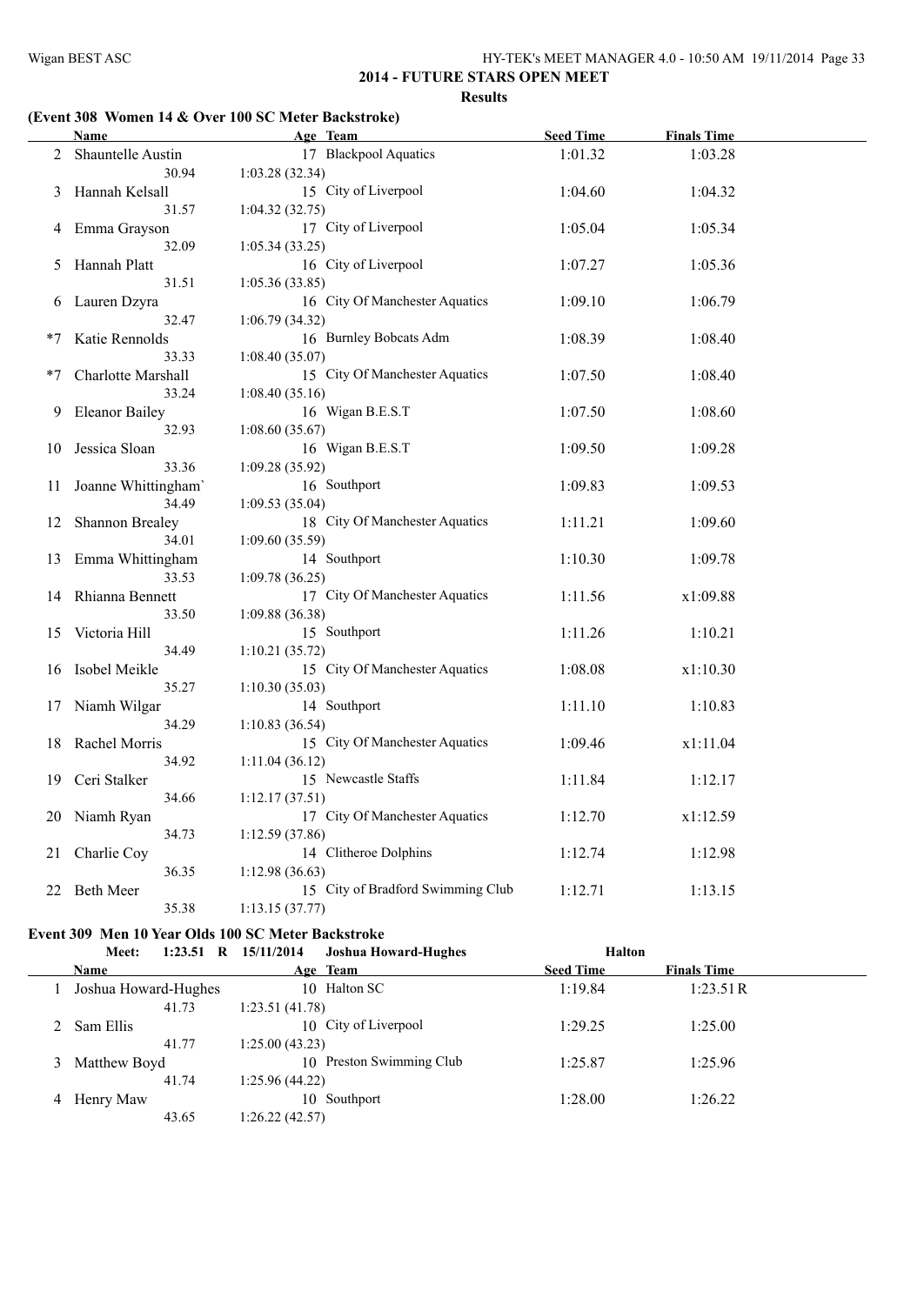|                | (Event 309 Men 10 Year Olds 100 SC Meter Backstroke) |                      |                                   |                  |                    |
|----------------|------------------------------------------------------|----------------------|-----------------------------------|------------------|--------------------|
|                | Name                                                 |                      | Age Team                          | <b>Seed Time</b> | <b>Finals Time</b> |
|                | 5 Rhys Aston                                         |                      | 10 Carnforth Otters               | 1:30.00          | 1:26.48            |
|                | 42.35                                                | 1:26.48(44.13)       |                                   |                  |                    |
|                | 6 Luke Falkingham                                    |                      | 10 Southport                      | 1:23.00          | 1:31.29            |
|                | 44.33                                                | 1:31.29(46.96)       |                                   |                  |                    |
|                | Event 309 Men 11 Year Olds 100 SC Meter Backstroke   |                      |                                   |                  |                    |
|                | Meet:                                                | 1:14.74 R 15/11/2014 | <b>William Whittingham</b>        |                  | Southport          |
|                | Name                                                 |                      | Age Team                          | <b>Seed Time</b> | <b>Finals Time</b> |
|                | 1 William Whittingham                                |                      | 11 Southport                      | 1:21.03          | 1:14.74R           |
|                | 37.12                                                | 1:14.74(37.62)       |                                   |                  |                    |
| $\overline{2}$ | <b>Edward Whittingham</b>                            |                      | 11 Southport                      | 1:28.29          | 1:17.60            |
|                | 38.34                                                | 1:17.60(39.26)       |                                   |                  |                    |
| 3              | Luke Suarez                                          |                      | 11 Everton SA                     | 1:18.58          | 1:18.00            |
|                | 37.10                                                | 1:18.00(40.90)       |                                   |                  |                    |
| 4              | Mathew Bordiuk                                       |                      | 11 Oldham Aquatics Swim Team      | 1:20.64          | 1:18.32            |
|                | 37.34                                                | 1:18.32(40.98)       |                                   |                  |                    |
| 5.             | Thomas Sanderson                                     |                      | 11 Oldham Aquatics Swim Team      | 1:19.80          | 1:18.77            |
|                | 37.89                                                | 1:18.77(40.88)       |                                   |                  |                    |
|                | Archie Minto                                         |                      | 11 City of Bradford Swimming Club | 1:24.80          | 1:22.17            |
|                | 39.68                                                | 1:22.17(42.49)       |                                   |                  |                    |
| 7              | Keenan Duff                                          |                      | 11 Worsley Asc                    | 1:27.89          | 1:25.29            |
|                | 42.23                                                | 1:25.29 (43.06)      |                                   |                  |                    |
| 8              | Louis Harwood                                        |                      | 11 Wirral Metro                   | 1:31.20          | 1:25.76            |
|                | 41.47                                                | 1:25.76(44.29)       |                                   |                  |                    |
| 9              | <b>Thomas Douglas</b>                                |                      | 11 Preston Swimming Club          | 1:25.75          | 1:26.55            |
|                | 42.19                                                | 1:26.55(44.36)       |                                   |                  |                    |
| 10             | George Houghton                                      |                      | 11 Warrington Asc                 | 1:28.41          | 1:31.34            |
|                | 44.91                                                | 1:31.34(46.43)       |                                   |                  |                    |
| 11             | %Jacob Chambers                                      |                      | 11 City OF Salford Swimming Club  | 2:06.21          | 2:09.13            |
|                | 1:02.01                                              | 2:09.13 (1:07.12)    |                                   |                  |                    |

# **Event 309 Men 12 Year Olds 100 SC Meter Backstroke**

|    | Meet:                  | $1:06.07$ R $03/11/2012$<br><b>Dylan Arzoni</b> |                  | <b>Stockport Metro</b> |  |
|----|------------------------|-------------------------------------------------|------------------|------------------------|--|
|    | Name                   | Age Team                                        | <b>Seed Time</b> | <b>Finals Time</b>     |  |
|    | Daniel Buckley         | 12 Halton SC                                    | 1:15.24          | 1:12.18                |  |
|    | 35.20                  | 1:12.18(36.98)                                  |                  |                        |  |
|    | Jack Howard            | 12 Preston Swimming Club                        | 1:15.03          | 1:13.17                |  |
|    | 35.95                  | 1:13.17(37.22)                                  |                  |                        |  |
| 3  | Ben McEvov             | 12 City OF Salford Swimming Club                | 1:13.74          | 1:14.13                |  |
|    | 36.36                  | 1:14.13(37.77)                                  |                  |                        |  |
| 4  | Joshua Howlett         | 12 Blackpool Aquatics                           | 1:16.91          | 1:14.20                |  |
|    | 35.51                  | 1:14.20(38.69)                                  |                  |                        |  |
| 5  | <b>Elliot Warwick</b>  | 12 City of Liverpool                            | 1:19.10          | 1:18.34                |  |
|    | 38.24                  | 1:18.34(40.10)                                  |                  |                        |  |
| 6  | Thomas Dugdale         | 12 Carnforth Otters                             | 1:18.26          | 1:19.29                |  |
|    | 38.21                  | 1:19.29(41.08)                                  |                  |                        |  |
|    | <b>Mathew Crabtree</b> | 12 Carnforth Otters                             | 1:24.38          | 1:19.56                |  |
|    | 38.77                  | 1:19.56(40.79)                                  |                  |                        |  |
| 8  | <b>Steven Grist</b>    | 12 Wirral Metro                                 | 1:18.75          | 1:19.62                |  |
|    | 38.65                  | 1:19.62(40.97)                                  |                  |                        |  |
| 9  | Daniel Omidi           | 12 City of Liverpool                            | 1:18.15          | 1:19.70                |  |
|    | 39.16                  | 1:19.70(40.54)                                  |                  |                        |  |
| 10 | Thomas Hill            | 12 Southport                                    | 1:23.41          | 1:22.35                |  |
|    | 39.74                  | 1:22.35(42.61)                                  |                  |                        |  |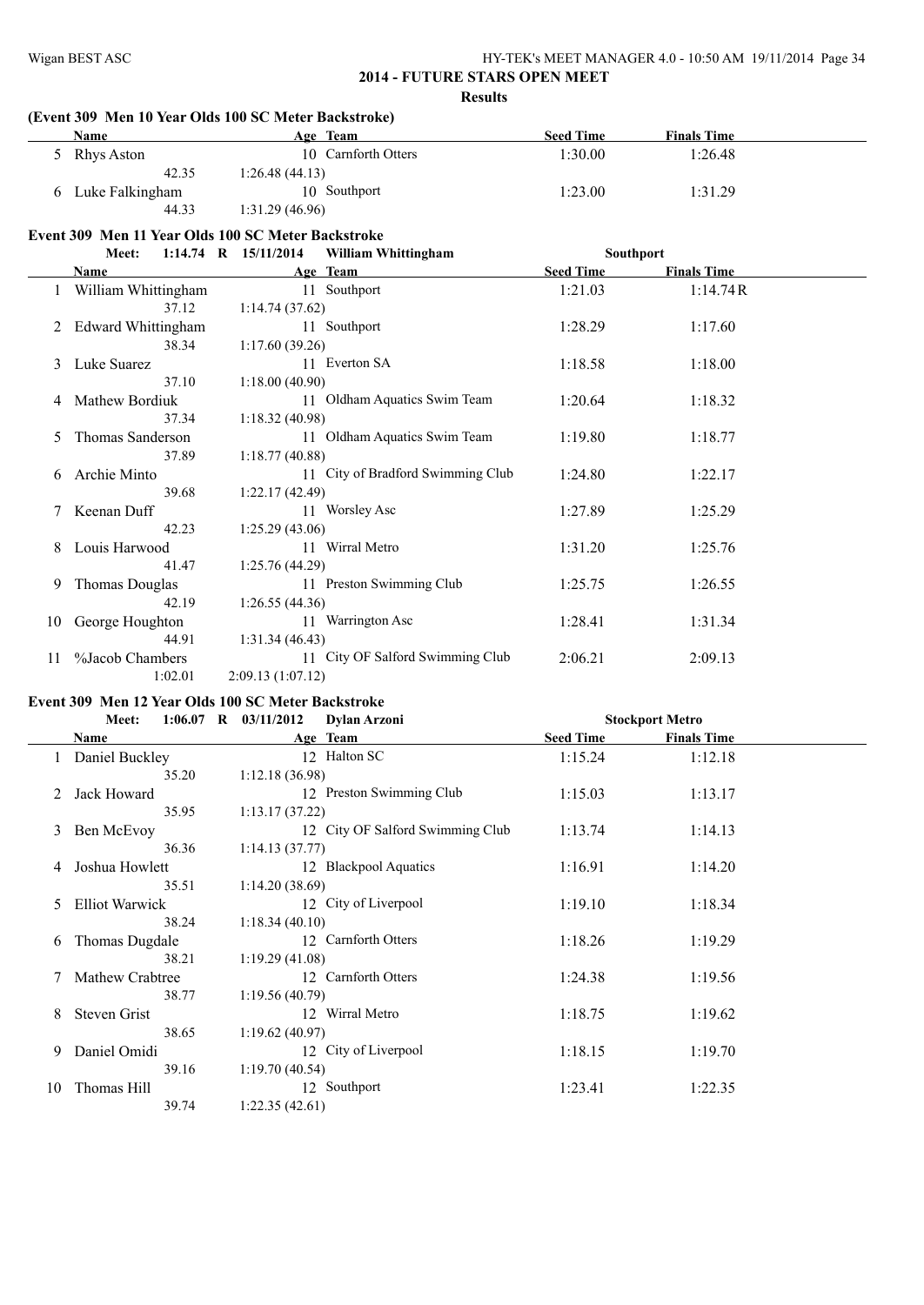# **(Event 309 Men 12 Year Olds 100 SC Meter Backstroke)**

|    | Name                 | $\sigma$ include that $\sigma$ is the second second $\sigma$<br>Age Team | <b>Seed Time</b> | <b>Finals Time</b> |  |
|----|----------------------|--------------------------------------------------------------------------|------------------|--------------------|--|
|    | 11 Nathan Smith      | 12 Preston Swimming Club                                                 | 1:18.92          | 1:22.43            |  |
|    | 40.63                | 1:22.43(41.80)                                                           |                  |                    |  |
|    |                      | Event 309 Men 13 Year Olds 100 SC Meter Backstroke                       |                  |                    |  |
|    | Meet:                | $1:05.14$ R $16/11/2013$<br><b>Matty Sayle</b>                           | <b>WIDN</b>      |                    |  |
|    | <b>Name</b>          | Age Team                                                                 | <b>Seed Time</b> | <b>Finals Time</b> |  |
|    | Samuel Taylor        | 13 City OF Salford Swimming Club                                         | 1:07.50          | 1:06.21            |  |
|    | 32.81                | 1:06.21(33.40)                                                           |                  |                    |  |
| 2  | James Cross          | 13 Wigan B.E.S.T                                                         | 1:06.02          | 1:06.62            |  |
|    | 32.55                | 1:06.62(34.07)                                                           |                  |                    |  |
| 3  | Tommy Jones          | 13 Southport                                                             | 1:15.13          | 1:11.99            |  |
|    | 35.10                | 1:11.99(36.89)                                                           |                  |                    |  |
| 4  | Louis Vincent        | 13 Newcastle Staffs                                                      | 1:13.66          | 1:12.24            |  |
|    | 35.27                | 1:12.24(36.97)                                                           |                  |                    |  |
|    | <b>Matthew Allen</b> | 13 Southport                                                             | 1:13.14          | 1:12.26            |  |
|    | 35.09                | 1:12.26(37.17)                                                           |                  |                    |  |
| 6  | Ethan Lawton         | 13 Newcastle Staffs                                                      | 1:12.49          | 1:12.89            |  |
|    | 35.96                | 1:12.89(36.93)                                                           |                  |                    |  |
|    | Ciaran Jarvis        | 13 City OF Salford Swimming Club                                         | 1:15.98          | 1:13.83            |  |
|    | 37.00                | 1:13.83(36.83)                                                           |                  |                    |  |
| 8  | Tobias Fox           | 13 City OF Salford Swimming Club                                         | 1:16.99          | 1:14.27            |  |
|    | 36.31                | 1:14.27(37.96)                                                           |                  |                    |  |
| 9  | Samuel Secker        | 13 Blackpool Aquatics                                                    | 1:13.31          | 1:14.79            |  |
|    | 36.34                | 1:14.79(38.45)                                                           |                  |                    |  |
| 10 | Harvey Griffin       | 13 Clitheroe Dolphins                                                    | 1:17.11          | 1:15.51            |  |
|    | 37.25                | 1:15.51(38.26)                                                           |                  |                    |  |
| 11 | David Turner         | 13 Wirral Metro                                                          | 1:17.19          | 1:16.21            |  |
|    | 36.75                | 1:16.21(39.46)                                                           |                  |                    |  |

#### **Event 309 Men 14 Year Olds 100 SC Meter Backstroke**

|    | Meet:            | $1:02.03$ R $15/11/2014$ | <b>Matty Sayle</b>                | <b>Halton</b>    |                    |
|----|------------------|--------------------------|-----------------------------------|------------------|--------------------|
|    | Name             |                          | Age Team                          | <b>Seed Time</b> | <b>Finals Time</b> |
|    | Matty Sayle      |                          | 14 Halton SC                      | 1:04.79          | 1:02.03R           |
|    | 30.03            | 1:02.03(32.00)           |                                   |                  |                    |
| 2  | Anthony Wood     |                          | 14 Blackpool Aquatics             | 1:05.40          | 1:02.56            |
|    | 30.70            | 1:02.56(31.86)           |                                   |                  |                    |
| 3  | Adam McCarter    |                          | 14 Southport                      | 1:05.24          | 1:06.63            |
|    | 32.39            | 1:06.63(34.24)           |                                   |                  |                    |
| 4  | Jack Mitchell    |                          | 14 Blackpool Aquatics             | 1:09.78          | 1:08.56            |
|    | 34.00            | 1:08.56(34.56)           |                                   |                  |                    |
| 5  | Philip Whitham   |                          | 14 Oldham Aquatics Swim Team      | 1:09.42          | 1:09.38            |
|    | 33.81            | 1:09.38(35.57)           |                                   |                  |                    |
| 6  | Tom Stanley      |                          | 14 Newcastle Staffs               | 1:12.46          | 1:09.54            |
|    | 33.56            | 1:09.54(35.98)           |                                   |                  |                    |
|    | Thomas Mackay    |                          | 14 Burnley Bobcats Adm            | 1:12.57          | 1:10.47            |
|    | 34.31            | 1:10.47(36.16)           |                                   |                  |                    |
| 8  | Alexander Axford |                          | 14 City Of Manchester Aquatics    | 1:11.49          | 1:11.19            |
|    | 34.44            | 1:11.19(36.75)           |                                   |                  |                    |
| 9. | Joe Kenny        |                          | 14 Clitheroe Dolphins             | 1:10.26          | 1:11.91            |
|    | 34.59            | 1:11.91(37.32)           |                                   |                  |                    |
| 10 | Samuel Naylor    |                          | 14 City of Bradford Swimming Club | 1:15.00          | 1:12.31            |
|    | 35.20            | 1:12.31(37.11)           |                                   |                  |                    |
| 11 | Will Hands       |                          | 14 Preston Swimming Club          | 1:14.91          | 1:13.82            |
|    | 35.89            | 1:13.82(37.93)           |                                   |                  |                    |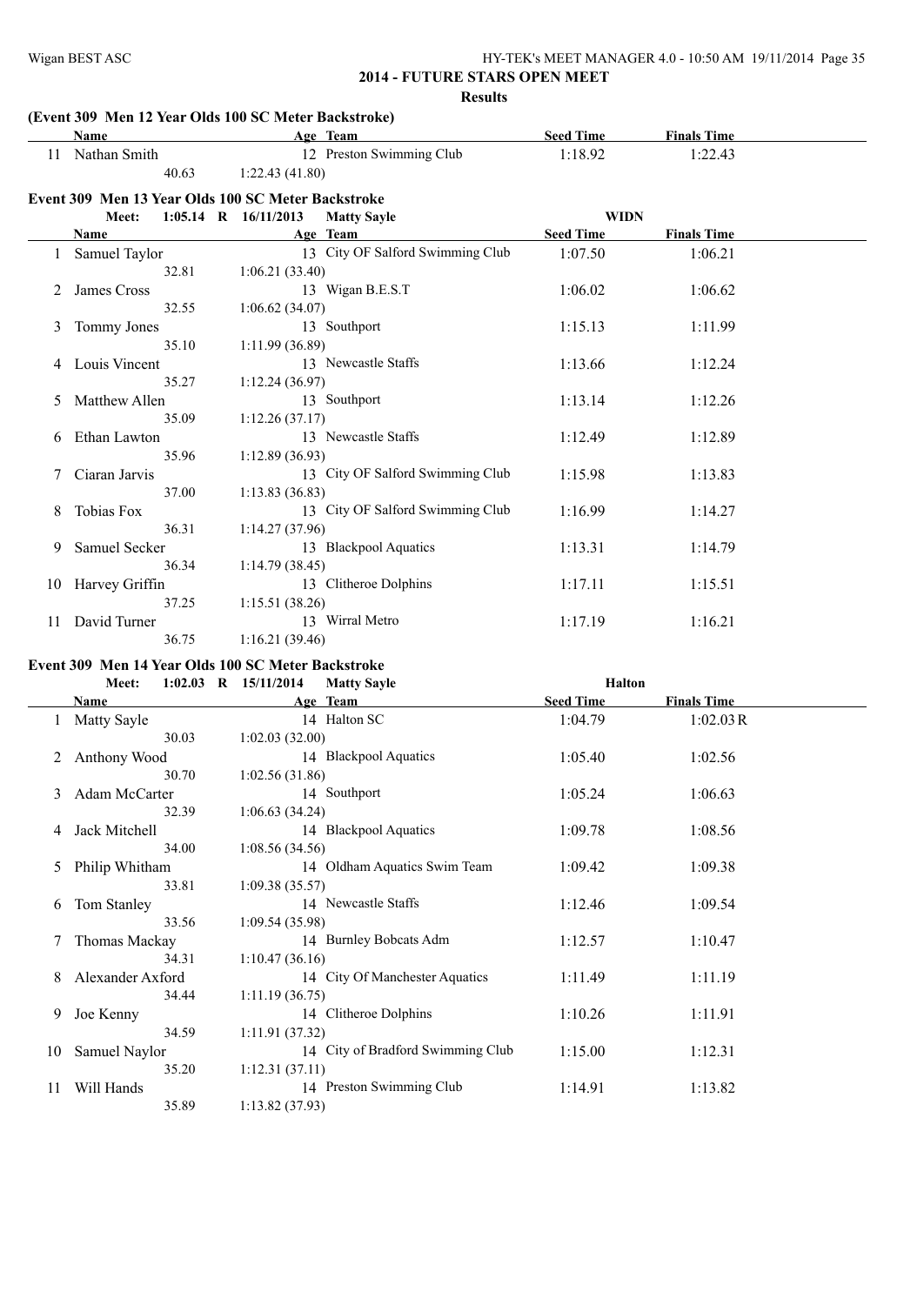| HY-TEK's MEET MANAGER 4.0 - 10:50 AM 19/11/2014 Page 36 |  |
|---------------------------------------------------------|--|
|---------------------------------------------------------|--|

#### **(Event 309 Men 14 Year Olds 100 SC Meter Backstroke)**

|          | 12 Ethan Scrutton                                                                                                                              |                                                                                                                                                                                                                       |                                                     |                                                       |  |
|----------|------------------------------------------------------------------------------------------------------------------------------------------------|-----------------------------------------------------------------------------------------------------------------------------------------------------------------------------------------------------------------------|-----------------------------------------------------|-------------------------------------------------------|--|
|          |                                                                                                                                                | 14 City of Liverpool                                                                                                                                                                                                  | 1:14.68                                             | 1:16.08                                               |  |
|          | 36.33                                                                                                                                          | 1:16.08(39.75)                                                                                                                                                                                                        |                                                     |                                                       |  |
|          | Event 309 Men 15 & Over 100 SC Meter Backstroke                                                                                                |                                                                                                                                                                                                                       |                                                     |                                                       |  |
|          | Meet:                                                                                                                                          | 56.14 R 22/10/2011<br><b>Ian Powell</b>                                                                                                                                                                               |                                                     | <b>Stockport Metro</b>                                |  |
|          | <b>Name</b>                                                                                                                                    | Age Team                                                                                                                                                                                                              | <b>Seed Time</b>                                    | <b>Finals Time</b>                                    |  |
|          | 1 Antony Evitts                                                                                                                                | 18 City Of Manchester Aquatics                                                                                                                                                                                        | 56.90                                               | 57.73                                                 |  |
|          | 27.41                                                                                                                                          | 57.73 (30.32)                                                                                                                                                                                                         |                                                     |                                                       |  |
|          | Joshua Moniz                                                                                                                                   | 17 Southport                                                                                                                                                                                                          | 57.71                                               | 58.85                                                 |  |
|          | 29.00                                                                                                                                          | 58.85 (29.85)                                                                                                                                                                                                         |                                                     |                                                       |  |
| 3        | Dominic Suggitt                                                                                                                                | 20 Wigan B.E.S.T                                                                                                                                                                                                      | 58.17                                               | 58.97                                                 |  |
|          | 28.59                                                                                                                                          | 58.97 (30.38)                                                                                                                                                                                                         |                                                     |                                                       |  |
| 4        | Marcus Tyson                                                                                                                                   | 21 City Of Manchester Aquatics                                                                                                                                                                                        | 56.69                                               | 59.61                                                 |  |
|          | 28.89                                                                                                                                          | 59.61 (30.72)                                                                                                                                                                                                         |                                                     |                                                       |  |
| 5        | Jordan Macdonald                                                                                                                               | 17 Southport                                                                                                                                                                                                          | 1:00.28                                             | 1:00.22                                               |  |
|          | 28.72                                                                                                                                          | 1:00.22(31.50)                                                                                                                                                                                                        |                                                     |                                                       |  |
| 6        | Oliver Houghton                                                                                                                                | 16 City Of Manchester Aquatics                                                                                                                                                                                        | 59.46                                               | 1:02.30                                               |  |
|          | 29.71                                                                                                                                          | 1:02.30(32.59)                                                                                                                                                                                                        |                                                     |                                                       |  |
|          | Andy Plummer                                                                                                                                   | 19 Wigan B.E.S.T                                                                                                                                                                                                      | 1:06.25                                             | 1:03.01                                               |  |
|          | 30.21                                                                                                                                          | 1:03.01(32.80)                                                                                                                                                                                                        |                                                     |                                                       |  |
| 8        | Jamie Sharpley                                                                                                                                 | 15 Burnley Bobcats Adm                                                                                                                                                                                                | 1:03.67                                             | 1:03.53                                               |  |
|          |                                                                                                                                                |                                                                                                                                                                                                                       |                                                     |                                                       |  |
|          |                                                                                                                                                |                                                                                                                                                                                                                       |                                                     |                                                       |  |
|          |                                                                                                                                                |                                                                                                                                                                                                                       |                                                     |                                                       |  |
|          |                                                                                                                                                |                                                                                                                                                                                                                       |                                                     |                                                       |  |
|          |                                                                                                                                                |                                                                                                                                                                                                                       |                                                     |                                                       |  |
|          |                                                                                                                                                |                                                                                                                                                                                                                       |                                                     |                                                       |  |
|          |                                                                                                                                                |                                                                                                                                                                                                                       |                                                     |                                                       |  |
|          |                                                                                                                                                |                                                                                                                                                                                                                       |                                                     |                                                       |  |
|          |                                                                                                                                                |                                                                                                                                                                                                                       |                                                     |                                                       |  |
|          |                                                                                                                                                |                                                                                                                                                                                                                       |                                                     |                                                       |  |
| 10<br>11 | 30.13<br>Nathaniel Stevens<br>31.41<br>Declan Hall<br>30.72<br>Alex Richardson<br>32.63<br>12 Harry Cooke<br>34.04<br>Matthew Mcgowan<br>32.14 | 1:03.53(33.40)<br>15 Southport<br>1:04.42(33.01)<br>15 Wigan SC<br>1:04.46(33.74)<br>15 Oldham Aquatics Swim Team<br>1:06.94(34.31)<br>15 Southport<br>1:08.91(34.87)<br>15 City Of Manchester Aquatics<br>DQ (34.75) | 1:05.52<br>1:08.39<br>1:05.92<br>1:09.80<br>1:08.90 | 1:04.42<br>1:04.46<br>1:06.94<br>1:08.91<br><b>DQ</b> |  |

#### **Event 310 Girls 13 Year Olds 200 SC Meter Freestyle**

|    | Meet:                  | $2:10.76$ R $15/11/2014$ | <b>Athena Clayson</b>             |                  | <b>CO Liverpool</b> |  |
|----|------------------------|--------------------------|-----------------------------------|------------------|---------------------|--|
|    | Name                   |                          | Age Team                          | <b>Seed Time</b> | <b>Finals Time</b>  |  |
|    | 1 Athena Clayson       |                          | 13 City of Liverpool              | 2:08.04          | 2:10.76R            |  |
|    | 30.79                  |                          | $1:04.36(33.57)$ $1:37.70(33.34)$ | 2:10.76(33.06)   |                     |  |
|    | 2 Ellie Molyneux       |                          | 13 Wigan B.E.S.T                  | 2:12.25          | 2:11.16             |  |
|    | 30.45                  |                          | $1:04.21(33.76)$ $1:38.26(34.05)$ | 2:11.16(32.90)   |                     |  |
|    | 3 Melissa Braddock     |                          | 13 Wigan B.E.S.T                  | 2:11.69          | 2:15.33             |  |
|    | 31.66                  |                          | $1:06.15(34.49)$ $1:41.38(35.23)$ | 2:15.33(33.95)   |                     |  |
|    | 4 India Gould          |                          | 13 City of Liverpool              | 2:15.70          | 2:16.69             |  |
|    | 31.85                  |                          | $1:06.96(35.11)$ $1:42.23(35.27)$ | 2:16.69(34.46)   |                     |  |
| 5. | Elissa Gornall         |                          | 13 Preston Swimming Club          | 2:16.90          | 2:18.04             |  |
|    | 32.19                  |                          | $1:07.44(35.25)$ $1:43.34(35.90)$ | 2:18.04(34.70)   |                     |  |
|    | 6 Lauren Rainford-Read |                          | 13 Blackpool Aquatics             | 2:19.63          | 2:20.19             |  |
|    | 33.25                  |                          | $1:08.99(35.74)$ 1:45.44 (36.45)  | 2:20.19(34.75)   |                     |  |
|    | 7 Ellie Cameron        |                          | 13 Preston Swimming Club          | 2:18.30          | 2:20.27             |  |
|    | 33.25                  |                          | $1:08.99(35.74)$ $1:45.40(36.41)$ | 2:20.27(34.87)   |                     |  |
|    | 8 Ella Bergin-Williams |                          | 13 Oldham Aquatics Swim Team      | 2:22.44          | 2:20.38             |  |
|    | 32.90                  |                          | $1:08.71(35.81)$ $1:45.50(36.79)$ | 2:20.38(34.88)   |                     |  |
| 9. | Eve Richings           |                          | 13 City of Liverpool              | 2:22.78          | 2:20.39             |  |
|    | 33.79                  | 1:09.81(36.02)           | 1:46.27 (36.46)                   | 2:20.39(34.12)   |                     |  |
|    |                        |                          |                                   |                  |                     |  |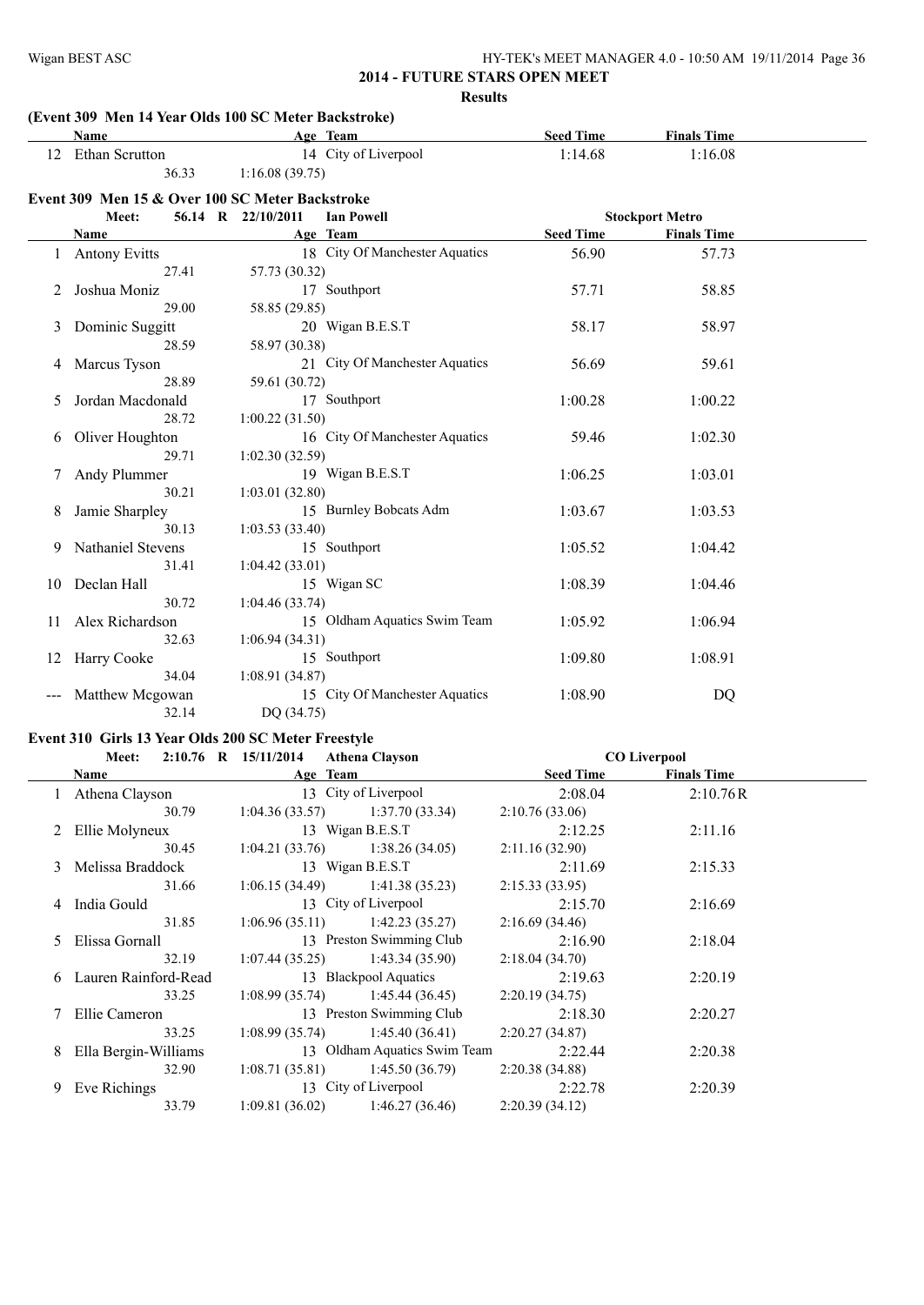#### **(Event 310 Girls 13 Year Olds 200 SC Meter Freestyle)**

| Name                                         | Age Team         |                                   | <b>Seed Time</b> | <b>Finals Time</b> |  |
|----------------------------------------------|------------------|-----------------------------------|------------------|--------------------|--|
| 10 Jade Moore                                |                  | 13 Blackpool Aquatics 2:22.50     |                  | 2:20.75            |  |
| 32.60                                        |                  | $1:08.95(36.35)$ $1:45.10(36.15)$ | 2:20.75(35.65)   |                    |  |
| 11 Alexandra Livingstone                     |                  | 13 Carnforth Otters               | 2:24.03          | 2:21.24            |  |
| 33.20                                        |                  | $1:08.42(35.22)$ $1:46.23(37.81)$ | 2:21.24(35.01)   |                    |  |
| 12 Maisie Johnson                            | 13 Southport     |                                   | 2:24.10          | 2:22.00            |  |
| 33.54                                        |                  | $1:09.59(36.05)$ $1:45.75(36.16)$ | 2:22.00(36.25)   |                    |  |
| 13 Olivia Armes                              |                  | 13 Preston Swimming Club          | 2:26.65          | 2:23.64            |  |
| 32.78                                        |                  | $1:08.45(35.67)$ $1:45.92(37.47)$ | 2:23.64(37.72)   |                    |  |
| 14 Hannah Sheehan                            | 13 Wigan B.E.S.T |                                   | 2:29.02          | 2:28.03            |  |
| 33.37                                        |                  | $1:11.52(38.15)$ $1:50.00(38.48)$ | 2:28.03(38.03)   |                    |  |
| 15 Keely Smith                               |                  | 13 Wrexham SC                     | 2:26.62          | 2:28.25            |  |
| 33.19                                        |                  | $1:11.04(37.85)$ $1:50.69(39.65)$ | 2:28.25(37.56)   |                    |  |
| 16 Saffron Fenton                            |                  | 13 Burnley Bobcats Adm            | 2:30.70          | 2:28.36            |  |
| 33.99                                        |                  | $1:11.67(37.68)$ $1:50.91(39.24)$ | 2:28.36(37.45)   |                    |  |
| 17 Amy Compton                               | 13 Wirral Metro  |                                   | 2:24.88          | 2:28.42            |  |
| 33.16                                        |                  | $1:11.16(38.00)$ $1:50.75(39.59)$ | 2:28.42(37.67)   |                    |  |
| 18 Hannah Procter                            |                  | 13 Burnley Bobcats Adm            | 2:19.10          | 2:28.59            |  |
| 32.96                                        |                  | $1:10.34(37.38)$ $1:49.26(38.92)$ | 2:28.59(39.33)   |                    |  |
| 19 Libby Ashcroft                            |                  | 13 Wigan B.E.S.T                  | 2:30.65          | 2:31.36            |  |
| 33.36                                        |                  | $1:11.66(38.30)$ $1:51.85(40.19)$ | 2:31.36(39.51)   |                    |  |
| 20 Rachael Thompson 13 Preston Swimming Club |                  |                                   | 2:22.75          | 2:31.90            |  |
| 33.16                                        |                  | $1:11.84(38.68)$ $1:52.63(40.79)$ | 2:31.90(39.27)   |                    |  |

#### **Event 310 Women 14 & Over 200 SC Meter Freestyle Meet: 2:00.33 R 15/11/2014 Georgia Barton COMAST**

**Age Team Seed Time Finals Time** 1 Georgia Barton 19 City Of Manchester Aquatics 2:03.14 2:00.33R 28.53 58.94 (30.41) 1:29.60 (30.66) 2:00.33 (30.73) 2 Katie Rennolds 16 Burnley Bobcats Adm 2:05.14 2:05.61 30.06 1:01.93 (31.87) 1:34.47 (32.54) 2:05.61 (31.14) 3 Shauntelle Austin 17 Blackpool Aquatics 2:03.60 2:05.68 29.51 1:01.51 (32.00) 1:34.13 (32.62) 2:05.68 (31.55) 4 Rachel Byrne 21 Wigan B.E.S.T 2:05.51 2:06.95 29.36 1:01.25 (31.89) 1:34.28 (33.03) 2:06.95 (32.67) 5 Emma Grayson 17 City of Liverpool 2:05.09 2:07.40 29.81 1:02.21 (32.40) 1:35.65 (33.44) 2:07.40 (31.75) 6 Hannah Platt 16 City of Liverpool 2:09.20 2:08.42 30.68 1:03.67 (32.99) 1:36.55 (32.88) 2:08.42 (31.87) 7 Phoebe Vaughan 17 Wigan B.E.S.T 2:08.10 2:08.94 29.47 1:01.87 (32.40) 1:35.40 (33.53) 2:08.94 (33.54) 8 Ellie Taylor 14 Burnley Bobcats Adm 2:13.22 2:10.22 30.27 1:03.76 (33.49) 1:37.30 (33.54) 2:10.22 (32.92) 9 Holly Jackson 16 Wigan B.E.S.T 2:11.17 2:10.35 30.71 1:04.25 (33.54) 1:38.05 (33.80) 2:10.35 (32.30) 10 Rachel Morris 15 City Of Manchester Aquatics 2:10.44 2:10.42 30.45 1:03.09 (32.64) 1:36.92 (33.83) 2:10.42 (33.50) 11 Hannah Kelsall 15 City of Liverpool 2:06.10 2:11.12 30.40 1:03.38 (32.98) 1:37.11 (33.73) 2:11.12 (34.01) 12 Ella Mae Johnson 14 Southport 2:17.39 2:12.46 30.80 1:03.76 (32.96) 1:37.88 (34.12) 2:12.46 (34.58) 13 Kerry Holding 18 Burnley Bobcats Adm 2:09.36 2:12.82 30.98 1:04.57 (33.59) 1:38.96 (34.39) 2:12.82 (33.86) 14 Niamh Wilgar 14 Southport 2:13.60 2:12.96 30.49 1:04.23 (33.74) 1:39.16 (34.93) 2:12.96 (33.80)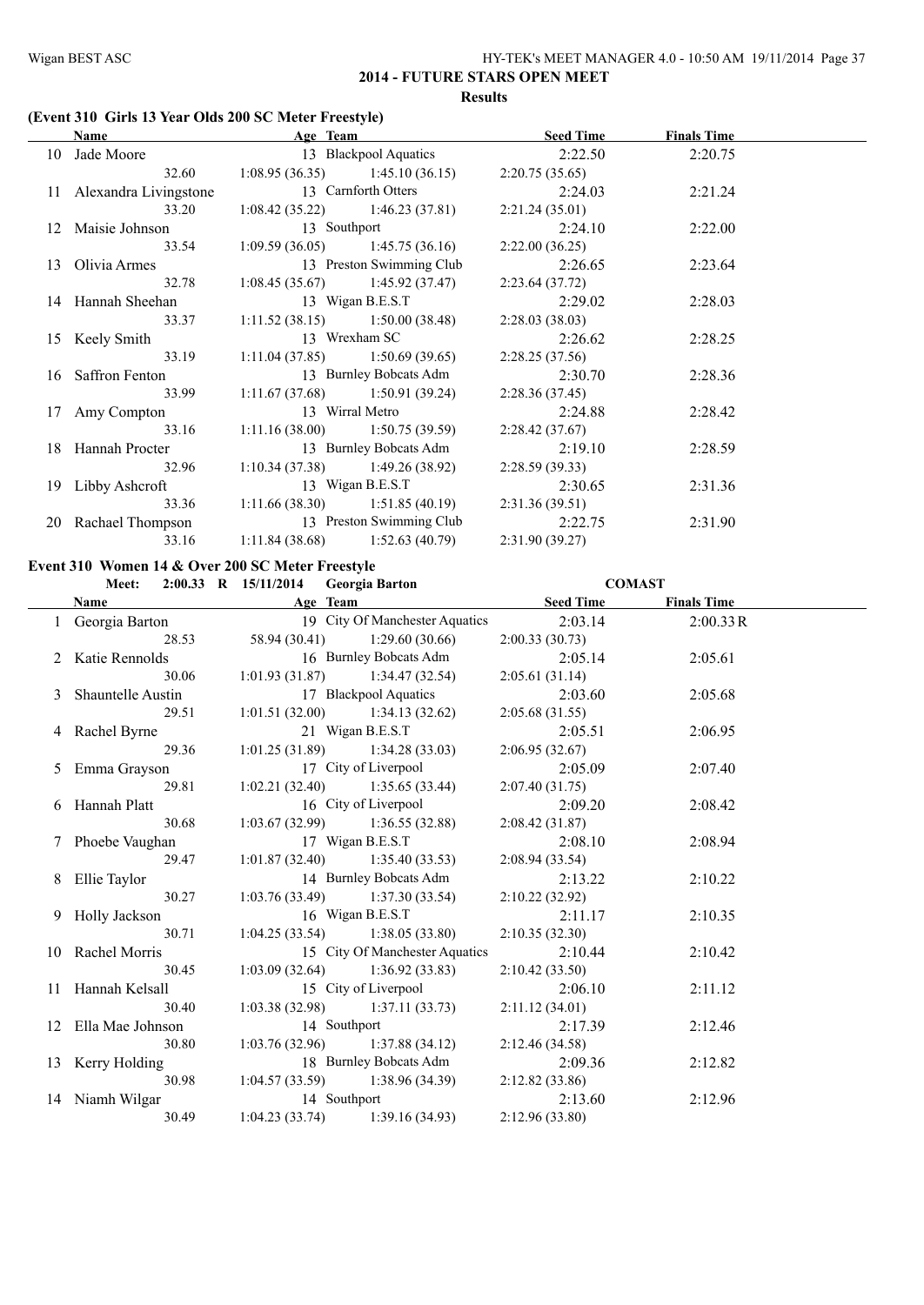## **(Event 310 Women 14 & Over 200 SC Meter Freestyle)**

|   | <b>Name</b>                                       | Age Team                          |                                   | <b>Seed Time</b> | <b>Finals Time</b> |  |
|---|---------------------------------------------------|-----------------------------------|-----------------------------------|------------------|--------------------|--|
|   | 15 Sara Loft                                      |                                   | 16 City Of Manchester Aquatics    | 2:05.00          | 2:13.14            |  |
|   | 30.48                                             | 1:04.05(33.57)                    | 1:38.92(34.87)                    | 2:13.14(34.22)   |                    |  |
|   | 16 Becky Loft                                     |                                   | 14 City Of Manchester Aquatics    | 2:11.01          | 2:13.36            |  |
|   | 31.02                                             | 1:04.95(33.93)                    | 1:39.58(34.63)                    | 2:13.36(33.78)   |                    |  |
|   | 17 Isobel Meikle                                  |                                   | 15 City Of Manchester Aquatics    | 2:07.80          | x2:13.41           |  |
|   | 31.25                                             | 1:05.57(34.32)                    | 1:40.09(34.52)                    | 2:13.41(33.32)   |                    |  |
|   | 18 Lauren Dzyra                                   |                                   | 16 City Of Manchester Aquatics    | 2:16.04          | x2:14.28           |  |
|   | 30.78                                             | 1:04.61(33.83)                    | 1:39.77(35.16)                    | 2:14.28(34.51)   |                    |  |
|   | 19 Anna Niven                                     | 15 Southport                      |                                   | 2:10.34          | 2:14.31            |  |
|   | 30.90                                             | 1:04.90(34.00)                    | 1:39.85(34.95)                    | 2:14.31(34.46)   |                    |  |
|   |                                                   |                                   |                                   |                  |                    |  |
|   | 20 Grace Pickles                                  |                                   | 15 Burnley Bobcats Adm            | 2:12.57          | 2:14.41            |  |
|   | 31.63                                             | 1:05.69(34.06)                    | 1:40.51 (34.82)                   | 2:14.41 (33.90)  |                    |  |
|   | 21 Emma Whittingham                               | 14 Southport                      |                                   | 2:09.11          | 2:14.52            |  |
|   | 31.09                                             | 1:05.43(34.34)                    | 1:40.31(34.88)                    | 2:14.52(34.21)   |                    |  |
|   | 22 Joanne Whittingham'                            | 16 Southport                      |                                   | 2:12.30          | x2:15.19           |  |
|   | 31.58                                             | 1:06.04(34.46)                    | 1:41.47(35.43)                    | 2:15.19(33.72)   |                    |  |
|   | 23 Colette Meade                                  |                                   | 15 Burnley Bobcats Adm            | 2:15.10          | x2:15.57           |  |
|   | 31.23                                             | 1:05.71(34.48)                    | 1:40.93(35.22)                    | 2:15.57(34.64)   |                    |  |
|   | 24 Rebecca Twardochleb                            |                                   | 15 Newcastle Staffs               | 2:16.78          | 2:15.69            |  |
|   | 31.48                                             | 1:05.72(34.24)                    | 1:40.69(34.97)                    | 2:15.69(35.00)   |                    |  |
|   | 25 Beth Meer                                      |                                   | 15 City of Bradford Swimming Club | 2:14.03          | 2:16.23            |  |
|   | 31.27                                             | $1:05.75(34.48)$ $1:41.23(35.48)$ |                                   | 2:16.23(35.00)   |                    |  |
|   | 26 Rebecca Winship                                |                                   | 14 City Of Manchester Aquatics    | 2:13.22          | x2:16.46           |  |
|   | 30.87                                             | $1:04.77(33.90)$ $1:41.12(36.35)$ |                                   | 2:16.46(35.34)   |                    |  |
|   | 27 Lisa Yates                                     | 16 Horwich Asc                    |                                   | 2:15.22          | 2:17.44            |  |
|   | 32.25                                             | 1:06.62(34.37)                    | 1:42.04(35.42)                    | 2:17.44(35.40)   |                    |  |
|   | 28 Charlie Coy                                    |                                   | 14 Clitheroe Dolphins             | 2:16.33          | 2:17.90            |  |
|   | 32.39                                             | 1:07.52(35.13)                    | 1:43.10(35.58)                    | 2:17.90(34.80)   |                    |  |
|   | 29 Abigail Procter                                |                                   | 16 Burnley Bobcats Adm            | 2:15.63          | x2:18.18           |  |
|   | 31.70                                             | 1:06.33(34.63)                    | 1:42.35(36.02)                    | 2:18.18(35.83)   |                    |  |
|   | 30 Victoria Hill                                  | 15 Southport                      |                                   | 2:16.10          | x2:18.39           |  |
|   | 32.09                                             | 1:07.42(35.33)                    | 1:43.67(36.25)                    | 2:18.39(34.72)   |                    |  |
|   | 31 Rebecca Chadwick                               |                                   | 14 Newcastle Staffs               | 2:18.94          | 2:18.50            |  |
|   | 32.72                                             | 1:08.26(35.54)                    |                                   | 2:18.50(34.42)   |                    |  |
|   |                                                   |                                   | 1:44.08(35.82)                    |                  |                    |  |
|   | 32 Ellie Bagshaw                                  |                                   | 16 City Of Manchester Aquatics    | 2:12.61          | x2:18.70           |  |
|   | 31.34                                             | $1:05.98(34.64)$ $1:42.09(36.11)$ |                                   | 2:18.70(36.61)   |                    |  |
|   | 33 Niamh Ryan                                     |                                   | 17 City Of Manchester Aquatics    | 2:06.60          | x2:19.81           |  |
|   | 31.81                                             | 1:08.08(36.27)                    | 1:44.24 (36.16)                   | 2:19.81(35.57)   |                    |  |
|   | 34 Ellie Dewsbury                                 | 14 Southport                      |                                   | 2:20.45          | x2:21.80           |  |
|   | 32.60                                             | 1:08.96(36.36)                    | 1:45.99(37.03)                    | 2:21.80(35.81)   |                    |  |
|   | 35 Emily Hall                                     | 15 Wigan B.E.S.T                  |                                   | 2:17.63          | 2:22.27            |  |
|   | 31.85                                             | 1:07.55(35.70)                    | 1:45.50(37.95)                    | 2:22.27(36.77)   |                    |  |
|   | 36 Ceri Stalker                                   |                                   | 15 Newcastle Staffs               | 2:23.51          | 2:24.09            |  |
|   | 34.21                                             | 1:11.75(37.54)                    | 1:48.87(37.12)                    | 2:24.09(35.22)   |                    |  |
|   | 37 Rebecca Jones                                  | 14 Wirral Metro                   |                                   | 2:25.02          | 2:25.98            |  |
|   | 32.94                                             | 1:09.21(36.27)                    | 1:47.55(38.34)                    | 2:25.98(38.43)   |                    |  |
|   | 38 Charlotte Stackpoole-Kirkham                   |                                   | 14 City of Liverpool              | 2:19.00          | 2:27.56            |  |
|   | 32.60                                             | 1:09.64(37.04)                    | 1:48.84(39.20)                    | 2:27.56 (38.72)  |                    |  |
|   |                                                   |                                   |                                   |                  |                    |  |
|   | Event 311 Men 13 Year Olds 200 SC Meter Freestyle |                                   |                                   |                  |                    |  |
|   | Meet:                                             | 2:04.81 R 15/11/2014              | <b>Johnny Rowland</b>             | Preston          |                    |  |
|   | <b>Name</b>                                       | Age Team                          |                                   | <b>Seed Time</b> | <b>Finals Time</b> |  |
| 1 | Johnny Rowland                                    |                                   | 13 Preston Swimming Club          | 2:09.75          | 2:04.81R           |  |
|   | 28.80                                             | $1:00.97(32.17)$ $1:33.58(32.61)$ |                                   | 2:04.81(31.23)   |                    |  |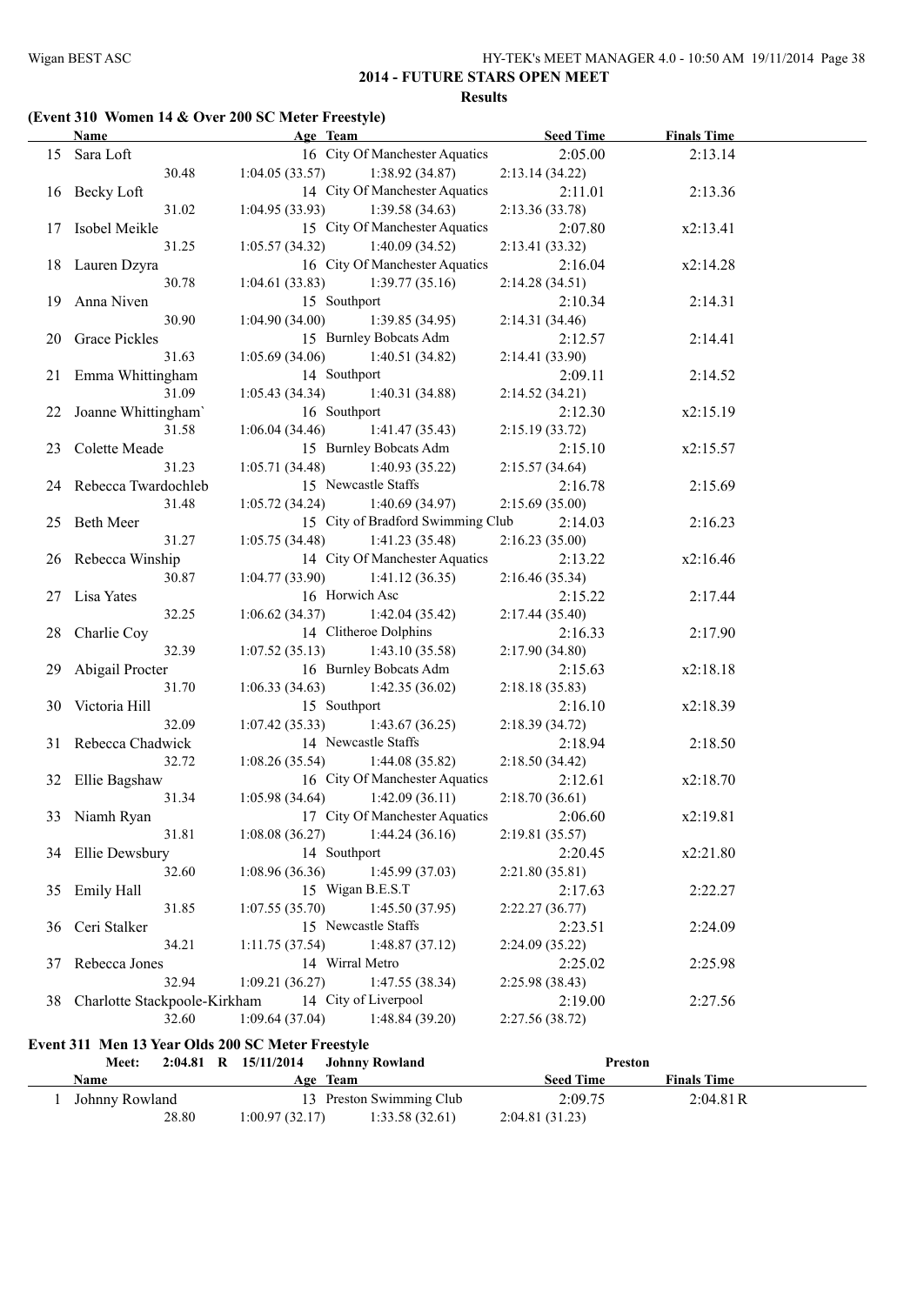#### **(Event 311 Men 13 Year Olds 200 SC Meter Freestyle)**

| <b>Name</b>        | Age Team                          |                                   |                 | <b>Seed Time</b> | <b>Finals Time</b> |  |
|--------------------|-----------------------------------|-----------------------------------|-----------------|------------------|--------------------|--|
| 2 Mario Coman      |                                   | 13 Newcastle Staffs               |                 | 2:12.12          | 2:07.34            |  |
| 30.33              | $1:03.28(32.95)$ $1:35.97(32.69)$ |                                   | 2:07.34(31.37)  |                  |                    |  |
| 3 James Cross      | 13 Wigan B.E.S.T                  |                                   |                 | 2:13.12          | 2:07.73            |  |
| 29.58              | $1:02.43(32.85)$ $1:36.03(33.60)$ |                                   | 2:07.73(31.70)  |                  |                    |  |
| 4 Ben Smith        | 13 City of Liverpool              |                                   |                 | 2:10.67          | 2:09.29            |  |
| 29.60              | $1:02.55(32.95)$ $1:36.13(33.58)$ |                                   | 2:09.29 (33.16) |                  |                    |  |
| 5 Elliot Norman    |                                   | 13 Burnley Bobcats Adm            |                 | 2:14.49          | 2:11.14            |  |
| 30.21              | $1:03.38(33.17)$ $1:37.62(34.24)$ |                                   | 2:11.14(33.52)  |                  |                    |  |
| 6 Bill Jones       | 13 Newcastle Staffs               |                                   |                 | 2:13.52          | 2:12.00            |  |
| 31.09              | $1:05.05(33.96)$ $1:39.30(34.25)$ |                                   | 2:12.00(32.70)  |                  |                    |  |
| Jack Huddart       |                                   | 13 Blackburn Centurions           |                 | 2:20.04          | 2:14.58            |  |
| 31.09              | 1:05.03(33.94)                    | 1:39.98(34.95)                    | 2:14.58(34.60)  |                  |                    |  |
| Ethan Lawton       | 13 Newcastle Staffs               |                                   |                 | 2:16.23          | 2:15.61            |  |
| 31.88              | 1:06.39(34.51)                    | 1:41.45(35.06)                    | 2:15.61(34.16)  |                  |                    |  |
| 9 Louis Vincent    | 13 Newcastle Staffs               |                                   |                 | 2:19.57          | 2:15.99            |  |
| 32.06              | 1:06.90(34.84)                    | 1:42.64(35.74)                    | 2:15.99(33.35)  |                  |                    |  |
| 10 Thomas King     | 13 Newcastle Staffs               |                                   |                 | 2:15.30          | x2:16.00           |  |
| 31.24              | $1:05.93(34.69)$ $1:41.52(35.59)$ |                                   | 2:16.00(34.48)  |                  |                    |  |
| 11 Harvey Griffin  |                                   | 13 Clitheroe Dolphins             |                 | 2:19.10          | 2:16.44            |  |
| 31.53              | $1:06.55(35.02)$ $1:42.39(35.84)$ |                                   | 2:16.44(34.05)  |                  |                    |  |
| 12 Oliver Wain     |                                   | 13 City of Bradford Swimming Club |                 | 2:23.98          | 2:17.62            |  |
| 32.64              | $1:07.81(35.17)$ $1:42.78(34.97)$ |                                   | 2:17.62(34.84)  |                  |                    |  |
| 13 Joseph Niven    | 13 Southport                      |                                   |                 | 2:24.20          | 2:19.26            |  |
| 31.68              | $1:07.19(35.51)$ $1:43.67(36.48)$ |                                   | 2:19.26(35.59)  |                  |                    |  |
| 14 Oliver Makinson |                                   | 13 Oldham Aquatics Swim Team      |                 | 2:26.90          | 2:19.43            |  |
| 32.18              | $1:08.27(36.09)$ 1:44.88 (36.61)  |                                   | 2:19.43(34.55)  |                  |                    |  |
| 15 Samuel Douglas  | 13 Wirral Metro                   |                                   |                 | 2:21.14          | 2:21.82            |  |
| 32.06              | $1:08.56(36.50)$ $1:45.59(37.03)$ |                                   | 2:21.82(36.23)  |                  |                    |  |
| 16 Ben Winterburn  | 13 Carnforth Otters               |                                   |                 | 2:30.67          | 2:26.00            |  |
| 31.88              | $1:08.00(36.12)$ $1:46.56(38.56)$ |                                   | 2:26.00(39.44)  |                  |                    |  |
| 17 Matthew Allen   | 13 Southport                      |                                   |                 | 2:26.45          | 2:28.14            |  |
| 32.26              | $1:10.27(38.01)$ $1:49.89(39.62)$ |                                   | 2:28.14(38.25)  |                  |                    |  |
| 18 Cameron Herron  |                                   | 13 City OF Salford Swimming Club  |                 | 2:32.53          | 2:29.54            |  |
| 34.22              | $1:11.95(37.73)$ $1:51.49(39.54)$ |                                   | 2:29.54(38.05)  |                  |                    |  |
| 19 Ethan Kirby     | 13 City of Liverpool              |                                   |                 | 2:28.74          | 2:35.31            |  |
| 35.00              | $1:14.44(39.44)$ $1:55.13(40.69)$ |                                   | 2:35.31(40.18)  |                  |                    |  |

#### **Event 311 Men 14 Year Olds 200 SC Meter Freestyle**

|   | Meet:                  | 1:59.71 R $22/10/2011$ | Jordan Macdonald                  | <b>Southport</b> |                    |  |
|---|------------------------|------------------------|-----------------------------------|------------------|--------------------|--|
|   | Name                   | Age Team               |                                   | <b>Seed Time</b> | <b>Finals Time</b> |  |
|   | <b>Harley Beentjes</b> |                        | 14 Wigan B.E.S.T                  | 2:03.20          | 2:00.46            |  |
|   | 27.75                  | 58.77 (31.02)          | 1:30.31(31.54)                    | 2:00.46(30.15)   |                    |  |
| 2 | Anthony Wood           |                        | 14 Blackpool Aquatics             | 2:06.05          | 2:02.67            |  |
|   | 28.76                  |                        | $1:00.74(31.98)$ $1:32.61(31.87)$ | 2:02.67(30.06)   |                    |  |
| 3 | Matty Sayle            |                        | 14 Halton SC                      | 2:07.46          | 2:02.80            |  |
|   | 28.82                  | 1:00.97(32.15)         | 1:32.54(31.57)                    | 2:02.80(30.26)   |                    |  |
| 4 | Thomas Thorpe          |                        | 14 Wrexham SC                     | 2:05.48          | 2:03.92            |  |
|   | 29.00                  | 1:00.63(31.63)         | 1:32.54(31.91)                    | 2:03.92(31.38)   |                    |  |
|   | 5 Alexander Axford     |                        | 14 City Of Manchester Aquatics    | 2:05.70          | 2:04.25            |  |
|   | 28.79                  | 1:00.42(31.63)         | 1:32.63(32.21)                    | 2:04.25(31.62)   |                    |  |
| 6 | Matthew Silvester      |                        | 14 Wigan B.E.S.T                  | 2:04.70          | 2:04.36            |  |
|   | 29.47                  | 1:01.21(31.74)         | 1:33.00(31.79)                    | 2:04.36(31.36)   |                    |  |
|   | Benjamin McKenna       |                        | 14 Southport                      | 2:06.52          | 2:04.91            |  |
|   | 27.97                  | 58.98 (31.01)          | 1:31.98(33.00)                    | 2:04.91(32.93)   |                    |  |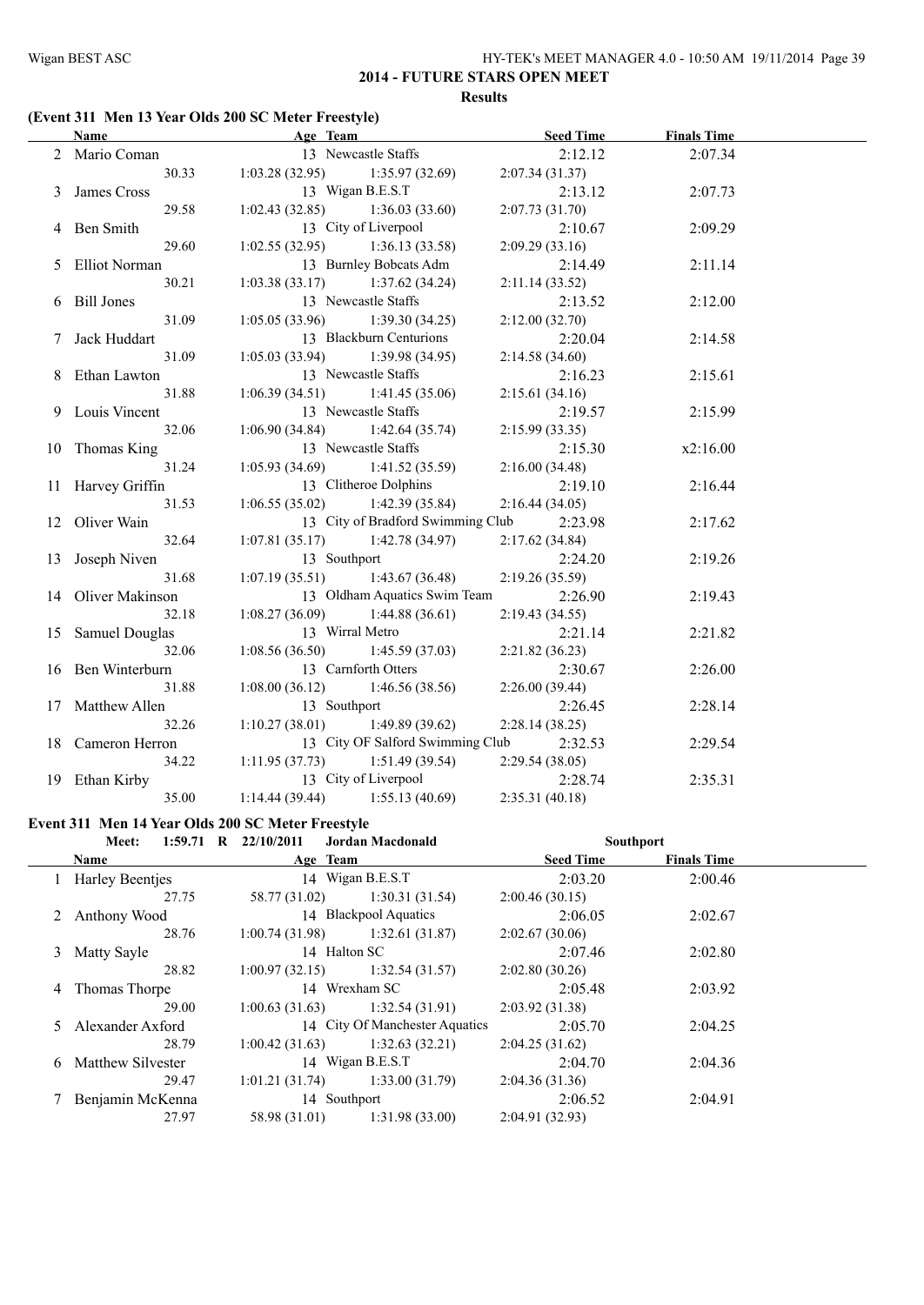#### **(Event 311 Men 14 Year Olds 200 SC Meter Freestyle)**

| <b>Name</b><br>Age Team |                                     |                                   | <b>Seed Time</b> | <b>Finals Time</b> |  |
|-------------------------|-------------------------------------|-----------------------------------|------------------|--------------------|--|
| 8 Jack Mitchell         | 14 Blackpool Aquatics               |                                   | 2:07.42          | 2:05.71            |  |
| 29.50                   | $1:01.63$ (32.13) $1:34.17$ (32.54) |                                   | 2:05.71(31.54)   |                    |  |
| 9 Paolo Moniz           | 14 Southport                        |                                   | 2:07.01          | 2:07.51            |  |
| 29.32                   | $1:01.79(32.47)$ $1:34.82(33.03)$   |                                   | 2:07.51(32.69)   |                    |  |
| 10 Jamie Grayson        |                                     | 14 City of Liverpool              | 2:11.60          | 2:07.64            |  |
| 28.94                   | $1:01.76(32.82)$ $1:35.59(33.83)$   |                                   | 2:07.64(32.05)   |                    |  |
| 11 Thomas Mackay        |                                     | 14 Burnley Bobcats Adm            | 2:11.69          | 2:11.35            |  |
| 29.62                   | $1:03.32(33.70)$ $1:37.73(34.41)$   |                                   | 2:11.35(33.62)   |                    |  |
| 12 Finlay Sutton        |                                     | 14 City of Liverpool              | 2:16.91          | 2:15.54            |  |
| 31.42                   |                                     | $1:06.37(34.95)$ $1:41.65(35.28)$ | 2:15.54(33.89)   |                    |  |
| 13 Joe Kenny            |                                     | 14 Clitheroe Dolphins             | 2:13.50          | 2:15.95            |  |
| 30.55                   |                                     | $1:04.51(33.96)$ $1:39.85(35.34)$ | 2:15.95(36.10)   |                    |  |
| 14 Samuel Naylor        |                                     | 14 City of Bradford Swimming Club | 2:25.71          | 2:16.31            |  |
| 33.00                   |                                     | $1:07.36(34.36)$ $1:41.64(34.28)$ | 2:16.31(34.67)   |                    |  |
| 15 Adam McCarter        | 14 Southport                        |                                   | 2:13.01          | 2:18.08            |  |
| 31.78                   | 1:06.75(34.97)                      | 1:42.68(35.93)                    | 2:18.08(35.40)   |                    |  |

#### **Event 311 Men 15 & Over 200 SC Meter Freestyle**

#### **Meet: 1:50.22 R 15/11/2014 Shaun Muscroft COMAST**

**Name Age Team Seed Time Finals Time** 1 Shaun Muscroft 18 City Of Manchester Aquatics 1:50.00 1:50.22R 25.32 52.92 (27.60) 1:21.61 (28.69) 1:50.22 (28.61) 2 William Beavan 16 Burnley Bobcats Adm 1:59.28 1:56.55 26.74 57.03 (30.29) 1:28.06 (31.03) 1:56.55 (28.49) 3 Jack Graham 17 Oldham Aquatics Swim Team 1:58.50 1:58.00 27.01 56.72 (29.71) 1:27.61 (30.89) 1:58.00 (30.39) 4 Josh Lambert 15 Burnley Bobcats Adm 2:03.50 2:02.81 28.46 59.35 (30.89) 1:31.58 (32.23) 2:02.81 (31.23) 5 Tomas Hughes 16 Wrexham SC 2:05.63 2:02.92 28.58 59.64 (31.06) 1:31.67 (32.03) 2:02.92 (31.25) 6 Callum Welman 16 Wrexham SC 2:06.53 2:03.03 28.62 1:01.17 (32.55) 1:33.11 (31.94) 2:03.03 (29.92) 7 Declan Hall 15 Wigan SC 2:05.93 2:03.13 27.67 58.61 (30.94) 1:31.02 (32.41) 2:03.13 (32.11) 8 Ewan Miller 18 City Of Manchester Aquatics 1:57.80 2:03.30 29.42 1:00.78 (31.36) 1:32.28 (31.50) 2:03.30 (31.02) 9 Alex Richardson 15 Oldham Aquatics Swim Team 2:06.79 2:04.12 28.38 59.78 (31.40) 1:32.53 (32.75) 2:04.12 (31.59) 10 Liam Carlin 15 City of Liverpool 2:01.70 2:04.32 27.74 58.99 (31.25) 1:31.76 (32.77) 2:04.32 (32.56) 11 Nathan Bennett 15 City Of Manchester Aquatics 1:57.70 2:07.16 27.84 59.93 (32.09) 1:33.41 (33.48) 2:07.16 (33.75) 12 Jacques Bonsell 15 Blackpool Aquatics 2:14.89 2:07.80 29.35 1:01.88 (32.53) 1:35.39 (33.51) 2:07.80 (32.41) 13 Adams Lewis 17 Cosacss City of Stoke 2:08.29 2:10.96 30.10 1:03.15 (33.05) 1:37.28 (34.13) 2:10.96 (33.68) 14 Matthew Mcgowan 15 City Of Manchester Aquatics 2:11.99 2:13.53 29.28 1:02.88 (33.60) 1:38.40 (35.52) 2:13.53 (35.13) 15 Ethan Fielding 16 Preston Swimming Club 2:18.30 2:14.08 29.67 1:03.65 (33.98) 1:39.45 (35.80) 2:14.08 (34.63) 16 Steven Russell 15 Team Luton 2:11.43 2:17.06 30.82 1:05.07 (34.25) 1:41.44 (36.37) 2:17.06 (35.62) 17 Harry Cooke 15 Southport 15 2:19.97 2:23.80 33.51 1:09.82 (36.31) 1:47.13 (37.31) 2:23.80 (36.67)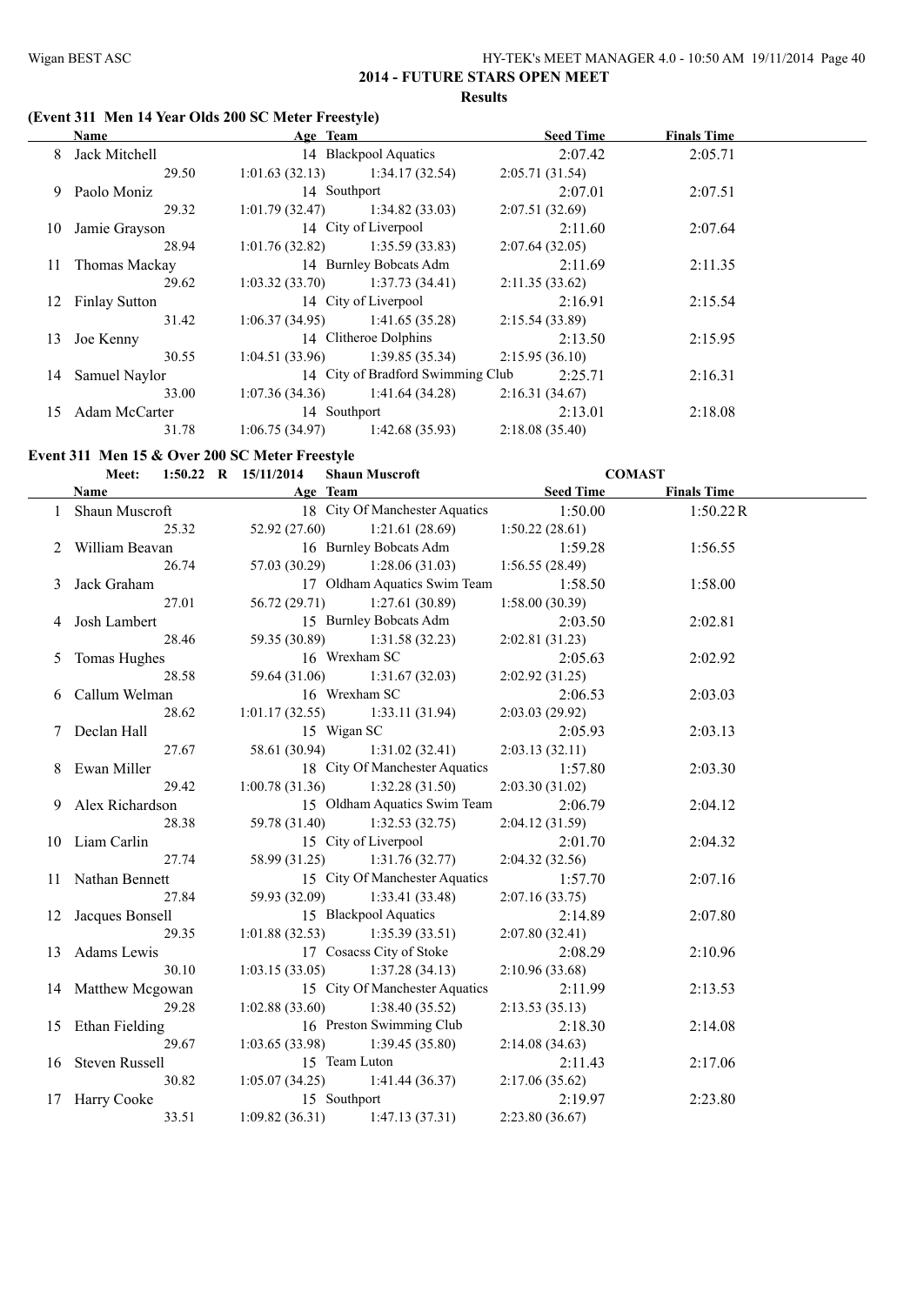**Event 401 Girls 10 Year Olds 400 SC Meter Freestyle**

#### Wigan BEST ASC HY-TEK's MEET MANAGER 4.0 - 10:50 AM 19/11/2014 Page 41

#### **2014 - FUTURE STARS OPEN MEET Results**

|   | Meet:                    |       | 5:16.74 R 21/10/2011                                | <b>Ellie Molyneux</b>               |                  | <b>Wigan BEST</b>  |  |
|---|--------------------------|-------|-----------------------------------------------------|-------------------------------------|------------------|--------------------|--|
|   | Name                     |       |                                                     | Age Team                            | <b>Seed Time</b> | <b>Finals Time</b> |  |
|   | 1 Ella Price             |       |                                                     | 10 Oldham Aquatics Swim Team        | 5:35.24          | 5:36.44            |  |
|   |                          | 38.09 | 1:21.21(43.12)                                      | 2:04.41(43.20)                      | 2:47.12(42.71)   |                    |  |
|   | 3:30.01 (42.89)          |       | 4:13.09(43.08)                                      | 4:56.12(43.03)                      | 5:36.44(40.32)   |                    |  |
|   | 2 Olivia Logan           |       |                                                     | 10 Southport                        | 6:00.00          | 5:44.06            |  |
|   |                          | 37.90 | 1:21.99(44.09)                                      | 2:07.11(45.12)                      | 2:52.56 (45.45)  |                    |  |
|   | 3:36.75(44.19)           |       | 4:20.71 (43.96)                                     | 5:03.34(42.63)                      | 5:44.06(40.72)   |                    |  |
| 3 | Ella Smith               |       |                                                     | 10 Southport                        | 5:50.73          | 5:49.47            |  |
|   |                          | 40.57 | 1:24.72(44.15)                                      | 2:09.94 (45.22)                     | 2:54.80(44.86)   |                    |  |
|   | 3:39.14(44.34)           |       | 4:23.34(44.20)                                      | 5:06.85(43.51)                      | 5:49.47(42.62)   |                    |  |
|   |                          |       | Event 401 Girls 11 Year Olds 400 SC Meter Freestyle |                                     |                  |                    |  |
|   | Meet:                    |       | 4:42.82 R 21/10/2011                                | <b>Holly Hibbott</b>                |                  | <b>Southport</b>   |  |
|   | Name                     |       |                                                     | Age Team                            | <b>Seed Time</b> | <b>Finals Time</b> |  |
|   | 1 Jennifer Green         |       |                                                     | 11 Wigan B.E.S.T                    | 5:07.19          | 5:03.38            |  |
|   |                          | 34.03 | 1:11.70(37.67)                                      | 1:50.32(38.62)                      | 2:29.30 (38.98)  |                    |  |
|   | 3:08.53 (39.23)          |       | 3:47.60 (39.07)                                     | 4:26.45 (38.85)                     | 5:03.38 (36.93)  |                    |  |
|   | 2 Hannah Kurzyk-Odonnell |       |                                                     | 11 Workington                       |                  |                    |  |
|   |                          | 36.12 |                                                     |                                     | 5:21.04          | 5:13.79            |  |
|   | 3:15.80 (39.96)          |       | 1:15.79(39.67)<br>3:55.52 (39.72)                   | 1:56.25(40.46)<br>4:35.37(39.85)    | 2:35.84 (39.59)  |                    |  |
|   |                          |       |                                                     | 11 Wigan SC                         | 5:13.79 (38.42)  |                    |  |
| 3 | Charlotte Edwards        |       |                                                     |                                     | 5:17.37          | 5:14.20            |  |
|   |                          | 35.07 | 1:13.93(38.86)                                      | 1:53.42(39.49)                      | 2:33.85 (40.43)  |                    |  |
|   | 3:13.92(40.07)           |       | 3:54.49(40.57)                                      | 4:35.06(40.57)                      | 5:14.20(39.14)   |                    |  |
|   | 4 Grace Booth            |       |                                                     | 11 City OF Salford Swimming Club    | 5:26.45          | 5:20.35            |  |
|   |                          | 34.06 | 1:12.55(38.49)                                      | 1:52.42(39.87)                      | 2:32.82(40.40)   |                    |  |
|   | 3:13.88(41.06)           |       | 3:54.57(40.69)                                      | 4:34.75(40.18)                      | 5:20.35(45.60)   |                    |  |
| 5 | Amy Teebay               |       |                                                     | 11 Southport                        | 5:34.74          | 5:23.04            |  |
|   |                          |       | 1:17.00()                                           |                                     |                  |                    |  |
|   |                          |       | 4:03.30()                                           | 5:23.04(1:19.74)<br>11 Wirral Metro |                  |                    |  |
|   | 6 Freya Ainsworth        |       |                                                     |                                     | 5:29.32          | 5:23.38            |  |
|   |                          | 35.97 | 1:16.49(40.52)                                      | 1:58.80(42.31)                      | 2:40.84(42.04)   |                    |  |
|   | 3:21.57(40.73)           |       | 4:03.63(42.06)                                      | 4:45.03 (41.40)                     | 5:23.38 (38.35)  |                    |  |
|   | 7 Faith Bryant           |       |                                                     | 11 Everton SA                       | 5:31.70          | 5:26.40            |  |
|   |                          | 37.27 | 1:18.97(41.70)                                      | 2:01.00(42.03)                      | 2:43.28(42.28)   |                    |  |
|   | 3:25.34(42.06)           |       | 4:07.65(42.31)                                      | 4:49.03 (41.38)                     | 5:26.40 (37.37)  |                    |  |
|   | 8 Amber Gower            |       |                                                     | 11 Wigan B.E.S.T                    | 5:38.32          | 5:28.35            |  |
|   |                          | 35.55 | 1:15.10(39.55)                                      | 1:56.91(41.81)                      | 2:40.70(43.79)   |                    |  |
|   | 3:23.51(42.81)           |       | 4:05.92 (42.41)                                     | 4:47.14(41.22)                      | 5:28.35(41.21)   |                    |  |
|   | 9 Niamh Wylde            |       |                                                     | 11 Wirral Metro                     | 5:36.45          | 5:34.39            |  |
|   |                          | 36.22 | 1:18.04(41.82)                                      | 2:00.54(42.50)                      | 2:43.99 (43.45)  |                    |  |
|   | 3:27.68(43.69)           |       | 4:10.91(43.23)                                      | 4:53.97(43.06)                      | 5:34.39(40.42)   |                    |  |
|   |                          |       | Event 401 Girls 12 Year Olds 400 SC Meter Freestyle |                                     |                  |                    |  |
|   | Meet:                    |       | 4:32.89 R 17/11/2013                                | <b>Melissa Braddock</b>             |                  | <b>Wigan BEST</b>  |  |

|   | Name           | Age Team       |                       | <b>Seed Time</b> | <b>Finals Time</b> |  |
|---|----------------|----------------|-----------------------|------------------|--------------------|--|
|   | Abby Jones     | 12 Southport   |                       | 4:38.80          | 4:37.25            |  |
|   | 31.28          | 1:06.14(34.86) | 1:41.27(35.13)        | 2:16.56(35.29)   |                    |  |
|   | 2:51.88(35.32) | 3:27.22(35.34) | 4:02.61(35.39)        | 4:37.25(34.64)   |                    |  |
|   | 2 Holly White  |                | 12 City of Liverpool  | 4:58.10          | 4:50.11            |  |
|   | 32.26          | 1:09.62(37.36) | 1:47.29(37.67)        | 2:24.97(37.68)   |                    |  |
|   | 3:02.42(37.45) | 3:39.45(37.03) | 4:16.04(36.59)        | 4:50.11(34.07)   |                    |  |
| 3 | Molly Gordon   |                | 12 Blackpool Aquatics | 5:04.46          | 4:50.34            |  |
|   | 33.83          | 1:10.04(36.21) | 1:46.90(36.86)        | 2:23.73(36.83)   |                    |  |
|   | 3:00.57(36.84) | 3:37.58(37.01) | 4:14.57 (36.99)       | 4:50.34(35.77)   |                    |  |
|   |                |                |                       |                  |                    |  |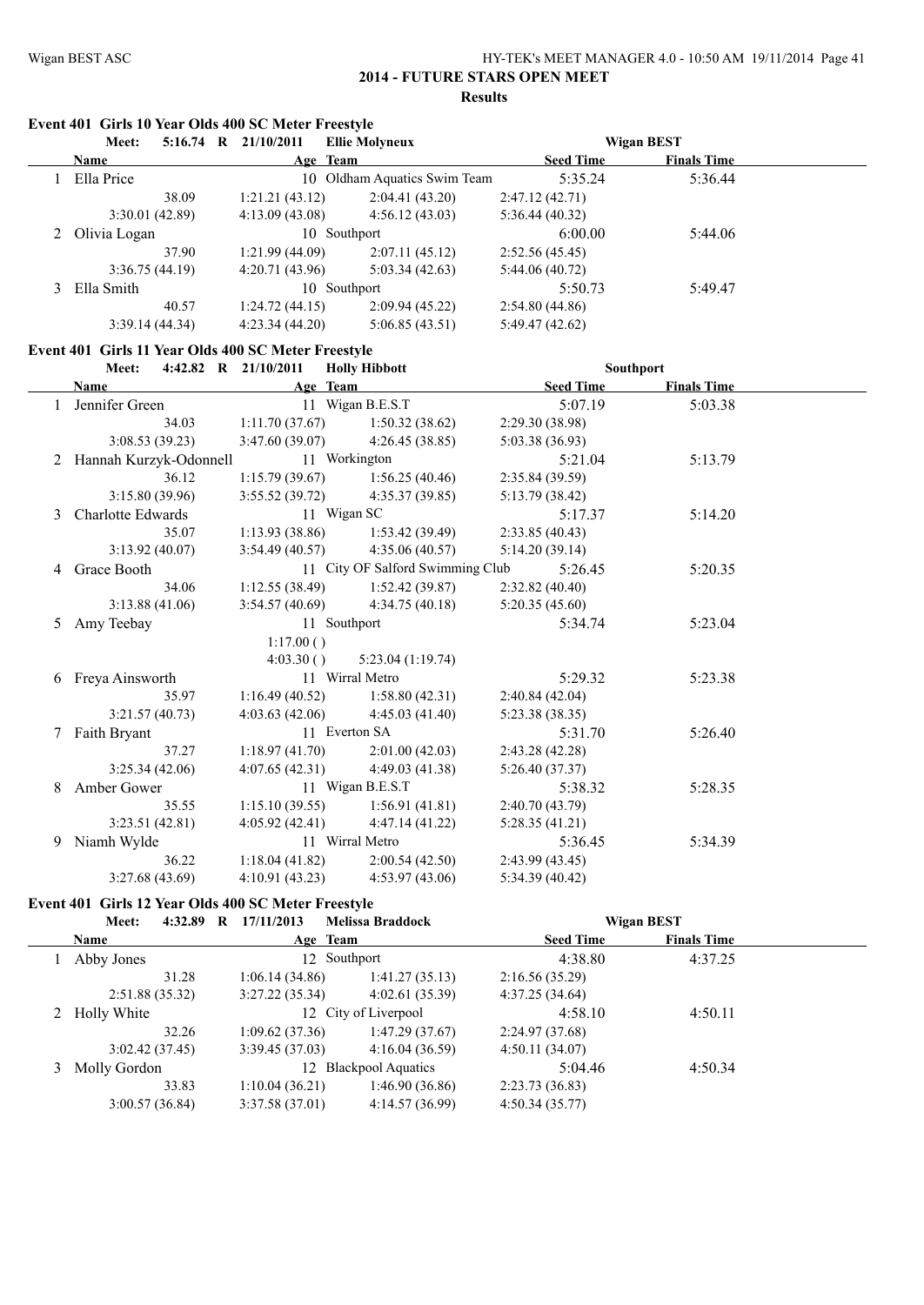#### **(Event 401 Girls 12 Year Olds 400 SC Meter Freestyle)**

|    | Name                   | Age Team       |                                  | <b>Seed Time</b> | <b>Finals Time</b> |  |
|----|------------------------|----------------|----------------------------------|------------------|--------------------|--|
|    | 4 Emily Mcneill        |                | 12 Blackpool Aquatics            | 4:56.48          | 4:53.08            |  |
|    | 33.10                  | 1:09.81(36.71) | 1:47.71 (37.90)                  | 2:25.43(37.72)   |                    |  |
|    | 3:02.49(37.06)         | 3:39.79(37.30) | 4:16.95(37.16)                   | 4:53.08(36.13)   |                    |  |
| 5  | Alice Fox              |                | 12 Preston Swimming Club         | 4:48.20          | 4:54.21            |  |
|    |                        | 3:39.28()      | 4:54.21(1:14.93)                 |                  |                    |  |
| 6  | <b>MACLAREN</b> Amelia |                | 12 City OF Salford Swimming Club | 5:03.47          | 4:56.02            |  |
|    | 32.56                  | 1:08.47(35.91) | 1:46.26 (37.79)                  | 2:24.56 (38.30)  |                    |  |
|    | 3:02.84(38.28)         | 3:41.27(38.43) | 4:19.56 (38.29)                  | 4:56.02(36.46)   |                    |  |
|    | Jasmine Gower          |                | 12 Wigan B.E.S.T                 | 4:57.37          | 4:56.19            |  |
| 8  | Josie Carroll          | 12 Southport   |                                  | 5:02.60          | 4:56.89            |  |
|    | 32.42                  |                | 1:47.55()                        | 2:25.39 (37.84)  |                    |  |
|    | 3:03.50 (38.11)        |                | 4:20.48()                        | 4:56.89(36.41)   |                    |  |
| 9  | <b>Ashley Jones</b>    |                | 12 Wrexham SC                    | 5:02.23          | 5:01.53            |  |
|    | 33.45                  | 1:10.10(36.65) | 1:48.22(38.12)                   | 2:26.71 (38.49)  |                    |  |
|    | 3:05.84(39.13)         | 3:45.24(39.40) | 4:23.91(38.67)                   | 5:01.53 (37.62)  |                    |  |
| 10 | Scarlett Aspinall      | 12 Southport   |                                  | 5:06.80          | 5:07.65            |  |
|    | 34.55                  | 1:12.27(37.72) | 1:51.21(38.94)                   | 2:30.54(39.33)   |                    |  |
|    | 3:10.31(39.77)         | 3:49.77(39.46) | 4:29.41(39.64)                   | 5:07.65(38.24)   |                    |  |
| 11 | Gemma Croft            |                | 12 Oldham Aquatics Swim Team     | 5:03.46          | 5:08.21            |  |
|    | 34.63                  | 1:13.17(38.54) | 1:52.94(39.77)                   | 2:32.48 (39.54)  |                    |  |
|    | 3:11.91(39.43)         | 3:51.62(39.71) | 4:30.65(39.03)                   | 5:08.21 (37.56)  |                    |  |
| 12 | <b>Emily Hughes</b>    |                | 12 Preston Swimming Club         | 5:16.89          | 5:09.44            |  |
|    | 34.15                  | 1:11.20(37.05) | 1:49.29(38.09)                   | 2:28.49(39.20)   |                    |  |
|    | 3:08.10(39.61)         | 3:48.40(40.30) | 4:28.98 (40.58)                  | 5:09.44(40.46)   |                    |  |
| 13 | mia Smith              | 12 Southport   |                                  | 5:09.83          | 5:09.61            |  |
|    | 33.48                  |                |                                  |                  |                    |  |
|    |                        | 3:50.11()      | 4:30.27(40.16)                   | 5:09.61(39.34)   |                    |  |
|    | 14 Lydia Denby         |                | 12 Carnforth Otters              | 5:14.56          | 5:13.80            |  |
|    | 35.91                  | 1:14.81(38.90) | 1:54.54(39.73)                   | 2:34.45 (39.91)  |                    |  |
|    | 3:14.48(40.03)         | 3:54.49(40.01) | 4:34.56(40.07)                   | 5:13.80(39.24)   |                    |  |

#### **Event 401 Girls 13 Year Olds 400 SC Meter Freestyle**

|    | 4:32.20 R $21/10/2011$<br><b>Emma Burns</b><br>Meet: |                |                          | <b>Bolton MSS</b> |                    |  |
|----|------------------------------------------------------|----------------|--------------------------|-------------------|--------------------|--|
|    | Name                                                 | Age Team       |                          | <b>Seed Time</b>  | <b>Finals Time</b> |  |
|    | Ellie Molyneux                                       |                | 13 Wigan B.E.S.T         | 4:33.25           | 4:41.26            |  |
|    | 31.87                                                | 1:07.87(36.00) | 1:44.31(36.44)           | 2:20.22(35.91)    |                    |  |
|    | 2:56.01(35.79)                                       | 3:32.90(36.89) | 4:07.92(35.02)           | 4:41.26(33.34)    |                    |  |
|    | 2 Melissa Braddock                                   |                | 13 Wigan B.E.S.T         | 4:32.89           | 4:41.46            |  |
|    | 32.27                                                | 1:08.25(35.98) | 1:44.43(36.18)           | 2:20.74(36.31)    |                    |  |
|    | 2:56.41(35.67)                                       | 3:33.12(36.71) | 4:08.53(35.41)           | 4:41.46 (32.93)   |                    |  |
|    | 3 Lauren Rainford-Read                               |                | 13 Blackpool Aquatics    | 4:51.46           | 4:42.49            |  |
|    | 32.36                                                | 1:07.69(35.33) | 1:43.73(36.04)           | 2:19.96(36.23)    |                    |  |
|    | 2:56.03(36.07)                                       | 3:31.60(35.57) | 4:07.85(36.25)           | 4:42.49(34.64)    |                    |  |
| 4  | Ellie Cameron                                        |                | 13 Preston Swimming Club | 4:50.90           | 4:44.27            |  |
|    | 32.16                                                | 1:07.14(34.98) | 1:43.13(35.99)           | 2:19.40(36.27)    |                    |  |
|    | 2:55.93(36.53)                                       | 3:32.13(36.20) | 4:08.69(36.56)           | 4:44.27 (35.58)   |                    |  |
| 5. | India Gould                                          |                | 13 City of Liverpool     | 4:43.50           | 4:44.67            |  |
|    | 32.22                                                | 1:07.88(35.66) | 1:44.15(36.27)           | 2:20.51(36.36)    |                    |  |
|    | 2:56.98(36.47)                                       | 3:33.54(36.56) | 4:09.84(36.30)           | 4:44.67(34.83)    |                    |  |
| 6. | Elissa Gornall                                       |                | 13 Preston Swimming Club | 4:51.03           | 4:48.52            |  |
|    | 31.91                                                | 1:06.79(34.88) | 1:42.75(35.96)           | 2:19.69(36.94)    |                    |  |
|    | 2:56.97(37.28)                                       | 3:34.53(37.56) | 4:12.01(37.48)           | 4:48.52(36.51)    |                    |  |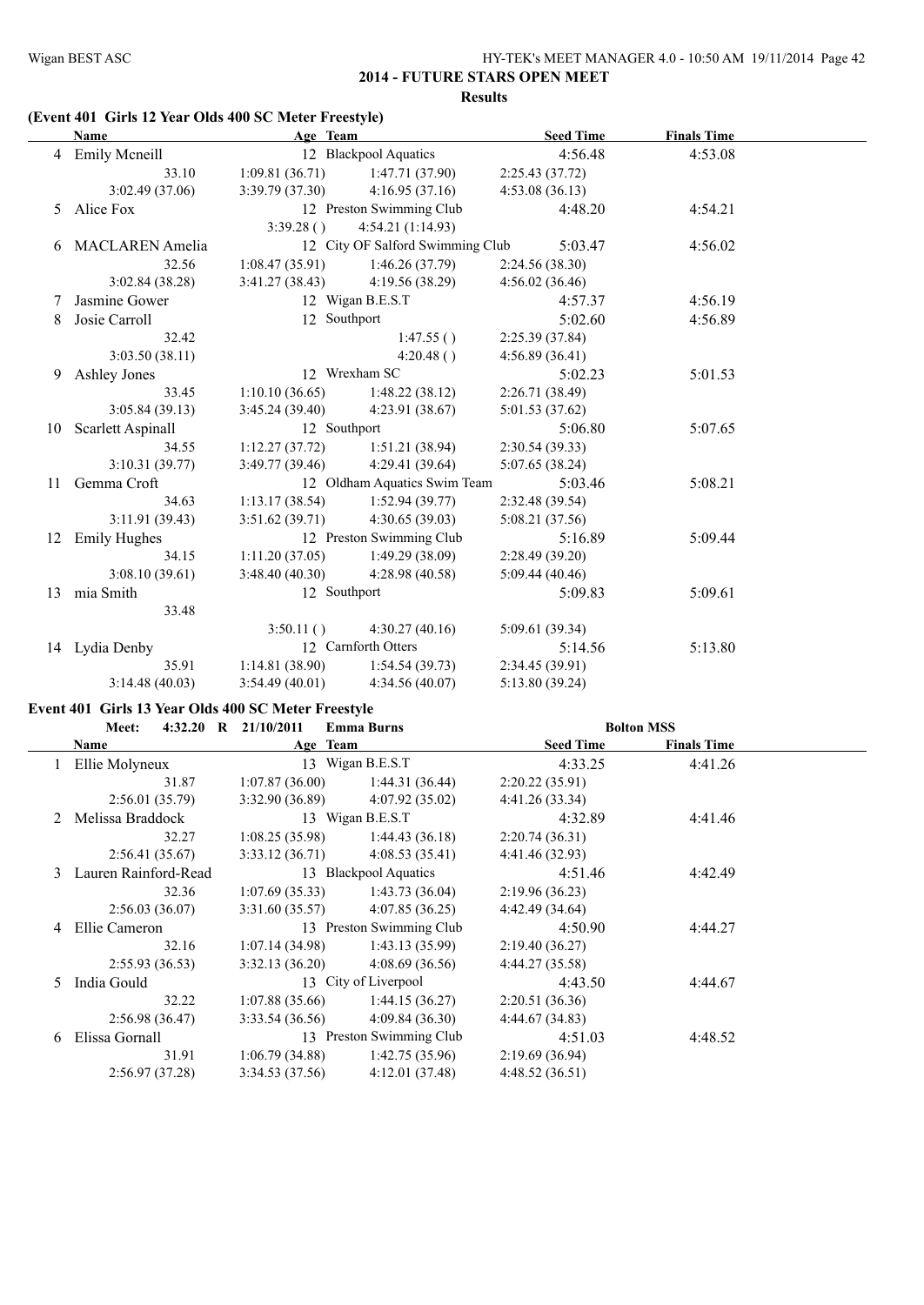#### **(Event 401 Girls 13 Year Olds 400 SC Meter Freestyle)**

|    | Name                  | Age Team              |                              | <b>Seed Time</b> | <b>Finals Time</b> |  |
|----|-----------------------|-----------------------|------------------------------|------------------|--------------------|--|
|    | Jade Moore            | 13 Blackpool Aquatics |                              | 4:58.71          | 4:49.92            |  |
|    | 32.82                 | 1:09.28(36.46)        | 1:46.49(37.21)               | 2:23.66(37.17)   |                    |  |
|    | 3:00.66(37.00)        | 3:37.97(37.31)        | 4:14.50(36.53)               | 4:49.92 (35.42)  |                    |  |
| 8  | Alexandra Livingstone |                       | 13 Carnforth Otters          | 5:05.87          | 4:52.88            |  |
|    | 33.41                 | 1:10.12(36.71)        | 1:47.82(37.70)               | 2:25.03(37.21)   |                    |  |
|    | 3:02.26(37.23)        | 3:40.02(37.76)        | 4:18.32(38.30)               | 4:52.88(34.56)   |                    |  |
| 9  | Ella Bergin-Williams  |                       | 13 Oldham Aquatics Swim Team | 5:07.50          | 4:54.81            |  |
|    | 32.72                 | 1:08.83(36.11)        | 1:46.69(37.86)               | 2:24.73(38.04)   |                    |  |
|    | 3:03.15(38.42)        | 3:41.62(38.47)        | 4:19.09(37.47)               | 4:54.81(35.72)   |                    |  |
| 10 | Eve Richings          |                       | 13 City of Liverpool         | 5:01.95          | 4:55.22            |  |
|    | 34.43                 | 1:11.47(37.04)        | 1:49.28 (37.81)              | 2:27.22(37.94)   |                    |  |
|    | 3:04.83(37.61)        | 3:42.32(37.49)        | 4:19.47(37.15)               | 4:55.22(35.75)   |                    |  |
| 11 | Keely Smith           |                       | 13 Wrexham SC                | 4:59.35          | 5:01.85            |  |
|    | 33.02                 | 1:09.95(36.93)        | 1:48.43(38.48)               | 2:26.99(38.56)   |                    |  |
|    | 3:06.03(39.04)        | 3:45.17(39.14)        | 4:24.54(39.37)               | 5:01.85(37.31)   |                    |  |
| 12 | Amy Compton           |                       | 13 Wirral Metro              | 5:01.18          | 5:13.54            |  |
|    | 33.21                 | 1:11.22(38.01)        | 1:50.62(39.40)               | 2:31.32(40.70)   |                    |  |
|    | 3:11.67(40.35)        | 3:52.65(40.98)        | 4:33.84(41.19)               | 5:13.54 (39.70)  |                    |  |

#### **Event 401 Women 14 & Over 400 SC Meter Freestyle**

#### **Meet: 4:20.74 R 16/11/2014 Katie Rennolds Bobcats**

|    | Name                 | Age Team        |                                | <b>Seed Time</b> | <b>Finals Time</b> |  |
|----|----------------------|-----------------|--------------------------------|------------------|--------------------|--|
|    | Katie Rennolds       |                 | 16 Burnley Bobcats Adm         | 4:23.54          | 4:20.74R           |  |
|    | 30.50                | 1:03.40(32.90)  | 1:36.48(33.08)                 | 2:09.84(33.36)   |                    |  |
|    | 2:42.63(32.79)       | 3:15.49(32.86)  | 3:48.67(33.18)                 | 4:20.74(32.07)   |                    |  |
|    | 2 Phoebe Vaughan     |                 | 17 Wigan B.E.S.T               | 4:24.60          | 4:25.60            |  |
|    | 30.00                | 1:02.96(32.96)  | 1:36.51(33.55)                 | 2:09.97(33.46)   |                    |  |
|    | 2:43.79 (33.82)      | 3:18.27(34.48)  | 3:52.21 (33.94)                | 4:25.60 (33.39)  |                    |  |
| 3  | Hannah Kelsall       |                 | 15 City of Liverpool           |                  | 4:30.73            |  |
|    | 31.54                | 1:04.96(33.42)  | 1:39.04(34.08)                 | 2:13.50(34.46)   |                    |  |
|    | 2:48.36 (34.86)      | 3:23.43(35.07)  | 3:57.99(34.56)                 | 4:30.73 (32.74)  |                    |  |
| 4  | Sara Loft            |                 | 16 City Of Manchester Aquatics | 4:21.40          | 4:31.35            |  |
|    | 31.13                | 1:04.65(33.52)  | 1:38.79(34.14)                 | 2:13.14(34.35)   |                    |  |
|    | 2:47.95(34.81)       | 3:22.83 (34.88) | 3:57.62(34.79)                 | 4:31.35(33.73)   |                    |  |
| 5. | Kerry Holding        |                 | 18 Burnley Bobcats Adm         | 4:29.66          | 4:33.16            |  |
|    | 30.44                | 1:03.72(33.28)  | 1:38.24(34.52)                 | 2:13.15(34.91)   |                    |  |
|    | 2:48.16(35.01)       | 3:23.43(35.27)  | 3:58.64(35.21)                 | 4:33.16(34.52)   |                    |  |
| 6  | Isobel Meikle        |                 | 15 City Of Manchester Aquatics | 4:29.10          | 4:38.40            |  |
|    | 32.87                | 1:08.22(35.35)  | 1:44.04(35.82)                 | 2:19.59(35.55)   |                    |  |
|    | 2:54.40(34.81)       | 3:29.46(35.06)  | 4:04.25 (34.79)                | 4:38.40(34.15)   |                    |  |
| 7  | Polly Holden         |                 | 15 Newcastle Staffs            | 4:44.40          | 4:38.69            |  |
|    | 31.06                | 1:04.74(33.68)  | 1:38.92(34.18)                 | 2:14.33(35.41)   |                    |  |
|    | 2:50.32(35.99)       | 3:26.91(36.59)  | 4:03.55(36.64)                 | 4:38.69(35.14)   |                    |  |
| 8  | <b>Grace Pickles</b> |                 | 15 Burnley Bobcats Adm         | 4:32.16          | 4:40.27            |  |
|    | 31.68                | 1:06.35(34.67)  | 1:41.60(35.25)                 | 2:17.09(35.49)   |                    |  |
|    | 2:52.86 (35.77)      | 3:28.90(36.04)  | 4:05.09(36.19)                 | 4:40.27(35.18)   |                    |  |
| 9  | <b>Emily Spencer</b> |                 | 14 City of Liverpool           | 4:49.93          | 4:43.63            |  |
|    | 32.13                | 1:07.58(35.45)  | 1:43.65(36.07)                 | 2:20.05(36.40)   |                    |  |
|    | 2:56.44(36.39)       | 3:32.96(36.52)  | 4:08.93(35.97)                 | 4:43.63(34.70)   |                    |  |
| 10 | Becky Loft           |                 | 14 City Of Manchester Aquatics | 4:32.10          | 4:44.60            |  |
|    |                      |                 | 1:43.96()                      | 2:19.63(35.67)   |                    |  |

4:44.60 (2:24.97)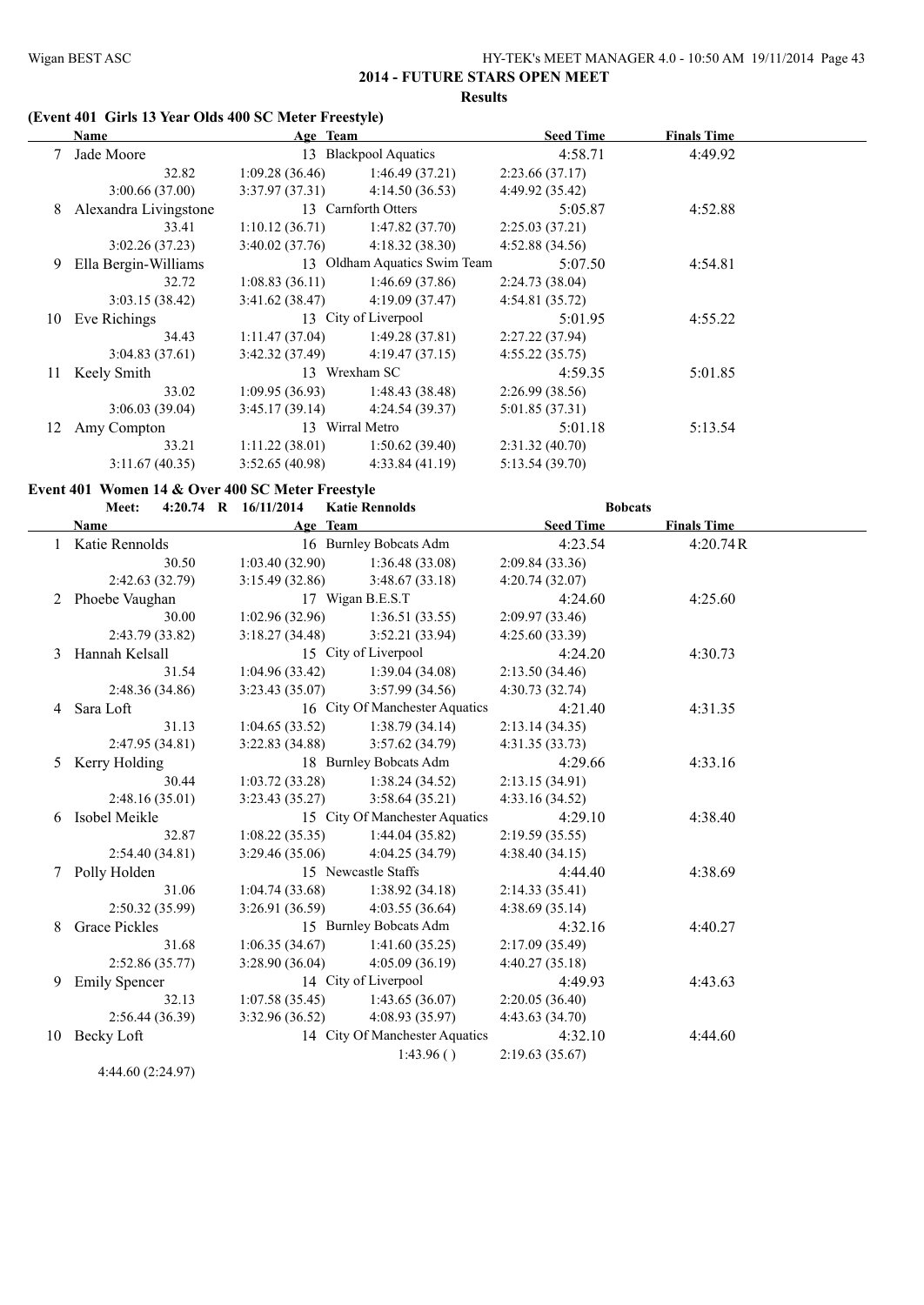#### **(Event 401 Women 14 & Over 400 SC Meter Freestyle)**

|     | <b>Name</b>       | Age Team       |                                   | <b>Seed Time</b> | <b>Finals Time</b> |  |
|-----|-------------------|----------------|-----------------------------------|------------------|--------------------|--|
| 11  | Frankie Francesca |                | 14 City of Bradford Swimming Club | 4:57.40          | 4:51.09            |  |
|     | 34.28             | 1:10.41(36.13) | 1:47.43(37.02)                    | 2:24.64(37.21)   |                    |  |
|     | 3:01.53(36.89)    | 3:38.59(37.06) | 4:15.35(36.76)                    | 4:51.09(35.74)   |                    |  |
| 12. | Lisa Yates        |                | 16 Horwich Asc                    | 4:44.15          | 4:52.34            |  |
|     | 32.78             | 1:08.93(36.15) | 1:46.00(37.07)                    | 2:23.12(37.12)   |                    |  |
|     | 3:00.45(37.33)    | 3:37.78(37.33) | 4:15.44(37.66)                    | 4:52.34(36.90)   |                    |  |
| 13  | Alana Hedges      |                | 15 City Of Manchester Aquatics    | 4:50.82          | 4:52.39            |  |
|     | 32.81             | 1:08.80(35.99) | 1:46.45(37.65)                    | 2:24.33(37.88)   |                    |  |
|     | 3:02.23(37.90)    | 3:40.27(38.04) | 4:17.00(36.73)                    | 4:52.39(35.39)   |                    |  |
| 14  | Ellie Dewsbury    | 14 Southport   |                                   | 4:54.80          | 4:57.85            |  |
|     | 32.39             | 1:08.28(35.89) | 1:46.05(37.77)                    | 2:24.32(38.27)   |                    |  |
|     | 3:03.00(38.68)    | 3:41.97(38.97) | 4:20.71(38.74)                    | 4:57.85(37.14)   |                    |  |

#### **Event 501 Boys 9 Year Olds 200 SC Meter Breaststroke**

|   | <b>Meet:</b>       | $3:25.10$ R $17/11/2013$<br><b>Jacob Whitehead</b> | Co Manch Aqu                           |  |
|---|--------------------|----------------------------------------------------|----------------------------------------|--|
|   | <b>Name</b>        | Age Team                                           | <b>Seed Time</b><br><b>Finals Time</b> |  |
|   | Nathan Lockett     | 9 City OF Salford Swimming Club                    | 3:42.33<br>3:37.20                     |  |
|   | 48.70              | 1:44.46(55.76)<br>2:41.34 (56.88)                  | 3:37.20(55.86)                         |  |
|   | 2 Thomas Boylett   | 9 Southport                                        | 3:51.14<br>3:53.78                     |  |
|   | 54.54              | $1:52.38(57.84)$ $2:54.26(1:01.88)$                | 3:53.78(59.52)                         |  |
| 3 | Ace Bower          | 9 Carnforth Otters                                 | 3:54.15<br>4:15.00                     |  |
|   | 52.28              | $1:52.41(1:00.13)$ $2:55.36(1:02.95)$              | 3:54.15(58.79)                         |  |
|   | 4 Nathan Clare     | 9 City Of Manchester Aquatics                      | 3:59.46<br>3:59.70                     |  |
|   | 53.21              | $1:54.39(1:01.18)$ $2:57.18(1:02.79)$              | 3:59.46(1:02.28)                       |  |
|   | 5 Al'Yor Makhsimov | 9 City OF Salford Swimming Club                    | 4:01.89<br>4:03.32                     |  |
|   | 55.72              | 3:00.71(1:02.04)<br>1:58.67(1:02.95)               | 4:03.32(1:02.61)                       |  |
|   | 6 Patrick Grealis  | 9 Everton SA                                       | 4:15.30<br>4:03.89                     |  |
|   | 54.54              | $1:56.73(1:02.19)$ $3:01.79(1:05.06)$              | 4:03.89(1:02.10)                       |  |
|   | 7 Evan McEvoy      | 9 Wigan SC                                         | 4:13.36<br>4:03.81                     |  |
|   | 58.78              | 2:04.02(1:05.24)<br>3:10.09(1:06.07)               | 4:13.36(1:03.27)                       |  |
| 8 | Nathan Ovens       | 9 City Of Manchester Aquatics                      | 4:13.88<br>4:13.53                     |  |
|   | 56.97              | 3:08.31(1:05.14)<br>2:03.17(1:06.20)               | 4:13.53(1:05.22)                       |  |

#### **Event 501 Boys 10 Year Olds 200 SC Meter Breaststroke**

|    | <b>Meet:</b>      | 3:10.11 R $04/11/2012$<br><b>Nathan Smith</b> |                  | <b>Preston SC</b>  |  |
|----|-------------------|-----------------------------------------------|------------------|--------------------|--|
|    | <b>Name</b>       | Age Team                                      | <b>Seed Time</b> | <b>Finals Time</b> |  |
|    | Max Adams         | 10 City OF Salford Swimming Club              | 3:22.62          | 3:24.69            |  |
|    | 47.23             | 2:32.70(53.26)<br>1:39.44(52.21)              | 3:24.69(51.99)   |                    |  |
|    | 2 Ryan Potter     | 10 Blackpool Aquatics                         | 3:38.81          | 3:32.11            |  |
|    | 49.25             | 2:38.95(55.15)<br>1:43.80(54.55)              | 3:32.11(53.16)   |                    |  |
|    | 3 Thomas Morgan   | 10 Southport                                  | 3:43.05          | 3:33.64            |  |
|    | 50.18             | 1:44.69(54.51)<br>2:40.83(56.14)              | 3:33.64(52.81)   |                    |  |
|    | 4 Nathan Holmes   | 10 Preston Swimming Club                      | 3:36.13          | 3:33.96            |  |
|    | 49.21             | 2:40.42 (54.88)<br>1:45.54(56.33)             | 3:33.96(53.54)   |                    |  |
|    | 5 Adam Tabernacle | 10 Preston Swimming Club                      | 3:56.67          | 3:45.82            |  |
|    | 52.19             | 2:50.81(59.18)<br>1:51.63(59.44)              | 3:45.82(55.01)   |                    |  |
| 6. | Matthew Murphy    | 10 City OF Salford Swimming Club              | 3:45.58          | 3:45.89            |  |
|    | 52.11             | 2:49.76 (58.09)<br>1:51.67(59.56)             | 3:45.89(56.13)   |                    |  |
|    | Oliver Taylor     | 10 City Of Manchester Aquatics                | 3:58.71          | 3:50.05            |  |
|    | 51.11             | 2:52.02(1:00.61)<br>1:51.41(1:00.30)          | 3:50.05(58.03)   |                    |  |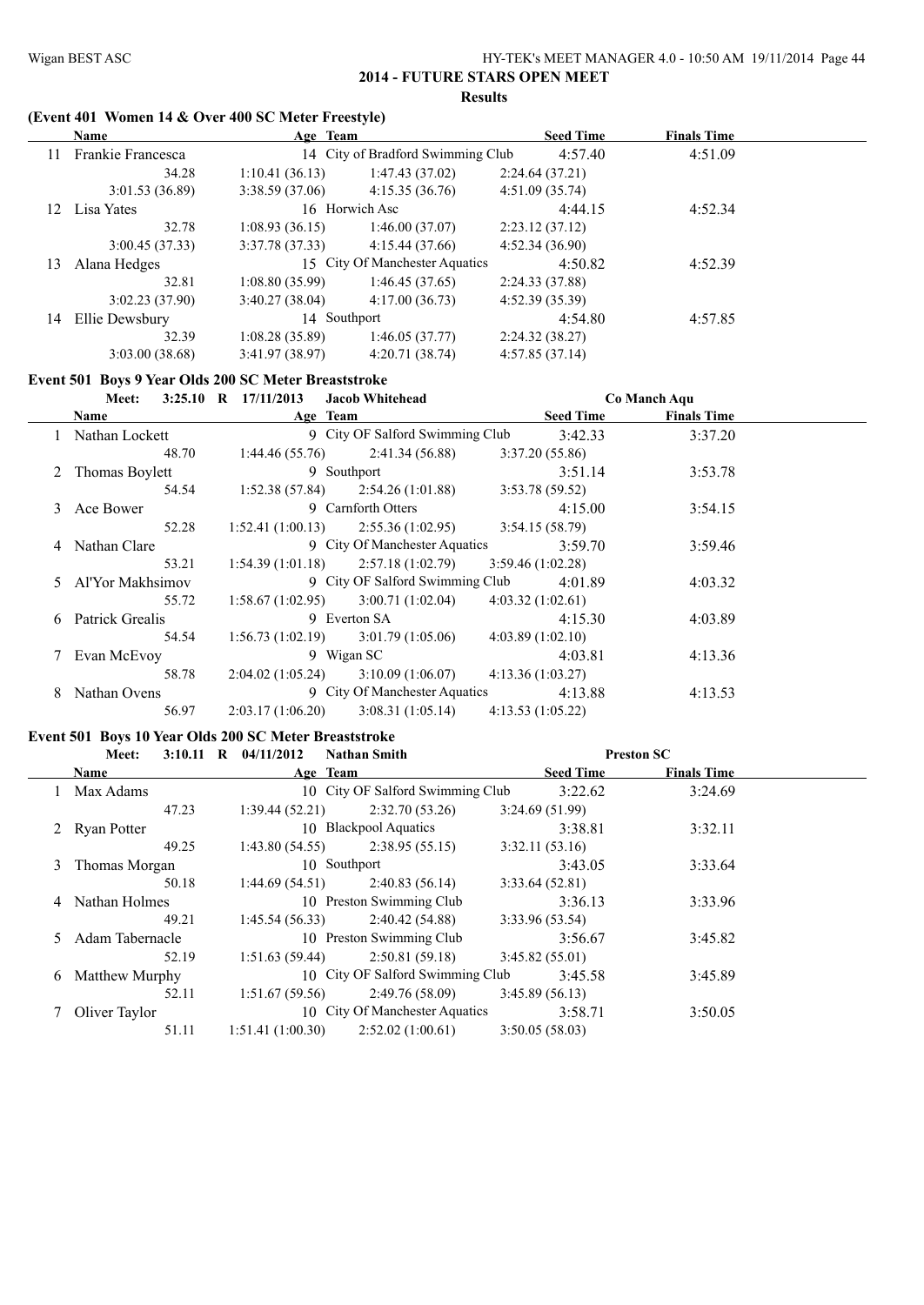#### **Event 501 Boys 11 Year Olds 200 SC Meter Breaststroke**

|                      | Meet: 2:59.34 R 04/11/2012 Elliot Norman            | <b>Bobcats</b>        |         |
|----------------------|-----------------------------------------------------|-----------------------|---------|
|                      | Name Age Team                                       | Seed Time Finals Time |         |
|                      | 1 Matthew Gregory 11 Wigan B.E.S.T 3:11.39          |                       | 3:14.34 |
| 44.39                | $1:33.93(49.54)$ $2:24.47(50.54)$                   | 3:14.34(49.87)        |         |
|                      | 2 Matthew Thomas 11 Everton SA 3:22.27              |                       | 3:17.66 |
| 45.99                | $1:37.01(51.02)$ $2:28.02(51.01)$                   | 3:17.66 (49.64)       |         |
| 3 Harvey King        | 11 Preston Swimming Club                            | 3:18.96               | 3:22.02 |
| 46.09                | $1:37.32(51.23)$ $2:30.54(53.22)$                   | 3:22.02(51.48)        |         |
| 4 Connor White       | 11 Carnforth Otters                                 | 3:21.64               | 3:22.16 |
| 46.37                | $1:41.09(54.72)$ $2:33.14(52.05)$                   | 3:22.16(49.02)        |         |
|                      | 5 Alexander Dillon 11 Southport                     | 3:28.52               | 3:23.24 |
| 47.67                | $1:39.13(51.46)$ $2:32.00(52.87)$ $3:23.24(51.24)$  |                       |         |
| 6 Sam Bailey         | 11 Workington 3:27.61                               |                       | 3:29.13 |
| 49.24                | 1:43.13 (53.89) $2:37.67$ (54.54) $3:29.13$ (51.46) |                       |         |
| 7 Declan Sherrington | 11 Southport                                        | 3:41.50               | 3:39.58 |
| 50.29                | $1:46.65(56.36)$ $2:44.64(57.99)$ $3:39.58(54.94)$  |                       |         |
| --- Luke Adams       | 11 City OF Salford Swimming Club 3:04.56            |                       | DQ      |
| 42.35                | 1:30.26 (47.91) 2:22.36 (52.10) DQ (46.87)          |                       |         |
| --- Samuel Briscoe   | 11 Wigan B.E.S.T 2:58.41                            |                       | DQ      |
| 42.59                | 1:28.71 (46.12) 2:14.58 (45.87) DQ (54.27)          |                       |         |
| --- Ethan Pritchard  | 11 City OF Salford Swimming Club 3:35.90            |                       | DQ      |
| 47.82                | $1:41.73(53.91)$ $2:35.82(54.09)$                   | DQ(52.20)             |         |

#### **Event 501 Boys 12 Year Olds 200 SC Meter Breaststroke**

| <b>Meet:</b>      | 2:46.58 R 17/11/2013<br><b>James Cross</b>         | <b>Wigan BEST</b>               |  |
|-------------------|----------------------------------------------------|---------------------------------|--|
| Name              | Age Team                                           | Seed Time<br><b>Finals Time</b> |  |
| 1 Nathan Smith    | 12 Preston Swimming Club                           | 2:43.20<br>2:47.82              |  |
| 39.14             | $1:23.72(44.58)$ $2:06.17(42.45)$ $2:47.82(41.65)$ |                                 |  |
| 2 Ben McEvoy      | 12 City OF Salford Swimming Club                   | 2:50.68<br>2:55.29              |  |
| 40.24             | $1:24.68(44.44)$ $2:09.53(44.85)$                  | 2:50.68(41.15)                  |  |
| 3 Cameron Jacobie | 12 City of Liverpool                               | 2:53.29<br>2:51.16              |  |
| 39.39             | $1:25.10(45.71)$ $2:09.05(43.95)$                  | 2:53.29(44.24)                  |  |
| 4 Jack Howard     | 12 Preston Swimming Club                           | 2:54.30<br>2:53.41              |  |
| 39.96             | $1:25.32(45.36)$ $2:09.18(43.86)$                  | 2:53.41(44.23)                  |  |
| 5 Daniel Buckley  | 12 Halton SC                                       | 3:02.83<br>2:58.74              |  |
| 38.74             | $1:24.04(45.30)$ $2:11.53(47.49)$                  | 2:58.74(47.21)                  |  |
| 6 Daniel Holmes   | 12 Preston Swimming Club                           | 3:08.14<br>3:03.79              |  |
| 41.24             | $1:28.48(47.24)$ $2:16.80(48.32)$                  | 3:03.79(46.99)                  |  |
| 7 Ross Hemsley    | 12 Workington                                      | 3:22.24<br>3:21.15              |  |
| 45.81             | $1:36.96(51.15)$ $2:30.15(53.19)$                  | 3:21.15(51.00)                  |  |
| 8 Lewis Morgan    | 12 Southport                                       | 3:26.29<br>3:26.00              |  |
| 48.14             | $1:41.04(52.90)$ $2:34.73(53.69)$                  | 3:26.29(51.56)                  |  |
| 9 %Jack Sheffield | 12 City OF Salford Swimming Club 3:25.60           | 3:26.73                         |  |
| 47.16             | 2:34.93 (54.51)<br>1:40.42(53.26)                  | 3:26.73(51.80)                  |  |

# **Event 502 Girls 9 Year Olds 200 SC Meter Breaststroke**<br>Method 3:34.64 B 04/11/2012 **Lessica** Mo

| ртан ма тана з тан маа зоо ме нтаа ргаммаа он<br>Meet: | 3:34.64 R $04/11/2012$ | Jessica Morgan                  |                  | <b>Southport</b>   |  |
|--------------------------------------------------------|------------------------|---------------------------------|------------------|--------------------|--|
| <b>Name</b>                                            | Age Team               |                                 | <b>Seed Time</b> | <b>Finals Time</b> |  |
| Jessica Murray                                         |                        | 9 City OF Salford Swimming Club | 3:54.46          | 3:44.05            |  |
| 50.36                                                  | 1:48.22(57.86)         | 2:47.48(59.26)                  | 3:44.05(56.57)   |                    |  |
| 2 Kaitlin Hughes                                       |                        | 9 Everton SA                    | 3:53.56          | 3:44.26            |  |
| 51.94                                                  | 1:48.11(56.17)         | 2:47.03 (58.92)                 | 3:44.26(57.23)   |                    |  |
| Erika Reid                                             |                        | 9 Blackpool Aquatics            | 3:55.86          | 3:47.85            |  |
| 50.39                                                  | 1:47.46(57.07)         | 2:49.21(1:01.75)                | 3:47.85(58.64)   |                    |  |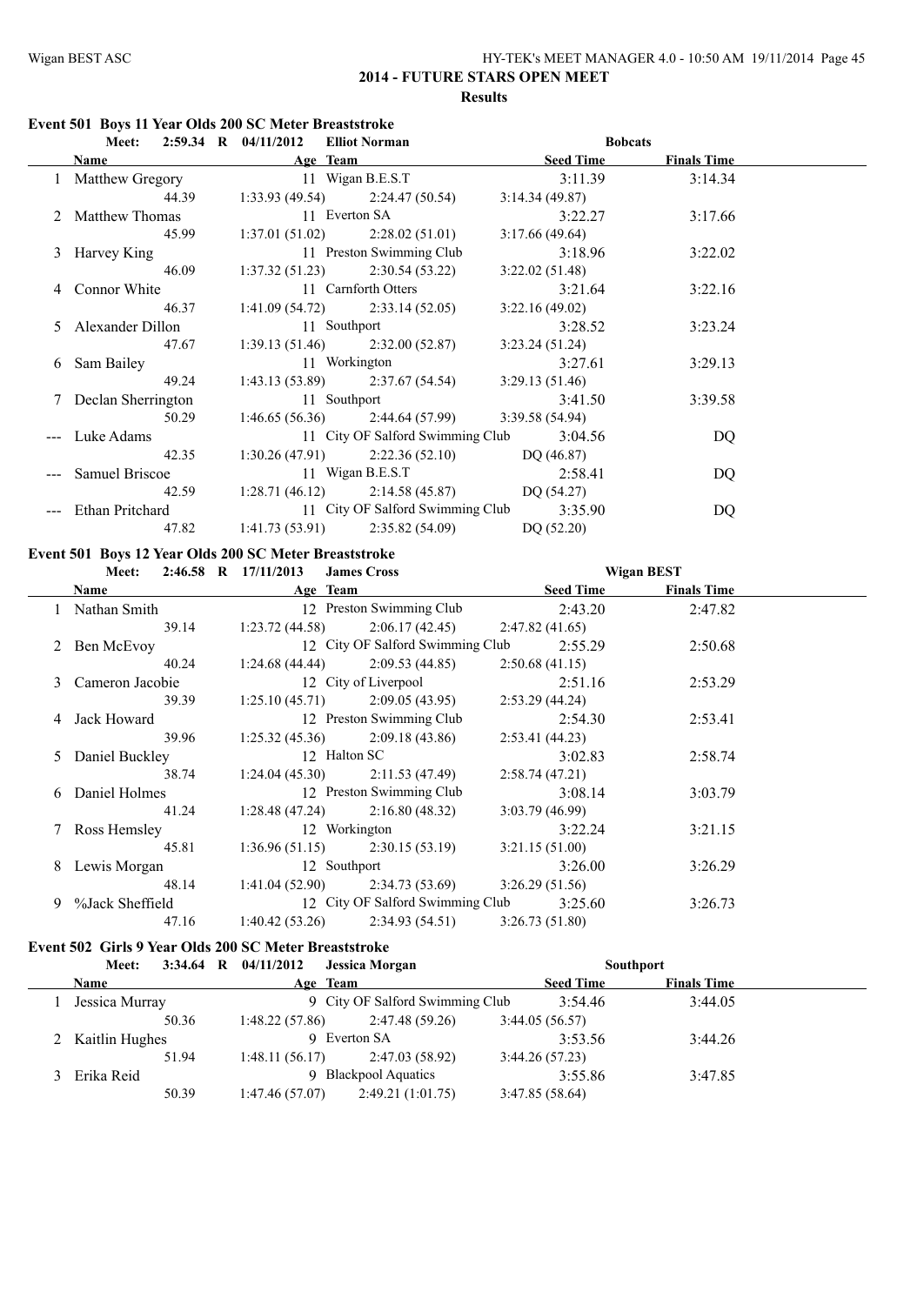#### **(Event 502 Girls 9 Year Olds 200 SC Meter Breaststroke)**

|    | <b>Name</b>          | Age Team         |                          | <b>Seed Time</b> | <b>Finals Time</b> |  |
|----|----------------------|------------------|--------------------------|------------------|--------------------|--|
|    | 4 Isobelle Robb      |                  | 9 Tyldesley Swpc         | 4:04.56          | 3:48.73            |  |
|    | 51.95                | 1:49.85(57.90)   | 2:50.67(1:00.82)         | 3:48.73(58.06)   |                    |  |
|    | 5 Madeleine Bailey   |                  | 9 Tyldesley Swpc         | 3:59.06          | 3:48.93            |  |
|    | 52.74                | 1:51.67(58.93)   | 2:51.81(1:00.14)         | 3:48.93(57.12)   |                    |  |
| 6  | <b>Emily Gaskell</b> |                  | 9 Atherton $&$ Leigh Asc | 3:54.15          | 3:52.47            |  |
|    | 51.96                | 1:52.20(1:00.24) | 2:53.00(1:00.80)         | 3:52.47(59.47)   |                    |  |
|    | 7 Lola Baron         |                  | 9 Blackburn Centurions   | 4:00.19          | 3:54.82            |  |
|    | 53.77                | 1:54.81(1:01.04) | 2:56.59(1:01.78)         | 3:54.82(58.23)   |                    |  |
| 8  | Macy Dootson         |                  | 9 Workington             | 4:04.00          | 3:58.01            |  |
|    | 56.01                | 1:56.68(1:00.67) | 2:58.54(1:01.86)         | 3:58.01(59.47)   |                    |  |
| 9  | Ella Falkingham      |                  | 9 Southport              | 4:00.25          | 4:00.44            |  |
|    | 55.18                | 1:56.70(1:01.52) | 3:00.35(1:03.65)         | 4:00.44(1:00.09) |                    |  |
| 10 | Anna Dootson         | 9                | Workington               | 4:04.42          | 4:02.71            |  |
|    | 56.41                | 1:59.05(1:02.64) | 3:02.34(1:03.29)         | 4:02.71(1:00.37) |                    |  |

# **Event 502 Girls 10 Year Olds 200 SC Meter Breaststroke**

| <b>Meet:</b>     | 3:04.31 R 16/11/2014 Olivia Herron                       | <b>CO</b> Salford |                    |  |
|------------------|----------------------------------------------------------|-------------------|--------------------|--|
|                  | Name Age Team                                            | <u>Seed Time</u>  | <b>Finals Time</b> |  |
|                  | 1 Olivia Herron 10 City OF Salford Swimming Club 3:13.50 |                   | 3:04.31R           |  |
|                  | 40.94 1:28.78 (47.84) 2:17.21 (48.43) 3:04.31 (47.10)    |                   |                    |  |
| 2 Lois Keyes     | 10 Everton SA                                            | 3:19.20           | 3:10.20            |  |
| 44.90            | 1:32.76 (47.86) 2:21.93 (49.17) 3:10.20 (48.27)          |                   |                    |  |
| 3 Ruby Holland   | 10 Oldham Aquatics Swim Team 3:28.00                     |                   | 3:25.51            |  |
| 47.01            | 1:40.23 (53.22) 2:32.63 (52.40) 3:25.51 (52.88)          |                   |                    |  |
| 4 Alyssa Melyroy | 10 Southport                                             | 3:37.58           | 3:30.94            |  |
| 48.24            | $1:42.40(54.16)$ $2:37.53(55.13)$                        | 3:30.94(53.41)    |                    |  |
| 5 Mia Chambers   | 10 Southport                                             | 3:36.17           | 3:33.31            |  |
| 49.68            | $1:44.45(54.77)$ $2:41.03(56.58)$                        | 3:33.31(52.28)    |                    |  |
| 6 Ella Newton    | 10 Preston Swimming Club                                 | 3:43.90           | 3:35.12            |  |
| 50.63            | 1:44.05 (53.42) 2:40.99 (56.94) 3:35.12 (54.13)          |                   |                    |  |
| 7 Olivia Logan   | 10 Southport                                             | 3:44.00           | 3:35.35            |  |
| 49.95            | $1:45.77(55.82)$ $2:41.80(56.03)$                        | 3:35.35(53.55)    |                    |  |
| 8 Alice Sands    | 10 Carnforth Otters                                      | 3:34.07           | 3:35.80            |  |
| 47.53            | $1:44.44(56.91)$ $2:40.69(56.25)$                        | 3:35.80(55.11)    |                    |  |
| 9 Jessica Smith  | 10 City of Liverpool                                     | 3:38.41           | 3:36.23            |  |
| 49.64            | $1:43.14(53.50)$ $2:40.95(57.81)$                        | 3:36.23(55.28)    |                    |  |
| 10 Emily Morris  | 10 City of Liverpool                                     | 3:31.04           | 3:37.08            |  |
| 48.74            | $1:43.72(54.98)$ $2:40.92(57.20)$                        | 3:37.08(56.16)    |                    |  |
| 11 Ella Smith    | 10 Southport                                             | 3:40.16           | 3:42.28            |  |
| 51.06            | $1:47.99(56.93)$ $2:45.27(57.28)$                        | 3:42.28(57.01)    |                    |  |
| 12 Megan Sibbald | 10 Workington                                            | 3:44.82           | 3:46.48            |  |
| 53.07            | $1:50.70(57.63)$ $2:49.35(58.65)$                        | 3:46.48(57.13)    |                    |  |
| 13 Jessica Zhou  | 10 Blackpool Aquatics 3:44.63                            |                   | 3:59.56            |  |
| 54.29            | $1:58.04(1:03.75)$ $2:58.99(1:00.95)$                    | 3:59.56(1:00.57)  |                    |  |

### **Event 502 Girls 11 Year Olds 200 SC Meter Breaststroke**

| <b>Meet:</b>     | 2:55.02 R 04/11/2012 Melissa Braddock | <b>Wigan BEST</b>                      |  |
|------------------|---------------------------------------|----------------------------------------|--|
| <b>Name</b>      | Age Team                              | <b>Finals Time</b><br><b>Seed Time</b> |  |
| Jennifer Green   | 11 Wigan B.E.S.T                      | 3:12.69<br>3:00.63                     |  |
| 41.93            | 2:16.33(48.05)<br>1:28.28(46.35)      | 3:00.63(44.30)                         |  |
| 2 Jessica Morgan | 11 Southport                          | 3:03.20<br>3:00.92                     |  |
| 41.42            | 2:15.94 (47.05)<br>1:28.89(47.47)     | 3:00.92 (44.98)                        |  |
| Grace Booth      | 11 City OF Salford Swimming Club      | 3:13.43<br>3:07.02                     |  |
| 42.27            | 2:18.99(48.77)<br>1:30.22(47.95)      | 3:07.02(48.03)                         |  |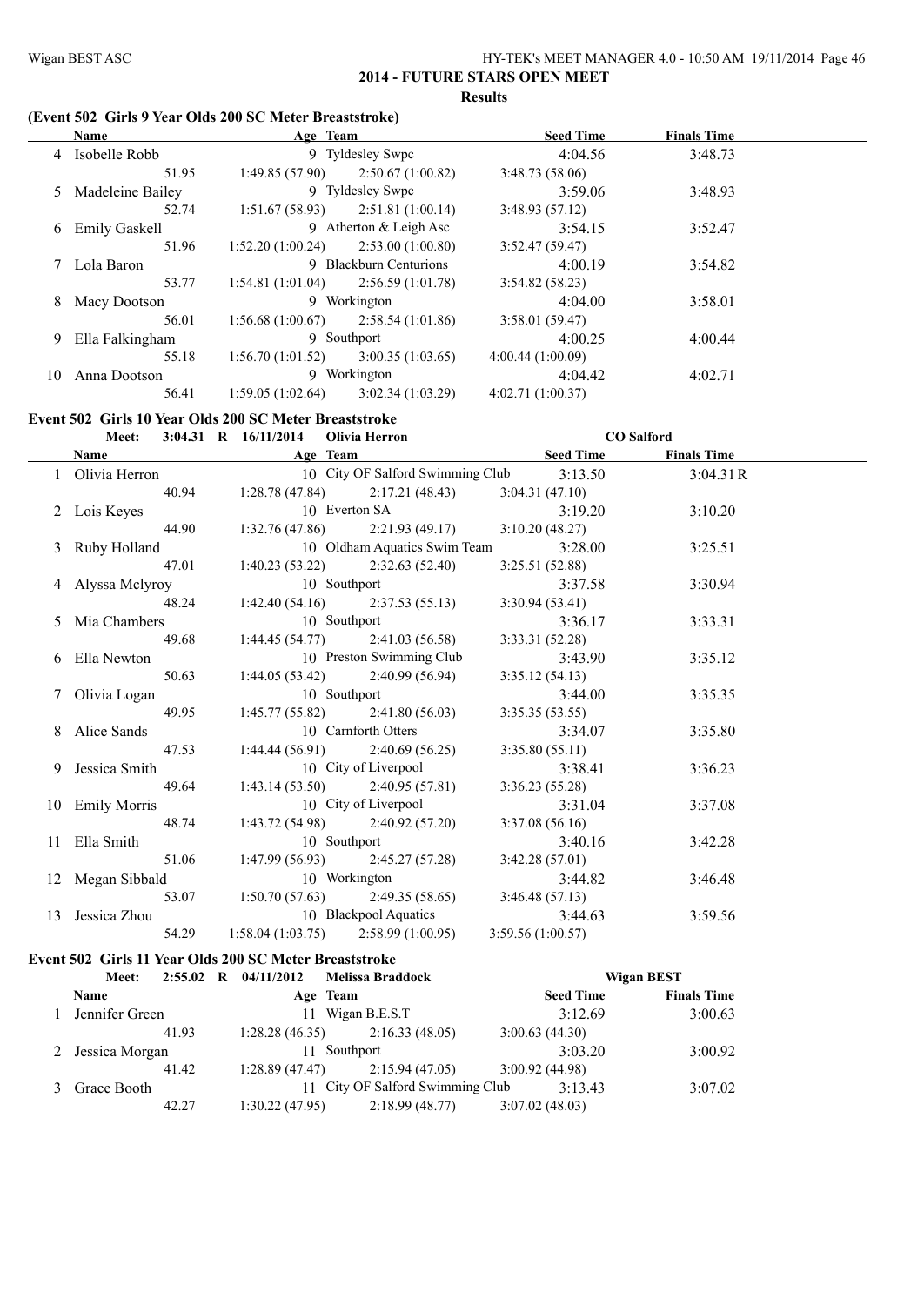#### **(Event 502 Girls 11 Year Olds 200 SC Meter Breaststroke)**

| Name                   |                |                        | <b>Seed Time</b>                                                                                                                                                                                                                                                                                                                | <b>Finals Time</b>           |  |
|------------------------|----------------|------------------------|---------------------------------------------------------------------------------------------------------------------------------------------------------------------------------------------------------------------------------------------------------------------------------------------------------------------------------|------------------------------|--|
| 4 Megan Jones          |                |                        | 3:12.58                                                                                                                                                                                                                                                                                                                         | 3:09.46                      |  |
| 43.19                  | 1:31.24(48.05) | 2:22.02(50.78)         | 3:09.46(47.44)                                                                                                                                                                                                                                                                                                                  |                              |  |
|                        |                |                        | 3:17.56                                                                                                                                                                                                                                                                                                                         | 3:12.22                      |  |
| 43.66                  | 1:33.36(49.70) | 2:24.04 (50.68)        | 3:12.22(48.18)                                                                                                                                                                                                                                                                                                                  |                              |  |
| Jessica law            |                |                        | 3:23.10                                                                                                                                                                                                                                                                                                                         | 3:12.29                      |  |
| 45.66                  | 1:34.76(49.10) | 2:25.27(50.51)         | 3:12.29(47.02)                                                                                                                                                                                                                                                                                                                  |                              |  |
| Mia Sheridan           |                |                        | 3:16.85                                                                                                                                                                                                                                                                                                                         | 3:13.31                      |  |
| 45.19                  |                |                        | 3:13.31(47.54)                                                                                                                                                                                                                                                                                                                  |                              |  |
| <b>Lilly Duckworth</b> |                |                        | 3:21.90                                                                                                                                                                                                                                                                                                                         | 3:13.54                      |  |
| 44.80                  |                |                        | 3:13.54(48.62)                                                                                                                                                                                                                                                                                                                  |                              |  |
| Elena Priestner        |                |                        | 3:18.41                                                                                                                                                                                                                                                                                                                         | 3:18.88                      |  |
| 46.57                  |                | 2:27.95(51.54)         | 3:18.88(50.93)                                                                                                                                                                                                                                                                                                                  |                              |  |
| Amber Gower            |                |                        | 3:25.52                                                                                                                                                                                                                                                                                                                         | 3:21.68                      |  |
| 46.19                  |                |                        | 3:21.68(50.45)                                                                                                                                                                                                                                                                                                                  |                              |  |
| Lauren Teebay          |                |                        | 3:24.76                                                                                                                                                                                                                                                                                                                         | 3:24.42                      |  |
| 47.83                  |                | 2:33.96 (53.20)        | 3:24.42(50.46)                                                                                                                                                                                                                                                                                                                  |                              |  |
| Amy Harrison           |                |                        | 3:40.70                                                                                                                                                                                                                                                                                                                         | 3:34.41                      |  |
| 48.08                  | 1:44.43(56.35) | 2:40.91(56.48)         | 3:34.41(53.50)                                                                                                                                                                                                                                                                                                                  |                              |  |
|                        |                | Hannah Kurzyk-Odonnell | Age Team<br>11 Kendal Swimming Club<br>11 Workington<br>11 Southport<br>11 Burnley Bobcats Adm<br>$1:35.49(50.30)$ $2:25.77(50.28)$<br>11 Burnley Bobcats Adm<br>$1:34.21(49.41)$ $2:24.92(50.71)$<br>11 Southport<br>1:36.41(49.84)<br>11 Wigan B.E.S.T<br>$1:37.21(51.02)$ $2:31.23(54.02)$<br>11 Southport<br>1:40.76(52.93) | 11 Oldham Aquatics Swim Team |  |

#### **Event 502 Girls 12 Year Olds 200 SC Meter Breaststroke**

| Meet:                                                                                                                                                                                                                         |       |                         | 2:50.98 R 17/11/2013 Katey Cooper |                             | <b>Wigan BEST</b> |                    |  |
|-------------------------------------------------------------------------------------------------------------------------------------------------------------------------------------------------------------------------------|-------|-------------------------|-----------------------------------|-----------------------------|-------------------|--------------------|--|
| Name and the same state of the state of the state of the state of the state of the state of the state of the state of the state of the state of the state of the state of the state of the state of the state of the state of |       |                         | Age Team                          | <b>Example 18 Seed Time</b> |                   | <b>Finals Time</b> |  |
| 1 Alice Fox                                                                                                                                                                                                                   |       |                         | 12 Preston Swimming Club          | 3:00.60                     |                   | 2:56.25            |  |
|                                                                                                                                                                                                                               |       | $41.25$ 1:26.75 (45.50) | 2:12.34(45.59)                    | 2:56.25(43.91)              |                   |                    |  |
| 2 Emily Mcneill                                                                                                                                                                                                               |       |                         | 12 Blackpool Aquatics             | 3:01.70                     |                   | 2:59.01            |  |
|                                                                                                                                                                                                                               | 41.88 |                         | $1:27.93(46.05)$ $2:14.61(46.68)$ | 2:59.01(44.40)              |                   |                    |  |
| 3 Abbie Winstanley                                                                                                                                                                                                            |       | 12 Workington           |                                   | 3:02.90                     |                   | 3:01.10            |  |
|                                                                                                                                                                                                                               | 41.45 |                         | $1:28.24(46.79)$ $2:16.45(48.21)$ | 3:01.10(44.65)              |                   |                    |  |
| 4 Victoria Dawson                                                                                                                                                                                                             |       |                         | 12 Southport                      | 3:03.57                     |                   | 3:01.53            |  |
|                                                                                                                                                                                                                               | 42.56 |                         | $1:28.33(45.77)$ $2:16.46(48.13)$ | 3:01.53(45.07)              |                   |                    |  |
| 5 Ellie Pomfret                                                                                                                                                                                                               |       |                         | 12 Blackpool Aquatics             | 3:10.48                     |                   | 3:04.76            |  |
|                                                                                                                                                                                                                               | 42.32 |                         | $1:29.40(47.08)$ $2:16.63(47.23)$ | 3:04.76(48.13)              |                   |                    |  |
| 6 Georgia Hytner                                                                                                                                                                                                              |       |                         | 12 Wirral Metro                   | 3:10.39                     |                   | 3:06.99            |  |
|                                                                                                                                                                                                                               | 41.61 | 1:29.61(48.00)          | 2:18.36(48.75)                    | 3:06.99(48.63)              |                   |                    |  |
| 7 Katie Richardson                                                                                                                                                                                                            |       |                         | 12 Oldham Aquatics Swim Team      | 3:14.83                     |                   | 3:07.31            |  |
|                                                                                                                                                                                                                               | 43.09 |                         | $1:30.87(47.78)$ $2:19.98(49.11)$ | 3:07.31(47.33)              |                   |                    |  |
| 8 Eve Dootson                                                                                                                                                                                                                 |       | 12 Workington           |                                   | 3:16.58                     |                   | 3:08.49            |  |
|                                                                                                                                                                                                                               | 42.33 |                         | $1:31.21(48.88)$ $2:19.82(48.61)$ | 3:08.49(48.67)              |                   |                    |  |
| 9 Emily Hughes                                                                                                                                                                                                                |       |                         | 12 Preston Swimming Club          | 3:04.38                     |                   | 3:10.12            |  |
|                                                                                                                                                                                                                               | 43.34 |                         | $1:31.26(47.92)$ $2:20.31(49.05)$ | 3:10.12(49.81)              |                   |                    |  |
| 10 Ruby Jones                                                                                                                                                                                                                 |       |                         | 12 Oldham Aquatics Swim Team      | 3:17.91                     |                   | 3:10.79            |  |
|                                                                                                                                                                                                                               | 44.15 |                         | $1:31.71(47.56)$ $2:22.87(51.16)$ | 3:10.79(47.92)              |                   |                    |  |
| 11 Scarlett Aspinall                                                                                                                                                                                                          |       |                         | 12 Southport                      | 3:12.36                     |                   | 3:11.78            |  |
|                                                                                                                                                                                                                               | 44.31 | 1:34.11(49.80)          | 2:22.47(48.36)                    | 3:11.78(49.31)              |                   |                    |  |
| 12 Katie Jones                                                                                                                                                                                                                |       |                         | 12 Blackpool Aquatics             | 3:15.03                     |                   | 3:13.55            |  |
|                                                                                                                                                                                                                               | 44.34 |                         | $1:33.73(49.39)$ $2:24.18(50.45)$ | 3:13.55(49.37)              |                   |                    |  |
| 13 Olivia Brannick                                                                                                                                                                                                            |       |                         | 12 Oldham Aquatics Swim Team      | 3:18.66                     |                   | 3:17.40            |  |
|                                                                                                                                                                                                                               | 45.49 |                         | $1:36.84(51.35)$ $2:27.05(50.21)$ | 3:17.40(50.35)              |                   |                    |  |
| 14 Kiera Richmond                                                                                                                                                                                                             |       |                         | 12 Carnforth Otters               | 3:18.19                     |                   | 3:17.82            |  |
|                                                                                                                                                                                                                               | 45.21 |                         | $1:36.74(51.53)$ $2:27.45(50.71)$ | 3:17.82(50.37)              |                   |                    |  |
| 15 Jessica Critchley                                                                                                                                                                                                          |       |                         | 12 Garstang Swimming Club         | 3:22.40                     |                   | 3:21.11            |  |
|                                                                                                                                                                                                                               | 46.31 | 1:37.95(51.64)          | 2:30.07(52.12)                    | 3:21.11(51.04)              |                   |                    |  |
| --- mia Smith                                                                                                                                                                                                                 |       |                         | 12 Southport                      | 3:09.32                     |                   | DQ                 |  |
|                                                                                                                                                                                                                               | 43.21 |                         | $1:31.28(48.07)$ $2:20.79(49.51)$ | DQ (46.59)                  |                   |                    |  |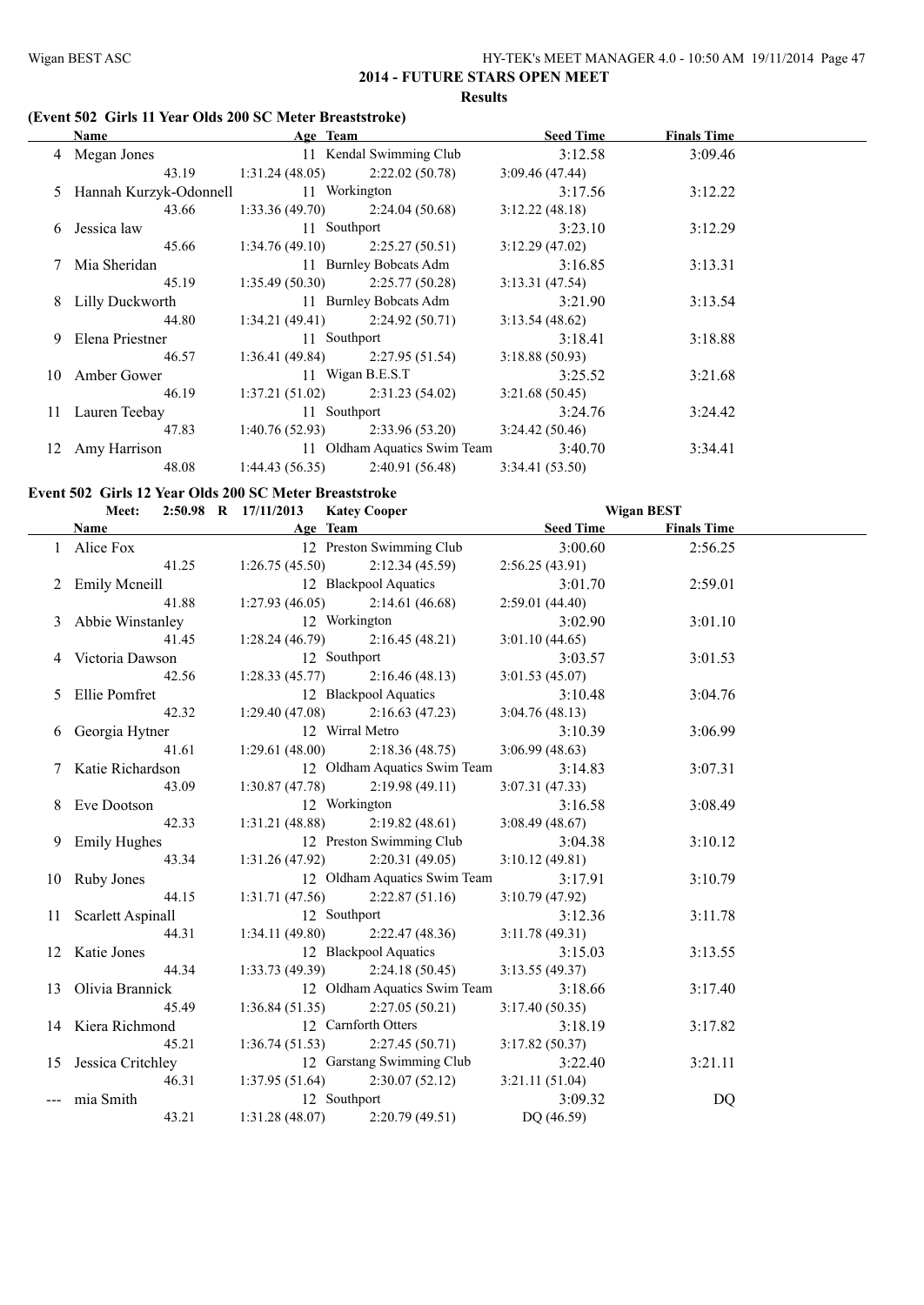# **(Event 502 Girls 12 Year Olds 200 SC Meter Breaststroke)**

|    | Name                                             |                    | Age Team                       | <b>Seed Time</b> | <b>Finals Time</b> |
|----|--------------------------------------------------|--------------------|--------------------------------|------------------|--------------------|
|    | Katana Rumble                                    |                    | 12 City of Liverpool           | 3:00.15          | DQ                 |
|    | 40.78                                            | 1:25.88(45.10)     | 2:11.05(45.17)                 | DQ (44.51)       |                    |
|    | Event 503 Men 13 Year Olds 50 SC Meter Freestyle |                    |                                |                  |                    |
|    | Meet:                                            | 25.98 R 16/11/2014 | <b>Harry Pilkington</b>        | <b>Bobcats</b>   |                    |
|    | Name                                             |                    | Age Team                       | <b>Seed Time</b> | <b>Finals Time</b> |
|    | Harry Pilkington                                 |                    | 13 Burnley Bobcats Adm         | 26.76            | 25.98R             |
| 2  | Jacob Casey                                      | 13                 | Everton SA                     | 27.10            | 26.85              |
| 3  | James Cross                                      | 13                 | Wigan B.E.S.T                  | 30.28            | 27.61              |
|    | Mario Coman                                      |                    | 13 Newcastle Staffs            | 28.73            | 27.68              |
| 4  |                                                  |                    | Clitheroe Dolphins             | 28.86            | 27.98              |
| 5  | Harvey Griffin                                   | 13                 | <b>Blackburn Centurions</b>    |                  |                    |
| 6  | Jack Huddart                                     | 13                 |                                | 28.69            | 28.21              |
| 7  | Ben Smith                                        | 13                 | City of Liverpool              | 29.19            | 28.45              |
| 8  | Samuel Taylor                                    | 13                 | City OF Salford Swimming Club  | 29.20            | 28.75              |
| 9  | Tommy Jones                                      | 13                 | Southport                      | 31.34            | 28.80              |
| 10 | <b>Bill Jones</b>                                | 13                 | Newcastle Staffs               | 30.00            | 28.86              |
| 11 | <b>Elliot Norman</b>                             | 13                 | <b>Burnley Bobcats Adm</b>     | 29.91            | 28.99              |
| 12 | Samuel Secker                                    | 13                 | <b>Blackpool Aquatics</b>      | 30.19            | 29.07              |
| 13 | Matthew Allen                                    | 13                 | Southport                      | 30.71            | 29.67              |
| 14 | Matthew Holliday                                 | 13                 | Wigan SC                       | 31.94            | 30.33              |
| 15 | Lewis Mc Kenna                                   | 13                 | <b>Burnley Bobcats Adm</b>     | 30.23            | 30.35              |
| 16 | Ciaran Jarvis                                    | 13                 | City OF Salford Swimming Club  | 31.32            | 30.81              |
| 17 | David Turner                                     | 13                 | Wirral Metro                   | 31.12            | 30.93              |
|    | Event 503 Men 14 Year Olds 50 SC Meter Freestyle |                    |                                |                  |                    |
|    | Meet:                                            | 25.05 R 23/10/2011 | <b>Jordan Macdonald</b>        | Southport        |                    |
|    | Name                                             |                    | Age Team                       | <b>Seed Time</b> | <b>Finals Time</b> |
| 1  | <b>Harley Beentjes</b>                           |                    | 14 Wigan B.E.S.T               | 26.98            | 25.85              |
| 2  | Benjamin McKenna                                 |                    | 14 Southport                   | 28.63            | 26.29              |
| 3  | Anthony Wood                                     |                    | 14 Blackpool Aquatics          | 27.84            | 26.53              |
| 4  | Jack Mitchell                                    |                    | 14 Blackpool Aquatics          | 27.25            | 26.89              |
| 5  | Tom Stanley                                      |                    | 14 Newcastle Staffs            | 27.79            | 27.04              |
| 6  | Ryan Warriner                                    | 14                 | City of Liverpool              | 27.63            | 27.28              |
| 7  | Jamie Grayson                                    | 14                 | City of Liverpool              | 27.16            | 27.31              |
| 8  | Alexander Axford                                 | 14                 | City Of Manchester Aquatics    | 27.10            | 27.36              |
| 9  | Joe Kenny                                        |                    | 14 Clitheroe Dolphins          | 27.42            | 27.52              |
| 10 | Philip Whitham                                   |                    | 14 Oldham Aquatics Swim Team   | 28.40            | 28.09              |
| 11 | Matthew Johnson                                  |                    | 14 City of Liverpool           | 28.93            | 28.13              |
| 12 | Evan Price                                       |                    | 14 Wrexham SC                  | 29.36            | 29.60              |
| 13 | Ethan Scrutton                                   |                    | 14 City of Liverpool           | 30.02            | 30.20              |
|    |                                                  |                    |                                |                  |                    |
|    | Event 503 Men 15 & Over 50 SC Meter Freestyle    |                    |                                |                  |                    |
|    | Meet:                                            | 24.09 R 16/11/2014 | <b>William Beavan</b>          | <b>Bobcats</b>   |                    |
|    | Name                                             |                    | Age Team                       | <b>Seed Time</b> | <b>Finals Time</b> |
| 1  | William Beavan                                   |                    | 16 Burnley Bobcats Adm         | 24.75            | 24.09R             |
| 2  | Jack Graham                                      |                    | 17 Oldham Aquatics Swim Team   | 24.32            | 24.50              |
| 3  | Dominic Suggitt                                  |                    | 20 Wigan B.E.S.T               | 24.33            | 24.51              |
| 4  | Marcus Tyson                                     | 21                 | City Of Manchester Aquatics    | 24.43            | 24.76              |
| 5  | Jacob Lea                                        |                    | 16 Southport                   | 25.03            | 24.84              |
| 6  | Nathan Bennett                                   |                    | 15 City Of Manchester Aquatics | 24.58            | 24.92              |
| 7  | Marcus Williamson                                |                    | 18 Newcastle Staffs            | 24.86            | 25.16              |
| 8  | Karl Taylor                                      |                    | 16 Wrexham SC                  | 25.46            | 25.29              |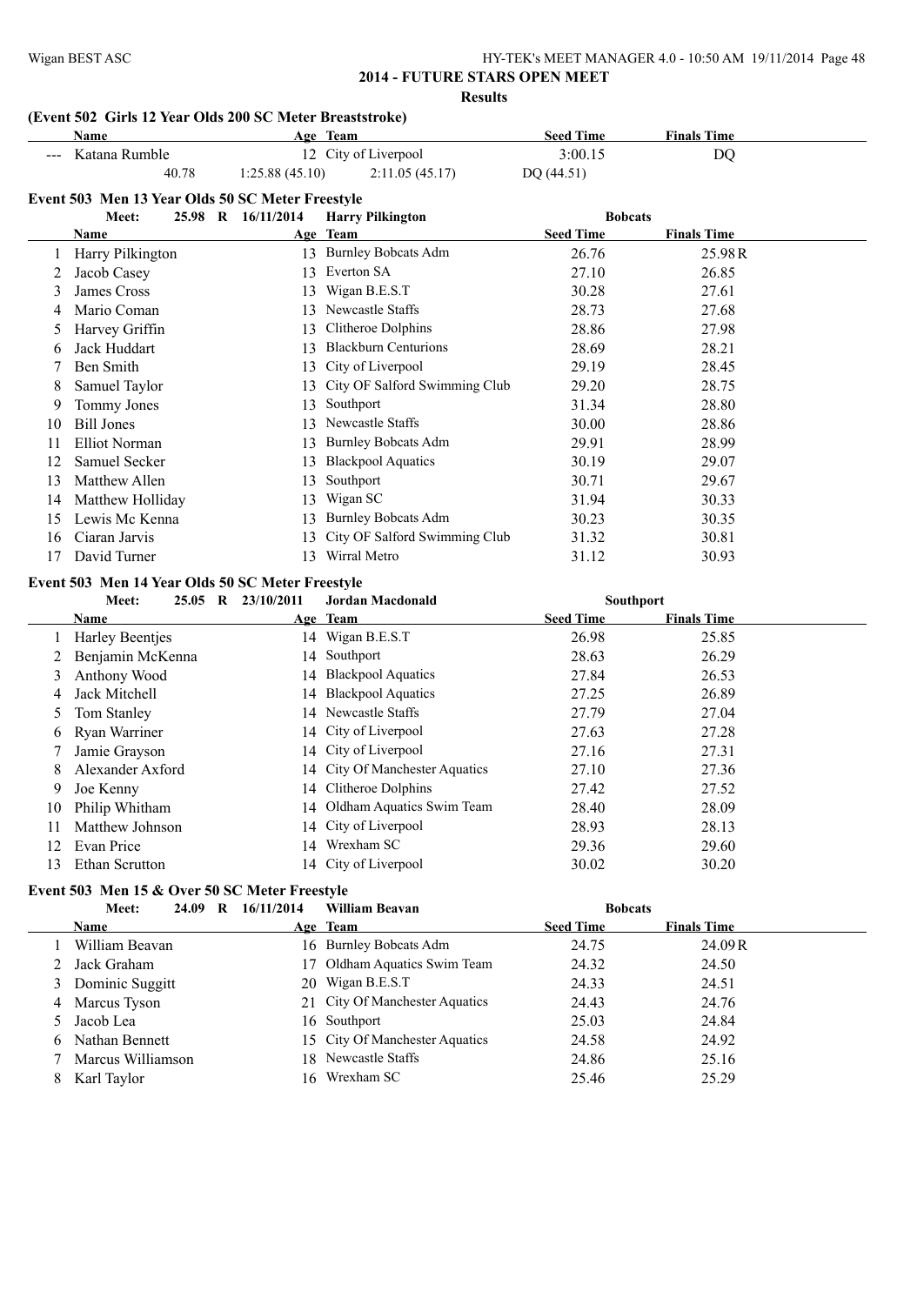#### **(Event 503 Men 15 & Over 50 SC Meter Freestyle)**

|    | Name               |     | Age Team                          | <b>Seed Time</b> | <b>Finals Time</b> |
|----|--------------------|-----|-----------------------------------|------------------|--------------------|
| *9 | Andy Plummer       |     | 19 Wigan B.E.S.T                  | 24.95            | 25.59              |
| *9 | Joshua Moniz       |     | Southport                         | 25.42            | 25.59              |
| 11 | Oliver Houghton    |     | 16 City Of Manchester Aquatics    | 26.58            | 25.73              |
| 12 | Josh Lambert       | 15. | <b>Burnley Bobcats Adm</b>        | 27.00            | 26.15              |
| 13 | Ethan Fielding     |     | 16 Preston Swimming Club          | 27.43            | 26.45              |
| 14 | Declan Hall        | 15  | Wigan SC                          | 27.36            | 26.53              |
| 15 | Ewan Miller        |     | 18 City Of Manchester Aquatics    | 25.80            | 26.56              |
| 16 | Neal Allen         | 17  | Wrexham SC                        | 26.48            | 26.78              |
| 17 | Alex Richardson    |     | 15 Oldham Aquatics Swim Team      | 27.56            | 26.81              |
| 18 | Matthew Mcgowan    |     | 15 City Of Manchester Aquatics    | 27.06            | x26.99             |
| 19 | Sean McGinty       |     | 15 Preston Swimming Club          | 27.30            | 27.01              |
| 20 | <b>Adams Lewis</b> |     | Cosacss City of Stoke             | 27.20            | 27.48              |
| 21 | Conor Coogan       |     | 15 City Of Manchester Aquatics    | 27.02            | x27.59             |
| 22 | George Wilde       |     | 15 City of Bradford Swimming Club | 28.43            | 27.85              |
| 23 | Jacques Bonsell    | 15. | <b>Blackpool Aquatics</b>         | 28.33            | 27.87              |
| 24 | Liam Burston       | 15  | Oldham Aquatics Swim Team         | 28.73            | 28.08              |
| 25 | %Matt Walker       |     | 36 City Of Manchester Aquatics    | 28.33            | x28.76             |

#### **Event 504 Girls 13 Year Olds 50 SC Meter Freestyle**

|    | Meet:                   | 27.13 R 16/11/2014 | <b>Athena Clayson</b>            |                  | <b>CO Liverpool</b> |  |
|----|-------------------------|--------------------|----------------------------------|------------------|---------------------|--|
|    | Name                    |                    | Age Team                         | <b>Seed Time</b> | <b>Finals Time</b>  |  |
|    | Athena Clayson          | 13                 | City of Liverpool                | 27.69            | 27.13R              |  |
|    | <b>Charlotte Nester</b> | 13                 | Wigan B.E.S.T                    | 29.83            | 28.70               |  |
| 3  | Elissa Gornall          | 13                 | Preston Swimming Club            | 29.60            | 29.19               |  |
| 4  | Aimee Banks             | 13                 | Carnforth Otters                 | 29.64            | 29.26               |  |
| 5  | India Gould             | 13                 | City of Liverpool                | 31.10            | 30.14               |  |
| 6  | Ella Bergin-Williams    | 13                 | Oldham Aquatics Swim Team        | 31.51            | 30.22               |  |
|    | Jade Moore              | 13                 | <b>Blackpool Aquatics</b>        | 31.55            | 30.31               |  |
| 8  | Ellie Cameron           | 13                 | Preston Swimming Club            | 31.56            | 30.56               |  |
| 9  | Imogen Bailey           | 13                 | Wigan B.E.S.T                    | 31.10            | 30.70               |  |
| 10 | Melissa Braddock        | 13                 | Wigan B.E.S.T                    | 28.92            | 30.85               |  |
| 11 | Demi Evans              |                    | Wrexham SC                       | 30.53            | 30.92               |  |
| 12 | Amy Compton             | 13                 | Wirral Metro                     | 31.16            | 31.10               |  |
| 13 | Emma White              | 13                 | Wigan B.E.S.T                    | 31.20            | 31.15               |  |
| 14 | Joanna Flowers          | 13                 | <b>Blackpool Aquatics</b>        | 31.12            | 31.32               |  |
| 15 | Lauren Rainford-Read    | 13                 | <b>Blackpool Aquatics</b>        | 31.76            | 31.65               |  |
| 16 | Alexandra Livingstone   | 13                 | Carnforth Otters                 | 32.04            | 31.70               |  |
| 17 | <b>Saffron Fenton</b>   | 13                 | <b>Burnley Bobcats Adm</b>       | 32.20            | 31.72               |  |
| 18 | Libby Ashcroft          | 13                 | Wigan B.E.S.T                    | 31.28            | x31.78              |  |
| 19 | Chloe Evans             |                    | 13 City OF Salford Swimming Club | 33.13            | 32.85               |  |

#### **Event 504 Women 14 & Over 50 SC Meter Freestyle**

|   | Meet:                    | 26.79 R | 16/11/2014 | <b>Shauntelle Austin</b>       | <b>Blackpool</b> |                    |  |
|---|--------------------------|---------|------------|--------------------------------|------------------|--------------------|--|
|   | <b>Name</b>              |         |            | Age Team                       | <b>Seed Time</b> | <b>Finals Time</b> |  |
|   | <b>Shauntelle Austin</b> |         | 17         | <b>Blackpool Aquatics</b>      | 26.80            | 26.79R             |  |
|   | 2 Katie Rennolds         |         |            | 16 Burnley Bobcats Adm         | 27.83            | 27.47              |  |
|   | 3 Jessica Sloan          |         |            | 16 Wigan B.E.S.T               | 27.50            | 27.55              |  |
|   | 4 Ellie Taylor           |         |            | 14 Burnley Bobcats Adm         | 29.37            | 27.57              |  |
|   | 5 Holly Jackson          |         |            | 16 Wigan B.E.S.T               | 27.75            | 27.59              |  |
|   | 6 Eleanor Bailey         |         |            | 16 Wigan B.E.S.T               | 28.50            | 27.71              |  |
|   | Hannah Platt             |         |            | 16 City of Liverpool           | 28.14            | 27.81              |  |
| 8 | Lauren Dzyra             |         |            | 16 City Of Manchester Aquatics | 28.14            | 27.84              |  |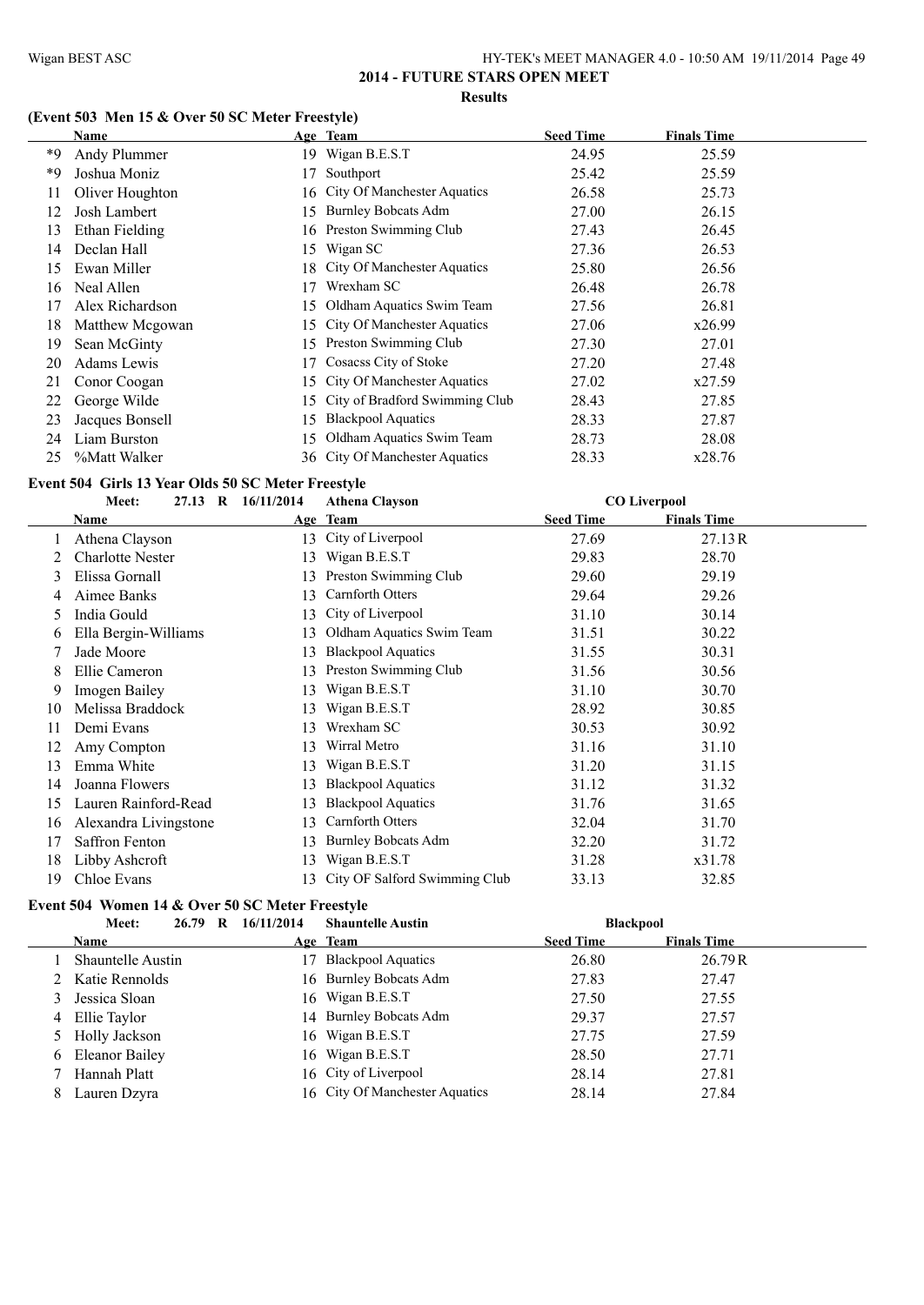# **(Event 504 Women 14 & Over 50 SC Meter Freestyle)**

|       | <b>Name</b>                  |    | Age Team                           | <b>Seed Time</b> | <b>Finals Time</b> |  |
|-------|------------------------------|----|------------------------------------|------------------|--------------------|--|
| 9     | Rhianna Bennett              | 17 | City Of Manchester Aquatics        | 27.46            | 27.85              |  |
| 10    | Kerry Holding                | 18 | <b>Burnley Bobcats Adm</b>         | 27.81            | 28.13              |  |
| 11    | Polly Holden                 | 15 | Newcastle Staffs                   | 28.75            | 28.25              |  |
| 12    | Niamh Wilgar                 | 14 | Southport                          | 28.90            | 28.31              |  |
| 13    | <b>Emily Spencer</b>         | 14 | City of Liverpool                  | 28.67            | 28.61              |  |
| 14    | Rebecca Winship              | 14 | <b>City Of Manchester Aquatics</b> | 28.50            | 28.62              |  |
| 15    | Phoebe Vaughan               | 17 | Wigan B.E.S.T                      | 28.96            | 28.69              |  |
| 16    | Isobel Meikle                | 15 | City Of Manchester Aquatics        | 28.45            | 28.89              |  |
| 17    | Colette Meade                | 15 | <b>Burnley Bobcats Adm</b>         | 29.16            | 29.06              |  |
| 18    | Charlotte Stackpoole-Kirkham | 14 | City of Liverpool                  | 29.60            | 29.07              |  |
| 19    | Shannon Brealey              | 18 | City Of Manchester Aquatics        | 30.16            | x29.34             |  |
| 20    | Ellie Bagshaw                | 16 | <b>City Of Manchester Aquatics</b> | 28.12            | x29.45             |  |
| 21    | Rebecca Chadwick             | 14 | Newcastle Staffs                   | 30.05            | 29.59              |  |
| 22    | Emily Hall                   | 15 | Wigan B.E.S.T                      | 29.75            | x29.65             |  |
| 23    | Miranda Bower                | 14 | <b>Burnley Bobcats Adm</b>         | 29.42            | x29.66             |  |
| 24    | Alana Hedges                 | 15 | City Of Manchester Aquatics        | 29.72            | x29.73             |  |
| 25    | <b>Grace Pickles</b>         | 15 | <b>Burnley Bobcats Adm</b>         | 30.12            | x29.74             |  |
| $*26$ | Niamh Ryan                   | 17 | City Of Manchester Aquatics        | 28.23            | x29.99             |  |
| $*26$ | Rebecca Twardochleb          | 15 | Newcastle Staffs                   | 29.62            | 29.99              |  |
| 28    | Hannah Melling               | 16 | Wirral Metro                       | 30.09            | 30.09              |  |
| 29    | Abigail Procter              | 16 | <b>Burnley Bobcats Adm</b>         | 29.91            | x30.30             |  |
| 30    | Libby Steele                 | 14 | Kirkham & Wesham asc               | 30.16            | 30.45              |  |
| 31    | Grace Williams               | 14 | Wrexham SC                         | 30.12            | 30.51              |  |
| 32    | Frankie Francesca            | 14 | City of Bradford Swimming Club     | 30.20            | 30.95              |  |
| 33    | Ellen Winters                | 14 | City of Bradford Swimming Club     | 31.08            | 31.36              |  |
| 34    | Anna Wilson                  | 14 | Wigan B.E.S.T                      | 30.60            | x31.44             |  |
| 35    | Grace Taylor                 |    | 14 Wigan B.E.S.T                   | 31.40            | x31.72             |  |

# **Event 505 Boys 9 Year Olds 50 SC Meter Backstroke**

| Tent 500 Doys 7 Tear Olds 50 DC Meter Daenströße |            |                                 |                  |                    |  |  |  |  |  |
|--------------------------------------------------|------------|---------------------------------|------------------|--------------------|--|--|--|--|--|
| Meet:<br>38.33<br>- R                            | 16/11/2014 | <b>Joel King</b>                |                  | <b>CO</b> Salford  |  |  |  |  |  |
| <b>Name</b>                                      |            | Age Team                        | <b>Seed Time</b> | <b>Finals Time</b> |  |  |  |  |  |
| Joel King                                        |            | 9 City OF Salford Swimming Club | 40.90            | 38.33R             |  |  |  |  |  |
| 2 Liam Carey                                     |            | 9 St Helens Asc                 | 42.50            | 39.96              |  |  |  |  |  |
| 3 Matthew Wright                                 |            | 9 Preston Swimming Club         | 40.41            | 40.28              |  |  |  |  |  |
| 4 Nathan Lockett                                 |            | 9 City OF Salford Swimming Club | 43.92            | 42.79              |  |  |  |  |  |
| 5 Ace Bower                                      |            | 9 Carnforth Otters              | 47.00            | 44.16              |  |  |  |  |  |
| 6 Thomas Boylett                                 |            | 9 Southport                     | 46.53            | 45.72              |  |  |  |  |  |
| 7 Al'Yor Makhsimov                               |            | 9 City OF Salford Swimming Club | 45.09            | 46.68              |  |  |  |  |  |
| Nathan Clare                                     |            | 9 City Of Manchester Aquatics   | 45.01            | 47.48              |  |  |  |  |  |

#### **Event 505 Boys 10 Year Olds 50 SC Meter Backstroke**

|   | Meet:<br>- R<br>36.47       | 04/11/2012 | <b>Huw Williams</b>              |                  | <b>Stockport Metro</b> |  |
|---|-----------------------------|------------|----------------------------------|------------------|------------------------|--|
|   | Name                        |            | Age Team                         | <b>Seed Time</b> | <b>Finals Time</b>     |  |
|   | Adam Younis                 |            | 10 Southport                     | 38.94            | 37.59                  |  |
|   | 2 Joshua Howard-Hughes      |            | 10 Halton SC                     | 39.10            | 37.98                  |  |
| 3 | Matthew Boyd                |            | 10 Preston Swimming Club         | 39.48            | 38.23                  |  |
|   | 4 Max Adams                 |            | 10 City OF Salford Swimming Club | 40.26            | 39.05                  |  |
|   | 5 Henry Maw                 |            | 10 Southport                     | 39.38            | 39.79                  |  |
|   | 6 Rhys Aston                |            | 10 Carnforth Otters              | 42.16            | 40.83                  |  |
|   | 7 Ryan Potter               |            | 10 Blackpool Aquatics            | 43.68            | 41.34                  |  |
| 8 | <b>Christopher McCarthy</b> |            | 10 City OF Salford Swimming Club | 41.76            | 42.09                  |  |
| 9 | Matthew Murphy              |            | 10 City OF Salford Swimming Club | 43.42            | 42.22                  |  |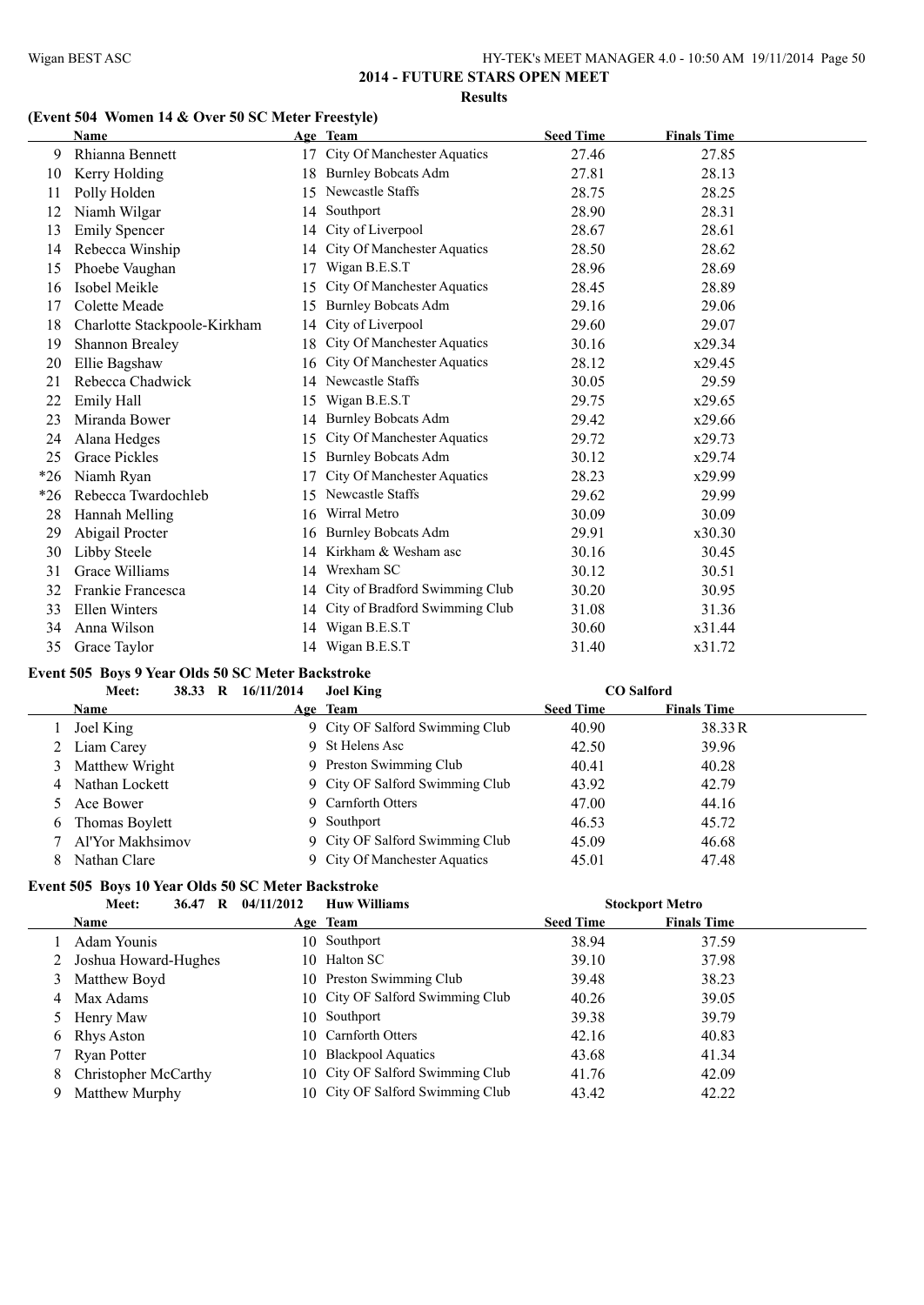#### **(Event 505 Boys 10 Year Olds 50 SC Meter Backstroke)**

|    | (EVEIL 505 DOYS TO TEAT ORD 50 SC METER DACKSTOKE)<br>Name |                    | Age Team                       | <b>Seed Time</b> | <b>Finals Time</b>     |  |
|----|------------------------------------------------------------|--------------------|--------------------------------|------------------|------------------------|--|
| 10 | Luke Falkingham                                            |                    | 10 Southport                   | 43.25            | 43.99                  |  |
| 11 | Adam Tabernacle                                            |                    | 10 Preston Swimming Club       | 43.77            | 44.04                  |  |
|    | Event 505 Boys 11 Year Olds 50 SC Meter Backstroke         |                    |                                |                  |                        |  |
|    | Meet:                                                      | 33.25 R 23/10/2011 | <b>Dylan Arzoni</b>            |                  | <b>Stockport Metro</b> |  |
|    | Name                                                       |                    | Age Team                       | <b>Seed Time</b> | <b>Finals Time</b>     |  |
|    | Luke Suarez                                                | 11                 | Everton SA                     | 37.00            | 34.91                  |  |
|    | Thomas Sanderson                                           | 11                 | Oldham Aquatics Swim Team      | 37.06            | 36.16                  |  |
| 3  | Luke Adams                                                 | 11                 | City OF Salford Swimming Club  | 39.44            | 36.71                  |  |
|    | Mathew Bordiuk                                             | 11                 | Oldham Aquatics Swim Team      | 36.56            | 36.75                  |  |
| 5  | Luke Black                                                 | 11                 | <b>Blackpool Aquatics</b>      | 38.75            | 38.15                  |  |
| 6  | Mason Galley                                               | 11                 | Southport                      | 37.33            | 38.51                  |  |
|    | Alexander Dillon                                           | 11                 | Southport                      | 40.16            | 39.15                  |  |
| 8  | Archie Minto                                               |                    | City of Bradford Swimming Club | 39.33            | 39.20                  |  |
| 9  | Matthew Gregory                                            |                    | Wigan B.E.S.T                  | 39.05            | 39.22                  |  |
| 10 | Samuel Briscoe                                             | 11                 | Wigan B.E.S.T                  | 41.40            | 39.65                  |  |
| 11 | Thomas Douglas                                             |                    | Preston Swimming Club          | 41.72            | 40.18                  |  |
| 12 | Adam Newell                                                |                    | City OF Salford Swimming Club  | 42.35            | 40.61                  |  |
| 13 | Ethan Pritchard                                            | 11                 | City OF Salford Swimming Club  | 41.16            | 40.75                  |  |
| 14 | <b>Cameron Bairstow</b>                                    | 11                 | <b>Blackpool Aquatics</b>      | 41.02            | 41.15                  |  |
|    | Event 505 Boys 12 Year Olds 50 SC Meter Backstroke         |                    |                                |                  |                        |  |
|    | Meet:                                                      | 32.50 R 17/11/2013 | <b>James Cross</b>             |                  | <b>Wigan BEST</b>      |  |
|    | <b>Name</b>                                                |                    | Age Team                       | <b>Seed Time</b> | <b>Finals Time</b>     |  |
|    | Ethan Evans                                                | 12                 | City OF Salford Swimming Club  | 34.40            | 32.75                  |  |
|    | Eoin O'Connor                                              | 12                 | City of Liverpool              | 35.65            | 33.26                  |  |
| 3  | Daniel Buckley                                             | 12                 | Halton SC                      | 33.91            | 33.29                  |  |
| 4  | Joshua Howlett                                             | 12                 | <b>Blackpool Aquatics</b>      | 37.07            | 34.51                  |  |

|    | 5 Daniel Omidi     | 12 City of Liverpool             | 37.59 | 36.62 |
|----|--------------------|----------------------------------|-------|-------|
|    | 6 Mathew Crabtree  | 12 Carnforth Otters              | 37.94 | 36.66 |
|    | 7 Alexander Morley | 12 City OF Salford Swimming Club | 38.07 | 36.86 |
|    | 8 Nathan Smith     | 12 Preston Swimming Club         | 37.65 | 37.50 |
| 9  | %Jack Sheffield    | 12 City OF Salford Swimming Club | 38.73 | 37.65 |
|    | 10 Thomas Dugdale  | 12 Carnforth Otters              | 36.27 | 37.81 |
| 11 | Thomas Hill        | 12 Southport                     | 38.91 | 38.37 |
|    | 12 Ross Hemsley    | 12 Workington                    | 38.35 | 38.40 |
| 13 | Christian Allen    | 12 Wirral Metro                  | 38.77 | 38.70 |
|    |                    |                                  |       |       |

# **Event 506 Girls 9 Year Olds 50 SC Meter Backstroke**

|    | 37.86 R<br>Meet:  | 17/11/2013 | <b>Lois Keves</b>               |                  | Co Liverpool       |  |
|----|-------------------|------------|---------------------------------|------------------|--------------------|--|
|    | <b>Name</b>       |            | Age Team                        | <b>Seed Time</b> | <b>Finals Time</b> |  |
|    | Kaitlin Hughes    |            | 9 Everton SA                    | 42.70            | 42.48              |  |
|    | Sofie Jones       |            | 9 Southport                     | 43.20            | 42.67              |  |
| 3  | Sophie Buckley    |            | 9 Halton SC                     | 45.23            | 42.99              |  |
| 4  | Georgia Sheffield |            | 9 City OF Salford Swimming Club | 45.75            | 43.09              |  |
|    | Jessica Murray    |            | 9 City OF Salford Swimming Club | 45.04            | 43.14              |  |
| b  | Emma Pomfret      |            | 9 Blackpool Aquatics            | 45.00            | 43.64              |  |
|    | Olivia Sheehan    |            | 9 Wigan B.E.S.T                 | 43.05            | 44.06              |  |
| 8  | Ella Falkingham   |            | 9 Southport                     | 46.00            | 44.47              |  |
| 9  | Macy Dootson      | 9.         | Workington                      | 43.90            | 44.59              |  |
| 10 | Anna Dootson      | 9.         | Workington                      | 44.70            | 44.66              |  |
| 11 | Lauren Airey      |            | 9 Preston Swimming Club         | 46.34            | 44.83              |  |
|    |                   |            |                                 |                  |                    |  |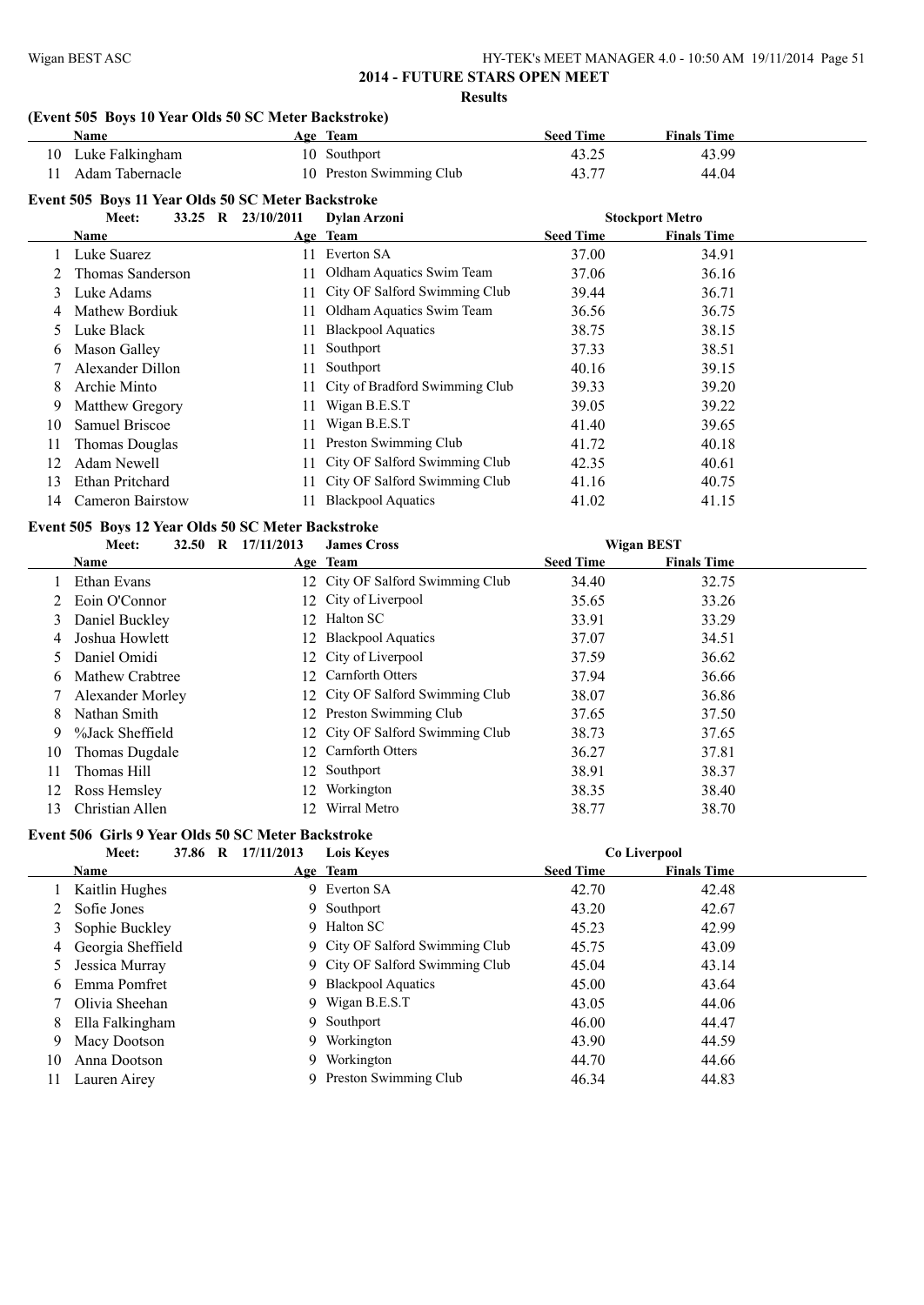#### **(Event 506 Girls 9 Year Olds 50 SC Meter Backstroke)**

|       | Name                                                |                    | Age Team                      | <b>Seed Time</b> | <b>Finals Time</b> |  |
|-------|-----------------------------------------------------|--------------------|-------------------------------|------------------|--------------------|--|
| 12    | Lola Baron                                          |                    | 9 Blackburn Centurions        | 46.19            | 45.06              |  |
| 13    | Daisy Poole                                         |                    | 9 Tyldesley Swpc              | 46.56            | 46.69              |  |
| 14    | Madeleine Bailey                                    |                    | 9 Tyldesley Swpc              | 47.09            | 49.25              |  |
|       | Event 506 Girls 10 Year Olds 50 SC Meter Backstroke |                    |                               |                  |                    |  |
|       | Meet:                                               | 35.56 R 16/11/2014 | <b>Ruby Hughes</b>            | <b>Southport</b> |                    |  |
|       | Name                                                |                    | Age Team                      | <b>Seed Time</b> | <b>Finals Time</b> |  |
|       | Ruby Hughes                                         |                    | 10 Southport                  | 35.72            | 35.56R             |  |
| 2     | Lois Keyes                                          | 10                 | Everton SA                    | 37.20            | 38.27              |  |
| 3     | Jessica Smith                                       | 10                 | City of Liverpool             | 40.76            | 38.95              |  |
|       | Ruby Holland                                        | 10                 | Oldham Aquatics Swim Team     | 39.49            | 39.98              |  |
| 5.    | Olivia Herron                                       | 10                 | City OF Salford Swimming Club | 42.10            | 40.41              |  |
| b     | Mia Chambers                                        | 10                 | Southport                     | 41.04            | 40.49              |  |
|       | Ella Price                                          | 10                 | Oldham Aquatics Swim Team     | 41.31            | 40.73              |  |
| 8     | <b>Emily Morris</b>                                 | 10                 | City of Liverpool             | 40.71            | 41.14              |  |
| 9     | Lucy Thomson                                        | 10                 | Wrexham SC                    | 43.60            | 41.26              |  |
| $*10$ | Natalie Charlesworth                                | 10                 | Garstang Swimming Club        | 42.83            | 41.33              |  |
| $*10$ | Amber Mann                                          | 10                 | Preston Swimming Club         | 43.09            | 41.33              |  |
| 12    | Olivia Borland                                      | 10                 | Southport                     | 43.19            | 42.53              |  |
| 13    | Poppy Gorman                                        | 10                 | City OF Salford Swimming Club | 42.13            | 42.85              |  |
| 14    | Ella Smith                                          | 10                 | Southport                     | 42.75            | 42.99              |  |
| 15    | Lucy Coleman                                        | 10                 | Howe Bridge Aces              | 43.82            | 43.04              |  |
| 16    | Emily Allen                                         | 10                 | City OF Salford Swimming Club | 43.64            | 43.15              |  |
| 17    | <b>Emily Davies</b>                                 | 10                 | City OF Salford Swimming Club | 43.51            | 43.71              |  |
| ---   | Ellie Mullins                                       |                    | 10 Kirkham & Wesham asc       | 41.52            | DQ                 |  |

#### **Event 506 Girls 11 Year Olds 50 SC Meter Backstroke**

|              | Meet:<br>33.49<br>$\mathbf R$ | 23/10/2011 | Emma Whittingham              | <b>Southport</b> |                    |  |
|--------------|-------------------------------|------------|-------------------------------|------------------|--------------------|--|
|              | Name                          |            | Age Team                      | <b>Seed Time</b> | <b>Finals Time</b> |  |
|              | Kate Forster                  | 11         | Southport                     | 35.67            | 34.80              |  |
|              | Katherine Baker               | 11         | Wigan B.E.S.T                 | 37.59            | 34.86              |  |
| 3            | Faith Bryant                  | 11         | Everton SA                    | 37.61            | 35.91              |  |
| 4            | Lilly Duckworth               |            | <b>Burnley Bobcats Adm</b>    | 37.73            | 36.21              |  |
| 5            | Jessica law                   | 11         | Southport                     | 37.16            | 36.54              |  |
| <sub>0</sub> | Leia King                     |            | City OF Salford Swimming Club | 40.63            | 37.20              |  |
|              | <b>Charlotte Edwards</b>      | 11         | Wigan SC                      | 40.72            | 37.52              |  |
| 8            | Hannah Kurzyk-Odonnell        |            | Workington                    | 38.48            | 37.53              |  |
| 9            | Amy Teebay                    | 11         | Southport                     | 38.22            | 37.82              |  |
| 10           | Imogen Moss                   | 11         | Preston Swimming Club         | 37.94            | 37.94              |  |
| 11           | Kimberley Burston             |            | Oldham Aquatics Swim Team     | 38.65            | 38.83              |  |
| $*12$        | Lucy Macpherson               | 11         | Preston Swimming Club         | 40.73            | 39.15              |  |
| $*12$        | Jennifer Green                |            | Wigan B.E.S.T                 | 41.45            | 39.15              |  |
| 14           | Freya Ainsworth               |            | Wirral Metro                  | 39.73            | 39.43              |  |
| 15           | Lauren Teebay                 | 11         | Southport                     | 40.07            | 39.80              |  |
| 16           | Georgia Holding               |            | Preston Swimming Club         | 41.52            | 40.38              |  |
| 17           | Mia Sheridan                  | 11         | <b>Burnley Bobcats Adm</b>    | 39.61            | 40.43              |  |
| 18           | Freya Steele                  |            | Kirkham & Wesham asc          | 41.61            | 41.03              |  |
| 19           | Niamh Wylde                   | 11         | Wirral Metro                  | 39.96            | 41.33              |  |
| 20           | Khirstine Williams            |            | Preston Swimming Club         | 41.63            | 41.91              |  |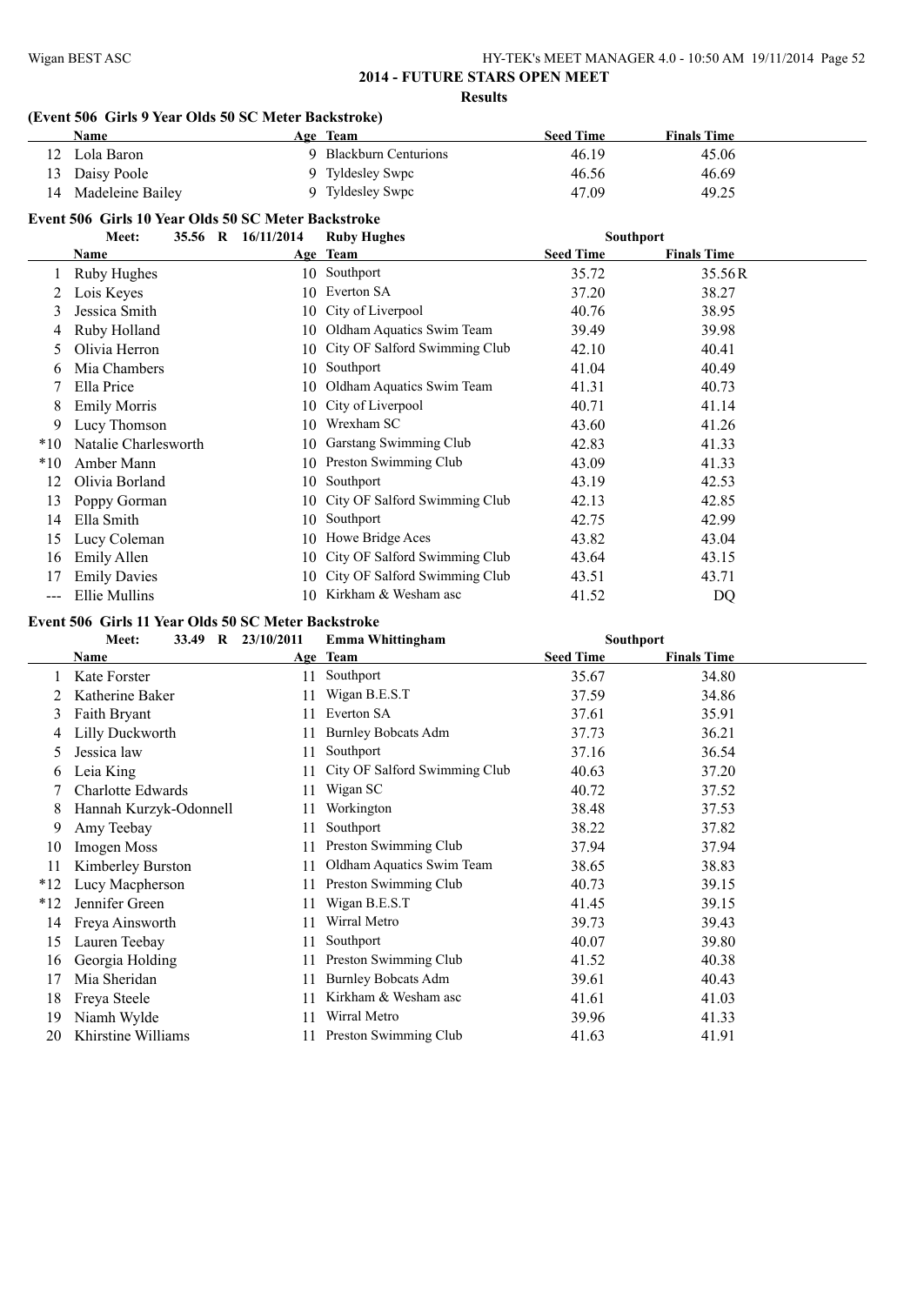#### **Event 506 Girls 12 Year Olds 50 SC Meter Backstroke**

|               | $\mathbf{R}$<br>Meet:<br>32.97 | 04/11/2012 | <b>Elizabeth Hurst</b>       | <b>Prescot</b>   |                    |  |
|---------------|--------------------------------|------------|------------------------------|------------------|--------------------|--|
|               | Name                           |            | Age Team                     | <b>Seed Time</b> | <b>Finals Time</b> |  |
|               | Georgia Bell                   |            | 12 City of Liverpool         | 34.83            | 33.34              |  |
|               | Elizabeth Wafer                |            | 12 Preston Swimming Club     | 34.41            | 33.35              |  |
| 3             | Josie Carroll                  | 12         | Southport                    | 34.14            | 33.46              |  |
|               | Alexandra Carr                 |            | 12 Kirkham & Wesham asc      | 35.85            | 35.05              |  |
| $\mathcal{L}$ | Ashley Jones                   | 12         | Wrexham SC                   | 35.41            | 35.13              |  |
| 6.            | mia Smith                      | 12         | Southport                    | 34.78            | 35.24              |  |
|               | Jessica McDonaugh              |            | 12 Southport                 | 34.92            | 35.31              |  |
| 8             | Jodie Gittins                  |            | 12 Tyldesley Swpc            | 37.87            | 35.60              |  |
| 9             | Charlotte Thorpe               | 12.        | Wrexham SC                   | 37.10            | 35.98              |  |
| 10            | Jossie Stevens                 |            | 12 Oldham Aquatics Swim Team | 38.74            | 36.83              |  |
| 11            | Charlotte Meakin               | 12         | Wigan SC                     | 39.02            | 37.47              |  |
| 12            | Victoria Dawson                |            | 12 Southport                 | 38.18            | 37.86              |  |
| 13            | Katana Rumble                  | 12         | City of Liverpool            | 38.51            | 37.92              |  |
| 14            | Charlotte Bacon                | 12         | Oldham Aquatics Swim Team    | 38.91            | 38.39              |  |
| 15            | Jessica Critchley              | 12.        | Garstang Swimming Club       | 38.54            | 39.38              |  |
| 16            | Grace Holland                  | 12         | Oldham Aquatics Swim Team    | 39.07            | 39.52              |  |

#### **Event 507 Men 13 Year Olds 200 SC Meter Backstroke**

|                                                                                                                                                                                                                               |       | Meet: 2:16.63 R 16/11/2014 James Cross |                                                           |         | <b>WIGAN BEST</b>  |  |
|-------------------------------------------------------------------------------------------------------------------------------------------------------------------------------------------------------------------------------|-------|----------------------------------------|-----------------------------------------------------------|---------|--------------------|--|
| Name and the same state of the state of the state of the state of the state of the state of the state of the state of the state of the state of the state of the state of the state of the state of the state of the state of |       |                                        | Age Team Seed Time                                        |         | <b>Finals Time</b> |  |
|                                                                                                                                                                                                                               |       |                                        | 1 James Cross 13 Wigan B.E.S.T 2:19.37                    |         | 2:16.63R           |  |
|                                                                                                                                                                                                                               | 31.56 |                                        | 1:05.73 (34.17) 1:41.12 (35.39) 2:16.63 (35.51)           |         |                    |  |
| 2 Samuel Taylor                                                                                                                                                                                                               |       |                                        | 13 City OF Salford Swimming Club 2:19.80                  |         | 2:18.70            |  |
|                                                                                                                                                                                                                               |       |                                        | 33.03 1:08.67 (35.64) 1:43.97 (35.30) 2:18.70 (34.73)     |         |                    |  |
| 3 Mario Coman                                                                                                                                                                                                                 |       |                                        | 13 Newcastle Staffs 2:31.17                               |         | 2:26.50            |  |
|                                                                                                                                                                                                                               | 35.70 |                                        | 1:12.87 (37.17) 1:49.93 (37.06) 2:26.50 (36.57)           |         |                    |  |
| 4 Ben Smith                                                                                                                                                                                                                   |       |                                        | 13 City of Liverpool                                      | 2:25.18 | 2:27.24            |  |
|                                                                                                                                                                                                                               | 33.81 |                                        | $1:11.09(37.28)$ $1:49.06(37.97)$ $2:27.24(38.18)$        |         |                    |  |
| 5 Bill Jones                                                                                                                                                                                                                  |       |                                        | 13 Newcastle Staffs                                       | 2:32.43 | 2:30.89            |  |
|                                                                                                                                                                                                                               | 36.80 |                                        | 1:15.67 (38.87) 1:54.15 (38.48) 2:30.89 (36.74)           |         |                    |  |
| 6 Louis Vincent                                                                                                                                                                                                               |       |                                        | 13 Newcastle Staffs 2:35.69                               |         | 2:32.92            |  |
|                                                                                                                                                                                                                               | 35.53 |                                        | 1:14.18 (38.65) 1:53.60 (39.42) 2:32.92 (39.32)           |         |                    |  |
| 7 Jacob Casey                                                                                                                                                                                                                 |       |                                        | 13 Everton SA 2:34.74                                     |         | 2:33.21            |  |
| 36.55                                                                                                                                                                                                                         |       |                                        | 1:16.81 (40.26) 1:56.40 (39.59) 2:33.21 (36.81)           |         |                    |  |
| 8 Matthew Allen                                                                                                                                                                                                               |       |                                        | 13 Southport 2:34.57                                      |         | 2:33.24            |  |
| 35.42                                                                                                                                                                                                                         |       |                                        | 1:14.53 (39.11) 1:54.14 (39.61) 2:33.24 (39.10)           |         |                    |  |
| 9 Tobias Fox                                                                                                                                                                                                                  |       |                                        | 13 City OF Salford Swimming Club 2:41.54                  |         | 2:34.51            |  |
|                                                                                                                                                                                                                               | 35.19 |                                        | 1:14.63 (39.44) 1:54.89 (40.26) 2:34.51 (39.62)           |         |                    |  |
| 10 Samuel Secker                                                                                                                                                                                                              |       |                                        | 13 Blackpool Aquatics 2:36.96                             |         | 2:35.60            |  |
|                                                                                                                                                                                                                               |       |                                        | 36.78 1:16.14 (39.36) 1:57.01 (40.87) 2:35.60 (38.59)     |         |                    |  |
|                                                                                                                                                                                                                               |       |                                        | 11 Ciaran Jarvis 13 City OF Salford Swimming Club 2:38.45 |         | 2:36.50            |  |
| 37.40                                                                                                                                                                                                                         |       |                                        | 1:17.17 (39.77) 1:57.90 (40.73) 2:36.50 (38.60)           |         |                    |  |

#### **Event 507 Men 14 Year Olds 200 SC Meter Backstroke**

| Meet:         | $2:14.03$ R $23/10/2011$<br>Joshua Moniz | <b>Southport</b>                       |  |
|---------------|------------------------------------------|----------------------------------------|--|
| Name          | Age Team                                 | <b>Finals Time</b><br><b>Seed Time</b> |  |
| Anthony Wood  | 14 Blackpool Aquatics                    | 2:16.20<br>2:14.78                     |  |
| 31.71         | 1:05.99(34.28)<br>1:40.89 (34.90)        | 2:14.78 (33.89)                        |  |
| 2 Matty Sayle | 14 Halton SC                             | 2:18.86<br>2:17.75                     |  |
| 31.56         | 1:06.50(34.94)<br>1:43.51(37.01)         | 2:17.75(34.24)                         |  |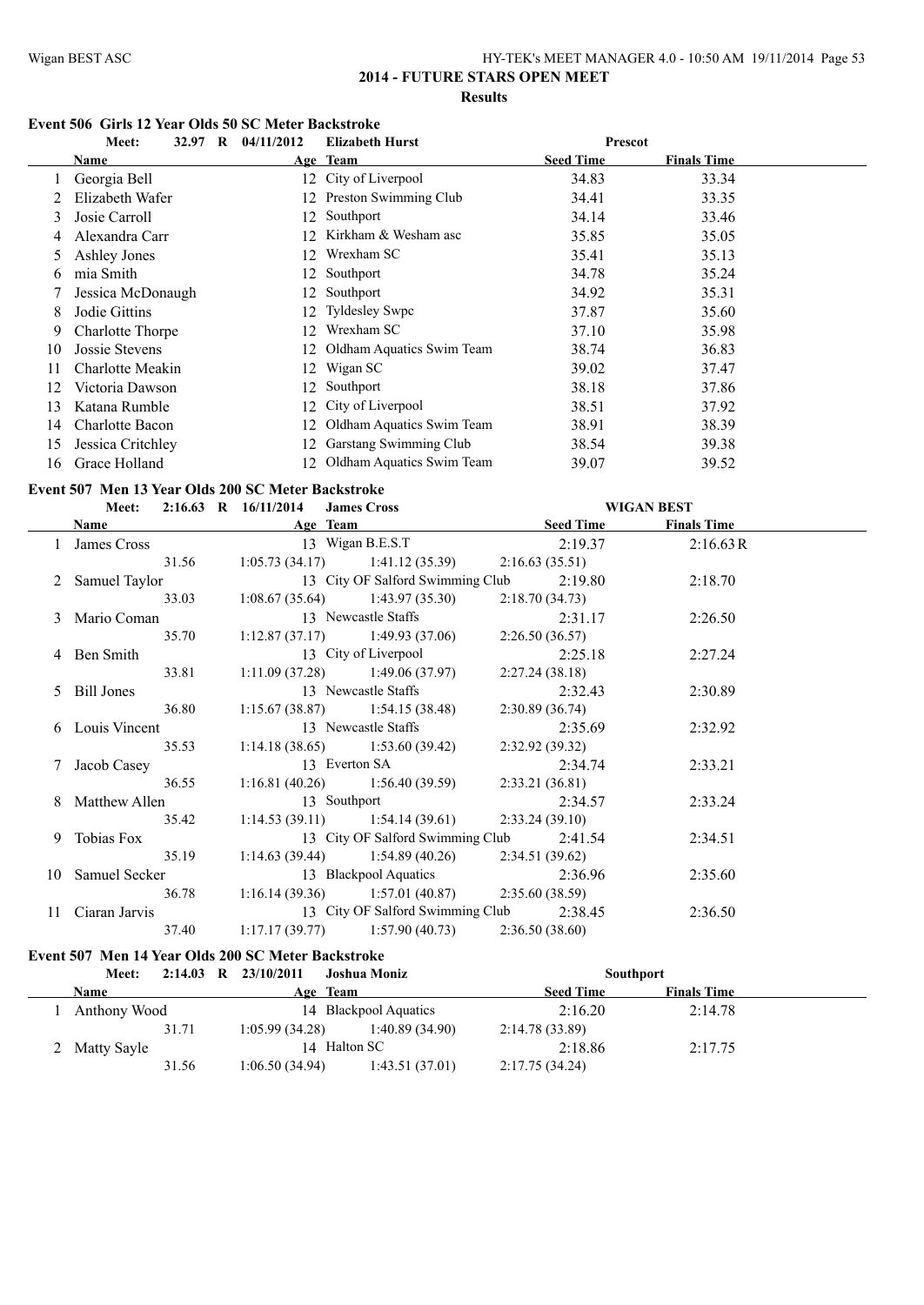#### **(Event 507 Men 14 Year Olds 200 SC Meter Backstroke)**

|   | Name             | Age Team                          |                                   | <b>Seed Time</b> | <b>Finals Time</b> |  |
|---|------------------|-----------------------------------|-----------------------------------|------------------|--------------------|--|
|   | 3 Adam McCarter  | 14 Southport                      |                                   | 2:17.61          | 2:19.55            |  |
|   | 33.76            | 1:09.96(36.20)                    | 1:45.76(35.80)                    | 2:19.55(33.79)   |                    |  |
| 4 | Thomas Thorpe    |                                   | 14 Wrexham SC                     | 2:23.17          | 2:19.84            |  |
|   | 33.29            | $1:08.64(35.35)$ $1:44.64(36.00)$ |                                   | 2:19.84(35.20)   |                    |  |
|   | 5 Jack Mitchell  |                                   | 14 Blackpool Aquatics             | 2:24.74          | 2:21.03            |  |
|   | 33.91            | 1:09.51(35.60)                    | 1:45.69(36.18)                    | 2:21.03(35.34)   |                    |  |
|   | 6 Philip Whitham |                                   | 14 Oldham Aquatics Swim Team      | 2:29.73          | 2:30.52            |  |
|   | 34.87            | 1:12.57(37.70)                    | 1:51.48(38.91)                    | 2:30.52(39.04)   |                    |  |
| 7 | Joe Kenny        |                                   | 14 Clitheroe Dolphins             | 2:33.53          | 2:32.03            |  |
|   | 34.69            | 1:12.64(37.95)                    | 1:52.60(39.96)                    | 2:32.03(39.43)   |                    |  |
| 8 | Samuel Naylor    |                                   | 14 City of Bradford Swimming Club | 2:40.77          | 2:34.95            |  |
|   | 38.05            | 1:16.87(38.82)                    | 1:56.14(39.27)                    | 2:34.95(38.81)   |                    |  |
| 9 | Ethan Scrutton   |                                   | 14 City of Liverpool              | 2:41.16          | 2:41.95            |  |
|   | 37.12            | 1:18.53(41.41)                    | 2:00.69(42.16)                    | 2:41.95(41.26)   |                    |  |

#### **Event 507 Men 15 & Over 200 SC Meter Backstroke**

| Meet: 2:03.34 R 23/10/2011 Ian Powell          |              |                                   |                                                       | <b>Stockport Metro</b> |         |  |
|------------------------------------------------|--------------|-----------------------------------|-------------------------------------------------------|------------------------|---------|--|
| Name Age Team                                  |              |                                   |                                                       | Seed Time Finals Time  |         |  |
| 1 Joshua Moniz 17 Southport                    |              |                                   |                                                       | 2:03.89                | 2:07.30 |  |
| 29.09                                          |              |                                   | $1:00.58(31.49)$ $1:33.92(33.34)$ $2:07.30(33.38)$    |                        |         |  |
| 2 Callum Welman 16 Wrexham SC                  |              |                                   | 2:16.52                                               |                        | 2:15.40 |  |
|                                                |              |                                   | $1:05.04(33.89)$ $1:40.25(35.21)$ $2:15.40(35.15)$    |                        |         |  |
| 3 Conor Coogan                                 |              | 15 City Of Manchester Aquatics    | 2:19.00                                               |                        | 2:17.83 |  |
| 32.13                                          |              |                                   | $1:07.14(35.01)$ $1:42.79(35.65)$ $2:17.83(35.04)$    |                        |         |  |
| 4 Nathaniel Stevens                            |              | 15 Southport                      | 2:21.87                                               |                        | 2:18.50 |  |
| 31.57                                          |              |                                   | $1:05.89(34.32)$ $1:42.43(36.54)$ $2:18.50(36.07)$    |                        |         |  |
| 5 Declan Hall                                  |              |                                   | 15 Wigan SC 2:26.41                                   |                        | 2:21.66 |  |
| 31.22                                          |              |                                   | $1:05.85(34.63)$ $1:43.43(37.58)$ $2:21.66(38.23)$    |                        |         |  |
| 6 Jimmy Lund                                   |              |                                   | 15 City of Bradford Swimming Club 2:28.68             |                        | 2:22.88 |  |
| 33.18                                          |              |                                   | $1:09.26(36.08)$ $1:46.31(37.05)$ $2:22.88(36.57)$    |                        |         |  |
| 7 Matthew Mcgowan                              |              |                                   | 15 City Of Manchester Aquatics 2:26.21                |                        | 2:24.49 |  |
| 33.48                                          |              |                                   | $1:09.95(36.47)$ $1:47.81(37.86)$ $2:24.49(36.68)$    |                        |         |  |
| 8 Alex Richardson                              |              |                                   | 15 Oldham Aquatics Swim Team 2:22.05                  |                        | 2:25.33 |  |
| 33.67                                          |              | $1:10.39(36.72)$ $1:48.29(37.90)$ | 2:25.33 (37.04)                                       |                        |         |  |
| 9 Neal Allen                                   |              | 17 Wrexham SC                     | 2:30.34                                               |                        | 2:26.09 |  |
| 33.79                                          |              |                                   | 1:10.43 (36.64) 1:48.89 (38.46) 2:26.09 (37.20)       |                        |         |  |
| 10 Harry Cooke                                 | 15 Southport |                                   | 2:28.94                                               |                        | 2:26.22 |  |
|                                                |              |                                   | 34.53 1:11.32 (36.79) 1:49.37 (38.05) 2:26.22 (36.85) |                        |         |  |
| 11 Bradley Loder 15 Blackpool Aquatics 2:29.71 |              |                                   |                                                       |                        | 2:31.47 |  |
| 35.72                                          |              | $1:14.56(38.84)$ $1:53.70(39.14)$ | 2:31.47(37.77)                                        |                        |         |  |

# **Event 508 Girls 13 Year Olds 200 SC Meter Backstroke**

| <b>Seed Time</b><br><b>Finals Time</b><br><b>Name</b><br>Age Team<br>13 City of Liverpool<br>Athena Clayson<br>2:24.41<br>2:17.92R<br>1:43.33(36.14)<br>1:07.19(34.72)<br>32.47<br>2:17.92(34.59)<br>13 Wigan B.E.S.T<br>2 Charlotte Nester<br>2:26.18<br>2:30.43<br>1:48.43(38.10)<br>1:10.33(36.93)<br>33.40<br>2:26.18(37.75)<br>13 Carnforth Otters<br>2:28.54<br>2:37.80<br>Aimee Banks<br>1:49.58 (37.98)<br>34.59<br>1:11.60(37.01)<br>2:28.54(38.96)<br>13 Southport<br>Maisie Johnson<br>2:34.97<br>2:36.90<br>4<br>36.46<br>1:55.91(39.75)<br>2:34.97(39.06)<br>1:16.16(39.70)<br>13 City of Liverpool<br>2:35.09<br>5 Eve Richings<br>2:44.09<br>1:16.12(38.85)<br>1:56.17(40.05)<br>37.27<br>2:35.09(38.92) | <b>Meet:</b> | 2:17.92 R 16/11/2014 | <b>Athena Clayson</b> | <b>CO Liverpool</b> |  |
|-------------------------------------------------------------------------------------------------------------------------------------------------------------------------------------------------------------------------------------------------------------------------------------------------------------------------------------------------------------------------------------------------------------------------------------------------------------------------------------------------------------------------------------------------------------------------------------------------------------------------------------------------------------------------------------------------------------------------|--------------|----------------------|-----------------------|---------------------|--|
|                                                                                                                                                                                                                                                                                                                                                                                                                                                                                                                                                                                                                                                                                                                         |              |                      |                       |                     |  |
|                                                                                                                                                                                                                                                                                                                                                                                                                                                                                                                                                                                                                                                                                                                         |              |                      |                       |                     |  |
|                                                                                                                                                                                                                                                                                                                                                                                                                                                                                                                                                                                                                                                                                                                         |              |                      |                       |                     |  |
|                                                                                                                                                                                                                                                                                                                                                                                                                                                                                                                                                                                                                                                                                                                         |              |                      |                       |                     |  |
|                                                                                                                                                                                                                                                                                                                                                                                                                                                                                                                                                                                                                                                                                                                         |              |                      |                       |                     |  |
|                                                                                                                                                                                                                                                                                                                                                                                                                                                                                                                                                                                                                                                                                                                         |              |                      |                       |                     |  |
|                                                                                                                                                                                                                                                                                                                                                                                                                                                                                                                                                                                                                                                                                                                         |              |                      |                       |                     |  |
|                                                                                                                                                                                                                                                                                                                                                                                                                                                                                                                                                                                                                                                                                                                         |              |                      |                       |                     |  |
|                                                                                                                                                                                                                                                                                                                                                                                                                                                                                                                                                                                                                                                                                                                         |              |                      |                       |                     |  |
|                                                                                                                                                                                                                                                                                                                                                                                                                                                                                                                                                                                                                                                                                                                         |              |                      |                       |                     |  |
|                                                                                                                                                                                                                                                                                                                                                                                                                                                                                                                                                                                                                                                                                                                         |              |                      |                       |                     |  |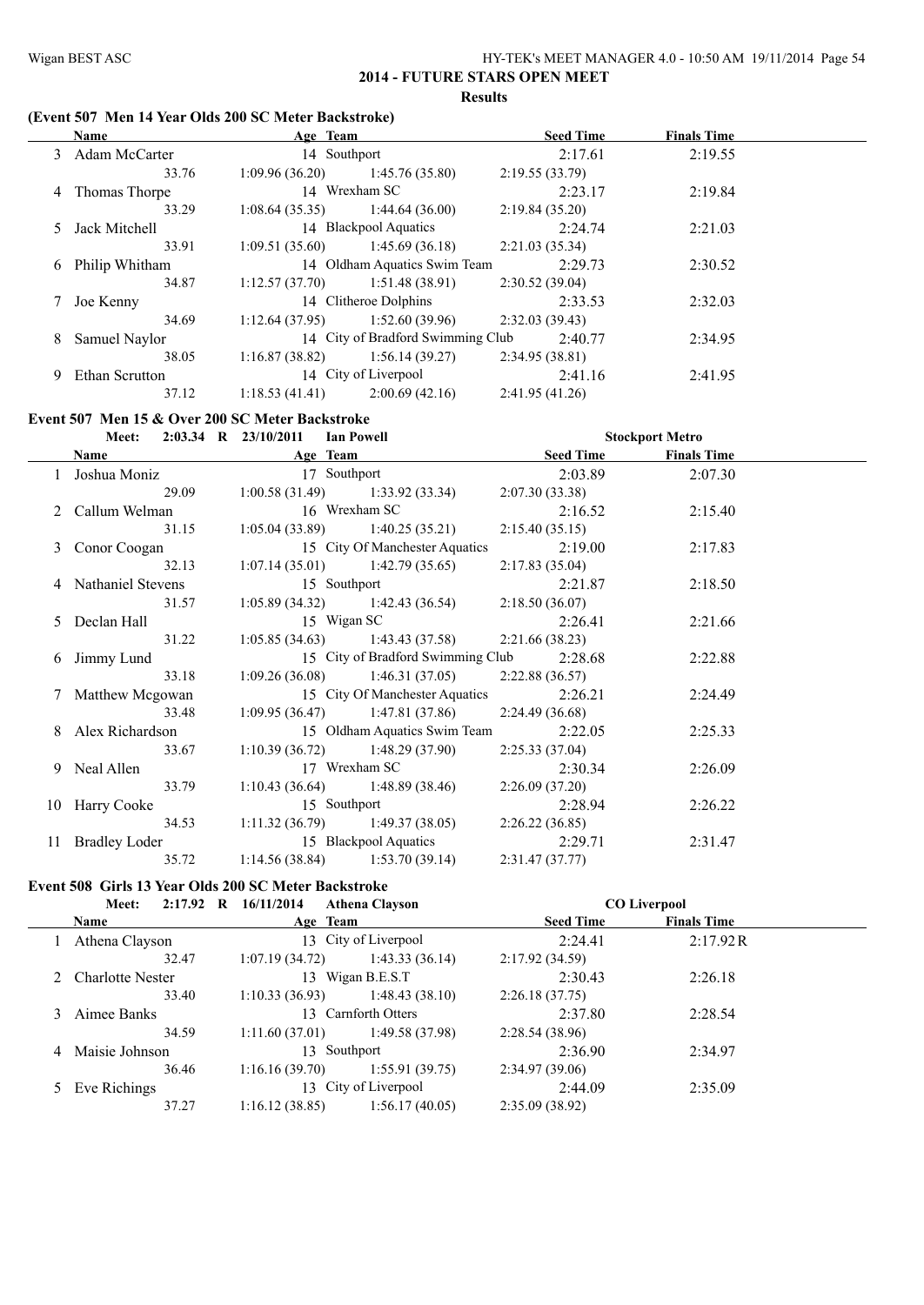#### **(Event 508 Girls 13 Year Olds 200 SC Meter Backstroke)**

|     | Name                   | Age Team        |                       | <b>Seed Time</b> | <b>Finals Time</b> |  |
|-----|------------------------|-----------------|-----------------------|------------------|--------------------|--|
| *6  | Lauren Rainford-Read   |                 | 13 Blackpool Aquatics | 2:35.81          | 2:37.76            |  |
|     | 37.21                  | 1:16.98(39.77)  | 1:57.88(40.90)        | 2:37.76(39.88)   |                    |  |
| *6  | Keely Smith            |                 | 13 Wrexham SC         | 2:39.39          | 2:37.76            |  |
|     | 36.63                  | 1:17.04(40.41)  | 1:58.05(41.01)        | 2:37.76(39.71)   |                    |  |
| 8   | Alexandra Livingstone  |                 | 13 Carnforth Otters   | 2:42.16          | 2:38.59            |  |
|     | 37.60                  | 1:18.62(41.02)  | 1:59.54(40.92)        | 2:38.59(39.05)   |                    |  |
| 9   | Demi Evans             |                 | 13 Wrexham SC         | 2:40.36          | 2:40.84            |  |
|     | 37.66                  | 1:18.23(40.57)  | 1:59.68(41.45)        | 2:40.84(41.16)   |                    |  |
| 10  | Abigail Towle          |                 | 13 City of Liverpool  | 2:47.36          | 2:45.02            |  |
|     | 39.92                  | 1:22.25(42.33)  | 2:04.22(41.97)        | 2:45.02(40.80)   |                    |  |
| 11  | <b>Sydney Bairstow</b> |                 | 13 Blackpool Aquatics | 2:47.84          | 2:47.48            |  |
|     | 41.44                  | 1:23.87(42.43)  | 2:06.35(42.48)        | 2:47.48(41.13)   |                    |  |
| 12. | Emma White             |                 | 13 Wigan B.E.S.T      | 2:49.22          | 2:49.01            |  |
|     | 38.86                  | 1:20.82 (41.96) | 2:04.74(43.92)        | 2:49.01(44.27)   |                    |  |
|     |                        |                 |                       |                  |                    |  |

#### **Event 508 Women 14 & Over 200 SC Meter Backstroke**

| Meet: 2:13.25 R 16/11/2014 Shauntelle Austin |              |                                                 |                 | <b>Blackpool</b>   |  |
|----------------------------------------------|--------------|-------------------------------------------------|-----------------|--------------------|--|
|                                              |              | <b>Name Seed Time Age Team Seed Time</b>        |                 | <b>Finals Time</b> |  |
|                                              |              | Shauntelle Austin 17 Blackpool Aquatics         | 2:14.30         | 2:13.25R           |  |
| 31.32                                        |              | $1:04.90(33.58)$ $1:39.52(34.62)$               | 2:13.25(33.73)  |                    |  |
| 2 Hannah Kelsall                             |              | 15 City of Liverpool 2:17.90                    |                 | 2:19.08            |  |
|                                              |              | 32.55 1:07.57 (35.02) 1:44.23 (36.66)           | 2:19.08(34.85)  |                    |  |
| 3 Hannah Platt                               |              | 16 City of Liverpool 2:26.60                    |                 | 2:27.25            |  |
| 33.86                                        |              | $1:11.28(37.42)$ $1:49.67(38.39)$               | 2:27.25 (37.58) |                    |  |
| 4 Charlotte Marshall                         |              | 15 City Of Manchester Aquatics                  | 2:30.01         | 2:27.42            |  |
| 33.75                                        |              | $1:12.06(38.31)$ $1:50.11(38.05)$               | 2:27.42(37.31)  |                    |  |
| 5 Ella Mae Johnson                           | 14 Southport |                                                 | 2:34.40         | 2:29.68            |  |
| 34.87                                        |              | 1:12.58 (37.71) 1:51.03 (38.45) 2:29.68 (38.65) |                 |                    |  |
| 6 Victoria Hill                              | 15 Southport |                                                 | 2:29.99         | 2:30.82            |  |
| 34.22                                        |              | 1:11.46 (37.24) 1:51.31 (39.85) 2:30.82 (39.51) |                 |                    |  |
| 7 Lisa Yates                                 |              | 16 Horwich Asc 2:34.53                          |                 | 2:33.84            |  |
| 35.89                                        |              | 1:13.83 (37.94) 1:53.81 (39.98) 2:33.84 (40.03) |                 |                    |  |
| 8 Frankie Francesca                          |              | 14 City of Bradford Swimming Club 2:37.54       |                 | 2:36.79            |  |
| 38.13                                        |              | 1:17.87 (39.74) 1:58.06 (40.19) 2:36.79 (38.73) |                 |                    |  |
| 9 Ellen Winters                              |              | 14 City of Bradford Swimming Club 2:41.86       |                 | 2:45.31            |  |
| 39.74                                        |              | 1:21.67 (41.93) 2:04.27 (42.60) 2:45.31 (41.04) |                 |                    |  |
| 10 Hannah Melling                            |              | 16 Wirral Metro 2:42.05                         |                 | 2:49.14            |  |
| 37.66                                        |              | 1:20.72 (43.06) 2:05.36 (44.64) 2:49.14 (43.78) |                 |                    |  |

#### **Event 509 Men 10 Year Olds 100 SC Meter Butterfly**

| Meet:       | 1:22.94 R $16/11/2014$ |                | <b>Henry Maw</b> |                  | <b>Southport</b>   |  |
|-------------|------------------------|----------------|------------------|------------------|--------------------|--|
| <b>Name</b> |                        |                | Age Team         | <b>Seed Time</b> | <b>Finals Time</b> |  |
| Henry Maw   |                        |                | 10 Southport     | 1:22.00          | 1:22.94R           |  |
|             | 39.27                  | 1:22.94(43.67) |                  |                  |                    |  |

# **Event 509 Men 11 Year Olds 100 SC Meter Butterfly**

| Meet:          | $1:16.08$ R | 16/11/2014     | <b>Luke Black</b>                | <b>Blackpool</b> |                    |  |
|----------------|-------------|----------------|----------------------------------|------------------|--------------------|--|
| <b>Name</b>    |             |                | Age Team                         | <b>Seed Time</b> | <b>Finals Time</b> |  |
| Luke Black     |             | 11             | <b>Blackpool Aquatics</b>        | 1:24.43          | 1:16.08R           |  |
|                | 36.72       | 1:16.08(39.36) |                                  |                  |                    |  |
| 2 Mason Galley |             | 11             | Southport                        | 1:19.49          | 1:18.70            |  |
|                | 38.32       | 1:18.70(40.38) |                                  |                  |                    |  |
| 3 Luke Adams   |             |                | 11 City OF Salford Swimming Club | 1:22.22          | 1:19.34            |  |
|                | 37.02       | 1:19.34(42.32) |                                  |                  |                    |  |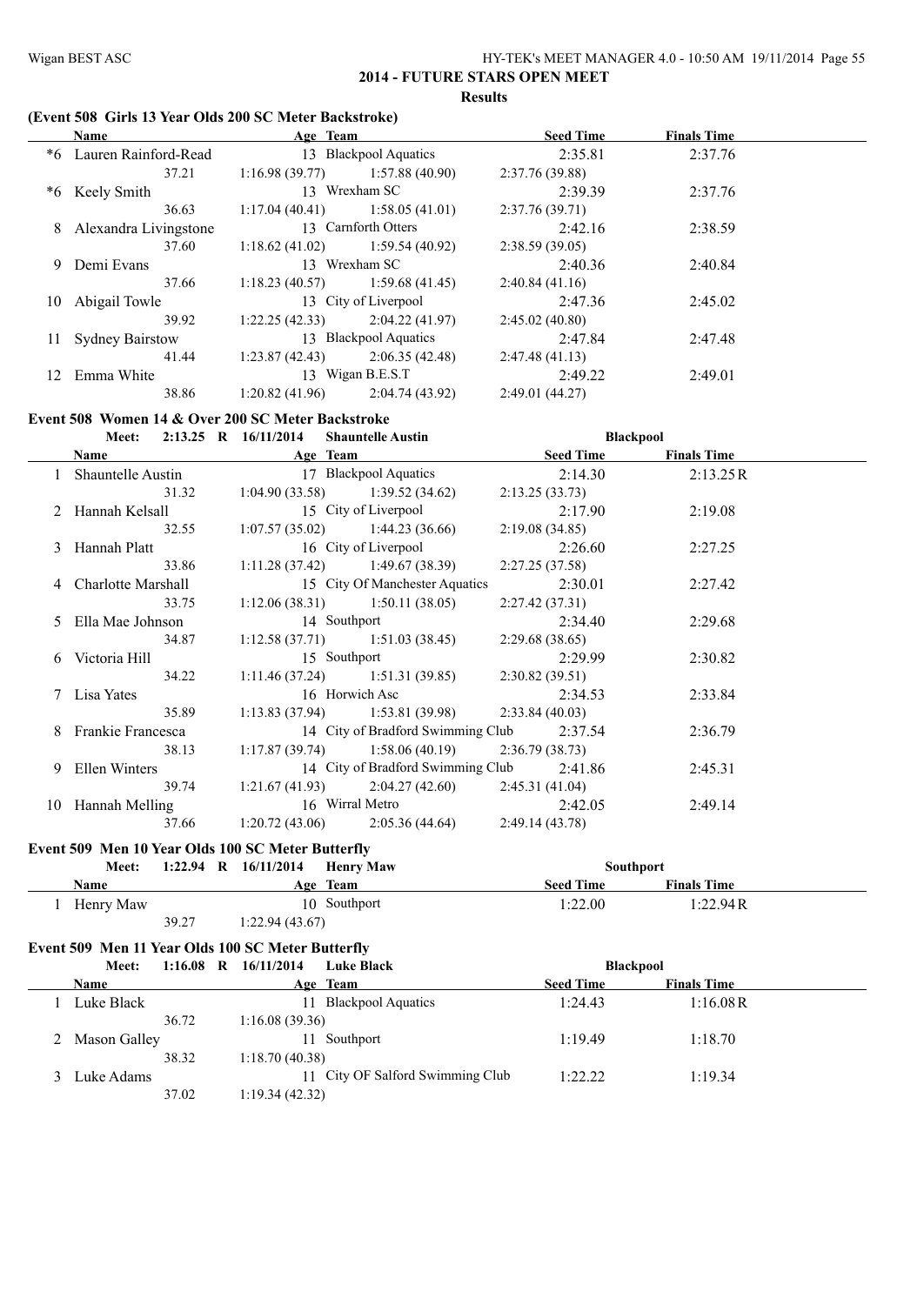|                | Name                                                       | (Event 509 Men 11 Year Olds 100 SC Meter Butterfly)<br>Age Team | <b>Seed Time</b> | <b>Finals Time</b> |
|----------------|------------------------------------------------------------|-----------------------------------------------------------------|------------------|--------------------|
|                | 4 Adam Newell                                              | 11 City OF Salford Swimming Club                                | 1:22.91          | 1:20.54            |
|                | 38.44                                                      | 1:20.54(42.10)                                                  |                  |                    |
|                | 5 Luke Suarez                                              | 11 Everton SA                                                   | 1:25.97          | 1:21.62            |
|                | 37.40                                                      | 1:21.62(44.22)                                                  |                  |                    |
|                | Event 509 Men 12 Year Olds 100 SC Meter Butterfly          |                                                                 |                  |                    |
|                | Meet:                                                      | 1:08.77 R 16/11/2014<br><b>Ethan Evans</b>                      |                  | <b>CO</b> Salford  |
|                | Name                                                       | Age Team                                                        | <b>Seed Time</b> | <b>Finals Time</b> |
|                | 1 Ethan Evans                                              | 12 City OF Salford Swimming Club                                | 1:07.20          | 1:08.77R           |
|                | 31.69                                                      | 1:08.77(37.08)                                                  |                  |                    |
| 2              | Ewan Wilson                                                | 12 City OF Salford Swimming Club                                | 1:13.26          | 1:10.68            |
|                | 33.53                                                      | 1:10.68(37.15)                                                  |                  |                    |
| 3              | Jack Howard                                                | 12 Preston Swimming Club                                        | 1:13.50          | 1:13.84            |
|                | 34.84                                                      | 1:13.84 (39.00)                                                 |                  |                    |
| 4              | Eoin O'Connor                                              | 12 City of Liverpool                                            | 1:13.18          | 1:14.55            |
|                | 34.54                                                      | 1:14.55(40.01)                                                  |                  |                    |
| 5              | Thomas Dugdale                                             | 12 Carnforth Otters                                             | 1:17.23          | 1:15.38            |
|                | 34.48                                                      | 1:15.38(40.90)                                                  |                  |                    |
| 6              | Ben McEvoy                                                 | 12 City OF Salford Swimming Club                                | 1:17.11          | 1:18.26            |
|                |                                                            |                                                                 |                  |                    |
|                | 36.26                                                      | 1:18.26(42.00)                                                  |                  |                    |
|                |                                                            |                                                                 |                  |                    |
|                | Event 509 Men 13 Year Olds 100 SC Meter Butterfly<br>Meet: | <b>Lee Reeder</b>                                               |                  |                    |
|                | Name                                                       | 1:02.44 R 23/10/2011                                            | <b>Seed Time</b> | <b>Preston SC</b>  |
|                |                                                            | Age Team                                                        |                  | <b>Finals Time</b> |
|                | 1 Mario Coman<br>31.07                                     | 13 Newcastle Staffs                                             | 1:07.43          | 1:05.08            |
| $\overline{2}$ | Harry Pilkington                                           | 1:05.08(34.01)<br>13 Burnley Bobcats Adm                        | 1:07.46          | 1:06.07            |
|                | 30.51                                                      | 1:06.07(35.56)                                                  |                  |                    |
| 3              | Elliot Norman                                              | 13 Burnley Bobcats Adm                                          | 1:17.61          | 1:11.37            |
|                | 34.01                                                      | 1:11.37(37.36)                                                  |                  |                    |
| 4              | Ben Smith                                                  | 13 City of Liverpool                                            | 1:13.49          | 1:11.89            |
|                | 33.52                                                      | 1:11.89(38.37)                                                  |                  |                    |
| 5              | Jack Huddart                                               | 13 Blackburn Centurions                                         | 1:15.67          | 1:12.69            |
|                | 33.24                                                      | 1:12.69(39.45)                                                  |                  |                    |
| 6              | Oliver Wain                                                | 13 City of Bradford Swimming Club                               | 1:15.00          | 1:14.61            |
|                | 34.79                                                      | 1:14.61(39.82)                                                  |                  |                    |
| 7              | Matthew Holliday                                           | 13 Wigan SC                                                     | 1:19.73          | 1:18.90            |
|                | 35.73                                                      | 1:18.90(43.17)                                                  |                  |                    |
| 8              | Lewis Mc Kenna<br>35.15                                    | 13 Burnley Bobcats Adm<br>1:19.06(43.91)                        | 1:19.00          | 1:19.06            |

|   | 1:00.03<br>$\mathbf R$<br>Meet: | 23/10/2011<br>Jordan Macdonald | <b>Southport</b>                       |  |
|---|---------------------------------|--------------------------------|----------------------------------------|--|
|   | Name                            | Age Team                       | <b>Seed Time</b><br><b>Finals Time</b> |  |
|   | Matty Sayle                     | 14 Halton SC                   | 1:02.84<br>1:03.87                     |  |
|   | 30.13                           | 1:02.84(32.71)                 |                                        |  |
|   | 2 Harley Beentjes               | 14 Wigan B.E.S.T               | 1:05.38<br>1:03.42                     |  |
|   | 29.82                           | 1:03.42(33.60)                 |                                        |  |
| 3 | Matthew Silvester               | 14 Wigan B.E.S.T               | 1:04.61<br>1:04.09                     |  |
|   | 31.47                           | 1:04.61(33.14)                 |                                        |  |
| 4 | Benjamin McKenna                | 14 Southport                   | 1:06.77<br>1:04.75                     |  |
|   | 29.66                           | 1:04.75(35.09)                 |                                        |  |
|   | Ryan Warriner                   | 14 City of Liverpool           | 1:06.44<br>1:04.49                     |  |
|   | 31.80                           | 1:06.44 (34.64)                |                                        |  |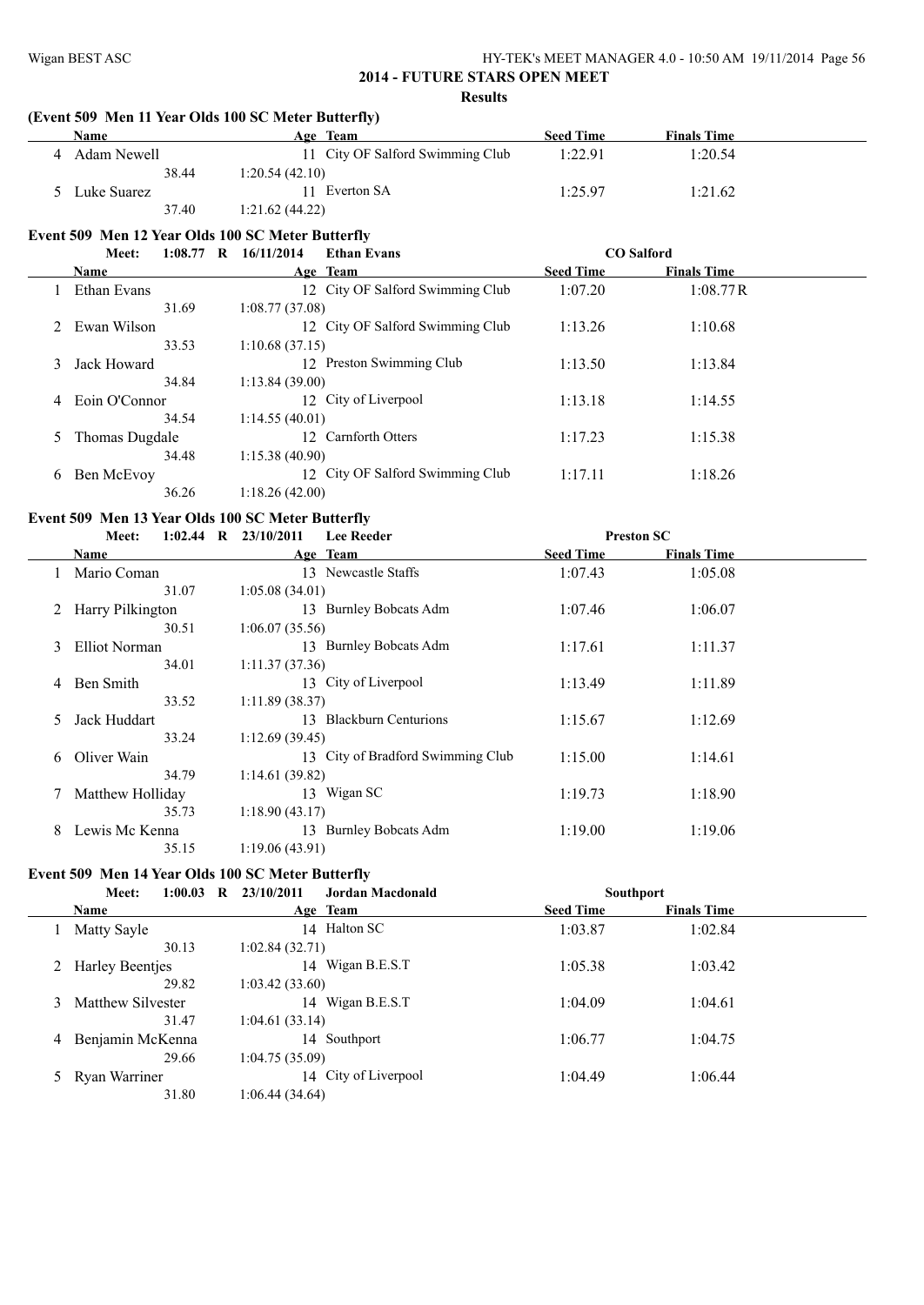#### **(Event 509 Men 14 Year Olds 100 SC Meter Butterfly)**

|    | Name             | Age Team                       | <b>Seed Time</b> | <b>Finals Time</b> |  |
|----|------------------|--------------------------------|------------------|--------------------|--|
| 6  | Paolo Moniz      | 14 Southport                   | 1:04.20          | 1:06.50            |  |
|    | 32.39            | 1:06.50(34.11)                 |                  |                    |  |
|    | Jamie Grayson    | 14 City of Liverpool           | 1:10.19          | 1:07.90            |  |
|    | 31.80            | 1:07.90(36.10)                 |                  |                    |  |
| 8  | Tom Stanley      | 14 Newcastle Staffs            | 1:09.45          | 1:08.76            |  |
|    | 31.89            | 1:08.76(36.87)                 |                  |                    |  |
| 9  | Matthew Johnson  | 14 City of Liverpool           | 1:09.30          | 1:08.79            |  |
|    | 33.61            | 1:08.79(35.18)                 |                  |                    |  |
| 10 | Alexander Axford | 14 City Of Manchester Aquatics | 1:10.79          | 1:09.72            |  |
|    | 32.75            | 1:09.72(36.97)                 |                  |                    |  |
|    | Joe Kenny        | 14 Clitheroe Dolphins          | 1:11.70          | 1:12.70            |  |
|    | 34.29            | 1:12.70(38.41)                 |                  |                    |  |

#### **Event 509 Men 15 & Over 100 SC Meter Butterfly**

|    | Meet:                | 55.77 R 16/11/2014 | <b>Shaun Muscroft</b>          | <b>COMAST</b>    |                    |  |
|----|----------------------|--------------------|--------------------------------|------------------|--------------------|--|
|    | Name                 |                    | Age Team                       | <b>Seed Time</b> | <b>Finals Time</b> |  |
|    | Shaun Muscroft       |                    | 18 City Of Manchester Aquatics | 54.50            | 55.77R             |  |
|    | 26.69                | 55.77 (29.08)      |                                |                  |                    |  |
| 2  | <b>Antony Evitts</b> |                    | 18 City Of Manchester Aquatics | 55.90            | 55.92              |  |
|    | 25.79                | 55.92 (30.13)      |                                |                  |                    |  |
| 3  | Marcus Williamson    |                    | 18 Newcastle Staffs            | 58.02            | 57.93              |  |
|    | 26.81                | 57.93 (31.12)      |                                |                  |                    |  |
| 4  | Dominic Suggitt      |                    | 20 Wigan B.E.S.T               | 1:04.37          | 58.95              |  |
|    | 27.34                | 58.95 (31.61)      |                                |                  |                    |  |
| 5  | Joshua Moniz         |                    | 17 Southport                   | 58.62            | 59.92              |  |
|    | 28.59                | 59.92 (31.33)      |                                |                  |                    |  |
| 6  | Josh Lambert         |                    | 15 Burnley Bobcats Adm         | 1:00.50          | 1:00.53            |  |
|    | 28.36                | 1:00.53(32.17)     |                                |                  |                    |  |
|    | Karl Taylor          |                    | 16 Wrexham SC                  | 59.76            | 1:00.58            |  |
|    | 27.77                | 1:00.58(32.81)     |                                |                  |                    |  |
| 8  | Ewan Miller          |                    | 18 City Of Manchester Aquatics | 1:00.90          | 1:01.18            |  |
|    | 29.11                | 1:01.18(32.07)     |                                |                  |                    |  |
| 9  | Nathan Bennett       |                    | 15 City Of Manchester Aquatics | 1:00.10          | 1:01.77            |  |
|    | 28.61                | 1:01.77(33.16)     |                                |                  |                    |  |
| 10 | Andy Plummer         |                    | 19 Wigan B.E.S.T               | 1:00.63          | 1:02.34            |  |
|    | 28.35                | 1:02.34(33.99)     |                                |                  |                    |  |
| 11 | Oliver Houghton      |                    | 16 City Of Manchester Aquatics | 1:02.34          | x1:02.53           |  |
|    | 29.84                | 1:02.53(32.69)     |                                |                  |                    |  |
| 12 | William Beavan       |                    | 16 Burnley Bobcats Adm         | 1:04.87          | 1:03.19            |  |
|    | 29.72                | 1:03.19(33.47)     |                                |                  |                    |  |
| 13 | Neal Allen           |                    | 17 Wrexham SC                  | 1:03.80          | 1:04.20            |  |
|    | 29.75                | 1:04.20(34.45)     |                                |                  |                    |  |
| 14 | Adams Lewis          |                    | 17 Cosacss City of Stoke       | 1:06.00          | 1:05.17            |  |
|    | 30.47                | 1:05.17(34.70)     |                                |                  |                    |  |
|    | 15 Liam Burston      |                    | 15 Oldham Aquatics Swim Team   | 1:08.27          | 1:07.20            |  |
|    | 31.74                | 1:07.20(35.46)     |                                |                  |                    |  |
| 16 | Conor Coogan         |                    | 15 City Of Manchester Aquatics | 1:05.60          | x1:08.37           |  |
|    | 31.87                | 1:08.37(36.50)     |                                |                  |                    |  |
|    |                      |                    |                                |                  |                    |  |

# **Event 510 Girls 10 Year Olds 100 SC Meter Butterfly**

| Meet:         | $1:20.22$ R | 16/11/2014     | Olivia Herron                    | CO Salford       |                    |  |
|---------------|-------------|----------------|----------------------------------|------------------|--------------------|--|
| Name          |             |                | Age Team                         | <b>Seed Time</b> | <b>Finals Time</b> |  |
| Olivia Herron |             |                | 10 City OF Salford Swimming Club | 1:24.73          | 1:20.22R           |  |
|               | 38.53       | 1:20.22(41.69) |                                  |                  |                    |  |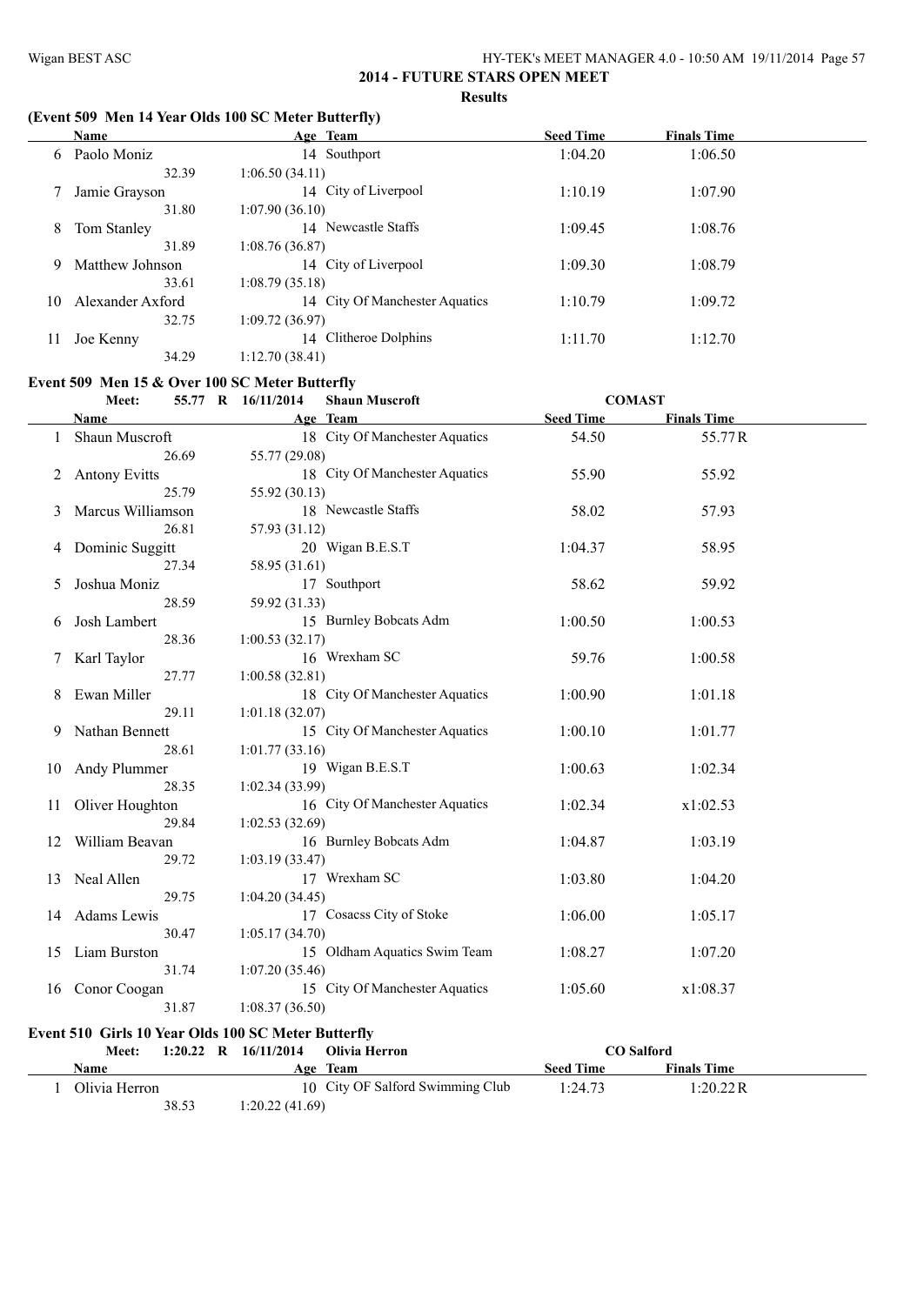#### **(Event 510 Girls 10 Year Olds 100 SC Meter Butterfly)**

|   | Name                | Age Team                         | <b>Seed Time</b> | <b>Finals Time</b> |  |
|---|---------------------|----------------------------------|------------------|--------------------|--|
|   | 2 Ruby Holland      | 10 Oldham Aquatics Swim Team     | 1:31.49          | 1:25.46            |  |
|   | 40.12               | 1:25.46 (45.34)                  |                  |                    |  |
| 3 | Ella Price          | Oldham Aquatics Swim Team<br>10. | 1:29.80          | 1:27.13            |  |
|   | 41.19               | 1:27.13(45.94)                   |                  |                    |  |
| 4 | Olivia Logan        | 10 Southport                     | 1:30.00          | 1:28.57            |  |
|   | 40.98               | 1:28.57 (47.59)                  |                  |                    |  |
|   | 5 Olivia Borland    | 10 Southport                     | 1:35.00          | 1:34.95            |  |
|   | 44.92               | 1:34.95 (50.03)                  |                  |                    |  |
| 6 | <b>Emily Morris</b> | 10 City of Liverpool             | 1:32.54          | 1:36.23            |  |
|   | 44.30               | 1:36.23(51.93)                   |                  |                    |  |

# **Event 510 Girls 11 Year Olds 100 SC Meter Butterfly**

|    | Meet:               | $1:09.06$ R $23/10/2011$ | <b>Holly Hibbott</b>             | <b>Southport</b> |                    |  |
|----|---------------------|--------------------------|----------------------------------|------------------|--------------------|--|
|    | Name                |                          | Age Team                         | <b>Seed Time</b> | <b>Finals Time</b> |  |
|    | Kate Forster        |                          | 11 Southport                     | 1:18.93          | 1:17.18            |  |
|    | 35.65               | 1:17.18(41.53)           |                                  |                  |                    |  |
|    | Leia King           |                          | 11 City OF Salford Swimming Club | 1:20.78          | 1:18.65            |  |
|    | 36.38               | 1:18.65(42.27)           |                                  |                  |                    |  |
| 3  | Jessica law         |                          | 11 Southport                     | 1:22.70          | 1:19.60            |  |
|    | 37.88               | 1:19.60(41.72)           |                                  |                  |                    |  |
| 4  | Kimberley Burston   |                          | 11 Oldham Aquatics Swim Team     | 1:21.26          | 1:20.60            |  |
|    | 37.52               | 1:20.60(43.08)           |                                  |                  |                    |  |
| 5  | Leah Edwards        |                          | 11 City OF Salford Swimming Club | 1:26.77          | 1:21.29            |  |
|    | 38.39               | 1:21.29(42.90)           |                                  |                  |                    |  |
| 6  | Amber Gower         |                          | 11 Wigan B.E.S.T                 | 1:21.30          | 1:22.54            |  |
|    | 38.88               | 1:22.54(43.66)           |                                  |                  |                    |  |
|    | Elena Priestner     |                          | 11 Southport                     | 1:26.33          | 1:24.01            |  |
|    | 39.79               | 1:24.01(44.22)           |                                  |                  |                    |  |
| 8  | Ayesha Brocklehurst |                          | 11 Wigan B.E.S.T                 | 1:26.82          | 1:24.14            |  |
|    | 39.06               | 1:24.14(45.08)           |                                  |                  |                    |  |
| 9  | Amy Teebay          |                          | 11 Southport                     | 1:24.00          | 1:25.44            |  |
|    | 40.43               | 1:25.44(45.01)           |                                  |                  |                    |  |
| 10 | Lauren Teebay       |                          | 11 Southport                     | 1:24.00          | x1:33.99           |  |
|    | 44.14               | 1:33.99(49.85)           |                                  |                  |                    |  |

#### **Event 510 Girls 12 Year Olds 100 SC Meter Butterfly**

|    | Meet:                  | $1:07.90$ R $16/11/2014$<br><b>Abby Jones</b> | Southport        |                    |  |
|----|------------------------|-----------------------------------------------|------------------|--------------------|--|
|    | Name                   | Age Team                                      | <b>Seed Time</b> | <b>Finals Time</b> |  |
|    | Abby Jones             | 12 Southport                                  | 1:06.90          | 1:07.90R           |  |
|    | 32.39                  | 1:07.90(35.51)                                |                  |                    |  |
|    | Holly White            | 12 City of Liverpool                          | 1:14.92          | 1:11.00            |  |
|    | 33.69                  | 1:11.00(37.31)                                |                  |                    |  |
| 3  | Jasmine Gower          | 12 Wigan B.E.S.T                              | 1:13.96          | 1:13.51            |  |
|    | 34.38                  | 1:13.51(39.13)                                |                  |                    |  |
| 4  | Jessica McDonaugh      | 12 Southport                                  | 1:15.93          | 1:13.74            |  |
|    | 34.72                  | 1:13.74(39.02)                                |                  |                    |  |
| 5. | <b>Emily Hughes</b>    | 12 Preston Swimming Club                      | 1:17.54          | 1:15.10            |  |
|    | 36.27                  | 1:15.10(38.83)                                |                  |                    |  |
| 6  | Ashley Jones           | 12 Wrexham SC                                 | 1:17.83          | 1:15.89            |  |
|    | 35.63                  | 1:15.89(40.26)                                |                  |                    |  |
|    | Jodie Gittins          | <b>Tyldesley Swpc</b><br>12                   | 1:16.09          | 1:15.98            |  |
|    | 35.84                  | 1:15.98(40.14)                                |                  |                    |  |
| 8  | <b>MACLAREN</b> Amelia | 12 City OF Salford Swimming Club              | 1:17.51          | 1:16.50            |  |
|    | 35.41                  | 1:16.50(41.09)                                |                  |                    |  |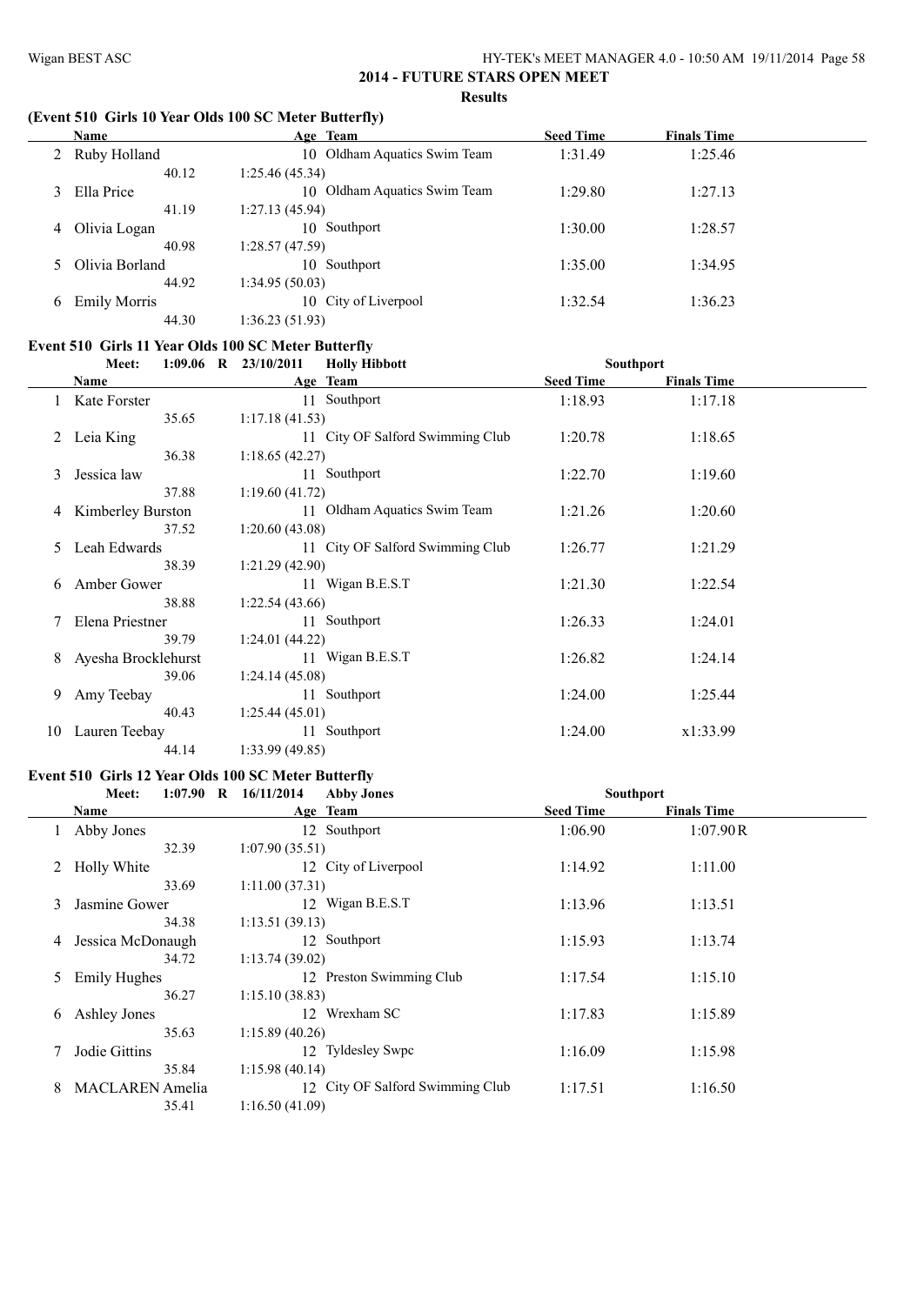$\frac{1}{2}$ 

#### **2014 - FUTURE STARS OPEN MEET Results**

#### **(Event 510 Girls 12 Year Olds 100 SC Meter Butterfly)**

|    | Name              | Age Team                        | <b>Seed Time</b> | <b>Finals Time</b> |  |
|----|-------------------|---------------------------------|------------------|--------------------|--|
| 9. | Elizabeth Wafer   | 12 Preston Swimming Club        | 1:19.49          | 1:17.07            |  |
|    | 36.41             | 1:17.07(40.66)                  |                  |                    |  |
| 10 | Emily Meneill     | 12 Blackpool Aquatics           | 1:11.31          | 1:17.14            |  |
|    | 37.17             | 1:17.14(39.97)                  |                  |                    |  |
| 11 | Scarlett Aspinall | 12 Southport                    | 1:18.50          | 1:17.39            |  |
|    | 37.24             | 1:17.39(40.15)                  |                  |                    |  |
| 12 | Lydia Denby       | 12 Carnforth Otters             | 1:19.93          | 1:17.71            |  |
|    | 36.54             | 1:17.71(41.17)                  |                  |                    |  |
| 13 | Katie Richardson  | Oldham Aquatics Swim Team<br>12 | 1:21.52          | 1:19.27            |  |
|    | 36.49             | 1:19.27(42.78)                  |                  |                    |  |
| 14 | Josie Carroll     | 12 Southport                    | 1:18.93          | 1:19.39            |  |
|    | 37.73             | 1:19.39(41.66)                  |                  |                    |  |
| 15 | Grace Holland     | Oldham Aquatics Swim Team<br>12 | 1:20.07          | 1:21.01            |  |
|    | 37.65             | 1:21.01(43.36)                  |                  |                    |  |

#### **Event 510 Girls 13 Year Olds 100 SC Meter Butterfly**

|    | Meet:                  | $1:08.11$ R $17/11/2013$ | Emma Whittingham                 | Southport        |                    |  |
|----|------------------------|--------------------------|----------------------------------|------------------|--------------------|--|
|    | <b>Name</b>            |                          | Age Team                         | <b>Seed Time</b> | <b>Finals Time</b> |  |
|    | Ellie Molyneux         |                          | 13 Wigan B.E.S.T                 | 1:03.90          | 1:08.63            |  |
|    | 31.76                  | 1:08.63(36.87)           |                                  |                  |                    |  |
|    | India Gould            |                          | 13 City of Liverpool             | 1:10.60          | 1:09.47            |  |
|    | 32.80                  | 1:09.47(36.67)           |                                  |                  |                    |  |
| 3  | Jade Moore             |                          | 13 Blackpool Aquatics            | 1:12.89          | 1:10.63            |  |
|    | 33.11                  | 1:10.63(37.52)           |                                  |                  |                    |  |
| 4  | Imogen Bailey          |                          | 13 Wigan B.E.S.T                 | 1:12.24          | 1:11.62            |  |
|    | 34.45                  | 1:11.62(37.17)           |                                  |                  |                    |  |
| 5  | Ellie Cameron          |                          | 13 Preston Swimming Club         | 1:14.15          | 1:12.50            |  |
|    | 34.03                  | 1:12.50(38.47)           |                                  |                  |                    |  |
| 6  | Elissa Gornall         |                          | 13 Preston Swimming Club         | 1:12.50          | 1:13.28            |  |
|    | 34.69                  | 1:13.28(38.59)           |                                  |                  |                    |  |
|    | Ella Bergin-Williams   |                          | 13 Oldham Aquatics Swim Team     | 1:14.59          | 1:14.65            |  |
|    | 34.59                  | 1:14.65(40.06)           |                                  |                  |                    |  |
| 8  | Maisie Johnson         |                          | 13 Southport                     | 1:13.30          | 1:16.61            |  |
|    | 36.10                  | 1:16.61(40.51)           |                                  |                  |                    |  |
| 9  | Melissa Braddock       |                          | 13 Wigan B.E.S.T                 | 1:11.48          | 1:17.28            |  |
|    | 35.56                  | 1:17.28(41.72)           |                                  |                  |                    |  |
| 10 | <b>Sydney Bairstow</b> |                          | 13 Blackpool Aquatics            | 1:18.81          | 1:19.66            |  |
|    | 37.64                  | 1:19.66(42.02)           |                                  |                  |                    |  |
| 11 | Arina Klujeva          |                          | 13 City OF Salford Swimming Club | 1:18.47          | 1:20.07            |  |
|    | 36.84                  | 1:20.07(43.23)           |                                  |                  |                    |  |
| 12 | Lauren Rainford-Read   |                          | 13 Blackpool Aquatics            | 1:16.46          | 1:21.46            |  |
|    | 38.55                  | 1:21.46(42.91)           |                                  |                  |                    |  |

#### **Event 510 Women 14 & Over 100 SC Meter Butterfly**

| - R<br>Meet:<br>59.44    | 16/11/2014<br>Georgia Barton   | <b>COMAST</b>    |                    |  |
|--------------------------|--------------------------------|------------------|--------------------|--|
| <b>Name</b>              | Age Team                       | <b>Seed Time</b> | <b>Finals Time</b> |  |
| Georgia Barton           | 19 City Of Manchester Aquatics | 59.30            | 59.44R             |  |
| 28.45                    | 59.44 (30.99)                  |                  |                    |  |
| <b>Shauntelle Austin</b> | <b>Blackpool Aquatics</b>      | 1:00.60          | 1:02.59            |  |
| 29.86                    | 1:02.59(32.73)                 |                  |                    |  |
| 3 Rachel Lefley          | 24 City Of Manchester Aquatics | 59.65            | 1:03.39            |  |
| 29.24                    | 1:03.39(34.15)                 |                  |                    |  |
| 4 Eleanor Bailey         | 16 Wigan B.E.S.T               | 1:03.70          | 1:03.53            |  |
| 31.19                    | 1:03.53(32.34)                 |                  |                    |  |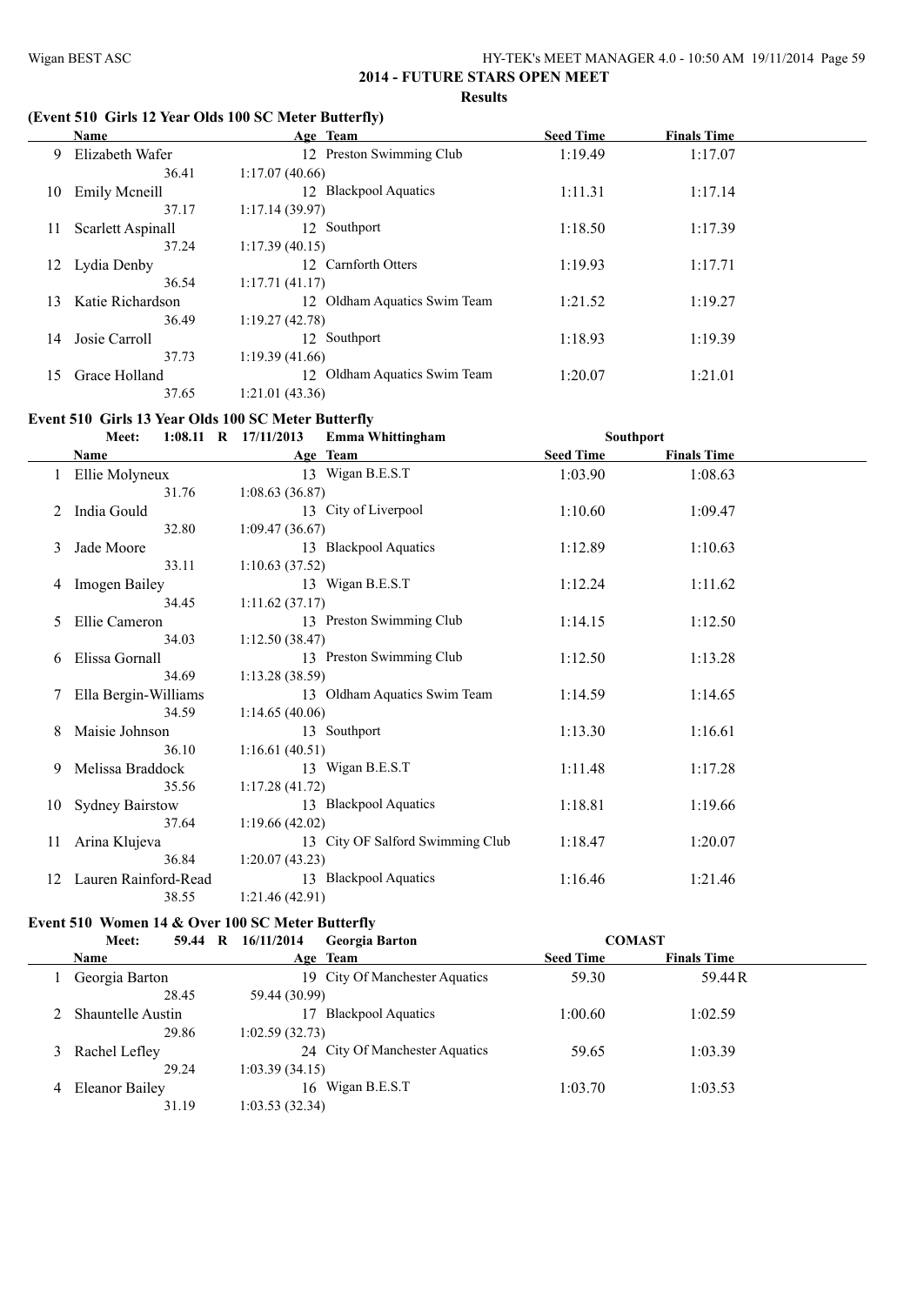# **(Event 510 Women 14 & Over 100 SC Meter Butterfly)**

|    | <b>Name</b>         | Age Team                       | <b>Seed Time</b> | <b>Finals Time</b> |  |
|----|---------------------|--------------------------------|------------------|--------------------|--|
|    | 5 Katie Rennolds    | 16 Burnley Bobcats Adm         | 1:03.82          | 1:03.96            |  |
|    | 30.14               | 1:03.96(33.82)                 |                  |                    |  |
| 6  | Rhianna Bennett     | 17 City Of Manchester Aquatics | 1:06.30          | 1:05.96            |  |
|    | 31.35               | 1:05.96(34.61)                 |                  |                    |  |
| 7. | Anna Niven          | 15 Southport                   | 1:05.20          | 1:06.82            |  |
|    | 31.81               | 1:06.82(35.01)                 |                  |                    |  |
| 8  | Jessica Sloan       | 16 Wigan B.E.S.T               | 1:07.60          | 1:06.93            |  |
|    | 31.34               | 1:06.93 (35.59)                |                  |                    |  |
| 9  | Lauren Dzyra        | 16 City Of Manchester Aquatics | 1:06.99          | 1:07.49            |  |
|    | 31.87               | 1:07.49(35.62)                 |                  |                    |  |
| 10 | Kerry Holding       | 18 Burnley Bobcats Adm         | 1:06.23          | 1:07.55            |  |
|    | 31.68               | 1:07.55(35.87)                 |                  |                    |  |
| 11 | Ellie Taylor        | 14 Burnley Bobcats Adm         | 1:09.14          | 1:07.80            |  |
|    | 31.30               | 1:07.80 (36.50)                |                  |                    |  |
| 12 | Abigail Procter     | 16 Burnley Bobcats Adm         | 1:07.69          | 1:08.34            |  |
|    | 32.48               | 1:08.34(35.86)                 |                  |                    |  |
| 13 | Ella Mae Johnson    | 14 Southport                   | 1:08.19          | 1:08.49            |  |
|    | 33.49               | 1:08.49(35.00)                 |                  |                    |  |
| 14 | Shannon Brealey     | 18 City Of Manchester Aquatics | 1:05.34          | x1:08.55           |  |
|    | 32.87               | 1:08.55(35.68)                 |                  |                    |  |
| 15 | Rebecca Twardochleb | 15 Newcastle Staffs            | 1:07.08          | 1:08.63            |  |
|    | 33.54               | 1:08.63 (35.09)                |                  |                    |  |
|    | 16 Niamh Wilgar     | 14 Southport                   | 1:10.00          | 1:08.64            |  |
|    | 31.93               | 1:08.64(36.71)                 |                  |                    |  |
|    | 17 Polly Holden     | 15 Newcastle Staffs            | 1:09.93          | 1:08.94            |  |
|    | 33.62               | 1:08.94(35.32)                 |                  |                    |  |
| 18 | Niamh Ryan          | 17 City Of Manchester Aquatics | 1:04.30          | x1:09.12           |  |
|    | 32.83               | 1:09.12(36.29)                 |                  |                    |  |
| 19 | Rebecca Chadwick    | 14 Newcastle Staffs            | 1:11.73          | 1:09.28            |  |
|    | 32.61               | 1:09.28(36.67)                 |                  |                    |  |
| 20 | Rebecca Winship     | 14 City Of Manchester Aquatics | 1:08.95          | x1:10.19           |  |
|    | 32.98               | 1:10.19(37.21)                 |                  |                    |  |
| 21 | Ellie Bagshaw       | 16 City Of Manchester Aquatics | 1:09.81          | x1:10.31           |  |
|    | 33.61               | 1:10.31(36.70)                 |                  |                    |  |
| 22 | Grace Pickles       | 15 Burnley Bobcats Adm         | 1:14.12          | x1:11.68           |  |
|    | 33.32               | 1:11.68(38.36)                 |                  |                    |  |
| 23 | Isobel Meikle       | 15 City Of Manchester Aquatics | 1:08.13          | x1:11.93           |  |
|    | 33.52               | 1:11.93 (38.41)                |                  |                    |  |
| 24 | Colette Meade       | 15 Burnley Bobcats Adm         | 1:11.24          | x1:12.11           |  |
|    | 34.38               | 1:12.11(37.73)                 |                  |                    |  |
| 25 | Ellie Dewsbury      | 14 Southport                   | 1:13.90          | 1:15.23            |  |
|    | 35.33               | 1:15.23(39.90)                 |                  |                    |  |

# **Event 511 Boys 9 Year Olds 200 SC Meter Freestyle**

|   | Meet:          |       | 2:41.60 R 16/11/2014 | <b>Joel King</b> |                                 |                |                  | <b>CO</b> Salford  |  |
|---|----------------|-------|----------------------|------------------|---------------------------------|----------------|------------------|--------------------|--|
|   | Name           |       |                      | Age Team         |                                 |                | <b>Seed Time</b> | <b>Finals Time</b> |  |
|   | Joel King      |       |                      |                  | 9 City OF Salford Swimming Club |                | 2:52.74          | 2:41.60R           |  |
|   |                | 36.82 | 1:18.20(41.38)       |                  | 2:00.73(42.53)                  | 2:41.60(40.87) |                  |                    |  |
|   | Ellis Nickson  |       |                      | 9 Wigan SC       |                                 |                | 2:50.42          | 2:43.08            |  |
|   |                | 37.88 | 1:19.91(42.03)       |                  | 2:03.27(43.36)                  | 2:43.08(39.81) |                  |                    |  |
|   | Nathan Lockett |       |                      |                  | 9 City OF Salford Swimming Club |                | 2:56.80          | 2:47.57            |  |
|   |                | 38.21 | 1:21.47(43.26)       |                  | 2:05.25(43.78)                  | 2:47.57(42.32) |                  |                    |  |
| 4 | Liam Carey     |       |                      | 9 St Helens Asc  |                                 |                | 2:56.64          | 2:49.98            |  |
|   |                | 38.21 | 1:22.27(44.06)       |                  | 2:08.09(45.82)                  | 2:49.98(41.89) |                  |                    |  |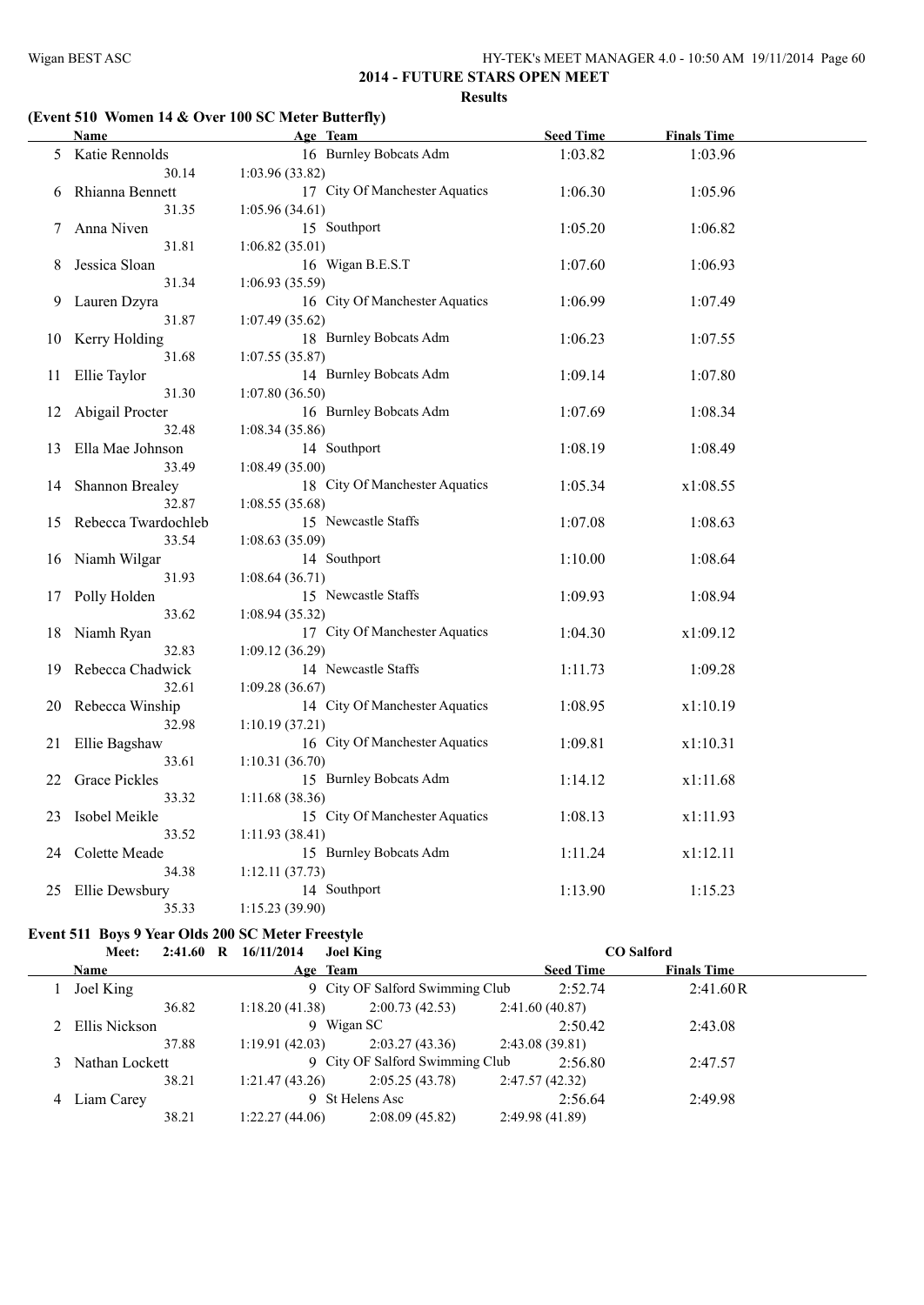#### **(Event 511 Boys 9 Year Olds 200 SC Meter Freestyle)**

|    | <b>Name</b>      | Age Team       |                                 | <b>Seed Time</b> | <b>Finals Time</b> |  |
|----|------------------|----------------|---------------------------------|------------------|--------------------|--|
|    | 5 Ace Bower      |                | 9 Carnforth Otters              | 3:15.00          | 2:59.44            |  |
|    | 40.06            | 1:26.93(46.87) | 2:15.55(48.62)                  | 2:59.44(43.89)   |                    |  |
| 6. | Matthew Wright   |                | 9 Preston Swimming Club         | 2:59.35          | 3:01.04            |  |
|    | 41.66            | 1:30.84(49.18) | 2:18.40(47.56)                  | 3:01.04(42.64)   |                    |  |
|    | 7 Nathan Clare   |                | 9 City Of Manchester Aquatics   | 3:14.49          | 3:05.26            |  |
|    | 41.47            | 1:30.38(48.91) | 2:19.27(48.89)                  | 3:05.26(45.99)   |                    |  |
| 8. | Al'Yor Makhsimov |                | 9 City OF Salford Swimming Club | 3:16.42          | 3:07.38            |  |
|    | 40.80            | 1:30.78(49.98) | 2:21.08(50.30)                  | 3:07.38(46.30)   |                    |  |
| 9. | Thomas Boylett   | 9 Southport    |                                 | 3:20.38          | 3:14.55            |  |
|    | 42.33            | 1:32.81(50.48) | 2:25.08(52.27)                  | 3:14.55(49.47)   |                    |  |
| 10 | Nathan Ovens     |                | 9 City Of Manchester Aquatics   | 3:18.55          | 3:18.37            |  |
|    | 42.18            | 1:35.24(53.06) | 2:28.88(53.64)                  | 3:18.37(49.49)   |                    |  |

#### **Event 511 Boys 10 Year Olds 200 SC Meter Freestyle**

| <b>Meet:</b>                    | 2:25.53 R 17/11/2013 Ben Jenkinson                 |          |                  | <b>WORKINGTON</b>  |  |
|---------------------------------|----------------------------------------------------|----------|------------------|--------------------|--|
| <b>Name</b>                     |                                                    | Age Team | <b>Seed Time</b> | <b>Finals Time</b> |  |
| 1 Adam Younis                   | 10 Southport                                       |          | 2:41.12          | 2:33.48            |  |
| 37.00                           | 1:17.22 (40.22) 1:56.78 (39.56) 2:33.48 (36.70)    |          |                  |                    |  |
| 2 Max Adams                     | 10 City OF Salford Swimming Club 2:41.90           |          |                  | 2:34.18            |  |
| 35.34                           | 1:14.58 (39.24) 1:55.80 (41.22) 2:34.18 (38.38)    |          |                  |                    |  |
| 3 Joshua Howard-Hughes          | 10 Halton SC                                       |          | 2:43.72          | 2:35.88            |  |
| 36.25                           | 1:17.59 (41.34) 1:58.70 (41.11) 2:35.88 (37.18)    |          |                  |                    |  |
| 4 Matthew Boyd                  | 10 Preston Swimming Club                           |          | 2:39.71          | 2:37.93            |  |
| 36.11                           | 1:16.55 (40.44) 1:57.20 (40.65) 2:37.93 (40.73)    |          |                  |                    |  |
| 5 Henry Maw                     | 10 Southport                                       |          | 2:43.93          | 2:40.41            |  |
| 37.26                           | 1:19.26 (42.00) 2:01.05 (41.79) 2:40.41 (39.36)    |          |                  |                    |  |
| 6 Rhys Aston                    | 10 Carnforth Otters                                |          | 2:53.21          | 2:42.76            |  |
| 36.46                           | 1:17.88 (41.42) 2:01.62 (43.74) 2:42.76 (41.14)    |          |                  |                    |  |
| 7 Adam Tabernacle               | 10 Preston Swimming Club                           |          | 3:01.25          | 2:53.58            |  |
| 38.32                           | $1:23.23(44.91)$ $2:10.43(47.20)$                  |          | 2:53.58(43.15)   |                    |  |
| 8 Oliver Taylor                 | 10 City Of Manchester Aquatics 2:58.82             |          |                  | 2:54.33            |  |
| 39.66                           | $1:26.16(46.50)$ $2:12.21(46.05)$                  |          | 2:54.33(42.12)   |                    |  |
| 9 Thomas Morgan                 | 10 Southport                                       |          | 2:58.00          | 2:57.08            |  |
| 40.70                           | $1:27.73(47.03)$ $2:13.36(45.63)$                  |          | 2:57.08(43.72)   |                    |  |
| 10 Matthew Murphy               | 10 City OF Salford Swimming Club 2:56.26           |          |                  | 2:57.63            |  |
| 39.51                           | 1:25.51 (46.00) 2:13.06 (47.55) 2:57.63 (44.57)    |          |                  |                    |  |
| 11 Luke Falkingham 10 Southport |                                                    |          | 2:56.00          | 2:58.78            |  |
| 37.73                           | $1:25.38(47.65)$ $2:13.01(47.63)$ $2:58.78(45.77)$ |          |                  |                    |  |

#### **Event 511 Boys 11 Year Olds 200 SC Meter Freestyle**

|    | Meet:            | 2:18.33 R $04/11/2012$ | <b>Harry Pilkington</b>      | <b>Bobcats</b>   |                    |  |
|----|------------------|------------------------|------------------------------|------------------|--------------------|--|
|    | <b>Name</b>      | Age Team               |                              | <b>Seed Time</b> | <b>Finals Time</b> |  |
|    | Thomas Sanderson | 11                     | Oldham Aquatics Swim Team    | 2:33.25          | 2:30.15            |  |
|    | 34.15            | 1:12.40(38.25)         | 1:52.04(39.64)               | 2:30.15(38.11)   |                    |  |
|    | 2 Mathew Bordiuk |                        | 11 Oldham Aquatics Swim Team | 2:28.47          | 2:31.19            |  |
|    | 33.43            | 1:11.31(37.88)         | 1:52.05(40.74)               | 2:31.19(39.14)   |                    |  |
|    | 3 Luke Black     |                        | 11 Blackpool Aquatics        | 2:35.68          | 2:31.64            |  |
|    | 35.27            | 1:14.08(38.81)         | 1:54.05(39.97)               | 2:31.64(37.59)   |                    |  |
| 4  | Samuel Briscoe   |                        | 11 Wigan B.E.S.T             |                  | 2:32.53            |  |
|    | 34.87            | 1:13.76(38.89)         | 1:53.63(39.87)               | 2:32.53(38.90)   |                    |  |
| 5. | Mason Galley     |                        | 11 Southport                 | 2:35.60          | 2:35.35            |  |
|    | 36.45            | 1:16.84(40.39)         | 1:57.17(40.33)               | 2:35.35(38.18)   |                    |  |
| 6  | Alexander Dillon |                        | 11 Southport                 | 2:41.88          | 2:38.00            |  |
|    | 36.50            | 1:16.86(40.36)         | 1:58.00(41.14)               | 2:38.00(40.00)   |                    |  |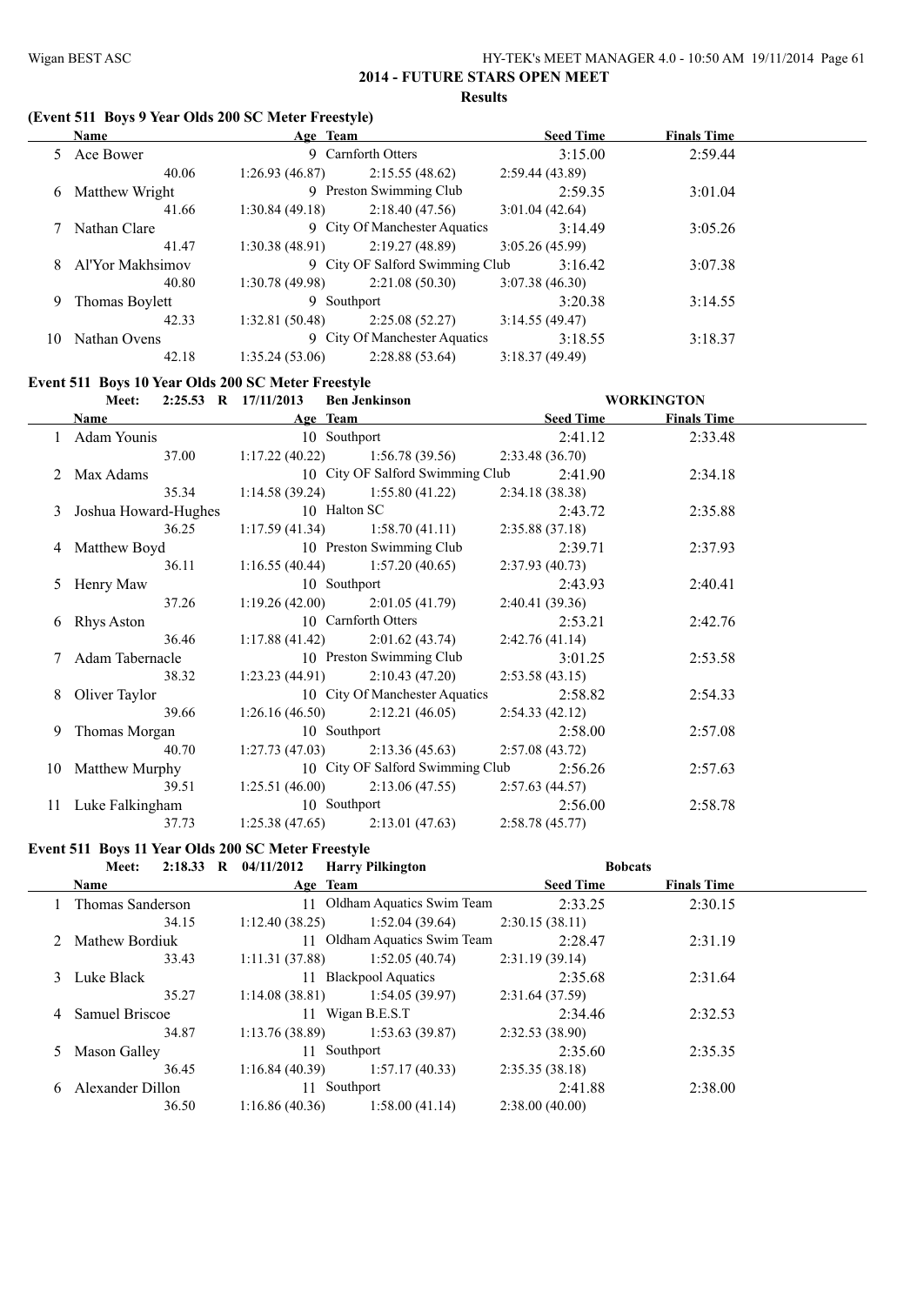|    | (Event 511 Boys 11 Year Olds 200 SC Meter Freestyle)<br>Name | Age Team             |                                   | <b>Seed Time</b> | <b>Finals Time</b> |  |
|----|--------------------------------------------------------------|----------------------|-----------------------------------|------------------|--------------------|--|
|    | 7 Matthew Thomas                                             | 11 Everton SA        |                                   | 2:44.25          | 2:38.17            |  |
|    | 36.91                                                        | 1:18.13(41.22)       | 2:00.27(42.14)                    | 2:38.17(37.90)   |                    |  |
|    | 8 Archie Minto                                               |                      | 11 City of Bradford Swimming Club | 2:44.66          | 2:42.94            |  |
|    | 36.35                                                        | 1:17.97(41.62)       | 2:01.33(43.36)                    | 2:42.94(41.61)   |                    |  |
|    | Event 511 Boys 12 Year Olds 200 SC Meter Freestyle           |                      |                                   |                  |                    |  |
|    | Meet:                                                        | 2:09.33 R 17/11/2013 | <b>Harry Pilkington</b>           |                  | <b>Bobcats</b>     |  |
|    | Name                                                         | Age Team             |                                   | <b>Seed Time</b> | <b>Finals Time</b> |  |
|    | 1 Ethan Evans                                                |                      | 12 City OF Salford Swimming Club  | 2:17.30          | 2:15.33            |  |
|    | 31.62                                                        | 1:06.82(35.20)       | 1:41.41(34.59)                    | 2:15.33(33.92)   |                    |  |
|    | 2 Ewan Wilson                                                |                      | 12 City OF Salford Swimming Club  | 2:19.70          | 2:16.70            |  |
|    | 31.56                                                        | 1:06.19(34.63)       | 1:41.21(35.02)                    | 2:16.70(35.49)   |                    |  |
| 3  | Joshua Howlett                                               |                      | 12 Blackpool Aquatics             | 2:29.90          | 2:23.05            |  |
|    | 33.17                                                        | 1:09.48(36.31)       | 1:46.42(36.94)                    | 2:23.05(36.63)   |                    |  |
|    | Daniel Omidi                                                 |                      | 12 City of Liverpool              | 2:32.90          | 2:25.84            |  |
|    | 33.37                                                        | 1:10.69(37.32)       | 1:49.45(38.76)                    | 2:25.84(36.39)   |                    |  |
| 5  | Thomas Silk                                                  |                      | 12 City of Liverpool              | 2:27.39          | 2:26.11            |  |
|    | 32.70                                                        | 1:10.29(37.59)       | 1:49.22(38.93)                    | 2:26.11(36.89)   |                    |  |
| 6  | Mathew Crabtree                                              |                      | 12 Carnforth Otters               | 2:31.55          | 2:27.19            |  |
|    | 33.95                                                        | 1:12.29(38.34)       | 1:51.07(38.78)                    | 2:27.19(36.12)   |                    |  |
| 7  | Nathan Smith                                                 |                      | 12 Preston Swimming Club          | 2:31.30          | 2:27.41            |  |
|    | 34.83                                                        | 1:13.02(38.19)       | 1:50.49(37.47)                    | 2:27.41 (36.92)  |                    |  |
| 8  | %Jack Sheffield                                              |                      | 12 City OF Salford Swimming Club  | 2:29.12          | 2:27.68            |  |
|    | 34.36                                                        | 1:12.76(38.40)       | 1:50.87(38.11)                    | 2:27.68(36.81)   |                    |  |
| 9. | Ben McEvoy                                                   |                      | 12 City OF Salford Swimming Club  | 2:30.92          | 2:27.93            |  |
|    | 34.35                                                        | 1:12.18(37.83)       | 1:50.70(38.52)                    | 2:27.93 (37.23)  |                    |  |
| 10 | Cameron Jacobie                                              |                      | 12 City of Liverpool              | 2:32.42          | 2:28.25            |  |
|    | 34.00                                                        | 1:12.18(38.18)       | 1:50.92(38.74)                    | 2:28.25(37.33)   |                    |  |
| 11 | Thomas Hill                                                  | 12 Southport         |                                   | 2:41.25          | 2:32.69            |  |
|    | 35.63                                                        | 1:15.58(39.95)       | 1:55.84(40.26)                    | 2:32.69(36.85)   |                    |  |
|    | 12 Michael Pickstock                                         | 12 Everton SA        |                                   | 2:37.54          | 2:34.14            |  |
|    | 36.39                                                        | 1:15.97(39.58)       | 1:56.05(40.08)                    | 2:34.14(38.09)   |                    |  |
|    | 13 Ross Hemsley                                              | 12 Workington        |                                   | 2:34.20          | 2:39.49            |  |
|    | 35.52                                                        | 1:16.74(41.22)       | 1:58.83(42.09)                    | 2:39.49(40.66)   |                    |  |
|    | 14 Christian Allen                                           | 12 Wirral Metro      |                                   | 2:40.92          | 2:48.90            |  |
|    | 36.53                                                        | 1:17.89(41.36)       | 2:02.57(44.68)                    | 2:48.90(46.33)   |                    |  |

# **Event 601 Girls 9 Year Olds 200 SC Meter Freestyle**

|   | <b>Meet:</b>      | 2:42.09 R 17/11/2013 | <b>Jessica Smith</b>              |                  | Co Liverpool       |  |
|---|-------------------|----------------------|-----------------------------------|------------------|--------------------|--|
|   | <b>Name</b>       | Age Team             |                                   | <b>Seed Time</b> | <b>Finals Time</b> |  |
|   | 1 Kaitlin Hughes  |                      | 9 Everton SA                      | 3:05.82          | 2:53.24            |  |
|   | 39.07             | 1:23.22(44.15)       | 2:09.41(46.19)                    | 2:53.24(43.83)   |                    |  |
|   | 2 Olivia Sheehan  |                      | 9 Wigan B.E.S.T                   | 2:55.52          | 2:53.45            |  |
|   | 39.61             |                      | $1:23.72(44.11)$ $2:10.61(46.89)$ | 2:53.45(42.84)   |                    |  |
|   | 3 Sofie Jones     | 9 Southport          |                                   | 3:03.25          | 2:54.44            |  |
|   | 38.53             | 1:23.47 (44.94)      | 2:09.46 (45.99)                   | 2:54.44(44.98)   |                    |  |
|   | 4 Lauren Airey    |                      | 9 Preston Swimming Club           | 3:07.50          | 3:01.20            |  |
|   | 39.22             | 1:24.73(45.51)       | 2:12.87(48.14)                    | 3:01.20(48.33)   |                    |  |
|   | 5 Jessica Murray  |                      | 9 City OF Salford Swimming Club   | 3:11.49          | 3:04.00            |  |
|   | 41.68             | 1:29.73(48.05)       | 2:18.56(48.83)                    | 3:04.00(45.44)   |                    |  |
| 6 | Georgia Sheffield |                      | 9 City OF Salford Swimming Club   | 3:05.92          | 3:04.61            |  |
|   | 41.40             | 1:29.54(48.14)       | 2:18.39(48.85)                    | 3:04.61(46.22)   |                    |  |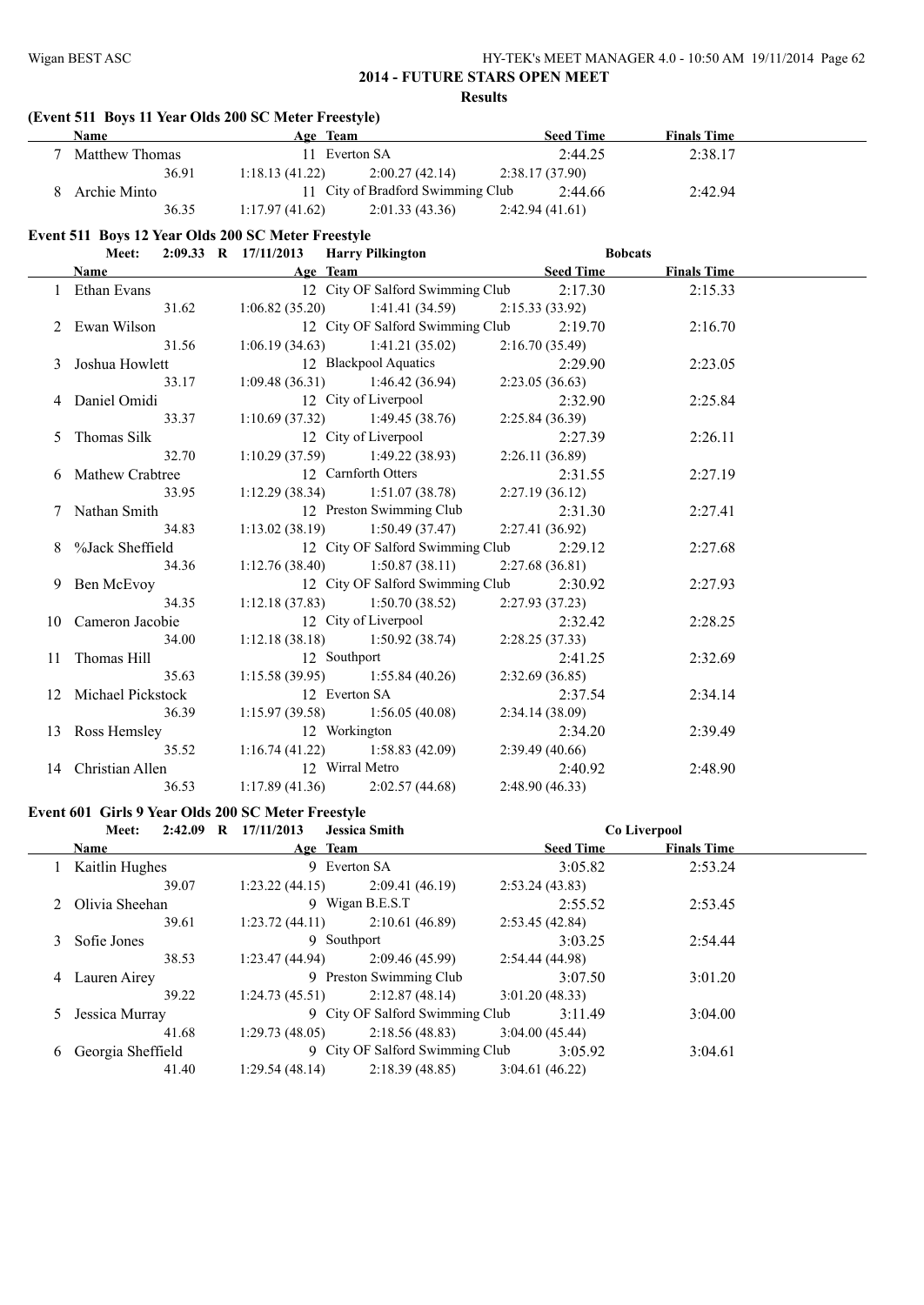| HY-TEK's MEET MANAGER 4.0 - 10:50 AM 19/11/2014 Page 63 |
|---------------------------------------------------------|
|---------------------------------------------------------|

# **Event 601 Girls 10 Year Olds 200 SC Meter Freestyle**

|   | <b>Meet:</b>           | 2:30.79 R 23/10/2011 Ellie Molyneux                | <b>Wigan BEST</b> |                    |
|---|------------------------|----------------------------------------------------|-------------------|--------------------|
|   | <b>Name</b>            | Age Team                                           | Seed Time         | <b>Finals Time</b> |
|   | 1 Lois Keyes           | 10 Everton SA                                      | 2:39.16           | 2:32.12            |
|   | 34.98                  | $1:13.49(38.51)$ $1:52.88(39.39)$ $2:32.12(39.24)$ |                   |                    |
|   | 2 Ruby Hughes          | 10 Southport                                       | 2:39.89           | 2:36.35            |
|   | 35.33                  | 1:15.39 (40.06) 1:56.33 (40.94) 2:36.35 (40.02)    |                   |                    |
|   | 3 Olivia Herron        | 10 City OF Salford Swimming Club                   | 2:45.94           | 2:38.62            |
|   | 36.03                  | $1:16.99(40.96)$ $1:58.88(41.89)$                  | 2:38.62(39.74)    |                    |
|   | 4 Natalie Charlesworth | 10 Garstang Swimming Club                          | 2:45.87           | 2:43.44            |
|   | 37.21                  | $1:18.89(41.68)$ $2:02.82(43.93)$                  | 2:43.44(40.62)    |                    |
|   | 5 Lucy Thomson         | 10 Wrexham SC                                      | 2:58.00           | 2:45.36            |
|   | 38.73                  | 1:21.46 (42.73) 2:05.20 (43.74) 2:45.36 (40.16)    |                   |                    |
|   | 6 Ellie Mullins        | 10 Kirkham & Wesham asc                            | 2:49.00           | 2:45.99            |
|   | 38.94                  | $1:22.13(43.19)$ $2:06.20(44.07)$                  | 2:45.99 (39.79)   |                    |
|   | 7 Emily Morris         | 10 City of Liverpool                               | 2:47.66           | 2:46.03            |
|   | 38.84                  | $1:21.98(43.14)$ $2:05.31(43.33)$                  | 2:46.03(40.72)    |                    |
| 8 | Ella Smith             | 10 Southport                                       | 2:53.73           | 2:48.96            |
|   | 39.18                  | $1:22.36(43.18)$ $2:06.39(44.03)$                  | 2:48.96(42.57)    |                    |
|   | 9 Ella Newton          | 10 Preston Swimming Club                           | 2:58.94           | 2:54.90            |
|   | 38.97                  | $1:24.24(45.27)$ $2:11.28(47.04)$ $2:54.90(43.62)$ |                   |                    |
|   | Olivia Hanson          | 10 Preston Swimming Club                           | 2:53.74           | DQ                 |
|   | 39.12                  | 1:23.34(44.22)<br>2:08.04 (44.70)                  | DQ $(42.36)$      |                    |

# **Event 601 Girls 11 Year Olds 200 SC Meter Freestyle**

|                        | Meet: 2:13.36 R 23/10/2011 Holly Hibbott                               |                                          | Southport |  |
|------------------------|------------------------------------------------------------------------|------------------------------------------|-----------|--|
|                        | <b>Name</b> Mage Team Seed Time Finals Time                            |                                          |           |  |
| 1 Katherine Baker      | 11 Wigan B.E.S.T                                                       | 2:30.24                                  | 2:26.18   |  |
|                        | $33.60$ 1:11.41 (37.81) 1:49.63 (38.22)                                | 2:26.18(36.55)                           |           |  |
| 2 Jennifer Green       | 11 Wigan B.E.S.T 2:23.43                                               |                                          | 2:27.09   |  |
|                        | 33.59 1:10.84 (37.25) 1:49.65 (38.81)                                  | 2:27.09 (37.44)                          |           |  |
| 3 Jessica Morgan       | 11 Southport<br>1:12.18 (38.02) 1:50.07 (37.89) 2:27.29 (3.1 Rumlar B. | 2:29.68                                  | 2:27.29   |  |
| 34.16                  |                                                                        | 2:27.29 (37.22)                          |           |  |
| 4 Lilly Duckworth      | 11 Burnley Bobcats Adm 2:38.10                                         |                                          | 2:28.59   |  |
| 34.19                  | $1:12.82(38.63)$ $1:51.90(39.08)$                                      | 2:28.59(36.69)                           |           |  |
| 5 Grace Booth          |                                                                        | 11 City OF Salford Swimming Club 2:33.07 | 2:30.22   |  |
| 34.36                  | $1:12.87(38.51)$ $1:52.74(39.87)$                                      | 2:30.22 (37.48)                          |           |  |
| 6 Jessica law          | 11 Southport                                                           | 2:33.23                                  | 2:30.25   |  |
| 34.97                  | $1:14.02(39.05)$ $1:53.86(39.84)$                                      | 2:30.25(36.39)                           |           |  |
| 7 Kate Forster         | 11 Southport                                                           | 2:31.93                                  | 2:30.42   |  |
| 35.24                  | $11$ Soumport<br>1:14.00 (38.76) 1:54.70 (40.70)                       | 2:30.42(35.72)                           |           |  |
| 8 Freya Ainsworth      | 11 Wirral Metro                                                        | 2:34.99                                  | 2:30.99   |  |
| 34.33                  | $1:13.18(38.85)$ $1:52.81(39.63)$                                      | 2:30.99(38.18)                           |           |  |
| 9 Charlotte Edwards    | 11 Wigan SC                                                            | 2:30.91                                  | 2:32.35   |  |
| 35.32                  | $1:14.65(39.33)$ $1:53.74(39.09)$                                      | 2:32.35(38.61)                           |           |  |
| 10 Kimberley Burston   | 11 Oldham Aquatics Swim Team 2:35.99                                   |                                          | 2:33.03   |  |
| 35.29                  | $1:14.62(39.33)$ $1:54.82(40.20)$                                      | 2:33.03(38.21)                           |           |  |
| 11 Amy Teebay          | 11 Southport                                                           | 2:36.53                                  | 2:33.56   |  |
| 36.45                  | 1:16.11 (39.66) 1:56.44 (40.33)                                        | 2:33.56(37.12)                           |           |  |
| 12 Ayesha Brocklehurst | 11 Wigan B.E.S.T                                                       | 2:36.17                                  | 2:33.62   |  |
| 35.68                  | $1:14.95(39.27)$ $1:55.33(40.38)$                                      | 2:33.62 (38.29)                          |           |  |
| 13 Mia Sheridan        | 11 Burnley Bobcats Adm                                                 | 2:40.59                                  | 2:38.98   |  |
|                        | $37.15$ 1:18.56 (41.41) 2:00.92 (42.36)                                | 2:38.98(38.06)                           |           |  |
| 14 Lilly Wallwork      | 11 Southport                                                           | 2:41.80                                  | x2:39.33  |  |
| 36.62                  | $1:17.31(40.69)$ $1:59.90(42.59)$                                      | 2:39.33(39.43)                           |           |  |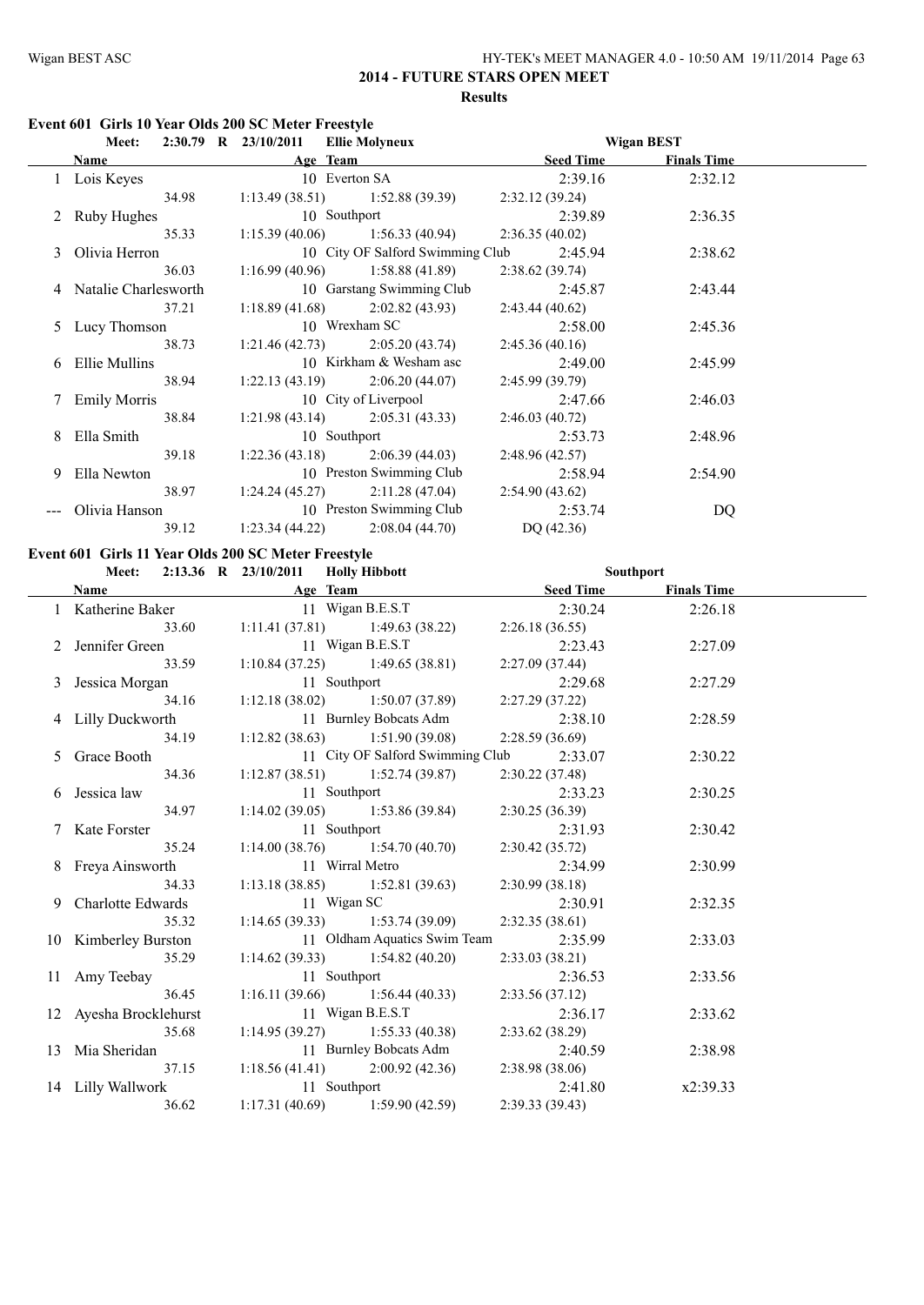#### **(Event 601 Girls 11 Year Olds 200 SC Meter Freestyle)**

|     | Name                       | Age Team                          |                                   |                | <b>Seed Time</b> | <b>Finals Time</b> |  |
|-----|----------------------------|-----------------------------------|-----------------------------------|----------------|------------------|--------------------|--|
| 15  | Amber Gower                |                                   | 11 Wigan B.E.S.T                  |                | 2:32.36          | 2:40.37            |  |
|     | 35.20                      | $1:16.23(41.03)$ $1:58.95(42.72)$ |                                   | 2:40.37(41.42) |                  |                    |  |
| 16  | Megan Jones                |                                   | 11 Kendal Swimming Club           |                | 2:37.07          | 2:40.70            |  |
|     | 35.34                      | 1:17.26(41.92)                    | 2:00.33(43.07)                    | 2:40.70(40.37) |                  |                    |  |
| 17  | Georgia Holding            |                                   | 11 Preston Swimming Club          |                | 2:43.06          | 2:41.19            |  |
|     | 35.50                      |                                   | $1:16.52(41.02)$ $1:59.34(42.82)$ | 2:41.19(41.85) |                  |                    |  |
|     | 18 Leah Edwards            |                                   | 11 City OF Salford Swimming Club  |                | 2:41.57          | 2:41.40            |  |
|     | 36.63                      | 1:18.48(41.85)                    | 2:01.07(42.59)                    | 2:41.40(40.33) |                  |                    |  |
| 19. | Niamh Wylde                |                                   | 11 Wirral Metro                   |                | 2:42.05          | 2:41.84            |  |
|     | 36.69                      |                                   | $1:18.68(41.99)$ $2:02.03(43.35)$ | 2:41.84(39.81) |                  |                    |  |
| 20  | Esme Steiger               | 11 Southport                      |                                   |                | 2:43.30          | x2:42.00           |  |
|     | 37.59                      | 1:19.03(41.44)                    | 2:02.11(43.08)                    | 2:42.00(39.89) |                  |                    |  |
| 21  | Lauren Teebay              | 11 Southport                      |                                   |                | 2:43.44          | x2:42.18           |  |
|     | 36.97                      |                                   | $1:18.85(41.88)$ $2:01.71(42.86)$ | 2:42.18(40.47) |                  |                    |  |
|     | 22 Elena Priestner         | 11 Southport                      |                                   |                | 2:38.43          | x2:43.86           |  |
|     | 36.47                      |                                   | $1:17.52(41.05)$ $2:01.59(44.07)$ | 2:43.86(42.27) |                  |                    |  |
|     | --- Hannah Kurzyk-Odonnell | 11 Workington                     |                                   |                | 2:37.62          | DQ                 |  |

#### **Event 601 Girls 12 Year Olds 200 SC Meter Freestyle**

|   | EVENT OUT GITTS 12 TEAT ORDS 200 SC METEL FTEESTYJE<br><b>Meet:</b> | 2:11.69 R 17/11/2013              | Melissa Braddock                  |                  | <b>Wigan BEST</b>  |  |
|---|---------------------------------------------------------------------|-----------------------------------|-----------------------------------|------------------|--------------------|--|
|   | <b>Name</b>                                                         | Age Team                          |                                   | <b>Seed Time</b> | <b>Finals Time</b> |  |
|   | 1 Abby Jones                                                        | 12 Southport                      |                                   | 2:16.80          | 2:12.74            |  |
|   | 29.79                                                               |                                   | $1:03.82(34.03)$ $1:38.84(35.02)$ | 2:12.74(33.90)   |                    |  |
|   | 2 Alice Fox                                                         |                                   | 12 Preston Swimming Club          | 2:18.00          | 2:17.49            |  |
|   | 32.06                                                               | $1:06.91(34.85)$ $1:42.94(36.03)$ |                                   | 2:17.49(34.55)   |                    |  |
|   | 3 Holly White                                                       |                                   | 12 City of Liverpool              | 2:21.87          | 2:17.58            |  |
|   | 31.37                                                               | $1:07.36(35.99)$ 1:43.59 (36.23)  |                                   | 2:17.58(33.99)   |                    |  |
|   | 4 Emily Meneill                                                     |                                   | 12 Blackpool Aquatics             | 2:23.41          | 2:19.56            |  |
|   | 32.14                                                               | $1:07.29(35.15)$ 1:43.93 (36.64)  |                                   | 2:19.56(35.63)   |                    |  |
|   | 5 Jessica McDonaugh                                                 | 12 Southport                      |                                   | 2:24.96          | 2:20.25            |  |
|   | 32.91                                                               | $1:09.06(36.15)$ $1:46.00(36.94)$ |                                   | 2:20.25(34.25)   |                    |  |
|   | 6 Molly Gordon                                                      | 12 Blackpool Aquatics             |                                   | 2:27.94          | 2:21.47            |  |
|   | 33.66                                                               | $1:09.81(36.15)$ $1:46.51(36.70)$ |                                   | 2:21.47(34.96)   |                    |  |
|   | 7 Jasmine Gower                                                     |                                   | 12 Wigan B.E.S.T                  | 2:23.99          | 2:21.59            |  |
|   | 32.78                                                               | $1:08.73(35.95)$ $1:45.69(36.96)$ |                                   | 2:21.59(35.90)   |                    |  |
| 8 | Josie Carroll                                                       | 12 Southport                      |                                   | 2:22.80          | 2:21.63            |  |
|   | 31.65                                                               |                                   | $1:07.58(35.93)$ $1:45.10(37.52)$ | 2:21.63(36.53)   |                    |  |
|   | 9 Georgia Bell                                                      |                                   | 12 City of Liverpool              | 2:25.26          | 2:21.80            |  |
|   | 32.07                                                               | 1:08.17(36.10)                    | 1:46.04(37.87)                    | 2:21.80(35.76)   |                    |  |
|   | 10 MACLAREN Amelia                                                  |                                   | 12 City OF Salford Swimming Club  | 2:25.41          | 2:22.52            |  |
|   | 33.14                                                               |                                   | $1:09.38(36.24)$ $1:46.76(37.38)$ | 2:22.52(35.76)   |                    |  |
|   | 11 Ashley Jones                                                     | 12 Wrexham SC                     |                                   | 2:21.36          | 2:23.78            |  |
|   | 31.96                                                               |                                   | $1:07.55(35.59)$ $1:45.25(37.70)$ | 2:23.78(38.53)   |                    |  |
|   | 12 Ruby Jones                                                       |                                   | 12 Oldham Aquatics Swim Team      | 2:27.90          | 2:26.34            |  |
|   | 33.97                                                               | $1:11.69(37.72)$ 1:49.88 (38.19)  |                                   | 2:26.34(36.46)   |                    |  |
|   | 13 Gemma Croft                                                      |                                   | 12 Oldham Aquatics Swim Team      | 2:28.66          | 2:26.57            |  |
|   | 34.67                                                               | $1:12.40(37.73)$ $1:50.93(38.53)$ |                                   | 2:26.57(35.64)   |                    |  |
|   | 14 Emily Hughes                                                     |                                   | 12 Preston Swimming Club          | 2:24.88          | 2:26.75            |  |
|   | 33.45                                                               | $1:10.58(37.13)$ $1:48.73(38.15)$ |                                   | 2:26.75(38.02)   |                    |  |
|   | 15 Chole Quarton                                                    |                                   | 12 City of Liverpool              | 2:30.06          | 2:26.94            |  |
|   | 35.00                                                               |                                   | $1:13.45(38.45)$ $1:51.81(38.36)$ | 2:26.94(35.13)   |                    |  |
|   | 16 Katana Rumble                                                    |                                   | 12 City of Liverpool              | 2:25.65          | 2:27.08            |  |
|   | 33.15                                                               | $1:11.33(38.18)$ $1:49.46(38.13)$ |                                   | 2:27.08 (37.62)  |                    |  |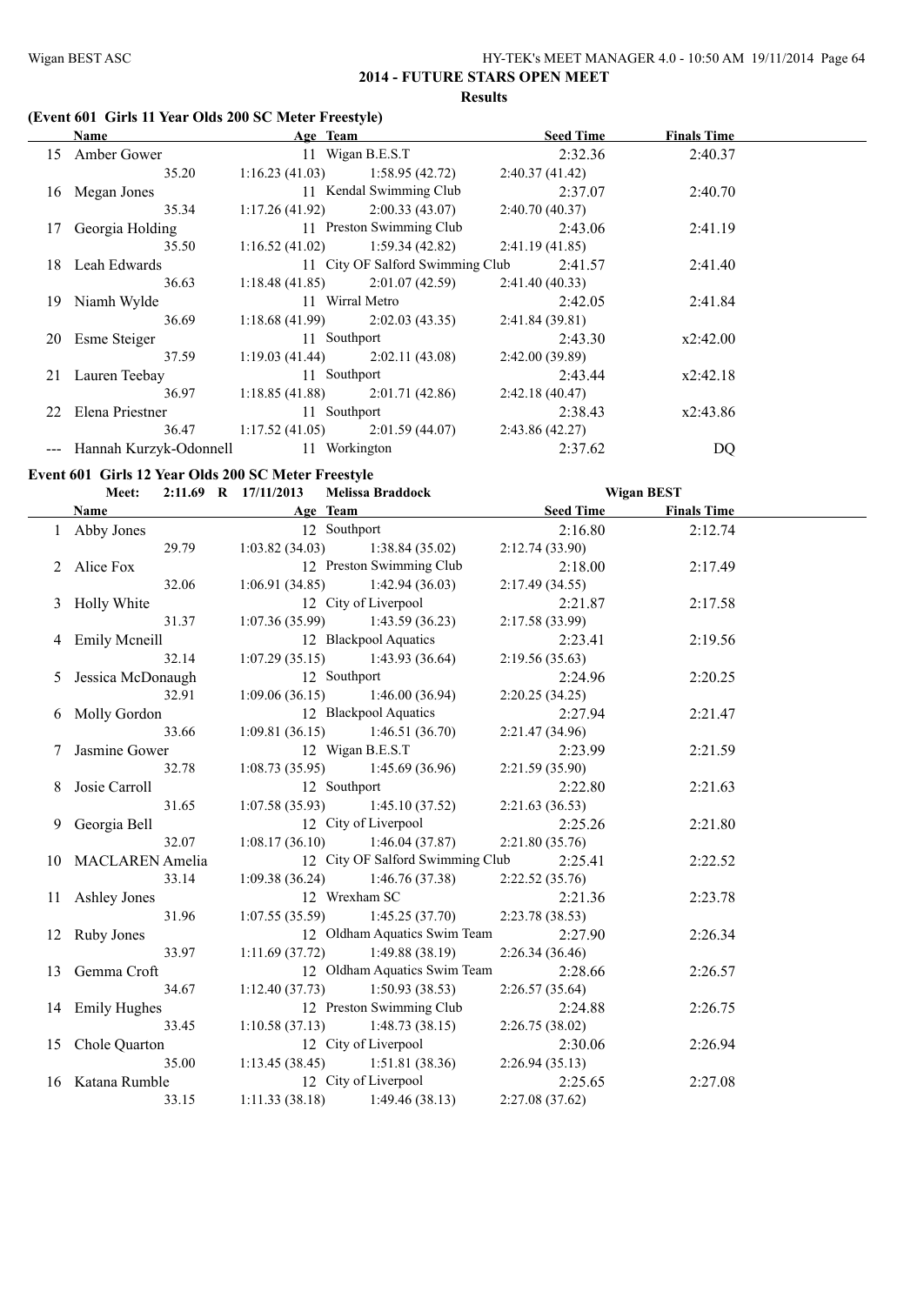#### **(Event 601 Girls 12 Year Olds 200 SC Meter Freestyle)**

|     | Name              | Age Team       |                     | <b>Seed Time</b> | <b>Finals Time</b> |  |
|-----|-------------------|----------------|---------------------|------------------|--------------------|--|
| 17  | Scarlett Aspinall | 12 Southport   |                     | 2:29.41          | 2:27.73            |  |
|     | 34.74             | 1:12.25(37.51) | 1:50.63(38.38)      | 2:27.73(37.10)   |                    |  |
| 18. | mia Smith         | 12 Southport   |                     | 2:29.28          | x2:27.83           |  |
|     | 34.03             | 1:12.33(38.30) | 1:50.98(38.65)      | 2:27.83(36.85)   |                    |  |
|     | 19 Georgia Hytner |                | 12 Wirral Metro     | 2:29.52          | 2:28.38            |  |
|     | 33.68             | 1:11.54(37.86) | 1:50.82(39.28)      | 2:28.38(37.56)   |                    |  |
| 20  | Lydia Denby       |                | 12 Carnforth Otters | 2:31.89          | 2:30.83            |  |
|     | 35.52             | 1:13.50(37.98) | 1:52.21(38.71)      | 2:30.83(38.62)   |                    |  |

#### **Event 602 Men 13 Year Olds 50 SC Meter Backstroke**

|    | 30.82 R<br>Meet:  | 16/11/2014 | <b>James Cross</b>                |                  | <b>WIGAN BEST</b>  |  |
|----|-------------------|------------|-----------------------------------|------------------|--------------------|--|
|    | Name              |            | Age Team                          | <b>Seed Time</b> | <b>Finals Time</b> |  |
|    | James Cross       | 13         | Wigan B.E.S.T                     | 35.80            | 30.82R             |  |
|    | Harry Pilkington  | 13.        | <b>Burnley Bobcats Adm</b>        | 32.70            | 30.97              |  |
| 3  | Samuel Taylor     |            | 13 City OF Salford Swimming Club  | 31.90            | 31.90              |  |
| 4  | Ben Smith         |            | 13 City of Liverpool              | 34.28            | 32.68              |  |
| 5  | Tommy Jones       |            | 13 Southport                      | 35.84            | 33.15              |  |
| 6  | Jacob Casey       | 13.        | Everton SA                        | 33.90            | 33.45              |  |
|    | Samuel Secker     | 13.        | <b>Blackpool Aquatics</b>         | 34.23            | 33.92              |  |
| 8  | Tobias Fox        |            | 13 City OF Salford Swimming Club  | 36.00            | 34.03              |  |
| *9 | Ciaran Jarvis     |            | 13 City OF Salford Swimming Club  | 35.57            | 34.56              |  |
| *9 | <b>Bill Jones</b> | 13.        | Newcastle Staffs                  | 34.18            | 34.56              |  |
| 11 | Thomas King       | 13.        | Newcastle Staffs                  | 35.50            | 35.07              |  |
| 12 | Elliot Norman     | 13.        | <b>Burnley Bobcats Adm</b>        | 34.94            | 35.08              |  |
| 13 | Oliver Wain       |            | 13 City of Bradford Swimming Club | 36.25            | 35.31              |  |
| 14 | David Turner      | 13.        | Wirral Metro                      | 36.90            | 36.36              |  |

#### **Event 602 Men 14 Year Olds 50 SC Meter Backstroke**

|   | Meet:            | 28.18 R | 16/11/2014 | <b>Matty Sayle</b>             | <b>Halton</b>    |                    |  |
|---|------------------|---------|------------|--------------------------------|------------------|--------------------|--|
|   | <b>Name</b>      |         |            | Age Team                       | <b>Seed Time</b> | <b>Finals Time</b> |  |
|   | Matty Sayle      |         |            | 14 Halton SC                   | 30.81            | 28.18R             |  |
| 2 | Anthony Wood     |         |            | 14 Blackpool Aquatics          | 30.81            | 29.76              |  |
|   | Adam McCarter    |         |            | 14 Southport                   | 31.63            | 31.42              |  |
| 4 | Tom Stanley      |         |            | 14 Newcastle Staffs            | 34.48            | 31.55              |  |
|   | 5 Philip Whitham |         |            | 14 Oldham Aquatics Swim Team   | 32.59            | 32.20              |  |
| 6 | Jack Mitchell    |         |            | 14 Blackpool Aquatics          | 32.19            | 32.31              |  |
|   | Joe Kenny        |         |            | 14 Clitheroe Dolphins          | 33.22            | 33.46              |  |
| 8 | Alexander Axford |         |            | 14 City Of Manchester Aquatics | 34.30            | 33.50              |  |
|   | Ethan Scrutton   |         |            | 14 City of Liverpool           | 34.50            | 35.21              |  |

# **Event 602 Men 15 & Over 50 SC Meter Backstroke**

|    | Meet:<br>27.26       | 17/11/2013<br>R | <b>Elliot Jones</b>            |                  | Co Liverpool       |  |
|----|----------------------|-----------------|--------------------------------|------------------|--------------------|--|
|    | <b>Name</b>          |                 | Age Team                       | <b>Seed Time</b> | <b>Finals Time</b> |  |
|    | <b>Antony Evitts</b> |                 | 18 City Of Manchester Aquatics | 26.68            | 27.34              |  |
|    | 2 Marcus Tyson       |                 | 21 City Of Manchester Aquatics | 26.39            | 28.00              |  |
|    | 3 Dominic Suggitt    |                 | 20 Wigan B.E.S.T               | 27.76            | 28.18              |  |
|    | 4 Jordan Macdonald   | 17              | Southport                      | 27.89            | 28.24              |  |
|    | 5 Oliver Houghton    |                 | 16 City Of Manchester Aquatics | 27.83            | 28.85              |  |
| 6  | Joshua Moniz         | 17              | Southport                      | 27.47            | 29.07              |  |
|    | Nathan Bennett       |                 | 15 City Of Manchester Aquatics | 29.70            | 29.19              |  |
| 8  | Marcus Williamson    | 18.             | Newcastle Staffs               | 28.52            | 29.50              |  |
| 9  | Andy Plummer         |                 | 19 Wigan B.E.S.T               | 29.39            | 29.58              |  |
| 10 | Liam Carlin          |                 | 15 City of Liverpool           | 30.11            | 29.95              |  |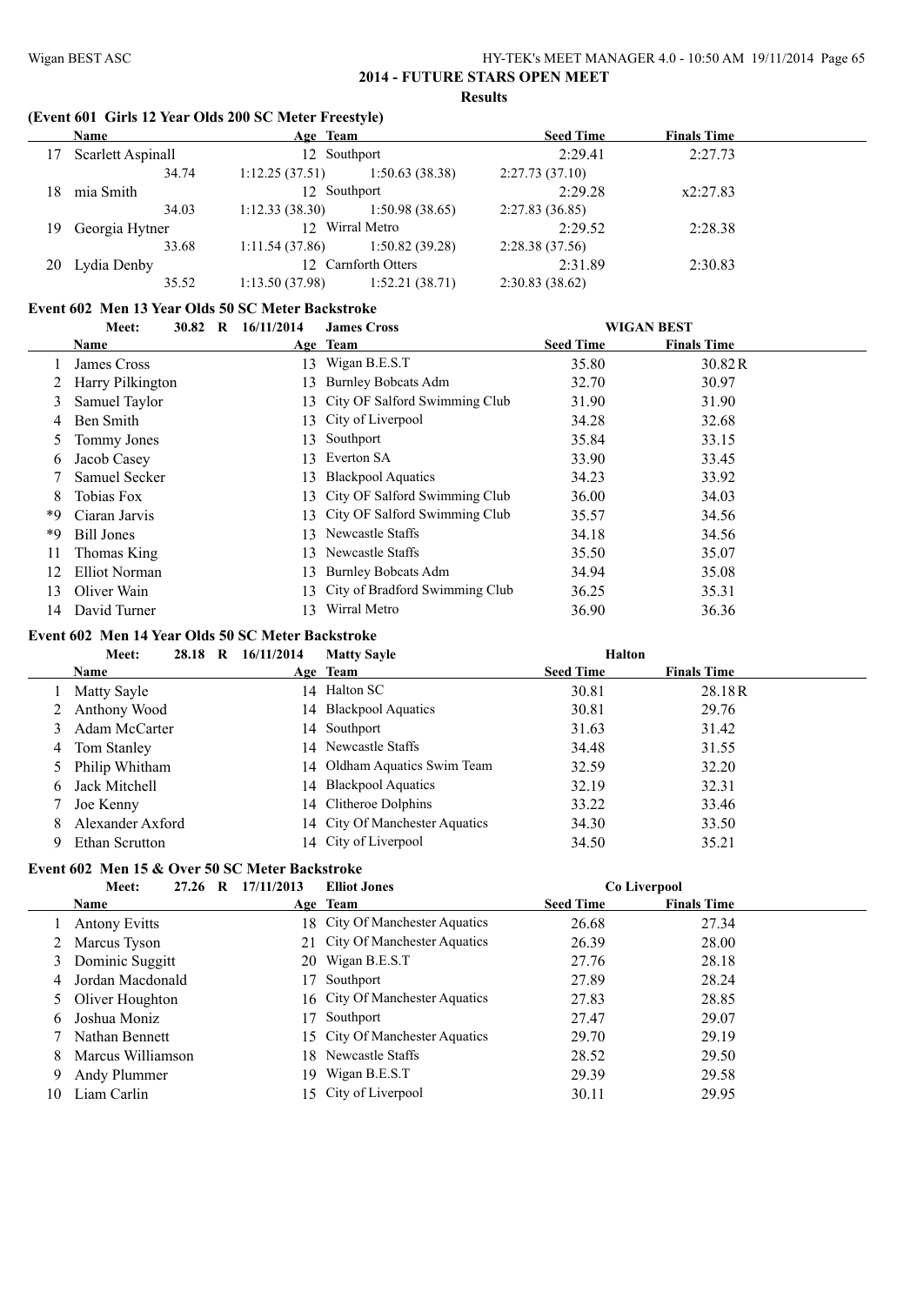#### **(Event 602 Men 15 & Over 50 SC Meter Backstroke)**

|     | <b>Name</b>       |    | Age Team                       | <b>Seed Time</b> | <b>Finals Time</b> |
|-----|-------------------|----|--------------------------------|------------------|--------------------|
|     | Nathaniel Stevens |    | 15 Southport                   | 32.48            | 30.14              |
| 12  | Declan Hall       |    | 15 Wigan SC                    | 31.65            | 30.19              |
| 13  | Neal Allen        | 17 | Wrexham SC                     | 30.42            | 30.26              |
| 14  | Karl Taylor       |    | 16 Wrexham SC                  | 31.50            | 30.44              |
| 15  | Alex Richardson   |    | 15 Oldham Aquatics Swim Team   | 31.03            | 30.82              |
| 16. | Matthew Mcgowan   |    | 15 City Of Manchester Aquatics | 32.56            | x30.90             |
| 17  | Conor Coogan      |    | 15 City Of Manchester Aquatics | 31.86            | x31.34             |
| 18  | Harry Cooke       |    | 15 Southport                   | 33.13            | 32.23              |
| 19  | Adams Lewis       |    | 17 Cosacss City of Stoke       | 33.23            | 32.48              |

#### **Event 603 Girls 13 Year Olds 50 SC Meter Backstroke**

|    | Meet:<br>30.06 R        | 16/11/2014 | <b>Athena Clayson</b>            |                  | <b>CO</b> Liverpool |  |
|----|-------------------------|------------|----------------------------------|------------------|---------------------|--|
|    | <b>Name</b>             |            | Age Team                         | <b>Seed Time</b> | <b>Finals Time</b>  |  |
|    | Athena Clayson          |            | 13 City of Liverpool             | 31.29            | 30.06R              |  |
|    | <b>Charlotte Nester</b> | 13         | Wigan B.E.S.T                    | 32.57            | 32.15               |  |
| 3  | Aimee Banks             |            | 13 Carnforth Otters              | 33.42            | 33.49               |  |
| 4  | Alexandra Livingstone   |            | 13 Carnforth Otters              | 34.73            | 34.65               |  |
|    | Demi Evans              | 13.        | Wrexham SC                       | 35.03            | 34.69               |  |
| 6  | Imogen Bailey           | 13         | Wigan B.E.S.T                    | 35.58            | 35.29               |  |
|    | Chloe Evans             |            | 13 City OF Salford Swimming Club | 35.86            | 35.62               |  |
| 8  | Abigail Towle           |            | 13 City of Liverpool             | 38.40            | 36.27               |  |
| 9  | Tilly Bowie             | 13.        | <b>Blackpool Aquatics</b>        | 36.51            | 36.46               |  |
| 10 | Lauren Rainford-Read    | 13.        | <b>Blackpool Aquatics</b>        | 37.18            | 36.54               |  |
|    | Ella Bergin-Williams    | 13.        | Oldham Aquatics Swim Team        | 37.64            | 37.40               |  |
| 12 | Emma White              |            | 13 Wigan B.E.S.T                 | 37.81            | 37.46               |  |

#### **Event 603 Women 14 & Over 50 SC Meter Backstroke**

| Meet:                | 16/11/2014 | <b>Rachel Lefley</b>            |                                                                                      |                    |               |
|----------------------|------------|---------------------------------|--------------------------------------------------------------------------------------|--------------------|---------------|
| <b>Name</b>          |            |                                 | <b>Seed Time</b>                                                                     | <b>Finals Time</b> |               |
| Rachel Lefley        |            |                                 | 27.80                                                                                | 28.14R             |               |
| Shauntelle Austin    | 17         | <b>Blackpool Aquatics</b>       | 29.73                                                                                | 29.69              |               |
| Hannah Platt         | 16         | City of Liverpool               | 30.40                                                                                | 31.11              |               |
| Lauren Dzyra         |            | City Of Manchester Aquatics     | 31.91                                                                                | 31.38              |               |
| Charlotte Marshall   |            | City Of Manchester Aquatics     | 31.19                                                                                | 31.62              |               |
| Rhianna Bennett      | 17         | City Of Manchester Aquatics     | 32.59                                                                                | 31.99              |               |
| Jessica Sloan        | 16         | Wigan B.E.S.T                   | 31.92                                                                                | 32.24              |               |
| Holly Jackson        | 16         | Wigan B.E.S.T                   | 32.34                                                                                | 32.63              |               |
| Katie Rennolds       | 16         | <b>Burnley Bobcats Adm</b>      | 33.09                                                                                | 32.77              |               |
| Ellie Taylor         |            | <b>Burnley Bobcats Adm</b>      | 35.60                                                                                | 32.88              |               |
| Rachel Morris        |            | City Of Manchester Aquatics     | 33.03                                                                                | x32.96             |               |
| Miranda Bower        |            | <b>Burnley Bobcats Adm</b>      | 33.82                                                                                | 33.00              |               |
| Ceri Stalker         | 15         | Newcastle Staffs                | 33.20                                                                                | 33.19              |               |
| <b>Emily Spencer</b> |            | City of Liverpool               | 33.77                                                                                | 33.39              |               |
| Rebecca Winship      |            | City Of Manchester Aquatics     | 33.24                                                                                | x33.64             |               |
| Kerry Holding        | 18         | <b>Burnley Bobcats Adm</b>      | 34.13                                                                                | 34.52              |               |
| Emily Hall           | 15         | Wigan B.E.S.T                   | 34.80                                                                                | 34.62              |               |
| Rusha Mondal         |            | City Of Manchester Aquatics     | 37.20                                                                                | x34.74             |               |
| Alana Hedges         |            | City Of Manchester Aquatics     | 36.16                                                                                | x35.44             |               |
| Anna Wilson          |            | Wigan B.E.S.T                   | 35.55                                                                                | 35.55              |               |
| Grace Pickles        | 15         | <b>Burnley Bobcats Adm</b>      | 35.39                                                                                | x35.63             |               |
| Dominique Mason      | 17         | Wirral Metro                    | 35.91                                                                                | 35.68              |               |
| Colette Meade        |            | <b>Burnley Bobcats Adm</b>      | 36.41                                                                                | x36.19             |               |
|                      |            | 28.14 R<br>15<br>15<br>15<br>15 | Age Team<br>24 City Of Manchester Aquatics<br>16<br>14<br>14<br>14<br>14<br>14<br>14 |                    | <b>COMAST</b> |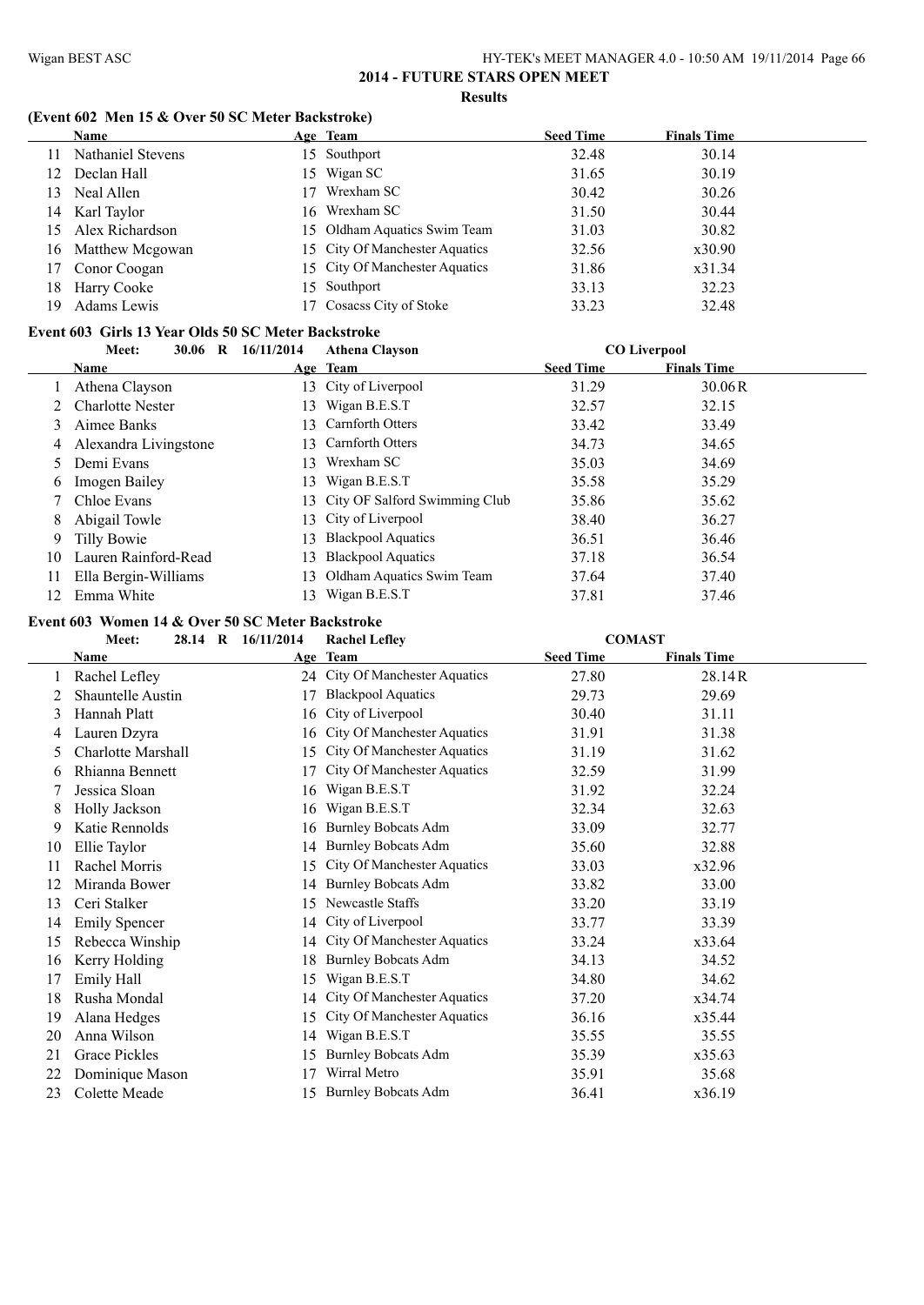#### **(Event 603 Women 14 & Over 50 SC Meter Backstroke)**

|       | Name              |       |                                             | Age Team                          | <b>Seed Time</b> | <b>Finals Time</b> |  |
|-------|-------------------|-------|---------------------------------------------|-----------------------------------|------------------|--------------------|--|
| 24    | Grace Williams    |       |                                             | 14 Wrexham SC                     | 36.21            | 36.76              |  |
| $*25$ | Ellen Winters     |       |                                             | 14 City of Bradford Swimming Club | 36.26            | 36.82              |  |
| $*25$ | Frankie Francesca |       |                                             | 14 City of Bradford Swimming Club | 36.10            | 36.82              |  |
|       |                   |       | Event 604 Boys 9 Year Olds 200 SC Meter IM  |                                   |                  |                    |  |
|       | Meet:             |       | $3:00.80$ R $17/11/2013$                    | <b>Jacob Whitehead</b>            |                  | Co Manch Aqu       |  |
|       | Name              |       |                                             | Age Team                          | <b>Seed Time</b> | <b>Finals Time</b> |  |
|       | Ellis Nickson     |       |                                             | 9 Wigan SC                        | 3:18.53          | 3:04.74            |  |
|       |                   | 40.55 | 1:29.74(49.19)                              | 2:25.07(55.33)                    | 3:04.74(39.67)   |                    |  |
| 2     | Joel King         |       |                                             | 9 City OF Salford Swimming Club   | 3:07.06          | 3:06.11            |  |
|       |                   | 42.02 | 1:26.80(44.78)                              | 2:24.18(57.38)                    | 3:06.11(41.93)   |                    |  |
| 3     | Matthew Wright    |       |                                             | 9 Preston Swimming Club           | 3:24.94          | 3:25.78            |  |
|       |                   | 49.95 | 1:39.11(49.16)                              | 2:39.76(1:00.65)                  | 3:25.78(46.02)   |                    |  |
| 4     | Nathan Clare      |       |                                             | 9 City Of Manchester Aquatics     | 3:27.64          | 3:33.27            |  |
|       |                   | 50.80 | 1:44.21(53.41)                              | 2:46.14(1:01.93)                  | 3:33.27(47.13)   |                    |  |
|       |                   |       | Event 604 Boys 10 Year Olds 200 SC Meter IM |                                   |                  |                    |  |
|       | Meet:             |       | $2:50.79$ R $04/11/2012$                    | <b>Jack Howard</b>                |                  | <b>Preston SC</b>  |  |
|       | Name              |       |                                             | Age Team                          | <b>Seed Time</b> | <b>Finals Time</b> |  |
|       | Adam Vounis       |       |                                             | 10 Southport                      | 3.03A6           | 2.5800             |  |

| Adam Younis                    |                 | 10 Southport                                       | 3:03.46        | 2:58.00 |
|--------------------------------|-----------------|----------------------------------------------------|----------------|---------|
| 43.49                          |                 | $1:27.34(43.85)$ $2:21.56(54.22)$ $2:58.00(36.44)$ |                |         |
| 2 Max Adams                    |                 | 10 City OF Salford Swimming Club 2:55.77           |                | 2:58.56 |
| 40.49                          |                 | $1:25.08(44.59)$ $2:19.87(54.79)$                  | 2:58.56(38.69) |         |
| 3 Henry Maw                    |                 | 10 Southport                                       | 3:22.40        | 3:04.37 |
| 39.04                          |                 | 1:26.50 (47.46) 2:24.03 (57.53) 3:04.37 (40.34)    |                |         |
| 4 Matthew Boyd                 |                 | 10 Preston Swimming Club                           | 3:08.09        | 3:07.43 |
| 42.45                          |                 | $1:30.40(47.95)$ $2:27.57(57.17)$ $3:07.43(39.86)$ |                |         |
| 5 Nathan Holmes                |                 | 10 Preston Swimming Club                           | 3:12.02        | 3:11.57 |
| 46.39                          |                 | $1:36.17(49.78)$ $2:29.76(53.59)$ $3:11.57(41.81)$ |                |         |
| 6 Adam Tabernacle              |                 | 10 Preston Swimming Club                           | 3:18.89        | 3:14.68 |
| 44.25                          |                 | $1:33.60(49.35)$ $2:33.18(59.58)$                  | 3:14.68(41.50) |         |
| 7 Oliver Taylor                |                 | 10 City Of Manchester Aquatics                     | 3:21.17        | 3:14.81 |
| 47.38                          |                 | $1:36.28(48.90)$ $2:33.75(57.47)$                  | 3:14.81(41.06) |         |
| 8 Thomas Morgan                | 10 Southport    |                                                    | 3:14.00        | 3:16.18 |
| 50.76                          |                 | $1:38.88(48.12)$ $2:34.50(55.62)$                  | 3:16.18(41.68) |         |
| 9 Ryan Potter                  |                 | 10 Blackpool Aquatics                              | 3:19.21        | 3:16.45 |
| 46.76                          |                 | $1:35.86(49.10)$ $2:32.84(56.98)$                  | 3:16.45(43.61) |         |
| 10 Jack Hytner                 | 10 Wirral Metro |                                                    | 3:28.24        | 3:21.33 |
| 44.75                          |                 | $1:34.60(49.85)$ $2:34.49(59.89)$                  | 3:21.33(46.84) |         |
| Patrick Donnelly 10 Everton SA |                 |                                                    | 3:17.44        | DQ      |
| 1:34.54                        |                 | $2:32.96(58.42)$ $3:14.27(41.31)$ DQ (15.77)       |                |         |

#### **Event 604 Boys 11 Year Olds 200 SC Meter IM**

| Meet:             |    | <b>Dylan Arzoni</b>  |                                                                                              |                                  |                        |
|-------------------|----|----------------------|----------------------------------------------------------------------------------------------|----------------------------------|------------------------|
| <b>Name</b>       |    |                      | <b>Seed Time</b>                                                                             | <b>Finals Time</b>               |                        |
| Luke Adams        |    |                      | 2:48.59                                                                                      | 2:47.98                          |                        |
| 36.52             |    | 2:08.95(50.19)       | 2:47.98(39.03)                                                                               |                                  |                        |
| 2 Samuel Briscoe  |    | Wigan B.E.S.T        | 2:51.56                                                                                      | 2:52.49                          |                        |
| 42.02             |    | 2:14.92(47.57)       | 2:52.49(37.57)                                                                               |                                  |                        |
| 3 Matthew Gregory |    | Wigan B.E.S.T        | 2:50.14                                                                                      | 2:53.94                          |                        |
| 39.87             |    | 2:13.97(50.42)       | 2:53.94(39.97)                                                                               |                                  |                        |
| 4 Louis Harwood   | 11 | Wirral Metro         | 3:14.26                                                                                      | 3:02.84                          |                        |
| 40.52             |    | 2:22.31(54.50)       | 3:02.84(40.53)                                                                               |                                  |                        |
|                   |    | 2:39.55 R 23/10/2011 | Age Team<br>1:18.76(42.24)<br>11<br>1:27.35(45.33)<br>11<br>1:23.55(43.68)<br>1:27.81(47.29) | 11 City OF Salford Swimming Club | <b>Stockport Metro</b> |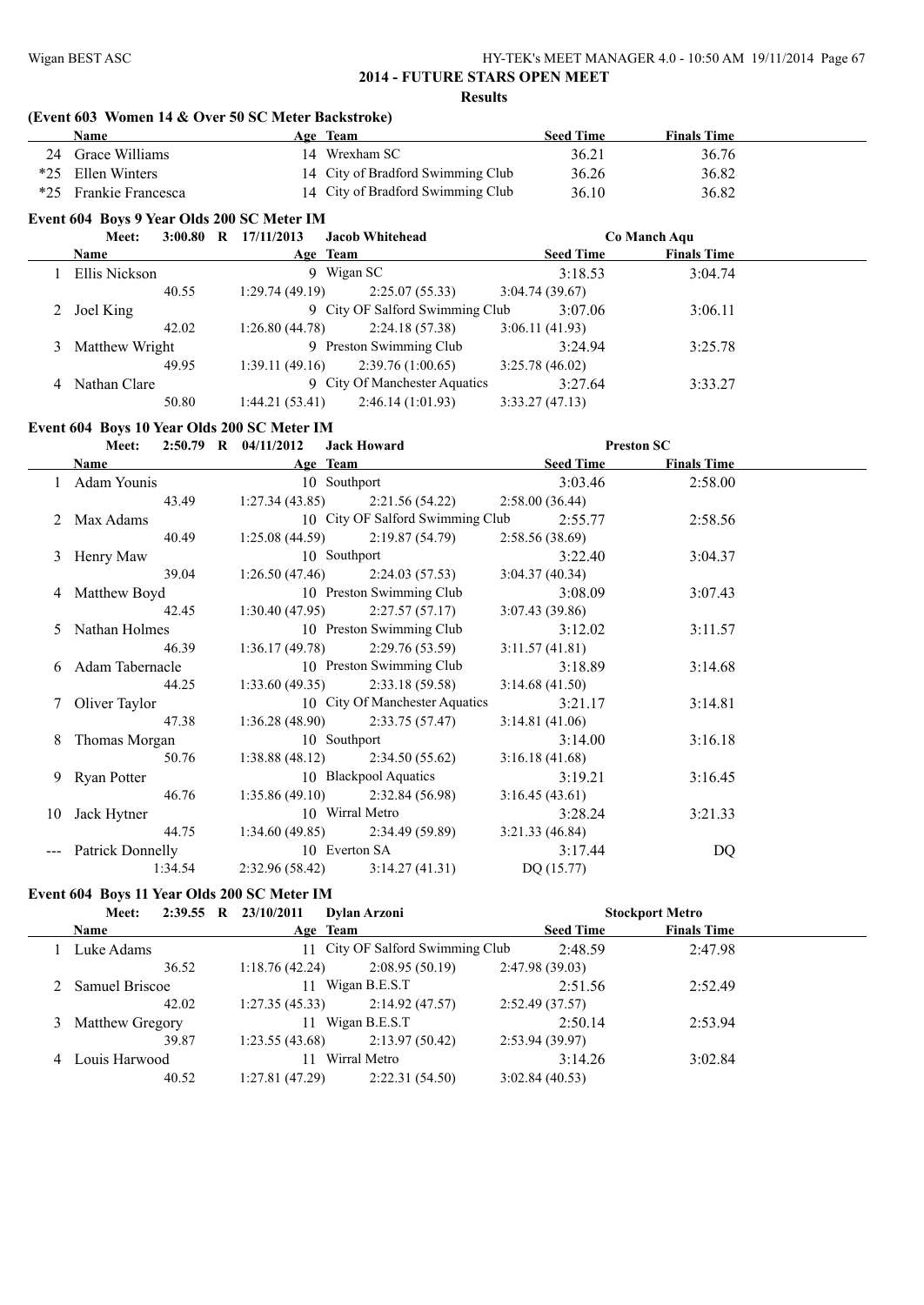# **(Event 604 Boys 11 Year Olds 200 SC Meter IM)**

| Name              | Age Team       |                                   | <b>Seed Time</b> | <b>Finals Time</b> |  |
|-------------------|----------------|-----------------------------------|------------------|--------------------|--|
| 5 Ethan Pritchard |                | 11 City OF Salford Swimming Club  | 3:04.09          | 3:03.37            |  |
| 41.17             | 1:28.71(47.54) | 2:21.91 (53.20)                   | 3:03.37(41.46)   |                    |  |
| Alexander Dillon  | 11 Southport   |                                   | 3:00.40          | 3:04.69            |  |
| 41.43             | 1:28.98(47.55) | 2:23.90 (54.92)                   | 3:04.69(40.79)   |                    |  |
| Archie Minto      |                | 11 City of Bradford Swimming Club | 3:05.36          | 3:05.38            |  |
| 40.46             |                | $1:27.43(46.97)$ $2:25.51(58.08)$ | 3:05.38(39.87)   |                    |  |
| --- Adam Newell   |                | 11 City OF Salford Swimming Club  | 3:12.56          | DO                 |  |
| 39.27             | 1:25.68(46.41) | 2:22.63(56.95)                    | DQ(37.70)        |                    |  |
| Luke Suarez       | 11 Everton SA  |                                   | 2:57.91          | DO                 |  |
| 36.52             | 1:20.49(43.97) | 2:13.93(53.44)                    | DQ (38.88)       |                    |  |

#### **Event 604 Boys 12 Year Olds 200 SC Meter IM**

| Meet:                |       | 2:27.33 R 17/11/2013 James Cross |                                   |                             | <b>Wigan BEST</b>  |  |
|----------------------|-------|----------------------------------|-----------------------------------|-----------------------------|--------------------|--|
| Name                 |       | <b>Example 2018</b> Age Team     |                                   | <b>Example 18 Seed Time</b> | <b>Finals Time</b> |  |
| 1 Ethan Evans        |       |                                  | 12 City OF Salford Swimming Club  | 2:39.70                     | 2:32.58            |  |
|                      | 33.87 |                                  | $1:12.92(39.05)$ $1:59.71(46.79)$ | 2:32.58(32.87)              |                    |  |
| 2 Ben McEvoy         |       |                                  | 12 City OF Salford Swimming Club  | 2:35.43                     | 2:32.77            |  |
|                      | 35.59 |                                  | $1:13.82(38.23)$ $1:57.69(43.87)$ | 2:32.77 (35.08)             |                    |  |
| 3 Jack Howard        |       |                                  | 12 Preston Swimming Club          | 2:40.90                     | 2:36.98            |  |
|                      | 35.42 | 1:15.78(40.36)                   | 2:01.77 (45.99)                   | 2:36.98(35.21)              |                    |  |
| 4 Daniel Holmes      |       |                                  | 12 Preston Swimming Club          | 2:41.22                     | 2:40.22            |  |
|                      | 34.86 | 1:16.79(41.93)                   | 2:03.72(46.93)                    | 2:40.22(36.50)              |                    |  |
| 5 Nathan Smith       |       |                                  | 12 Preston Swimming Club          | 2:44.60                     | 2:40.47            |  |
|                      | 38.79 | 1:22.28(43.49)                   | 2:03.92(41.64)                    | 2:40.47(36.55)              |                    |  |
| 6 Ewan Wilson        |       |                                  | 12 City OF Salford Swimming Club  | 2:39.10                     | 2:41.88            |  |
|                      | 33.42 | 1:14.04(40.62)                   | 2:02.71(48.67)                    | 2:41.88(39.17)              |                    |  |
| 7 Cameron Jacobie    |       |                                  | 12 City of Liverpool              | 2:47.44                     | 2:42.80            |  |
|                      | 37.30 | 1:22.28(44.98)                   | 2:07.64(45.36)                    | 2:42.80(35.16)              |                    |  |
| 8 Thomas Silk        |       |                                  | 12 City of Liverpool              | 2:45.33                     | 2:43.24            |  |
|                      | 35.36 |                                  | $1:18.20(42.84)$ $2:07.74(49.54)$ | 2:43.24(35.50)              |                    |  |
| 9 Daniel Omidi       |       |                                  | 12 City of Liverpool              | 2:49.13                     | 2:43.27            |  |
|                      | 36.25 |                                  | $1:18.15(41.90)$ $2:07.45(49.30)$ | 2:43.27(35.82)              |                    |  |
| 10 Joshua Howlett    |       |                                  | 12 Blackpool Aquatics             | 2:48.98                     | 2:44.28            |  |
|                      | 37.03 |                                  | $1:16.89(39.86)$ $2:09.90(53.01)$ | 2:44.28(34.38)              |                    |  |
| 11 Ross Hemsley      |       | 12 Workington                    |                                   | 2:55.17                     | 2:50.22            |  |
|                      | 38.24 |                                  | $1:21.62(43.38)$ $2:12.50(50.88)$ | 2:50.22(37.72)              |                    |  |
| 12 Alexander Morley  |       |                                  | 12 City OF Salford Swimming Club  | 2:54.36                     | 2:52.10            |  |
|                      | 37.24 |                                  | $1:19.50(42.26)$ $2:13.92(54.42)$ | 2:52.10(38.18)              |                    |  |
| 13 Thomas Dugdale    |       |                                  | 12 Carnforth Otters               | 2:52.25                     | 2:52.13            |  |
|                      | 36.35 |                                  | $1:20.59(44.24)$ $2:14.92(54.33)$ | 2:52.13(37.21)              |                    |  |
| 14 Elliot Warwick    |       |                                  | 12 City of Liverpool              | 2:52.00                     | 2:52.76            |  |
|                      | 38.53 |                                  | $1:20.34(41.81)$ $2:14.33(53.99)$ | 2:52.76(38.43)              |                    |  |
| 15 %Jack Sheffield   |       |                                  | 12 City OF Salford Swimming Club  | 2:54.54                     | x2:53.29           |  |
|                      | 40.50 |                                  | $1:23.70(43.20)$ $2:19.15(55.45)$ | 2:53.29(34.14)              |                    |  |
| 16 Christian Allen   |       |                                  | 12 Wirral Metro                   | 3:00.40                     | 2:57.85            |  |
|                      | 39.79 | 1:24.20(44.41)                   | 2:16.60(52.40)                    | 2:57.85(41.25)              |                    |  |
| 17 Michael Pickstock |       |                                  | 12 Everton SA                     | 3:01.56                     | 2:58.05            |  |
|                      | 40.26 |                                  | $1:23.51(43.25)$ $2:19.03(55.52)$ | 2:58.05(39.02)              |                    |  |
|                      |       |                                  |                                   |                             |                    |  |

#### **Event 605 Girls 9 Year Olds 200 SC Meter IM**

| <b>Meet:</b>   | $2:55.67$ R $17/11/2013$<br><b>Lois Keves</b> | Co Liverpool                           |
|----------------|-----------------------------------------------|----------------------------------------|
| Name           | Age Team                                      | <b>Finals Time</b><br><b>Seed Time</b> |
| Kaitlin Hughes | 9 Everton SA                                  | 3:33.99<br>3:15.66                     |
| 43.89          | 2:30.83(57.02)<br>1:33.81(49.92)              | 3:15.66(44.83)                         |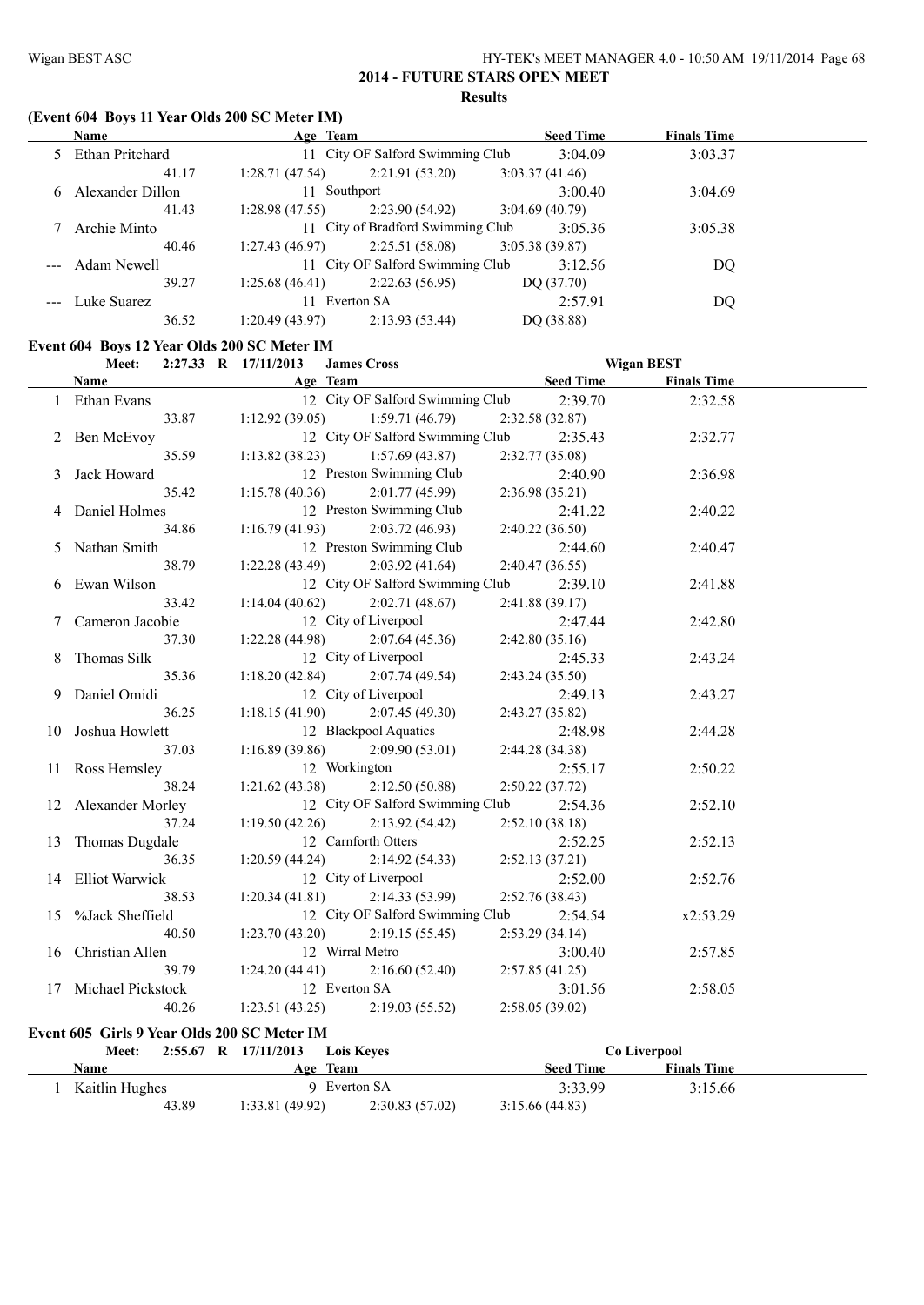#### Wigan BEST ASC HY-TEK's MEET MANAGER 4.0 - 10:50 AM 19/11/2014 Page 69 **2014 - FUTURE STARS OPEN MEET**

#### **Results**

#### **(Event 605 Girls 9 Year Olds 200 SC Meter IM)**

| Name               | Age Team                    |                   | <b>Seed Time</b> | <b>Finals Time</b> |  |
|--------------------|-----------------------------|-------------------|------------------|--------------------|--|
| 2 Sofie Jones      |                             | 9 Southport       | 3:33.92          | 3:15.71            |  |
| 43.56              | 1:32.43(48.87)              | 2:34.21(1:01.78)  | 3:15.71(41.50)   |                    |  |
| 3 Olivia Sheehan   |                             | 9 Wigan B.E.S.T   | 3:21.30          | 3:20.64            |  |
| 46.48              | 1:36.97(50.49)              | 2:36.03(59.06)    | 3:20.64(44.61)   |                    |  |
| 4 Daisy Poole      |                             | 9 Tyldesley Swpc  | 3:35.00          | 3:25.99            |  |
| 47.18              | 1:38.69(51.51)              | 2:41.75 (1:03.06) | 3:25.99(44.24)   |                    |  |
| 5 Madeleine Bailey |                             | 9 Tyldesley Swpc  | 3:34.77          | 3:27.02            |  |
| 45.67              | 1:40.95(55.28)              | 2:39.99(59.04)    | 3:27.02(47.03)   |                    |  |
| 6 Emily Gaskell    | Atherton $&$ Leigh Asc<br>9 |                   | 3:31.43          | 3:39.40            |  |
| 51.25              | 1:45.65(54.40)              | 2:48.88(1:03.23)  | 3:39.40(50.52)   |                    |  |

#### **Event 605 Girls 10 Year Olds 200 SC Meter IM**

|                        | Meet: 2:48.94 R 16/11/2014 Olivia Herron                                             |                | <b>CO</b> Salford |
|------------------------|--------------------------------------------------------------------------------------|----------------|-------------------|
|                        | <b>Name Seed Time Seed Time Finals Time Age Team Seed Time Seed Time Finals Time</b> |                |                   |
| 1 Olivia Herron        | 10 City OF Salford Swimming Club 3:00.34                                             |                | 2:48.94R          |
| 38.21                  | $1:22.22(44.01)$ $2:10.62(48.40)$ $2:48.94(38.32)$                                   |                |                   |
| 2 Lois Keyes           | 10 Everton SA 2:53.4<br>1:20.77 (42.61) 2:11.59 (50.82) 2:49.59 (38.00)              | 2:53.48        | 2:49.59           |
| 38.16                  |                                                                                      |                |                   |
| 3 Ruby Hughes          | 10 Southport                                                                         | 3:00.52        | 2:56.15           |
| 39.37                  | 1:23.52 (44.15) 2:15.19 (51.67) 2:56.15 (40.96)                                      |                |                   |
| 4 Ruby Holland         | 10 Oldham Aquatics Swim Team 3:05.53                                                 |                | 3:00.57           |
| 41.55                  | $1:26.53(44.98)$ $2:19.74(53.21)$                                                    | 3:00.57(40.83) |                   |
| 5 Lucy Thomson         | 10 Wrexham SC                                                                        | 3:13.54        | 3:05.95           |
| 43.30                  | $1:30.17(46.87)$ $2:25.76(55.59)$ $3:05.95(40.19)$                                   |                |                   |
| 6 Natalie Charlesworth | 10 Garstang Swimming Club                                                            | 3:07.90        | 3:08.25           |
| 43.73                  | $1:30.88(47.15)$ $2:28.07(57.19)$                                                    | 3:08.25(40.18) |                   |
| 7 Alyssa Melyroy       | 10 Southport                                                                         | 3:15.82        | 3:10.89           |
| 45.63                  | 1:33.03 (47.40) 2:28.18 (55.15) 3:10.89 (42.71)                                      |                |                   |
| 8 Alice Sands          | 10 Carnforth Otters                                                                  | 3:20.47        | 3:11.47           |
| 44.12                  | $1:34.00(49.88)$ $2:29.70(55.70)$                                                    | 3:11.47(41.77) |                   |
| 9 Ella Newton          | 10 Preston Swimming Club                                                             | 3:18.04        | 3:11.70           |
| 43.34                  | $1:32.17(48.83)$ $2:28.12(55.95)$                                                    | 3:11.70(43.58) |                   |
| 10 Ellie Mullins       | 10 Kirkham & Wesham asc                                                              | 3:12.11        | 3:16.50           |
| 46.41                  | $1:35.33(48.92)$ $2:34.36(59.03)$ $3:16.50(42.14)$                                   |                |                   |
| 11 Ella Smith          | 10 Southport                                                                         | 3:15.86        | 3:20.58           |
|                        | 51.31 1:39.27 (47.96) 2:37.48 (58.21) 3:20.58 (43.10)                                |                |                   |
| 12 Poppy Gorman        | 10 City OF Salford Swimming Club 3:13.48                                             |                | 3:22.12           |
| 48.03                  | $1:38.35(50.32)$ $2:35.82(57.47)$ $3:22.12(46.30)$                                   |                |                   |

#### **Event 605 Girls 11 Year Olds 200 SC Meter IM**

|    | $2:32.64$ R<br>Meet: | 04/11/2012     | <b>Melissa Braddock</b> |                                        | <b>Wigan BEST</b> |  |
|----|----------------------|----------------|-------------------------|----------------------------------------|-------------------|--|
|    | <b>Name</b>          | Age Team       |                         | <b>Seed Time</b><br><b>Finals Time</b> |                   |  |
|    | Lottie Rens          |                | 11 City of Liverpool    | 2:44.76                                | 2:42.21           |  |
|    | 34.03                | 1:15.21(41.18) | 2:06.02(50.81)          | 2:42.21(36.19)                         |                   |  |
|    | 2 Jennifer Green     |                | 11 Wigan B.E.S.T        | 2:50.45                                | 2:42.30           |  |
|    | 36.77                | 1:19.61(42.84) | 2:04.76(45.15)          | 2:42.30(37.54)                         |                   |  |
|    | 3 Jessica Morgan     |                | 11 Southport            |                                        | 2:46.35           |  |
|    | 37.82                | 1:22.74(44.92) | 2:09.31(46.57)          | 2:46.35(37.04)                         |                   |  |
| 4  | Jessica law          |                | 11 Southport            |                                        | 2:47.93           |  |
|    | 38.86                | 1:21.40(42.54) | 2:11.14(49.74)          | 2:47.93(36.79)                         |                   |  |
|    | 5 Katherine Baker    |                | 11 Wigan B.E.S.T        | 2:58.01                                | 2:48.96           |  |
|    | 37.93                | 1:21.97(44.04) | 2:13.27(51.30)          | 2:48.96(35.69)                         |                   |  |
| 6. | Kate Forster         | 11 Southport   |                         | 2:58.40                                | 2:49.34           |  |
|    | 37.96                | 1:18.19(40.23) | 2:11.33(53.14)          | 2:49.34(38.01)                         |                   |  |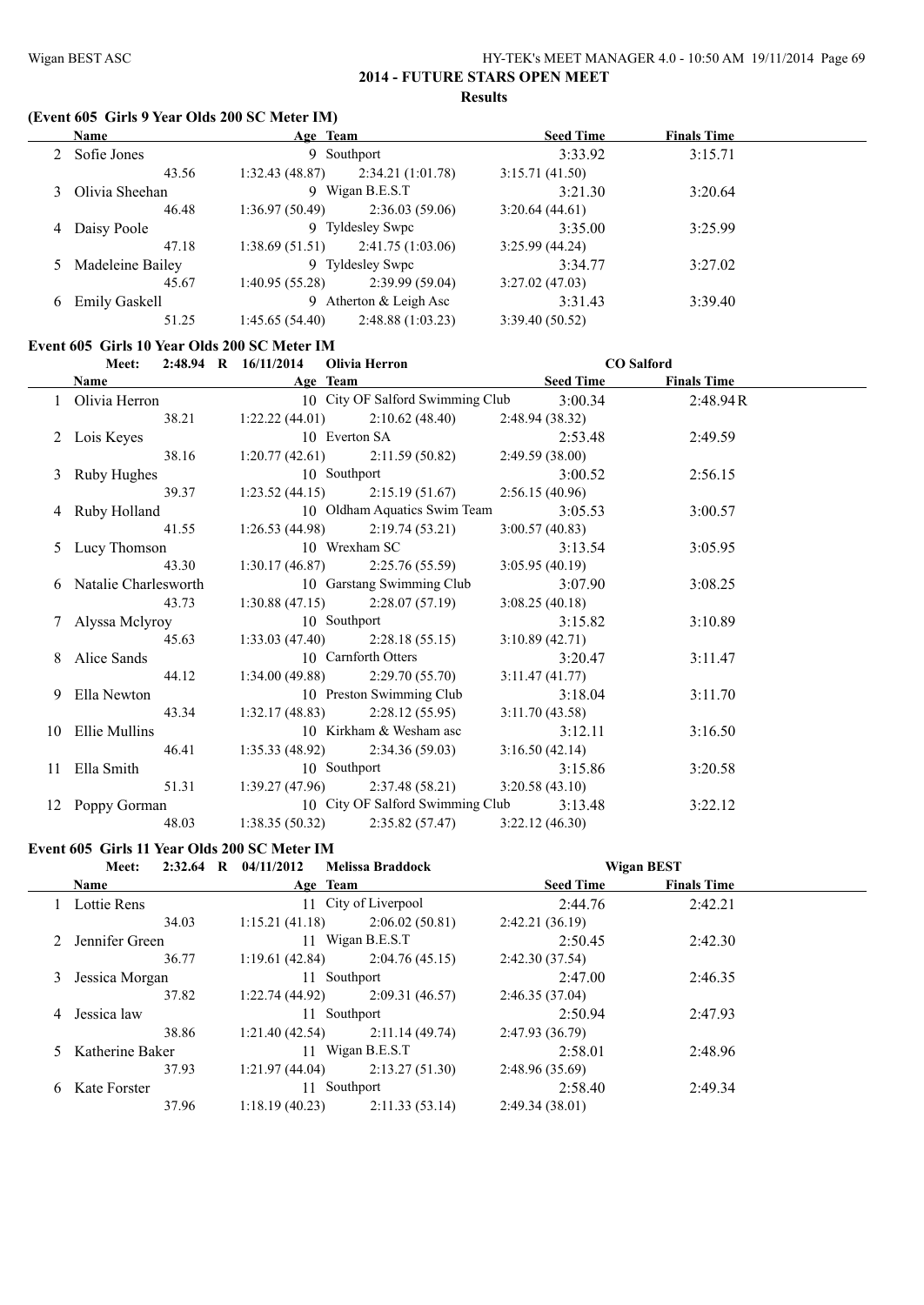#### **(Event 605 Girls 11 Year Olds 200 SC Meter IM)**

| <b>Name</b>                             |                                   | Age Team and the state of the state of the state of the state of the state of the state of the state of the state of the state of the state of the state of the state of the state of the state of the state of the state of t | <b>Seed Time</b> | <b>Finals Time</b> |  |
|-----------------------------------------|-----------------------------------|--------------------------------------------------------------------------------------------------------------------------------------------------------------------------------------------------------------------------------|------------------|--------------------|--|
| 7 Megan Jones                           |                                   | 11 Kendal Swimming Club                                                                                                                                                                                                        | 2:51.62          | 2:51.21            |  |
| 39.71                                   |                                   | $1:23.11(43.40)$ $2:12.39(49.28)$                                                                                                                                                                                              | 2:51.21 (38.82)  |                    |  |
| 8 Lilly Duckworth                       |                                   | 11 Burnley Bobcats Adm 2:54.32                                                                                                                                                                                                 |                  | 2:51.59            |  |
| 37.19                                   |                                   | $1:22.49(45.30)$ $2:13.90(51.41)$                                                                                                                                                                                              | 2:51.59(37.69)   |                    |  |
| 9 Leia King                             |                                   | 11 City OF Salford Swimming Club                                                                                                                                                                                               | 3:00.20          | 2:53.66            |  |
| 37.31                                   |                                   | $1:20.89(43.58)$ $2:14.29(53.40)$                                                                                                                                                                                              | 2:53.66(39.37)   |                    |  |
| 10 Imogen Moss                          |                                   | 11 Preston Swimming Club                                                                                                                                                                                                       | 2:56.44          | 2:53.71            |  |
| 38.25                                   |                                   | $1:22.28(44.03)$ $2:15.08(52.80)$                                                                                                                                                                                              | 2:53.71(38.63)   |                    |  |
| 11 Kimberley Burston                    |                                   | 11 Oldham Aquatics Swim Team                                                                                                                                                                                                   | 3:00.82          | 2:56.44            |  |
| 38.74                                   | $1:23.62(44.88)$ $2:18.85(55.23)$ |                                                                                                                                                                                                                                | 2:56.44(37.59)   |                    |  |
| 12 Lilly Wallwork                       | 11 Southport                      |                                                                                                                                                                                                                                | 3:01.22          | 2:57.96            |  |
| 41.41                                   |                                   | $1:26.63(45.22)$ $2:17.84(51.21)$                                                                                                                                                                                              | 2:57.96(40.12)   |                    |  |
| 13 Esme Steiger                         | 11 Southport                      |                                                                                                                                                                                                                                | 2:58.41          | x2:58.44           |  |
| 41.17                                   |                                   | $1:25.64(44.47)$ $2:16.72(51.08)$                                                                                                                                                                                              | 2:58.44 (41.72)  |                    |  |
| 14 Elena Priestner                      | 11 Southport                      |                                                                                                                                                                                                                                | 3:00.12          | x2:58.49           |  |
| 40.29                                   |                                   | $1:26.45(46.16)$ $2:17.53(51.08)$                                                                                                                                                                                              | 2:58.49(40.96)   |                    |  |
| 15 Mia Sheridan                         |                                   | 11 Burnley Bobcats Adm                                                                                                                                                                                                         | 2:57.80          | 2:58.93            |  |
| 40.96                                   |                                   | $1:27.20(46.24)$ $2:19.05(51.85)$                                                                                                                                                                                              | 2:58.93(39.88)   |                    |  |
| 16 Lauren Teebay                        | 11 Southport                      |                                                                                                                                                                                                                                | 3:02.29          | x3:00.55           |  |
| 43.09                                   |                                   | $1:27.82(44.73)$ $2:20.67(52.85)$                                                                                                                                                                                              | 3:00.55(39.88)   |                    |  |
| 17 Amy Teebay                           | 11 Southport                      |                                                                                                                                                                                                                                | 3:02.12          | x3:01.54           |  |
| 42.97                                   |                                   | $1:26.06(43.09)$ $2:23.14(57.08)$                                                                                                                                                                                              | 3:01.54(38.40)   |                    |  |
| 18 Hannah Kurzyk-Odonnell 11 Workington |                                   |                                                                                                                                                                                                                                | 3:00.46          | 3:03.43            |  |
| 46.81                                   |                                   | $1:31.69(44.88)$ $2:24.07(52.38)$                                                                                                                                                                                              | 3:03.43(39.36)   |                    |  |

#### **Event 605 Girls 12 Year Olds 200 SC Meter IM**

#### **Meet: 2:30.19 R 16/11/2014 Abby Jones Southport**

| <b>Name</b>         |          |                                                                                                                                                                                                                                                                                                                                                                                                                                                                                                |                                                                                                                                                                                                                                                                                                                                                                                                                                                                                                                                                     |
|---------------------|----------|------------------------------------------------------------------------------------------------------------------------------------------------------------------------------------------------------------------------------------------------------------------------------------------------------------------------------------------------------------------------------------------------------------------------------------------------------------------------------------------------|-----------------------------------------------------------------------------------------------------------------------------------------------------------------------------------------------------------------------------------------------------------------------------------------------------------------------------------------------------------------------------------------------------------------------------------------------------------------------------------------------------------------------------------------------------|
|                     | Age Team | <b>Seed Time</b>                                                                                                                                                                                                                                                                                                                                                                                                                                                                               | <b>Finals Time</b>                                                                                                                                                                                                                                                                                                                                                                                                                                                                                                                                  |
| 1 Abby Jones        |          | 2:37.30                                                                                                                                                                                                                                                                                                                                                                                                                                                                                        | 2:30.19R                                                                                                                                                                                                                                                                                                                                                                                                                                                                                                                                            |
|                     |          |                                                                                                                                                                                                                                                                                                                                                                                                                                                                                                |                                                                                                                                                                                                                                                                                                                                                                                                                                                                                                                                                     |
| 2 Alice Fox         |          | 2:36.50                                                                                                                                                                                                                                                                                                                                                                                                                                                                                        | 2:36.67                                                                                                                                                                                                                                                                                                                                                                                                                                                                                                                                             |
|                     |          | 2:36.67(35.69)                                                                                                                                                                                                                                                                                                                                                                                                                                                                                 |                                                                                                                                                                                                                                                                                                                                                                                                                                                                                                                                                     |
| 3 Elizabeth Wafer   |          | 2:40.72                                                                                                                                                                                                                                                                                                                                                                                                                                                                                        | 2:40.36                                                                                                                                                                                                                                                                                                                                                                                                                                                                                                                                             |
| 35.83               |          | 2:40.36(36.65)                                                                                                                                                                                                                                                                                                                                                                                                                                                                                 |                                                                                                                                                                                                                                                                                                                                                                                                                                                                                                                                                     |
| 4 Emily Hughes      |          | 2:41.93                                                                                                                                                                                                                                                                                                                                                                                                                                                                                        | 2:40.44                                                                                                                                                                                                                                                                                                                                                                                                                                                                                                                                             |
| 35.30               |          |                                                                                                                                                                                                                                                                                                                                                                                                                                                                                                |                                                                                                                                                                                                                                                                                                                                                                                                                                                                                                                                                     |
| 5 Jessica McDonaugh |          |                                                                                                                                                                                                                                                                                                                                                                                                                                                                                                | 2:40.53                                                                                                                                                                                                                                                                                                                                                                                                                                                                                                                                             |
| 35.88               |          |                                                                                                                                                                                                                                                                                                                                                                                                                                                                                                |                                                                                                                                                                                                                                                                                                                                                                                                                                                                                                                                                     |
| 6 Emily Mcneill     |          | 2:43.25                                                                                                                                                                                                                                                                                                                                                                                                                                                                                        | 2:40.87                                                                                                                                                                                                                                                                                                                                                                                                                                                                                                                                             |
|                     |          |                                                                                                                                                                                                                                                                                                                                                                                                                                                                                                |                                                                                                                                                                                                                                                                                                                                                                                                                                                                                                                                                     |
| Jasmine Gower       |          | 2:42.73                                                                                                                                                                                                                                                                                                                                                                                                                                                                                        | 2:41.33                                                                                                                                                                                                                                                                                                                                                                                                                                                                                                                                             |
|                     |          | 2:41.33(35.18)                                                                                                                                                                                                                                                                                                                                                                                                                                                                                 |                                                                                                                                                                                                                                                                                                                                                                                                                                                                                                                                                     |
| 8 Ellie Pomfret     |          | 2:49.14                                                                                                                                                                                                                                                                                                                                                                                                                                                                                        | 2:44.29                                                                                                                                                                                                                                                                                                                                                                                                                                                                                                                                             |
| 36.30               |          | 2:44.29 (37.37)                                                                                                                                                                                                                                                                                                                                                                                                                                                                                |                                                                                                                                                                                                                                                                                                                                                                                                                                                                                                                                                     |
| 9 Chole Quarton     |          | 2:49.89                                                                                                                                                                                                                                                                                                                                                                                                                                                                                        | 2:46.16                                                                                                                                                                                                                                                                                                                                                                                                                                                                                                                                             |
| 37.33               |          |                                                                                                                                                                                                                                                                                                                                                                                                                                                                                                |                                                                                                                                                                                                                                                                                                                                                                                                                                                                                                                                                     |
| 10 Alexandra Carr   |          | 2:49.20                                                                                                                                                                                                                                                                                                                                                                                                                                                                                        | 2:46.93                                                                                                                                                                                                                                                                                                                                                                                                                                                                                                                                             |
| 34.42               |          |                                                                                                                                                                                                                                                                                                                                                                                                                                                                                                |                                                                                                                                                                                                                                                                                                                                                                                                                                                                                                                                                     |
| 11 Jodie Gittins    |          | 2:56.43                                                                                                                                                                                                                                                                                                                                                                                                                                                                                        | 2:47.37                                                                                                                                                                                                                                                                                                                                                                                                                                                                                                                                             |
| 35.82               |          |                                                                                                                                                                                                                                                                                                                                                                                                                                                                                                |                                                                                                                                                                                                                                                                                                                                                                                                                                                                                                                                                     |
|                     |          |                                                                                                                                                                                                                                                                                                                                                                                                                                                                                                | 2:47.71                                                                                                                                                                                                                                                                                                                                                                                                                                                                                                                                             |
| 36.60               |          |                                                                                                                                                                                                                                                                                                                                                                                                                                                                                                |                                                                                                                                                                                                                                                                                                                                                                                                                                                                                                                                                     |
|                     |          | 2:48.48                                                                                                                                                                                                                                                                                                                                                                                                                                                                                        | 2:48.43                                                                                                                                                                                                                                                                                                                                                                                                                                                                                                                                             |
| 37.88               |          |                                                                                                                                                                                                                                                                                                                                                                                                                                                                                                |                                                                                                                                                                                                                                                                                                                                                                                                                                                                                                                                                     |
|                     | 34.80    | 12 Southport<br>31.35 1:09.82 (38.47) 1:56.50 (46.68)<br>12 Preston Swimming Club<br>$36.11$ 1:15.73 (39.62) 2:00.98 (45.25)<br>12 Preston Swimming Club<br>$1:14.48(38.65)$ $2:03.71(49.23)$<br>$1:17.12(41.82)$ $2:03.66(46.54)$<br>12 Southport<br>37.28 1:19.12 (41.84) 2:06.20 (47.08)<br>12 Wigan B.E.S.T<br>$1:17.69(42.89)$ $2:06.15(48.46)$<br>$1:17.35(41.05)$ $2:06.92(49.57)$<br>12 Kirkham & Wesham asc<br>$1:16.95(41.13)$ $2:11.06(54.11)$<br>13 Scarlett Aspinall 12 Southport | 2:30.19 (33.69)<br>12 Preston Swimming Club<br>2:40.44 (36.78)<br>2:41.84<br>$1:15.79(39.91)$ $2:05.43(49.64)$ $2:40.53(35.10)$<br>12 Blackpool Aquatics<br>2:40.87(34.67)<br>12 Blackpool Aquatics<br>12 City of Liverpool<br>$1:22.06(44.73)$ $2:09.77(47.71)$ $2:46.16(36.39)$<br>$1:17.14(42.72)$ $2:09.97(52.83)$ $2:46.93(36.96)$<br>12 Tyldesley Swpc<br>2:47.37(36.31)<br>12 Katie Richardson 12 Oldham Aquatics Swim Team 2:52.17<br>$1:21.38(44.78)$ $2:10.13(48.75)$ $2:47.71(37.58)$<br>1:20.38 (42.50) 2:11.24 (50.86) 2:48.43 (37.19) |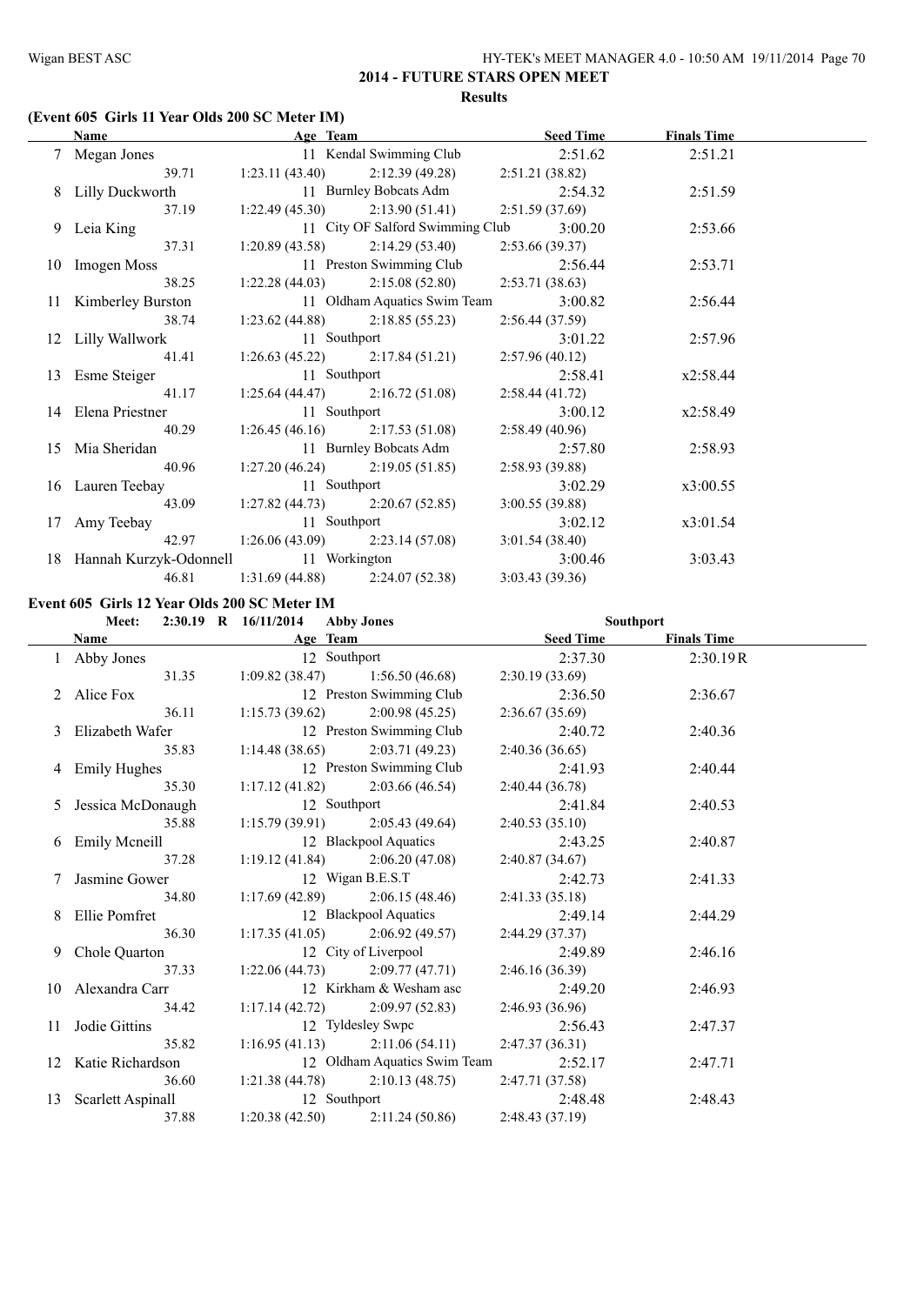#### **(Event 605 Girls 12 Year Olds 200 SC Meter IM)**

|     | <b>Name</b>        | Age Team       |                                   | <b>Seed Time</b> | <b>Finals Time</b> |  |
|-----|--------------------|----------------|-----------------------------------|------------------|--------------------|--|
|     | 14 Niamh Donnelly  |                | 12 Everton SA                     | 2:51.74          | 2:48.58            |  |
|     | 36.20              |                | $1:17.74(41.54)$ $2:10.46(52.72)$ | 2:48.58(38.12)   |                    |  |
|     | 15 Katana Rumble   |                | 12 City of Liverpool              | 2:42.48          | 2:48.77            |  |
|     | 37.07              |                | $1:21.28(44.21)$ $2:09.06(47.78)$ | 2:48.77(39.71)   |                    |  |
|     | 16 Victoria Dawson | 12 Southport   |                                   | 2:56.05          | 2:50.59            |  |
|     | 39.68              |                | $1:23.24(43.56)$ $2:11.77(48.53)$ | 2:50.59(38.82)   |                    |  |
|     | 17 Lydia Denby     |                | 12 Carnforth Otters               | 2:50.45          | 2:51.66            |  |
|     | 37.23              |                | $1:22.87(45.64)$ $2:14.04(51.17)$ | 2:51.66(37.62)   |                    |  |
| 18. | Emma Tabernacle    |                | 12 Preston Swimming Club          | 2:57.26          | 2:52.64            |  |
|     | 36.68              |                | $1:24.22(47.54)$ $2:12.94(48.72)$ | 2:52.64(39.70)   |                    |  |
|     | 19 Olivia Brannick |                | 12 Oldham Aquatics Swim Team      | 2:54.00          | 2:53.39            |  |
|     | 38.83              |                | $1:24.64(45.81)$ $2:14.69(50.05)$ | 2:53.39(38.70)   |                    |  |
|     | 20 Molly Gordon    |                | 12 Blackpool Aquatics             | 2:54.42          | 2:56.40            |  |
|     | 39.95              |                | $1:23.50(43.55)$ $2:20.57(57.07)$ | 2:56.40(35.83)   |                    |  |
|     | Georgia Hytner     |                | 12 Wirral Metro                   | 2:53.90          | DQ                 |  |
|     | 40.65              |                | $1:24.41(43.76)$ $2:13.58(49.17)$ | DQ (38.27)       |                    |  |
|     | mia Smith          | 12 Southport   |                                   | 2:49.10          | DQ                 |  |
|     | 39.28              | 1:19.57(40.29) | 2:08.91(49.34)                    | DQ(36.31)        |                    |  |

#### **Event 606 Men 13 Year Olds 200 SC Meter Breaststroke**

|   | <b>Meet:</b>     | $2:38.81$ R $23/10/2011$<br><b>Andrew Davison</b> |                  | <b>Preston SC</b>  |  |
|---|------------------|---------------------------------------------------|------------------|--------------------|--|
|   | Name             | Age Team                                          | <b>Seed Time</b> | <b>Finals Time</b> |  |
|   | 1 James Cross    | 13 Wigan B.E.S.T                                  | 2:45.42          | 2:42.93            |  |
|   | 36.19            | $1:17.67(41.48)$ $2:00.09(42.42)$                 | 2:42.93(42.84)   |                    |  |
|   | 2 Bill Jones     | 13 Newcastle Staffs                               | 2:45.51          | 2:43.53            |  |
|   | 36.60            | $1:18.16(41.56)$ $2:01.03(42.87)$                 | 2:43.53(42.50)   |                    |  |
|   | 3 Tommy Jones    | 13 Southport                                      | 2:57.98          | 2:44.56            |  |
|   | 36.53            | $1:19.38(42.85)$ $2:03.30(43.92)$                 | 2:44.56(41.26)   |                    |  |
|   | 4 Louis Vincent  | 13 Newcastle Staffs                               | 2:49.99          | 2:45.76            |  |
|   | 38.57            | $1:20.76(42.19)$ $2:03.84(43.08)$                 | 2:45.76(41.92)   |                    |  |
|   | 5 Samuel Taylor  | 13 City OF Salford Swimming Club                  | 2:47.73          | 2:46.62            |  |
|   | 38.97            | $1:21.46(42.49)$ $2:04.80(43.34)$                 | 2:46.62(41.82)   |                    |  |
|   | 6 Elliot Norman  | 13 Burnley Bobcats Adm                            | 2:49.92          | 2:48.12            |  |
|   | 38.45            | $1:21.97(43.52)$ $2:05.57(43.60)$                 | 2:48.12(42.55)   |                    |  |
|   | 7 Ben Smith      | 13 City of Liverpool                              | 2:57.14          | 2:49.71            |  |
|   | 40.37            | $1:23.50(43.13)$ $2:07.10(43.60)$                 | 2:49.71(42.61)   |                    |  |
| 8 | Samuel Secker    | 13 Blackpool Aquatics                             | 2:58.33          | 2:59.16            |  |
|   | 40.06            | $1:24.87(44.81)$ $2:12.01(47.14)$                 | 2:59.16(47.15)   |                    |  |
|   | 9 Harvey Griffin | 13 Clitheroe Dolphins                             | 2:58.88          | 3:00.73            |  |
|   | 39.36            | $1:26.07(46.71)$ $2:13.60(47.53)$                 | 3:00.73(47.13)   |                    |  |

#### **Event 606 Men 14 Year Olds 200 SC Meter Breaststroke**

| $2:40.56$ R<br>Meet: | 17/11/2013     | <b>Connor Lewis</b>   |                  | Co Liverpool       |  |
|----------------------|----------------|-----------------------|------------------|--------------------|--|
| <b>Name</b>          |                | Age Team              | <b>Seed Time</b> | <b>Finals Time</b> |  |
| Matthew Johnson      |                | 14 City of Liverpool  | 2:49.46          | 2:46.94            |  |
| 38.33                | 1:21.31(42.98) | 2:04.62(43.31)        | 2:46.94(42.32)   |                    |  |
| Anthony Wood         |                | 14 Blackpool Aquatics | 2:45.89          | 2:48.96            |  |
| 39.02                | 1:21.88(42.86) | 2:05.99(44.11)        | 2:48.96(42.97)   |                    |  |
| Jamie Grayson        |                | 14 City of Liverpool  | 2:54.91          | 2:51.68            |  |
| 37.14                | 1:20.85(43.71) | 2:07.23(46.38)        | 2:51.68(44.45)   |                    |  |
| 4 Evan Price         | 14             | Wrexham SC            | 2:55.69          | 2:53.48            |  |
| 39.50                | 1:24.34(44.84) | 2:09.65(45.31)        | 2:53.48(43.83)   |                    |  |
| Jack Mitchell        |                | 14 Blackpool Aquatics | 2:53.36          | 2:57.70            |  |
| 39.64                | 1:24.72(45.08) | 2:11.01(46.29)        | 2:57.70(46.69)   |                    |  |
|                      |                |                       |                  |                    |  |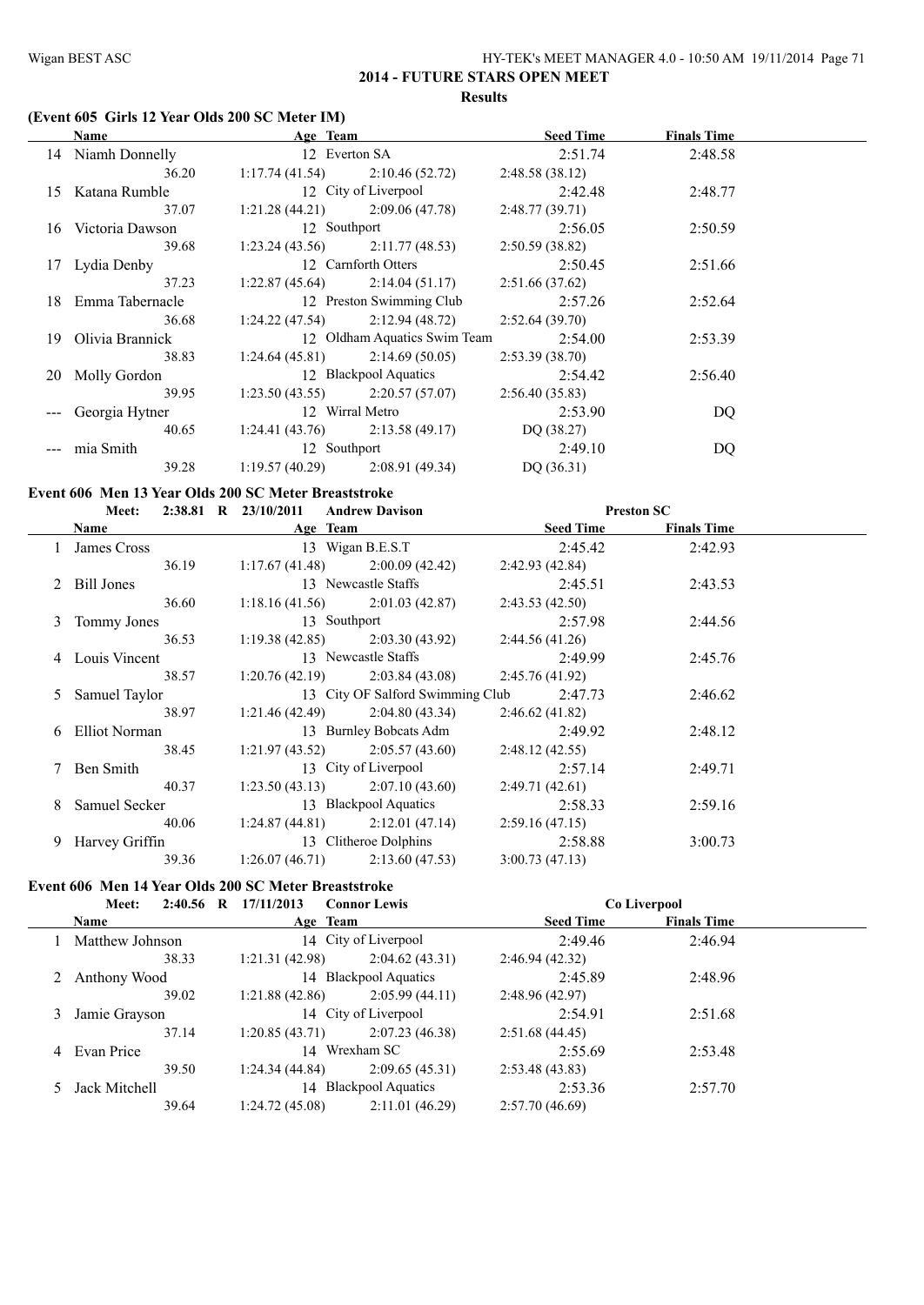#### **Event 606 Men 15 & Over 200 SC Meter Breaststroke**

|    | Meet:               | $2:28.51$ R $17/11/2013$<br><b>Anthony West</b> |                  | <b>Liverpool Peng</b> |
|----|---------------------|-------------------------------------------------|------------------|-----------------------|
|    | Name                | Age Team                                        | <b>Seed Time</b> | <b>Finals Time</b>    |
|    | Jack Graham         | 17 Oldham Aquatics Swim Team                    | 2:28.77          | 2:31.40               |
|    | 34.21               | $1:11.52(37.31)$ $1:50.68(39.16)$               | 2:31.40(40.72)   |                       |
|    | 2 Callum Welman     | 16 Wrexham SC                                   | 2:33.87          | 2:32.13               |
|    | 34.54               | $1:13.46(38.92)$ $1:53.05(39.59)$               | 2:32.13(39.08)   |                       |
|    | 3 Marcus Williamson | 18 Newcastle Staffs                             | 2:36.08          | 2:32.66               |
|    | 34.62               | $1:13.08(38.46)$ $1:52.72(39.64)$               | 2:32.66(39.94)   |                       |
|    | Josh Lambert        | 15 Burnley Bobcats Adm                          | 2:46.07          | 2:38.31               |
|    | 35.01               | $1:15.20(40.19)$ $1:56.85(41.65)$               | 2:38.31(41.46)   |                       |
| 5  | Jimmy Lund          | 15 City of Bradford Swimming Club               | 2:44.79          | 2:40.97               |
|    | 35.94               | $1:16.87(40.93)$ $1:59.80(42.93)$               | 2:40.97(41.17)   |                       |
| 6. | Neal Allen          | 17 Wrexham SC                                   | 2:49.77          | 2:51.28               |
|    | 38.64               | $1:22.18(43.54)$ $2:07.36(45.18)$               | 2:51.28(43.92)   |                       |
|    | 7 Oliver Houghton   | 16 City Of Manchester Aquatics                  | 2:50.90          | 2:52.21               |
|    | 39.79               | $1:21.96(42.17)$ $2:08.30(46.34)$               | 2:52.21(43.91)   |                       |
| 8  | Harry Cooke         | 15 Southport                                    | 2:54.58          | 2:55.85               |
|    | 40.15               | $1:24.20(44.05)$ $2:10.43(46.23)$               | 2:55.85(45.42)   |                       |
|    | Conor Coogan        | 15 City Of Manchester Aquatics                  | 2:45.70          | DQ                    |
|    | 38.67               | 2:08.84(45.94)<br>1:22.90(44.23)                | DQ (45.66)       |                       |
|    |                     |                                                 |                  |                       |

#### **Event 607 Girls 13 Year Olds 200 SC Meter Breaststroke**

|   |                    |                | Meet: 2:45.08 R 04/11/2012 Rebecca Twardochleb | <b>Newcastle</b> |                    |  |
|---|--------------------|----------------|------------------------------------------------|------------------|--------------------|--|
|   | <b>Name</b>        |                | Age Team                                       | <b>Seed Time</b> | <b>Finals Time</b> |  |
|   | 1 Charlotte Nester |                | 13 Wigan B.E.S.T                               | 2:47.80          | 2:47.60            |  |
|   | 37.78              |                | $1:20.86(43.08)$ $2:04.84(43.98)$              | 2:47.60(42.76)   |                    |  |
|   | 2 Eve Richings     |                | 13 City of Liverpool                           | 2:53.17          | 2:56.21            |  |
|   | 42.29              |                | $1:28.90(46.61)$ $2:12.92(44.02)$              | 2:56.21(43.29)   |                    |  |
|   | 3 Katey Cooper     |                | 13 Wigan B.E.S.T                               | 2:45.01          | 2:56.83            |  |
|   | 37.77              |                | $1:21.47(43.70)$ $2:09.39(47.92)$              | 2:56.83(47.44)   |                    |  |
|   | 4 Hannah Procter   |                | 13 Burnley Bobcats Adm                         | 2:58.20          | 3:00.03            |  |
|   | 39.69              |                | $1:24.94(45.25)$ $2:12.36(47.42)$              | 3:00.03(47.67)   |                    |  |
|   | 5 Cara Bird        |                | 13 Wrexham SC                                  | 3:05.72          | 3:00.18            |  |
|   | 41.58              |                | $1:27.44(45.86)$ $2:15.05(47.61)$              | 3:00.18(45.13)   |                    |  |
|   | 6 Sophie Hall      |                | 13 Oldham Aquatics Swim Team                   | 3:12.83          | 3:11.16            |  |
|   | 42.98              |                | $1:30.32(47.34)$ $2:22.02(51.70)$              | 3:11.16(49.14)   |                    |  |
|   | 7 Demi Evans       |                | 13 Wrexham SC                                  | 3:13.45          | 3:12.23            |  |
|   | 45.22              |                | $1:33.07(47.85)$ $2:23.53(50.46)$              | 3:12.23(48.70)   |                    |  |
| 8 | Emma White         |                | 13 Wigan B.E.S.T                               | 3:15.00          | 3:18.64            |  |
|   | 44.85              | 1:35.32(50.47) | 2:26.56(51.24)                                 | 3:18.64(52.08)   |                    |  |

# **Event 607 Women 14 & Over 200 SC Meter Breaststroke**

| $2:36.48$ R<br><b>Meet:</b> | 23/10/2011     | Laura Hyland                   |                  | <b>Southport</b>   |  |
|-----------------------------|----------------|--------------------------------|------------------|--------------------|--|
| <b>Name</b>                 | Age Team       |                                | <b>Seed Time</b> | <b>Finals Time</b> |  |
| 1 Rebecca Twardochleb       |                | 15 Newcastle Staffs            | 2:41.05          | 2:40.22            |  |
| 37.22                       | 1:18.09(40.87) | 1:59.70(41.61)                 | 2:40.22(40.52)   |                    |  |
| 2 Shauntelle Austin         | 17             | <b>Blackpool Aquatics</b>      | 2:45.73          | 2:43.67            |  |
| 38.10                       | 1:19.78(41.68) | 2:02.81(43.03)                 | 2:43.67(40.86)   |                    |  |
| 3 Rachel Morris             |                | 15 City Of Manchester Aquatics | 2:46.72          | 2:44.27            |  |
| 37.80                       | 1:19.23(41.43) | 2:01.75(42.52)                 | 2:44.27(42.52)   |                    |  |
| 4 Emily Spencer             |                | 14 City of Liverpool           | 2:49.19          | 2:47.81            |  |
| 37.54                       | 1:20.03(42.49) | 2:04.42(44.39)                 | 2:47.81(43.39)   |                    |  |
| Rhianna Bennett             |                | 17 City Of Manchester Aquatics | 2:49.41          | 2:49.64            |  |
| 37.62                       | 1:19.76(42.14) | 2:04.32(44.56)                 | 2:49.64(45.32)   |                    |  |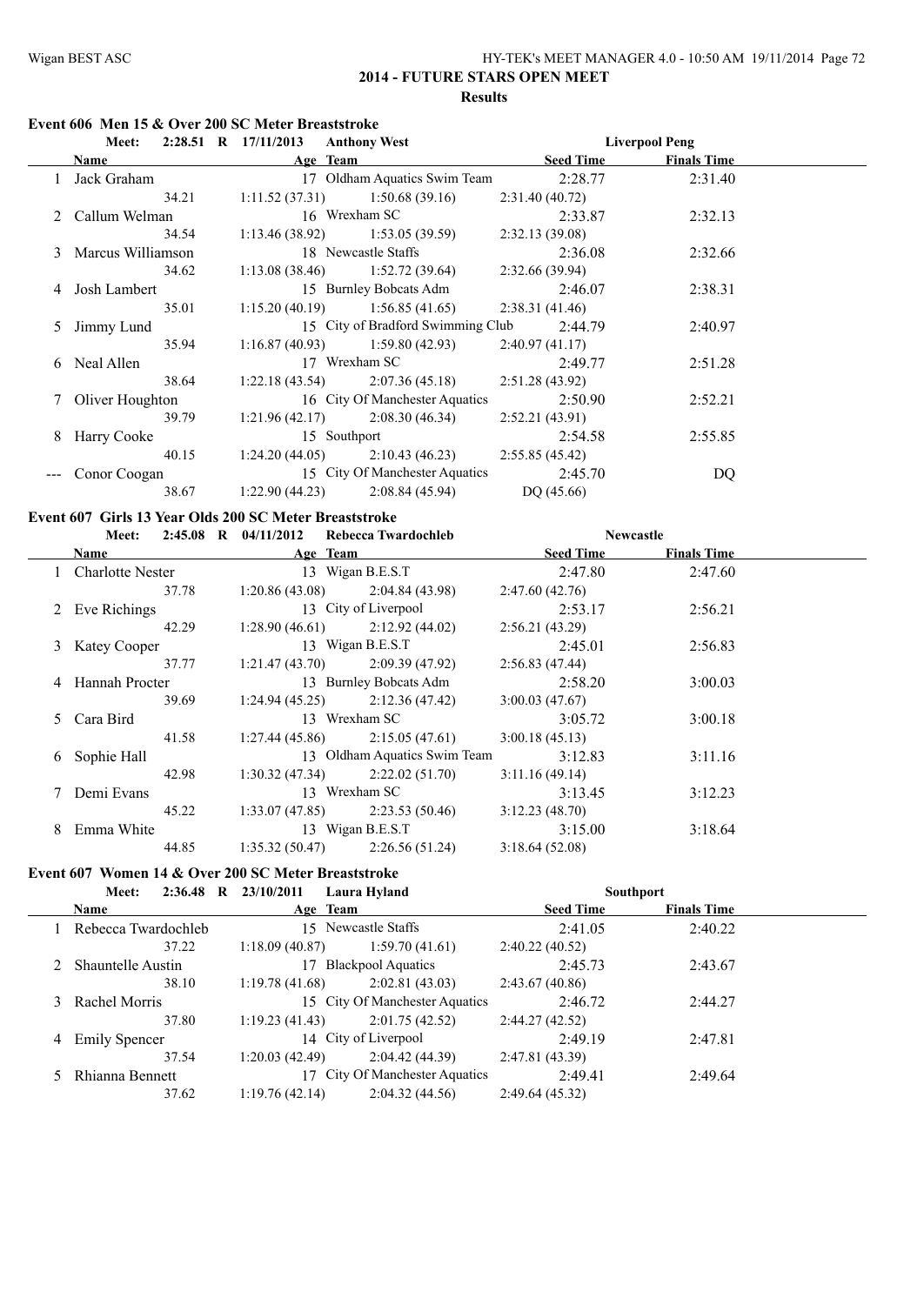## **(Event 607 Women 14 & Over 200 SC Meter Breaststroke)**

|    | <b>Name</b>     | Age Team        |                                | <b>Seed Time</b> | <b>Finals Time</b> |  |
|----|-----------------|-----------------|--------------------------------|------------------|--------------------|--|
|    | 6 Niamh Wilgar  | 14 Southport    |                                | 2:58.80          | 2:50.88            |  |
|    | 38.64           | 1:22.16(43.52)  | 2:06.41(44.25)                 | 2:50.88(44.47)   |                    |  |
|    | 7 Rusha Mondal  |                 | 14 City Of Manchester Aquatics | 2:57.64          | 2:52.50            |  |
|    | 41.32           | 1:24.97(43.65)  | 2:09.34(44.37)                 | 2:52.50(43.16)   |                    |  |
| 8  | Victoria Hill   | 15 Southport    |                                | 2:55.31          | 2:53.06            |  |
|    | 40.07           | 1:24.18(44.11)  | 2:08.55(44.37)                 | 2:53.06(44.51)   |                    |  |
| 9. | Isobel Meikle   |                 | 15 City Of Manchester Aquatics | 2:48.20          | 2:55.87            |  |
|    | 39.95           | 1:24.99(45.04)  | 2:10.23(45.24)                 | 2:55.87(45.64)   |                    |  |
| 10 | Dominique Mason | 17 Wirral Metro |                                | 2:55.37          | 2:56.70            |  |
|    | 41.19           | 1:26.10(44.91)  | 2:11.96(45.86)                 | 2:56.70(44.74)   |                    |  |
|    | Miranda Bower   |                 | 14 Burnley Bobcats Adm         | 3:04.00          | 2:59.54            |  |
|    | 40.46           | 1:26.41(45.95)  | 2:14.04(47.63)                 | 2:59.54(45.50)   |                    |  |

## **Event 608 Boys 9 Year Olds 50 SC Meter Breaststroke**

|    | Meet:<br>46.34<br>R  | 17/11/2013 | <b>Jacob Whitehead</b>          |                  | Co Manch Aqu       |  |
|----|----------------------|------------|---------------------------------|------------------|--------------------|--|
|    | <b>Name</b>          |            | Age Team                        | <b>Seed Time</b> | <b>Finals Time</b> |  |
|    | Joel King            |            | 9 City OF Salford Swimming Club | 47.79            | 48.23              |  |
|    | 2 Ace Bower          |            | 9 Carnforth Otters              | 53.50            | 49.87              |  |
|    | 3 Patrick Grealis    |            | 9 Everton SA                    | 53.81            | 52.00              |  |
|    | 4 Nathan Clare       |            | 9 City Of Manchester Aquatics   | 54.46            | 52.28              |  |
|    | 5 Thomas Boylett     | 9          | Southport                       | 51.58            | 52.76              |  |
| 6. | Nathan Ovens         |            | 9 City Of Manchester Aquatics   | 55.00            | 54.09              |  |
|    | --- Al'Yor Makhsimov |            | 9 City OF Salford Swimming Club | 53.47            | DQ                 |  |

## **Event 608 Boys 10 Year Olds 50 SC Meter Breaststroke**

|    | 42.82 R<br>Meet:       | 04/11/2012 | <b>Nathan Smith</b>              | <b>Preston SC</b> |                    |  |
|----|------------------------|------------|----------------------------------|-------------------|--------------------|--|
|    | <b>Name</b>            |            | Age Team                         | <b>Seed Time</b>  | <b>Finals Time</b> |  |
|    | Ryan Potter            |            | 10 Blackpool Aquatics            | 47.88             | 46.79              |  |
|    | 2 Nathan Holmes        |            | 10 Preston Swimming Club         | 45.93             | 46.99              |  |
|    | 3 Joshua Howard-Hughes |            | 10 Halton SC                     | 48.13             | 47.76              |  |
|    | 4 Patrick Donnelly     |            | 10 Everton SA                    | 47.47             | 47.95              |  |
|    | 5 Matthew Murphy       |            | 10 City OF Salford Swimming Club | 48.79             | 48.31              |  |
|    | 6 Thomas Morgan        |            | 10 Southport                     | 48.07             | 50.02              |  |
|    | Rhys Aston             |            | 10 Carnforth Otters              | 50.05             | 50.10              |  |
| 8. | Oliver Taylor          |            | 10 City Of Manchester Aquatics   | 50.72             | 50.69              |  |

# **Event 608 Boys 11 Year Olds 50 SC Meter Breaststroke**<br>Mosting 30.07 B 04/11/2012 Flligt Norn

|    | Meet:<br>39.07<br>R | 04/11/2012 | <b>Elliot Norman</b>             | <b>Bobcats</b>   |                    |  |
|----|---------------------|------------|----------------------------------|------------------|--------------------|--|
|    | <b>Name</b>         |            | Age Team                         | <b>Seed Time</b> | <b>Finals Time</b> |  |
|    | Samuel Briscoe      | 11.        | Wigan B.E.S.T                    | 40.30            | 40.85              |  |
|    | 2 Connor White      |            | 11 Carnforth Otters              | 42.27            | 42.50              |  |
|    | 3 Luke Suarez       | 11.        | Everton SA                       | 42.57            | 42.57              |  |
|    | 4 Matthew Gregory   | 11.        | Wigan B.E.S.T                    | 42.79            | 43.34              |  |
|    | 5 Matthew Thomas    |            | 11 Everton SA                    | 44.04            | 44.20              |  |
|    | 6 Alexander Dillon  | 11.        | Southport                        | 45.56            | 45.97              |  |
|    | Ethan Pritchard     |            | 11 City OF Salford Swimming Club | 46.96            | 47.08              |  |
| 8  | Jack Holmes         | 11         | Garstang Swimming Club           | 46.91            | 47.36              |  |
| 9  | Sam Bailey          | 11         | Workington                       | 47.54            | 47.62              |  |
| 10 | Declan Sherrington  |            | Southport                        | 47.89            | 47.89              |  |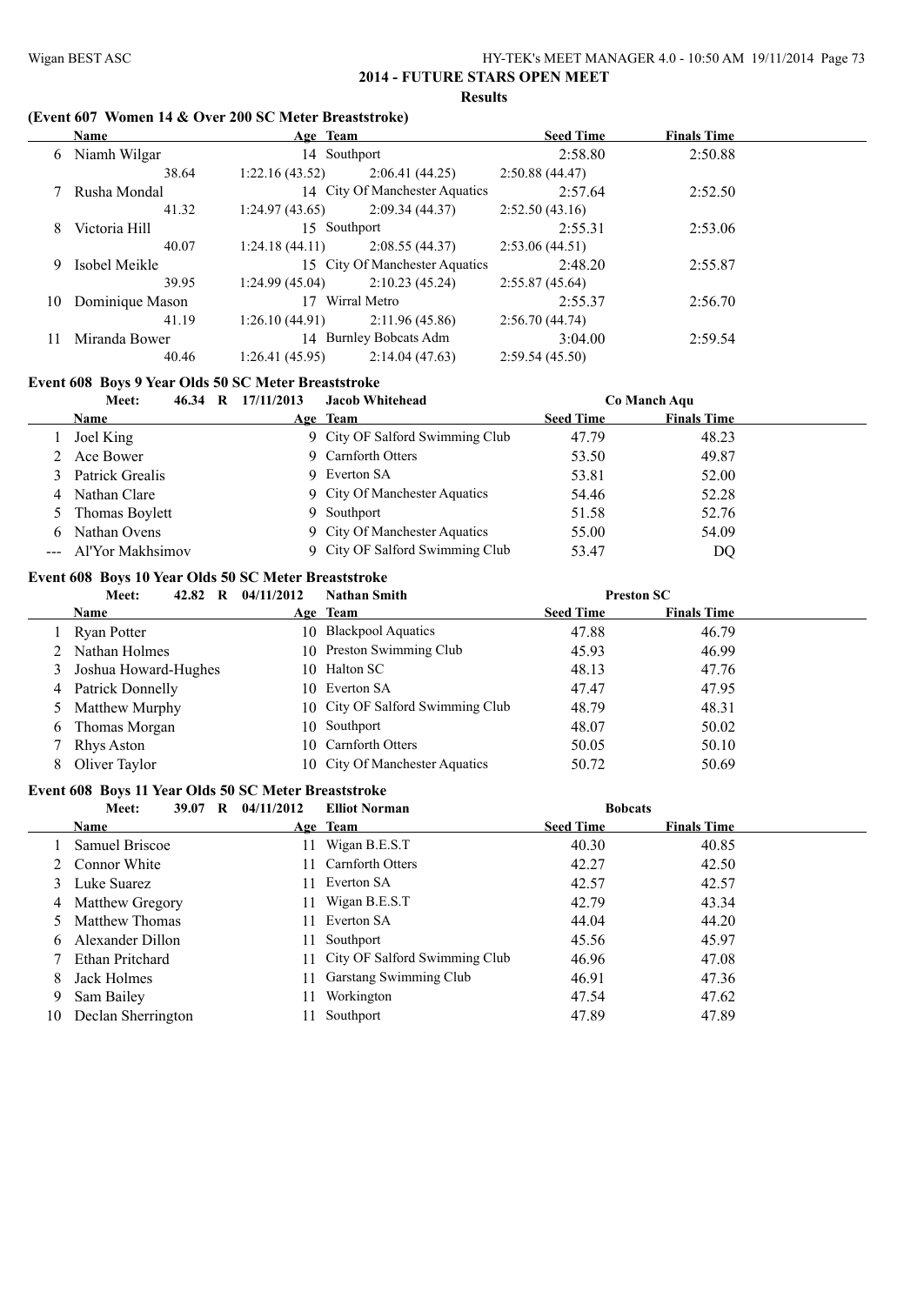## **Event 608 Boys 12 Year Olds 50 SC Meter Breaststroke**

|    | Meet:<br>35.43<br>R | 16/11/2014      | <b>Nathan Smith</b>      | Preston          |                    |
|----|---------------------|-----------------|--------------------------|------------------|--------------------|
|    | <b>Name</b>         |                 | Age Team                 | <b>Seed Time</b> | <b>Finals Time</b> |
|    | Nathan Smith        |                 | 12 Preston Swimming Club | 36.58            | 35.43 R            |
|    | 2 Daniel Buckley    |                 | 12 Halton SC             | 37.64            | 36.27              |
|    | 3 Cameron Jacobie   |                 | 12 City of Liverpool     | 37.33            | 36.30              |
|    | 4 Daniel Holmes     |                 | 12 Preston Swimming Club | 39.03            | 38.46              |
|    | 5 Mathew Crabtree   |                 | 12 Carnforth Otters      | 44.90            | 43.60              |
| *6 | Lewis Morgan        |                 | 12 Southport             | 44.00            | 44.39              |
| *6 | Christian Allen     | 12 <sub>1</sub> | Wirral Metro             | 43.90            | 44.39              |

#### **Event 609 Girls 9 Year Olds 50 SC Meter Breaststroke**

|    | 45.48 R<br>Meet:           | 04/11/2012 | <b>Jessica Morgan</b>           | <b>Southport</b> |                    |  |
|----|----------------------------|------------|---------------------------------|------------------|--------------------|--|
|    | Name                       |            | Age Team                        | <b>Seed Time</b> | <b>Finals Time</b> |  |
|    | Jessica Murray             |            | 9 City OF Salford Swimming Club | 51.72            | 47.58              |  |
|    | Erika Reid                 |            | 9 Blackpool Aquatics            | 50.98            | 48.21              |  |
| 3  | Sophie Buckley             | 9          | Halton SC                       | 50.10            | 48.29              |  |
| 4  | Sofie Jones                | 9.         | Southport                       | 50.54            | 49.37              |  |
| 5  | Lola Baron                 |            | 9 Blackburn Centurions          | 51.52            | 50.60              |  |
| 6  | Madeleine Bailey           |            | 9 Tyldesley Swpc                | 51.97            | 51.66              |  |
|    | <b>Charotte Winstanley</b> |            | 9 Southport                     | 53.72            | 52.08              |  |
| 8  | <b>Emily Gaskell</b>       |            | 9 Atherton & Leigh Asc          | 52.98            | 52.57              |  |
| 9  | Isobelle Robb              |            | 9 Tyldesley Swpc                | 55.00            | 52.75              |  |
| 10 | Anna Kamaly-Asl            |            | 9 City OF Salford Swimming Club | 48.02            | 52.91              |  |
| 11 | Kaitlin Hughes             |            | 9 Everton SA                    | 53.10            | 52.98              |  |
| 12 | Olivia Sheehan             |            | 9 Wigan B.E.S.T                 | 51.32            | 53.74              |  |
| 13 | Lauren Airey               |            | 9 Preston Swimming Club         | 55.65            | 53.83              |  |
| 14 | Macy Dootson               | 9.         | Workington                      | 55.59            | 54.74              |  |
| 15 | Ella Falkingham            |            | Southport                       | 55.00            | 54.76              |  |

## **Event 609 Girls 10 Year Olds 50 SC Meter Breaststroke**

|    | LVCIII OVZ ANIIS TV TCAL QRUS JV SU IVICICI DICASISILVNC |                    |                                  |                  |                    |  |
|----|----------------------------------------------------------|--------------------|----------------------------------|------------------|--------------------|--|
|    | Meet:                                                    | 42.16 R 17/11/2013 | <b>Jessica Morgan</b>            | <b>Southport</b> |                    |  |
|    | Name                                                     |                    | Age Team                         | <b>Seed Time</b> | <b>Finals Time</b> |  |
|    | Christie Spinks                                          |                    | 10 Southport                     | 43.55            | 44.22              |  |
|    | Ruby Hughes                                              | 10                 | Southport                        | 44.72            | 44.32              |  |
| 3  | Amber Mann                                               | 10.                | Preston Swimming Club            | 49.66            | 44.37              |  |
| 4  | Ruby Holland                                             | 10.                | Oldham Aquatics Swim Team        | 45.86            | 44.47              |  |
| *5 | Alice Sands                                              | 10.                | Carnforth Otters                 | 45.28            | 45.51              |  |
| *5 | Ella Price                                               |                    | 10 Oldham Aquatics Swim Team     | 48.08            | 45.51              |  |
|    | Alyssa Melyroy                                           | 10                 | Southport                        | 46.72            | 46.19              |  |
| 8  | <b>Emily Morris</b>                                      |                    | 10 City of Liverpool             | 46.78            | 46.95              |  |
| 9  | Holly Maxwell                                            | 10.                | Kirkham & Wesham asc             | 47.91            | 47.18              |  |
| 10 | Natalie Charlesworth                                     | 10.                | Garstang Swimming Club           | 48.06            | 47.56              |  |
| 11 | Ella Newton                                              | 10                 | Preston Swimming Club            | 48.68            | 47.64              |  |
| 12 | Emily Allen                                              | 10-                | City OF Salford Swimming Club    | 49.68            | 47.73              |  |
| 13 | Heidi Wild                                               |                    | 10 City OF Salford Swimming Club | 49.90            | 47.92              |  |
| 14 | Elizabeth Brierley                                       | 10                 | <b>Blackpool Aquatics</b>        | 48.40            | 47.98              |  |
| 15 | Evie Coupe                                               | 10.                | Preston Swimming Club            | 50.23            | 49.45              |  |
| 16 | Lucy Thomson                                             | 10                 | Wrexham SC                       | 51.22            | 49.99              |  |
| 17 | <b>Emily Davies</b>                                      |                    | 10 City OF Salford Swimming Club | 51.41            | 56.28              |  |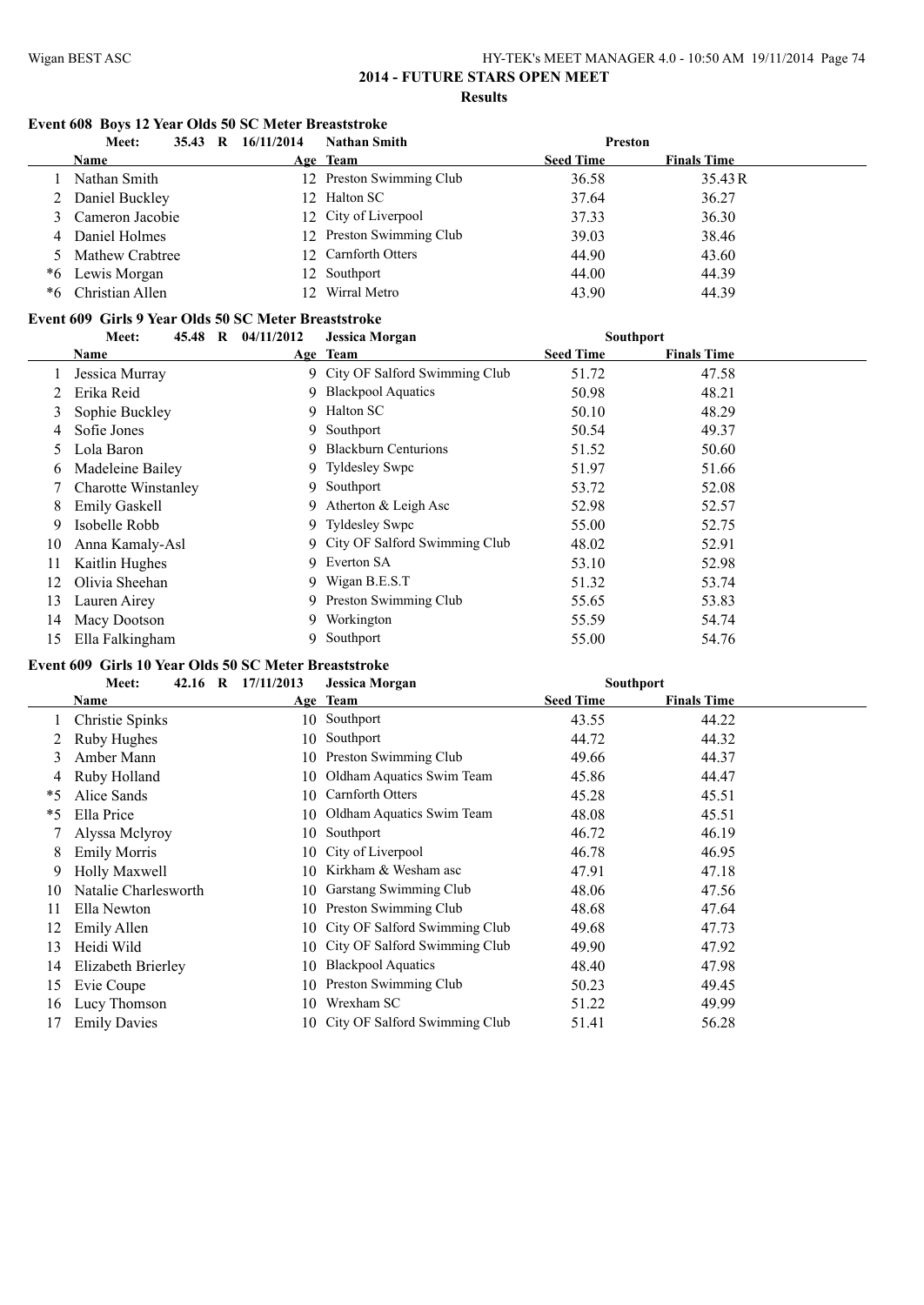## **Event 609 Girls 11 Year Olds 50 SC Meter Breaststroke**

|    | Meet:<br>$\mathbf R$<br>37.61 | 16/11/2014 | <b>Jennifer Green</b>              |                  | <b>WIGAN BEST</b>  |  |
|----|-------------------------------|------------|------------------------------------|------------------|--------------------|--|
|    | Name                          |            | Age Team                           | <b>Seed Time</b> | <b>Finals Time</b> |  |
|    | Jennifer Green                | 11         | Wigan B.E.S.T                      | 39.33            | 37.61R             |  |
|    | Hannah Kurzyk-Odonnell        | 11         | Workington                         | 43.22            | 41.14              |  |
| 3  | Faith Bryant                  | 11         | Everton SA                         | 42.80            | 41.55              |  |
| 4  | Esme Steiger                  | 11.        | Southport                          | 42.60            | 41.61              |  |
| 5  | Lottie Rens                   |            | 11 City of Liverpool               | 45.63            | 41.71              |  |
| 6  | Jessica Morgan                | 11         | Southport                          | 38.80            | 41.87              |  |
|    | Lilly Duckworth               | 11.        | <b>Burnley Bobcats Adm</b>         | 41.67            | 41.91              |  |
| 8  | Lucy Macpherson               | 11         | Preston Swimming Club              | 46.22            | 43.91              |  |
| 9  | Elena Priestner               | 11.        | Southport                          | 43.73            | 44.26              |  |
| 10 | Georgia Holding               | 11.        | Preston Swimming Club              | 46.95            | 44.64              |  |
| 11 | Amy Harrison                  | 11.        | Oldham Aquatics Swim Team          | 46.53            | 45.23              |  |
| 12 | Freya Ainsworth               | 11         | Wirral Metro                       | 46.00            | 45.44              |  |
| 13 | Lauren Teebay                 | 11         | Southport                          | 44.39            | 45.46              |  |
| 14 | Khirstine Williams            |            | Preston Swimming Club              | 46.64            | 45.59              |  |
| 15 | Oliva Claire                  |            | <b>City Of Manchester Aquatics</b> | 46.98            | 46.17              |  |

## **Event 609 Girls 12 Year Olds 50 SC Meter Breaststroke**

|    | Meet:              | 36.58 R | 23/10/2011 | <b>Anna Doughty</b>          |                  | <b>Bolton MSS</b>  |  |
|----|--------------------|---------|------------|------------------------------|------------------|--------------------|--|
|    | Name               |         |            | Age Team                     | <b>Seed Time</b> | <b>Finals Time</b> |  |
|    | Abbie Winstanley   |         | 12.        | Workington                   | 39.66            | 38.40              |  |
|    | Georgia Bell       |         |            | 12 City of Liverpool         | 40.56            | 38.67              |  |
| 3  | Bethany McTegart   |         | 12.        | Everton SA                   | 40.15            | 39.60              |  |
| 4  | Victoria Dawson    |         |            | 12 Southport                 | 40.42            | 39.94              |  |
| 5  | Katie Richardson   |         |            | 12 Oldham Aquatics Swim Team | 41.75            | 39.99              |  |
| O  | Ellie Pomfret      |         | 12.        | <b>Blackpool Aquatics</b>    | 40.28            | 40.15              |  |
|    | Georgia Hytner     |         | 12.        | Wirral Metro                 | 40.41            | 40.35              |  |
| 8  | Eve Dootson        |         | 12.        | Workington                   | 43.26            | 41.19              |  |
| 9  | Charlotte Bacon    |         |            | 12 Oldham Aquatics Swim Team | 43.50            | 41.42              |  |
| 10 | Ruby Jones         |         |            | 12 Oldham Aquatics Swim Team | 40.31            | 41.46              |  |
| 11 | Charlotte Meakin   |         | 12.        | Wigan SC                     | 43.44            | 41.80              |  |
| 12 | Kiera Richmond     |         | 12.        | Carnforth Otters             | 42.65            | 42.55              |  |
| 13 | <b>Katy Adkins</b> |         | 12         | Southport                    | 43.15            | 43.00              |  |
| 14 | Jessica Critchley  |         | 12.        | Garstang Swimming Club       | 44.56            | 43.44              |  |
| 15 | Emma Tabernacle    |         | 12.        | Preston Swimming Club        | 42.96            | 43.62              |  |

## **Event 610 Men 10 Year Olds 100 SC Meter Freestyle**

|   | $1:14.64$ R<br>Meet: | 16/11/2014<br><b>Joshua Howard-Hughes</b> | <b>Halton</b>    |                    |
|---|----------------------|-------------------------------------------|------------------|--------------------|
|   | <b>Name</b>          | Age Team                                  | <b>Seed Time</b> | <b>Finals Time</b> |
|   | Joshua Howard-Hughes | 10 Halton SC                              | 1:19.22          | 1:14.64R           |
|   | 36.30                | 1:14.64(38.34)                            |                  |                    |
|   | Matthew Boyd         | 10 Preston Swimming Club                  | 1:16.46          | 1:15.99            |
|   | 35.83                | 1:15.99(40.16)                            |                  |                    |
| 3 | Rhys Aston           | 10 Carnforth Otters                       | 1:16.01          | 1:18.26            |
|   | 37.15                | 1:18.26(41.11)                            |                  |                    |
| 4 | Matthew Murphy       | 10 City OF Salford Swimming Club          | 1:20.00          | 1:21.65            |
|   | 38.36                | 1:21.65(43.29)                            |                  |                    |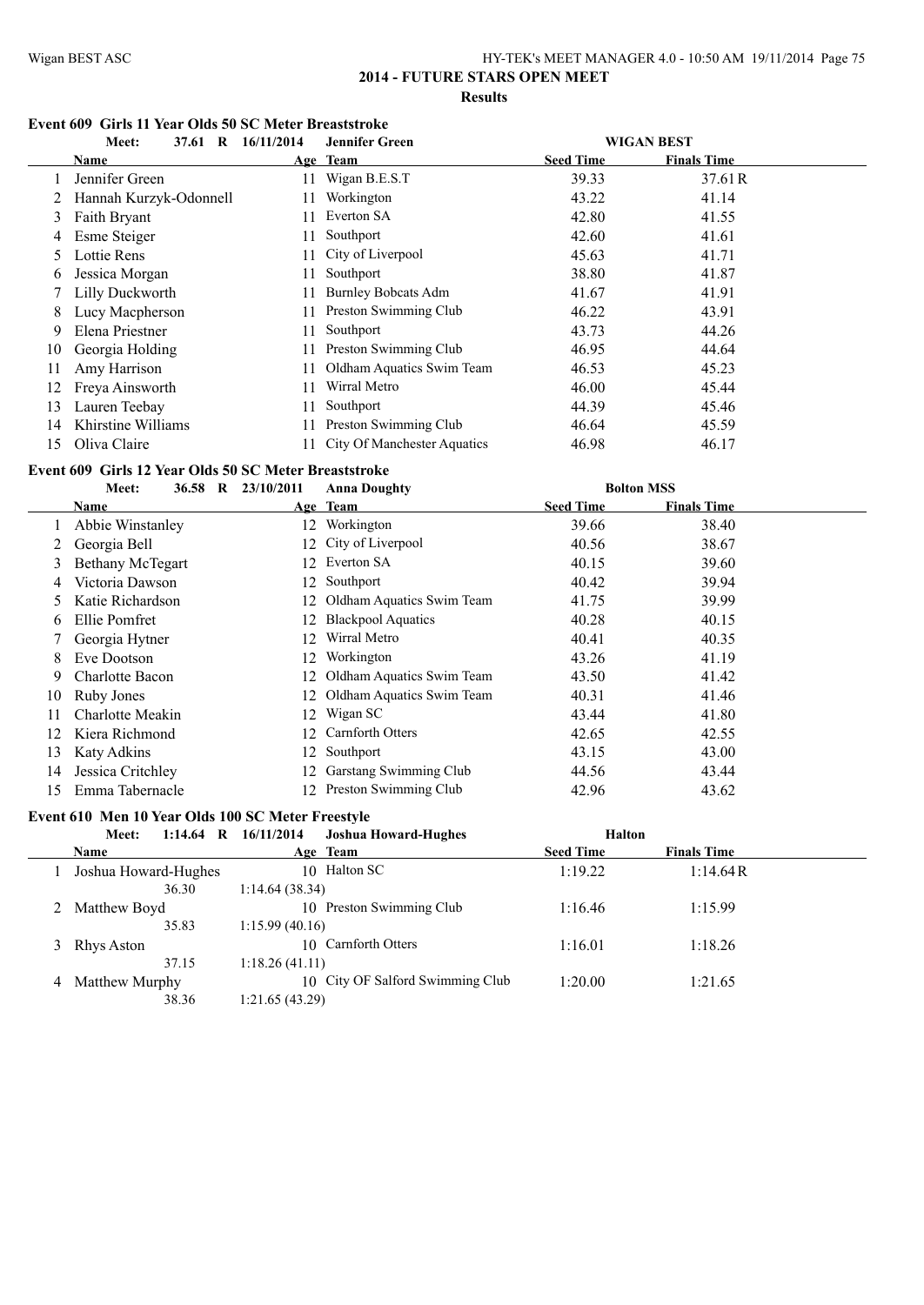## **Event 610 Men 11 Year Olds 100 SC Meter Freestyle**

|   | Meet:<br>1:08.32<br>R | 16/11/2014<br><b>Thomas Sanderson</b> | Oldham Aq        |                    |
|---|-----------------------|---------------------------------------|------------------|--------------------|
|   | <b>Name</b>           | Age Team                              | <b>Seed Time</b> | <b>Finals Time</b> |
|   | Thomas Sanderson      | Oldham Aquatics Swim Team<br>11       | 1:09.46          | 1:08.32R           |
|   | 33.01                 | 1:08.32(35.31)                        |                  |                    |
|   | Mathew Bordiuk        | Oldham Aquatics Swim Team             | 1:09.95          | 1:09.03            |
|   | 33.59                 | 1:09.03(35.44)                        |                  |                    |
|   | Luke Suarez           | Everton SA<br>11                      | 1:09.61          | 1:09.55            |
|   | 33.55                 | 1:09.55(36.00)                        |                  |                    |
| 4 | Samuel Briscoe        | Wigan B.E.S.T                         | 1:14.44          | 1:12.22            |
|   | 34.74                 | 1:12.22(37.48)                        |                  |                    |
|   | Archie Minto          | 11 City of Bradford Swimming Club     | 1:14.62          | 1:12.73            |
|   | 34.66                 | 1:12.73(38.07)                        |                  |                    |

## **Event 610 Men 12 Year Olds 100 SC Meter Freestyle**

|    | Meet:            | <b>Harry Pilkington</b><br>59.24 R 17/11/2013 | <b>Bobcats</b>   |                    |  |
|----|------------------|-----------------------------------------------|------------------|--------------------|--|
|    | <b>Name</b>      | Age Team                                      | <b>Seed Time</b> | <b>Finals Time</b> |  |
|    | Daniel Buckley   | 12 Halton SC                                  | 1:06.49          | 1:03.53            |  |
|    | 30.57            | 1:03.53(32.96)                                |                  |                    |  |
|    | Ethan Evans      | 12 City OF Salford Swimming Club              | 1:05.20          | 1:03.67            |  |
|    | 30.64            | 1:03.67(33.03)                                |                  |                    |  |
| 3  | Ewan Wilson      | 12 City OF Salford Swimming Club              | 1:06.26          | 1:05.71            |  |
|    | 31.70            | 1:05.71(34.01)                                |                  |                    |  |
| 4  | Jack Howard      | 12 Preston Swimming Club                      | 1:08.11          | 1:06.77            |  |
|    | 32.47            | 1:06.77(34.30)                                |                  |                    |  |
| 5  | Daniel Omidi     | 12 City of Liverpool                          | 1:08.82          | 1:07.80            |  |
|    | 32.61            | 1:07.80(35.19)                                |                  |                    |  |
| 6  | Ben McEvoy       | 12 City OF Salford Swimming Club              | 1:11.01          | 1:08.35            |  |
|    | 33.05            | 1:08.35(35.30)                                |                  |                    |  |
|    | Mathew Crabtree  | 12 Carnforth Otters                           | 1:10.03          | 1:08.50            |  |
|    | 33.15            | 1:08.50(35.35)                                |                  |                    |  |
| 8  | Cameron Jacobie  | 12 City of Liverpool                          | 1:08.78          | 1:08.61            |  |
|    | 32.90            | 1:08.61(35.71)                                |                  |                    |  |
| 9  | %Jack Sheffield  | 12 City OF Salford Swimming Club              | 1:08.78          | 1:09.59            |  |
|    | 34.01            | 1:09.59(35.58)                                |                  |                    |  |
| 10 | Thomas Dugdale   | 12 Carnforth Otters                           | 1:08.19          | 1:09.70            |  |
|    | 33.31            | 1:09.70(36.39)                                |                  |                    |  |
| 11 | Alexander Morley | 12 City OF Salford Swimming Club              | 1:09.85          | x1:09.72           |  |
|    | 33.62            | 1:09.72(36.10)                                |                  |                    |  |

# **Event 610 Men 13 Year Olds 100 SC Meter Freestyle**<br>Megting 57.98 B 16/11/2014 Harry Pilkington

|    | <b>Meet:</b>     | 57.98 R 16/11/2014<br><b>Harry Pilkington</b> | <b>Bobcats</b>   |                    |  |
|----|------------------|-----------------------------------------------|------------------|--------------------|--|
|    | Name             | Age Team                                      | <b>Seed Time</b> | <b>Finals Time</b> |  |
|    | Harry Pilkington | <b>Burnley Bobcats Adm</b><br>13              | 58.27            | 57.98R             |  |
|    | 27.73            | 57.98 (30.25)                                 |                  |                    |  |
|    | Mario Coman      | 13 Newcastle Staffs                           | 59.96            | 58.72              |  |
|    | 28.24            | 58.72 (30.48)                                 |                  |                    |  |
| 3  | Ben Smith        | 13 City of Liverpool                          | 1:02.80          | 1:00.59            |  |
|    | 29.62            | 1:00.59(30.97)                                |                  |                    |  |
| 4  | James Cross      | Wigan B.E.S.T<br>13                           | 1:02.46          | 1:01.20            |  |
|    | 29.30            | 1:01.20(31.90)                                |                  |                    |  |
| 5. | Harvey Griffin   | 13 Clitheroe Dolphins                         | 1:02.50          | 1:01.47            |  |
|    | 29.56            | 1:01.47(31.91)                                |                  |                    |  |
| 6  | Jack Huddart     | 13 Blackburn Centurions                       | 1:02.64          | 1:01.85            |  |
|    | 29.59            | 1:01.85(32.26)                                |                  |                    |  |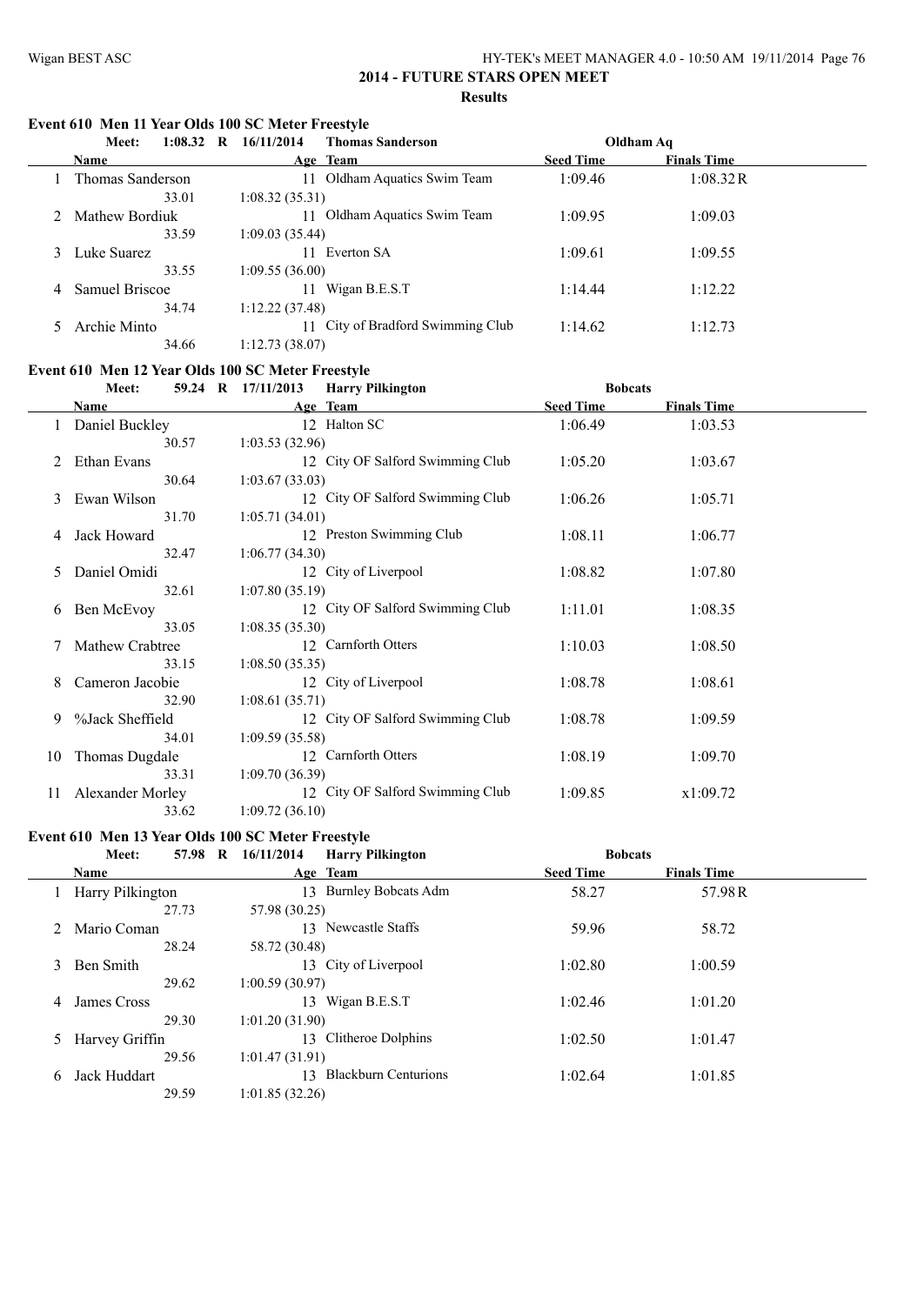$\frac{1}{1}$ 

## **2014 - FUTURE STARS OPEN MEET Results**

## **(Event 610 Men 13 Year Olds 100 SC Meter Freestyle)**

|    | <b>Name</b>       | Age Team                          | <b>Seed Time</b> | <b>Finals Time</b> |  |
|----|-------------------|-----------------------------------|------------------|--------------------|--|
|    | Elliot Norman     | <b>Burnley Bobcats Adm</b><br>13. | 1:03.72          | 1:02.31            |  |
|    | 30.07             | 1:02.31(32.24)                    |                  |                    |  |
| 8  | <b>Bill Jones</b> | Newcastle Staffs<br>13.           | 1:04.30          | 1:02.72            |  |
|    | 31.35             | 1:02.72(31.37)                    |                  |                    |  |
| 9  | Thomas King       | 13 Newcastle Staffs               | 1:03.35          | 1:02.74            |  |
|    | 30.50             | 1:02.74(32.24)                    |                  |                    |  |
| 10 | Oliver Wain       | 13 City of Bradford Swimming Club | 1:04.90          | 1:03.24            |  |
|    | 30.54             | 1:03.24 (32.70)                   |                  |                    |  |
| 11 | Samuel Secker     | <b>Blackpool Aquatics</b><br>13   | 1:05.86          | 1:04.71            |  |
|    | 31.22             | 1:04.71(33.49)                    |                  |                    |  |
| 12 | Tobias Fox        | 13 City OF Salford Swimming Club  | 1:08.89          | 1:06.65            |  |
|    | 32.04             | 1:06.65 (34.61)                   |                  |                    |  |

## **Event 610 Men 14 Year Olds 100 SC Meter Freestyle**

|    | Meet:             | 54.91 R 23/10/2011 | <b>Jordan Macdonald</b>        | Southport         |                    |  |
|----|-------------------|--------------------|--------------------------------|-------------------|--------------------|--|
|    | Meet:<br>54.91 R  | 16/11/2014         | <b>Harley Beentjes</b>         | <b>WIGAN BEST</b> |                    |  |
|    | Name              |                    | Age Team                       | <b>Seed Time</b>  | <b>Finals Time</b> |  |
|    | 1 Harley Beentjes |                    | 14 Wigan B.E.S.T               | 58.09             | 54.91R             |  |
|    | 26.73             | 54.91 (28.18)      |                                |                   |                    |  |
| 2  | Benjamin McKenna  |                    | 14 Southport                   | 59.76             | 57.33              |  |
|    | 27.93             | 57.33 (29.40)      |                                |                   |                    |  |
| 3  | Matthew Silvester |                    | 14 Wigan B.E.S.T               | 59.18             | 57.38              |  |
|    | 28.23             | 57.38 (29.15)      |                                |                   |                    |  |
| 4  | Anthony Wood      |                    | 14 Blackpool Aquatics          | 58.97             | 58.04              |  |
|    | 28.02             | 58.04 (30.02)      |                                |                   |                    |  |
| 5  | Ryan Warriner     |                    | 14 City of Liverpool           | 59.72             | 58.07              |  |
|    | 28.28             | 58.07 (29.79)      |                                |                   |                    |  |
| 6  | Alexander Axford  |                    | 14 City Of Manchester Aquatics | 58.52             | 58.22              |  |
|    | 28.05             | 58.22 (30.17)      |                                |                   |                    |  |
| 7  | Thomas Thorpe     |                    | 14 Wrexham SC                  | 58.64             | 58.56              |  |
|    | 27.96             | 58.56 (30.60)      |                                |                   |                    |  |
| 8  | Jack Mitchell     |                    | 14 Blackpool Aquatics          | 59.81             | 58.89              |  |
|    | 28.73             | 58.89 (30.16)      |                                |                   |                    |  |
| 9  | Philip Deveney    |                    | 14 City of Liverpool           | 1:00.07           | 59.16              |  |
|    | 28.10             | 59.16 (31.06)      |                                |                   |                    |  |
| 10 | Joe Kenny         |                    | 14 Clitheroe Dolphins          | 1:00.30           | 59.68              |  |
|    | 28.65             | 59.68 (31.03)      |                                |                   |                    |  |
| 11 | Jamie Grayson     |                    | 14 City of Liverpool           | 1:00.10           | 59.94              |  |
|    | 29.19             | 59.94 (30.75)      |                                |                   |                    |  |
| 12 | Paolo Moniz       |                    | 14 Southport                   | 1:00.05           | 59.96              |  |
|    | 29.05             | 59.96 (30.91)      |                                |                   |                    |  |
| 13 | Tom Stanley       |                    | 14 Newcastle Staffs            | 1:01.45           | 1:00.35            |  |
|    | 28.71             | 1:00.35(31.64)     |                                |                   |                    |  |
| 14 | Matthew Johnson   |                    | 14 City of Liverpool           | 1:01.40           | 1:00.61            |  |
|    | 29.48             | 1:00.61(31.13)     |                                |                   |                    |  |
| 15 | Adam McCarter     |                    | 14 Southport                   | 1:00.93           | 1:01.98            |  |
|    | 29.86             | 1:01.98 (32.12)    |                                |                   |                    |  |
|    | 16 Philip Whitham |                    | 14 Oldham Aquatics Swim Team   | 1:03.15           | 1:02.54            |  |
|    | 29.78             | 1:02.54(32.76)     |                                |                   |                    |  |
| 17 | Evan Price        |                    | 14 Wrexham SC                  | 1:04.73           | 1:05.15            |  |
|    | 31.14             | 1:05.15(34.01)     |                                |                   |                    |  |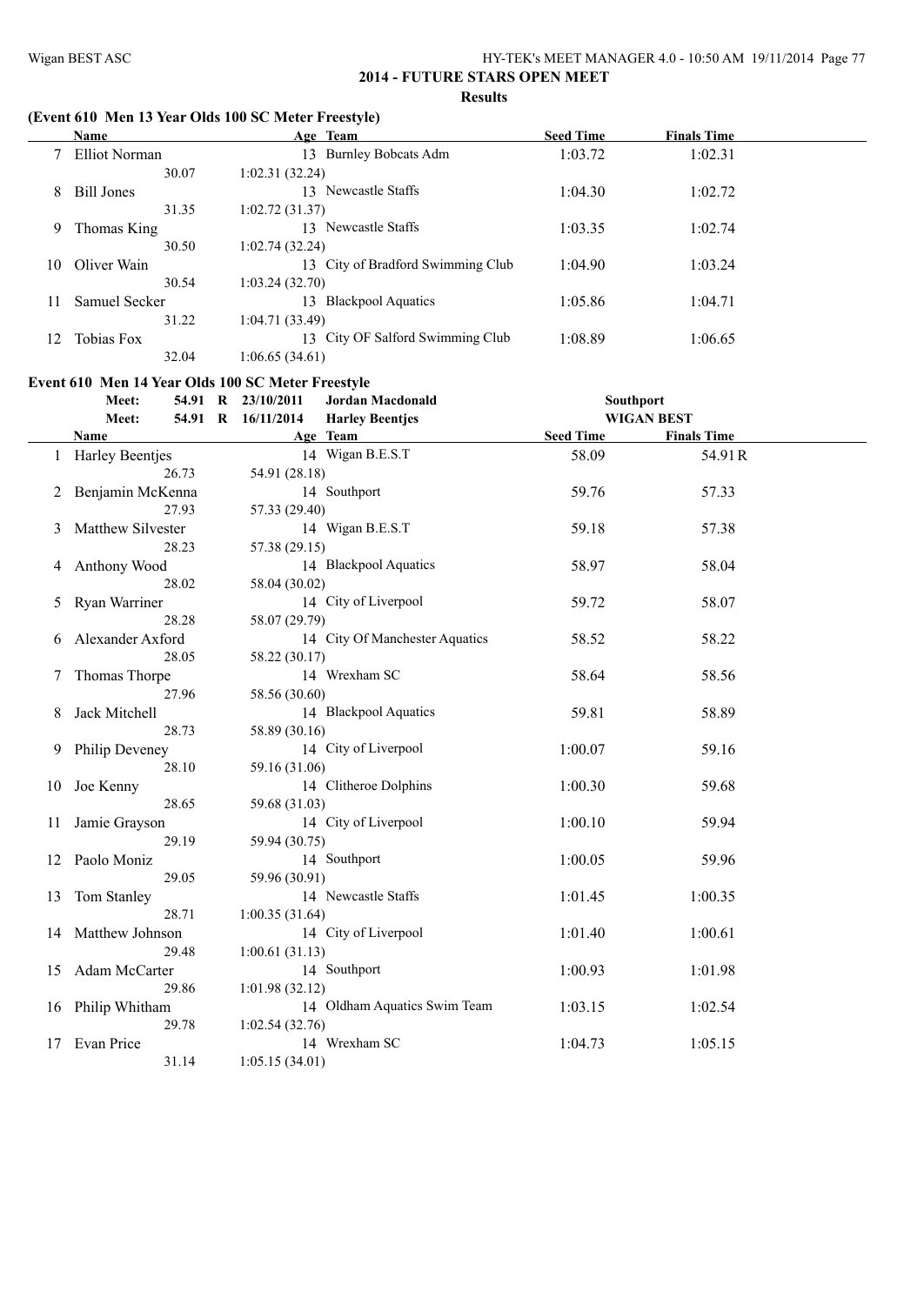#### **Event 610 Men 15 & Over 100 SC Meter Freestyle**

|    | Meet:                 | 51.88 R 16/11/2014 | William Beavan                 | <b>Bobcats</b>   |                    |  |
|----|-----------------------|--------------------|--------------------------------|------------------|--------------------|--|
|    | Name                  |                    | Age Team                       | <b>Seed Time</b> | <b>Finals Time</b> |  |
|    | 1 William Beavan      |                    | 16 Burnley Bobcats Adm         | 53.16            | 51.88R             |  |
|    | 25.45                 | 51.88 (26.43)      |                                |                  |                    |  |
| 2  | Shaun Muscroft        |                    | 18 City Of Manchester Aquatics | 49.50            | 52.05              |  |
|    | 25.32                 | 52.05 (26.73)      |                                |                  |                    |  |
| 3  | Jordan Macdonald      |                    | 17 Southport                   | 54.77            | 53.38              |  |
|    | 25.48                 | 53.38 (27.90)      |                                |                  |                    |  |
| 4  | Karl Taylor           |                    | 16 Wrexham SC                  | 54.79            | 53.56              |  |
|    | 26.19                 | 53.56 (27.37)      |                                |                  |                    |  |
| 5  | Nathan Bennett        |                    | 15 City Of Manchester Aquatics | 52.07            | 53.64              |  |
|    | 25.75                 | 53.64 (27.89)      |                                |                  |                    |  |
| 6  | Dominic Suggitt       |                    | 20 Wigan B.E.S.T               | 52.80            | 53.70              |  |
|    | 25.75                 | 53.70 (27.95)      |                                |                  |                    |  |
| 7  | Marcus Tyson          |                    | 21 City Of Manchester Aquatics | 52.75            | 54.13              |  |
|    | 26.02                 | 54.13 (28.11)      |                                |                  |                    |  |
| 8  | Jack Graham           |                    | 17 Oldham Aquatics Swim Team   | 53.71            | 54.27              |  |
|    | 25.96                 | 54.27 (28.31)      |                                |                  |                    |  |
| 9  | Jacob Lea             |                    | 16 Southport                   | 56.02            | 55.05              |  |
|    | 26.20                 | 55.05 (28.85)      |                                |                  |                    |  |
| 10 | Joshua Moniz          |                    | 17 Southport                   | 54.71            | 55.14              |  |
|    | 26.69                 | 55.14 (28.45)      |                                |                  |                    |  |
| 11 | Andy Plummer          |                    | 19 Wigan B.E.S.T               | 55.36            | 56.26              |  |
|    | 26.56                 | 56.26 (29.70)      |                                |                  |                    |  |
|    | 12 Declan Hall        |                    | 15 Wigan SC                    | 58.65            | 56.30              |  |
|    | 26.84                 | 56.30 (29.46)      |                                |                  |                    |  |
| 13 | Liam Carlin           |                    | 15 City of Liverpool           | 55.90            | 57.32              |  |
|    | 27.51<br>Josh Lambert | 57.32 (29.81)      | 15 Burnley Bobcats Adm         | 56.70            | 57.33              |  |
| 14 | 27.63                 | 57.33 (29.70)      |                                |                  |                    |  |
| 15 | Alex Richardson       |                    | 15 Oldham Aquatics Swim Team   | 57.55            | 57.65              |  |
|    | 28.24                 | 57.65 (29.41)      |                                |                  |                    |  |
| 16 | Sean McGinty          |                    | 15 Preston Swimming Club       | 56.97            | 58.19              |  |
|    | 28.08                 | 58.19 (30.11)      |                                |                  |                    |  |
| 17 | Adams Lewis           |                    | 17 Cosacss City of Stoke       | 59.08            | 59.24              |  |
|    | 28.58                 | 59.24 (30.66)      |                                |                  |                    |  |
|    | 18 Matthew Mcgowan    |                    | 15 City Of Manchester Aquatics | 59.08            | 59.28              |  |
|    | 28.51                 | 59.28 (30.77)      |                                |                  |                    |  |
| 19 | Neal Allen            |                    | 17 Wrexham SC                  | 59.20            | 59.51              |  |
|    | 28.35                 | 59.51 (31.16)      |                                |                  |                    |  |
|    |                       |                    |                                |                  |                    |  |

#### **Event 611 Girls 10 Year Olds 100 SC Meter Freestyle**

| Meet:                | $1:11.95$ R | 16/11/2014     | <b>Ruby Hughes</b>           | <b>Southport</b> |                    |  |
|----------------------|-------------|----------------|------------------------------|------------------|--------------------|--|
| <b>Name</b>          |             |                | Age Team                     | <b>Seed Time</b> | <b>Finals Time</b> |  |
| Ruby Hughes          |             |                | 10 Southport                 | 1:15.30          | 1:11.95R           |  |
|                      | 34.31       | 1:11.95(37.64) |                              |                  |                    |  |
| Lois Keyes           |             |                | 10 Everton SA                | 1:12.15          | 1:12.10            |  |
|                      | 34.60       | 1:12.10(37.50) |                              |                  |                    |  |
| Ella Price           |             |                | 10 Oldham Aquatics Swim Team | 1:16.61          | 1:16.13            |  |
|                      | 36.46       | 1:16.13(39.67) |                              |                  |                    |  |
| Natalie Charlesworth |             |                | 10 Garstang Swimming Club    | 1:15.10          | 1:16.56            |  |
|                      | 36.77       | 1:16.56(39.79) |                              |                  |                    |  |
| Emmie Brownlow       |             |                | 10 Halton SC                 | 1:19.16          | 1:17.27            |  |
|                      | 37.40       | 1:17.27(39.87) |                              |                  |                    |  |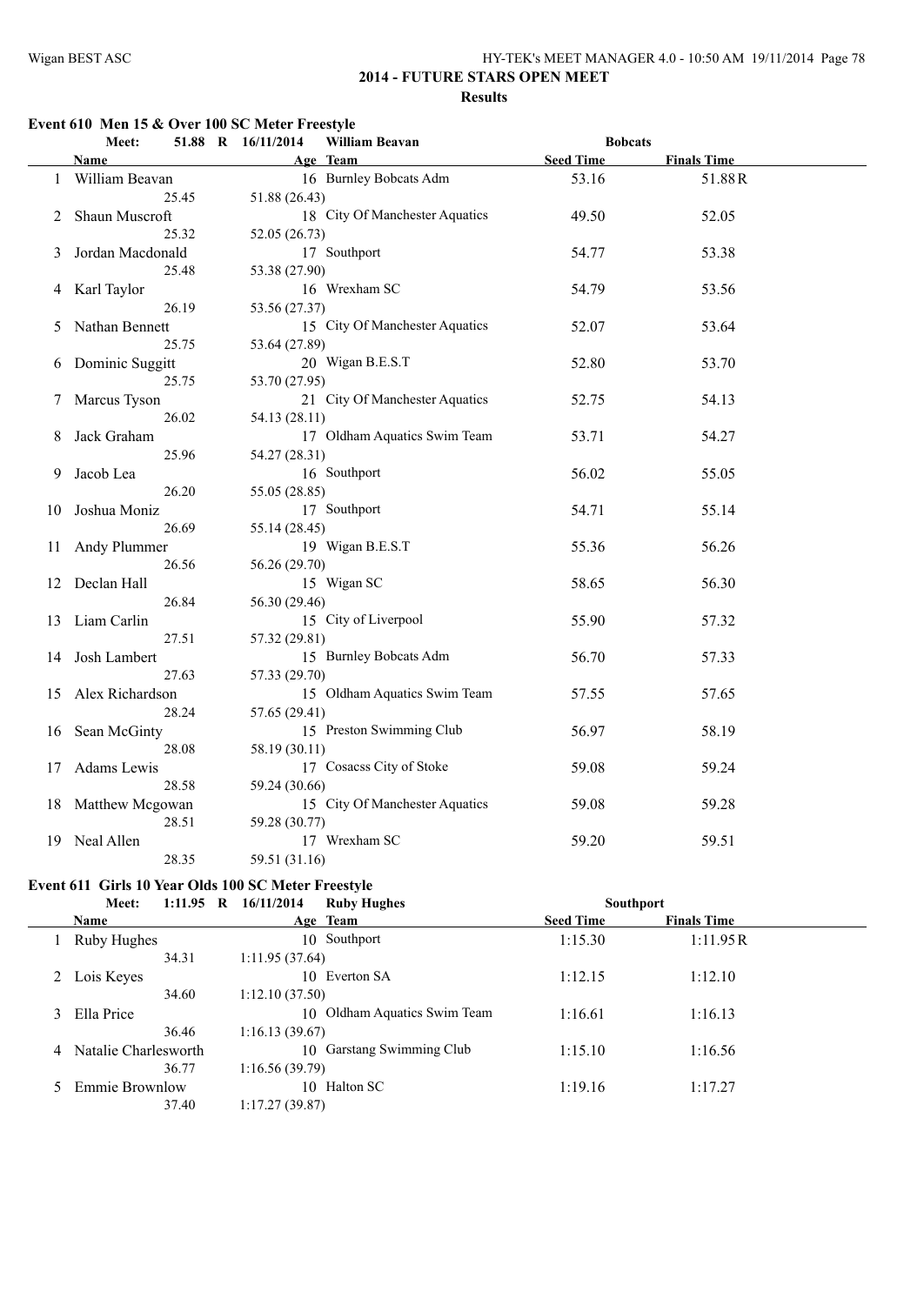$\overline{\phantom{a}}$ 

## **2014 - FUTURE STARS OPEN MEET Results**

## **(Event 611 Girls 10 Year Olds 100 SC Meter Freestyle)**

|   | Name                | Age Team                     | <b>Seed Time</b> | <b>Finals Time</b> |  |
|---|---------------------|------------------------------|------------------|--------------------|--|
| 6 | <b>Emily Morris</b> | 10 City of Liverpool         | 1:17.82          | 1:18.28            |  |
|   | 37.67               | 1:18.28(40.61)               |                  |                    |  |
|   | Holly Maxwell       | 10 Kirkham & Wesham asc      | 1:18.71          | 1:18.50            |  |
|   | 38.97               | 1:18.50(39.53)               |                  |                    |  |
| 8 | Ruby Holland        | 10 Oldham Aquatics Swim Team | 1:16.75          | 1:18.85            |  |
|   | 38.95               | 1:18.85(39.90)               |                  |                    |  |
|   | Ellie Mullins       | Kirkham & Wesham asc<br>10.  | 1:15.60          | 1:19.04            |  |
|   | 37.95               | 1:19.04(41.09)               |                  |                    |  |

## **Event 611 Girls 11 Year Olds 100 SC Meter Freestyle**

|    | Meet:                  | <b>Melissa Braddock</b><br>1:03.13 R $04/11/2012$ | <b>Wigan BEST</b> |                    |  |
|----|------------------------|---------------------------------------------------|-------------------|--------------------|--|
|    | Name                   | Age Team                                          | <b>Seed Time</b>  | <b>Finals Time</b> |  |
|    | Lottie Rens            | 11 City of Liverpool                              | 1:08.33           | 1:07.71            |  |
|    | 32.41                  | 1:07.71(35.30)                                    |                   |                    |  |
|    | Katherine Baker        | 11 Wigan B.E.S.T                                  | 1:10.15           | 1:08.35            |  |
|    | 33.01                  | 1:08.35(35.34)                                    |                   |                    |  |
| 3  | <b>Lilly Duckworth</b> | 11 Burnley Bobcats Adm                            | 1:11.99           | 1:08.71            |  |
|    | 33.63                  | 1:08.71(35.08)                                    |                   |                    |  |
|    | 4 Faith Bryant         | 11 Everton SA                                     | 1:11.60           | 1:08.87            |  |
|    | 33.66                  | 1:08.87(35.21)                                    |                   |                    |  |
| 5  | Kimberley Burston      | 11 Oldham Aquatics Swim Team                      | 1:10.56           | 1:10.95            |  |
|    | 34.04                  | 1:10.95(36.91)                                    |                   |                    |  |
| 6  | Amy Teebay             | 11 Southport                                      | 1:14.63           | 1:11.76            |  |
|    | 34.76                  | 1:11.76(37.00)                                    |                   |                    |  |
|    | 7 Freya Ainsworth      | 11 Wirral Metro                                   | 1:13.90           | 1:12.42            |  |
|    | 34.65                  | 1:12.42(37.77)                                    |                   |                    |  |
|    | <b>Imogen Moss</b>     | 11 Preston Swimming Club                          | 1:12.79           | 1:12.48            |  |
|    | 34.22                  | 1:12.48(38.26)                                    |                   |                    |  |
| 9  | Megan Jones            | 11 Kendal Swimming Club                           | 1:11.71           | 1:13.11            |  |
|    | 34.95                  | 1:13.11(38.16)                                    |                   |                    |  |
| 10 | Naomi Peers            | 11 Workington                                     | 1:14.18           | 1:13.16            |  |
|    | 34.76                  | 1:13.16(38.40)                                    |                   |                    |  |
| 11 | Amber Gower            | 11 Wigan B.E.S.T                                  | 1:12.74           | 1:13.80            |  |
|    | 35.00                  | 1:13.80(38.80)                                    |                   |                    |  |
| 12 | Elena Priestner        | 11 Southport                                      | 1:14.10           | 1:15.41            |  |
|    | 36.32                  | 1:15.41 (39.09)                                   |                   |                    |  |
| 13 | Georgia Holding        | 11 Preston Swimming Club                          | 1:15.96           | 1:15.49            |  |
|    | 35.70                  | 1:15.49(39.79)                                    |                   |                    |  |
| 14 | Amy Harrison           | 11 Oldham Aquatics Swim Team                      | 1:15.81           | 1:17.13            |  |
|    | 37.30                  | 1:17.13(39.83)                                    |                   |                    |  |

## **Event 611 Girls 12 Year Olds 100 SC Meter Freestyle**

|   | Meet:         | 1:02.09 | 16/11/2014<br>$\bf R$ | <b>Abby Jones</b>        | <b>Southport</b> |                    |  |
|---|---------------|---------|-----------------------|--------------------------|------------------|--------------------|--|
|   | Name          |         |                       | Age Team                 | <b>Seed Time</b> | <b>Finals Time</b> |  |
|   | Abby Jones    |         |                       | 12 Southport             | 1:03.70          | 1:02.09R           |  |
|   |               | 29.66   | 1:02.09(32.43)        |                          |                  |                    |  |
|   | Georgia Bell  |         |                       | 12 City of Liverpool     | 1:05.54          | 1:04.93            |  |
|   |               | 30.78   | 1:04.93(34.15)        |                          |                  |                    |  |
|   | Jasmine Gower |         | 12                    | Wigan B.E.S.T            | 1:05.70          | 1:05.21            |  |
|   |               | 31.39   | 1:05.21(33.82)        |                          |                  |                    |  |
| 4 | Alice Fox     |         |                       | 12 Preston Swimming Club | 1:05.20          | 1:05.59            |  |
|   |               | 31.71   | 1:05.59(33.88)        |                          |                  |                    |  |
|   | Chole Quarton |         |                       | 12 City of Liverpool     | 1:07.13          | 1:05.61            |  |
|   |               | 32.22   | 1:05.61 (33.39)       |                          |                  |                    |  |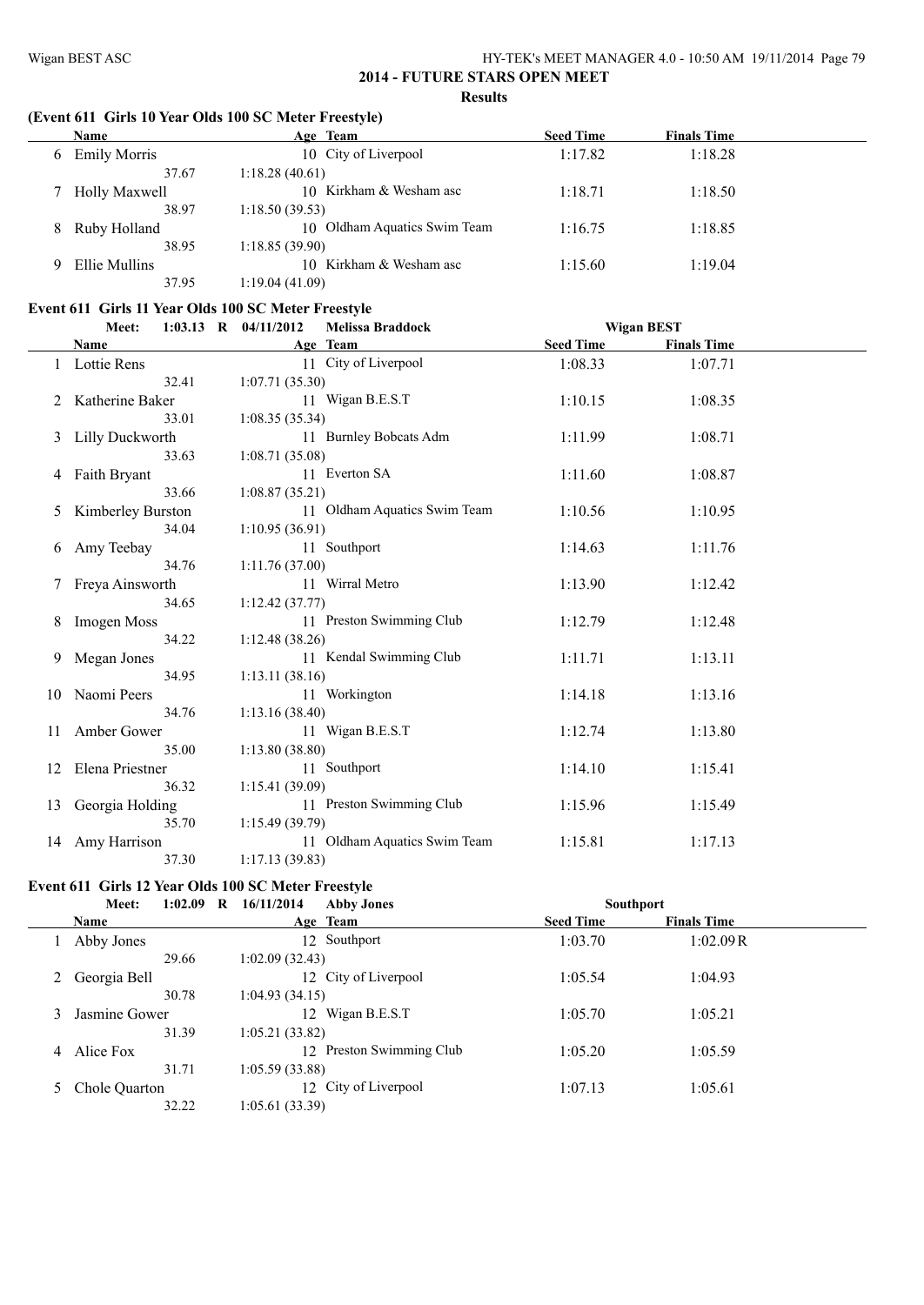## **(Event 611 Girls 12 Year Olds 100 SC Meter Freestyle)**

|       | Name                   | Age Team                         | <b>Seed Time</b> | <b>Finals Time</b> |  |
|-------|------------------------|----------------------------------|------------------|--------------------|--|
| 6     | <b>Ruby Jones</b>      | 12 Oldham Aquatics Swim Team     | 1:07.27          | 1:06.70            |  |
|       | 32.73                  | 1:06.70(33.97)                   |                  |                    |  |
|       | <b>Emily Mcneill</b>   | 12 Blackpool Aquatics            | 1:08.60          | 1:06.92            |  |
|       | 32.24                  | 1:06.92(34.68)                   |                  |                    |  |
| 8     | Ashley Jones           | 12 Wrexham SC                    | 1:07.36          | 1:06.96            |  |
|       | 32.05                  | 1:06.96(34.91)                   |                  |                    |  |
| 9     | <b>MACLAREN</b> Amelia | 12 City OF Salford Swimming Club | 1:07.30          | 1:07.34            |  |
|       | 32.36                  | 1:07.34(34.98)                   |                  |                    |  |
| 10    | Jodie Gittins          | 12 Tyldesley Swpc                | 1:06.92          | 1:07.45            |  |
|       | 32.29                  | 1:07.45(35.16)                   |                  |                    |  |
| 11    | Katana Rumble          | 12 City of Liverpool             | 1:05.12          | 1:07.55            |  |
|       | 31.22                  | 1:07.55(36.33)                   |                  |                    |  |
| $*12$ | Jessica McDonaugh      | 12 Southport                     | 1:07.04          | 1:07.65            |  |
|       | 32.48                  | 1:07.65(35.17)                   |                  |                    |  |
| *12   | Elizabeth Wafer        | 12 Preston Swimming Club         | 1:08.26          | 1:07.65            |  |
|       | 32.79                  | 1:07.65(34.86)                   |                  |                    |  |
|       | 14 Emily Hughes        | 12 Preston Swimming Club         | 1:08.27          | 1:08.15            |  |
|       | 33.06                  | 1:08.15(35.09)                   |                  |                    |  |
| 15    | Molly Gordon           | 12 Blackpool Aquatics            | 1:09.84          | 1:09.45            |  |
|       | 34.01                  | 1:09.45(35.44)                   |                  |                    |  |
| 16    | Gemma Croft            | 12 Oldham Aquatics Swim Team     | 1:09.68          | 1:09.75            |  |
|       | 33.99                  | 1:09.75(35.76)                   |                  |                    |  |
| 17    | Charlotte Bacon        | 12 Oldham Aquatics Swim Team     | 1:10.03          | 1:10.64            |  |
|       | 33.88                  | 1:10.64(36.76)                   |                  |                    |  |
| 18    | mia Smith              | 12 Southport                     | 1:10.66          | 1:10.82            |  |
|       | 33.69                  | 1:10.82(37.13)                   |                  |                    |  |
| 19    | Scarlett Aspinall      | 12 Southport                     | 1:10.83          | 1:11.44            |  |
|       | 34.93                  | 1:11.44(36.51)                   |                  |                    |  |

## **Event 611 Girls 13 Year Olds 100 SC Meter Freestyle**

|           | Meet:                 | 58.98 R 16/11/2014 | <b>Athena Clayson</b>        |                  | <b>CO Liverpool</b> |  |
|-----------|-----------------------|--------------------|------------------------------|------------------|---------------------|--|
|           | Name                  |                    | Age Team                     | <b>Seed Time</b> | <b>Finals Time</b>  |  |
|           | Athena Clayson        |                    | 13 City of Liverpool         | 57.89            | 58.98R              |  |
|           | 28.85                 | 58.98 (30.13)      |                              |                  |                     |  |
| 2         | Ellie Molyneux        |                    | 13 Wigan B.E.S.T             | 1:02.50          | 1:02.69             |  |
|           | 30.18                 | 1:02.69(32.51)     |                              |                  |                     |  |
| 3         | Aimee Banks           |                    | 13 Carnforth Otters          | 1:03.92          | 1:02.77             |  |
|           | 30.31                 | 1:02.77(32.46)     |                              |                  |                     |  |
| 4         | Melissa Braddock      |                    | 13 Wigan B.E.S.T             | 1:02.63          | 1:05.41             |  |
|           | 31.53                 | 1:05.41(33.88)     |                              |                  |                     |  |
| 5         | Ella Bergin-Williams  |                    | 13 Oldham Aquatics Swim Team | 1:07.29          | 1:05.64             |  |
|           | 31.64                 | 1:05.64(34.00)     |                              |                  |                     |  |
| 6         | Eve Richings          |                    | 13 City of Liverpool         | 1:07.50          | 1:06.02             |  |
|           | 32.40                 | 1:06.02(33.62)     |                              |                  |                     |  |
|           | Imogen Bailey         |                    | 13 Wigan B.E.S.T             | 1:07.78          | 1:06.36             |  |
|           | 31.95                 | 1:06.36(34.41)     |                              |                  |                     |  |
| 8         | Olivia Armes          |                    | 13 Preston Swimming Club     | 1:07.72          | 1:06.82             |  |
|           | 31.97                 | 1:06.82(34.85)     |                              |                  |                     |  |
| 9         | Alexandra Livingstone |                    | 13 Carnforth Otters          | 1:07.86          | 1:07.02             |  |
|           | 32.79                 | 1:07.02(34.23)     |                              |                  |                     |  |
| $*10^{-}$ | Lauren Rainford-Read  |                    | 13 Blackpool Aquatics        | 1:08.94          | 1:07.52             |  |
|           | 32.72                 | 1:07.52(34.80)     |                              |                  |                     |  |
| $*10$     | Demi Evans            |                    | 13 Wrexham SC                | 1:05.71          | 1:07.52             |  |
|           | 32.19                 | 1:07.52(35.33)     |                              |                  |                     |  |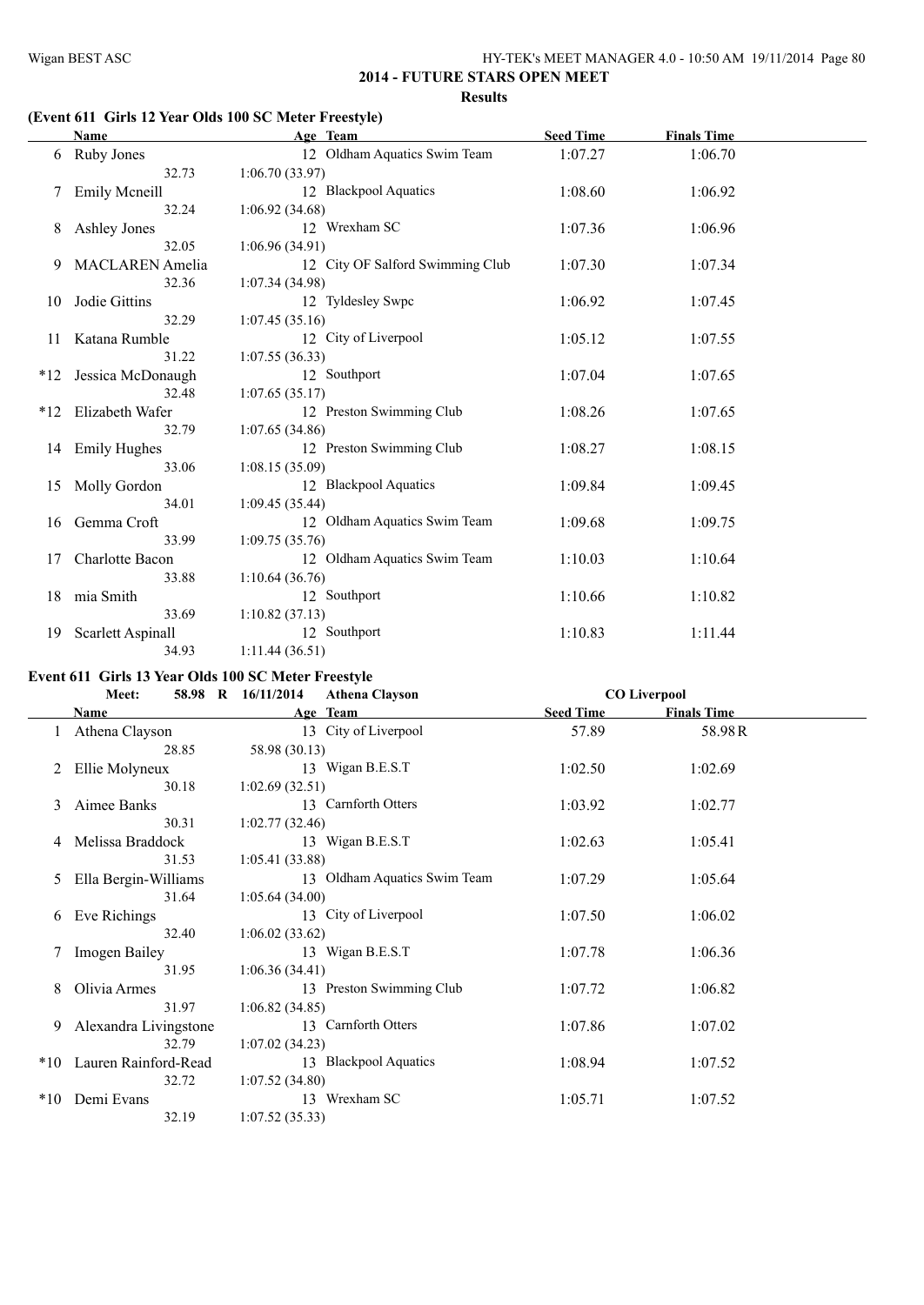## **(Event 611 Girls 13 Year Olds 100 SC Meter Freestyle)**

|    | Name           | Age Team                                     | <b>Seed Time</b> | <b>Finals Time</b> |  |
|----|----------------|----------------------------------------------|------------------|--------------------|--|
| 12 | Libby Ashcroft | 13 Wigan B.E.S.T                             | 1:07.59          | 1:08.06            |  |
|    | 32.10          | 1:08.06(35.96)                               |                  |                    |  |
| 13 | Hannah Sheehan | 13 Wigan B.E.S.T                             | 1:09.58          | x1:08.40           |  |
|    | 32.66          | 1:08.40(35.74)                               |                  |                    |  |
| 14 | Joanna Flowers | <b>Blackpool Aquatics</b><br>13.             | 1:08.61          | 1:09.43            |  |
|    | 32.93          | 1:09.43(36.50)                               |                  |                    |  |
| 15 | Hannah Procter | <b>Burnley Bobcats Adm</b><br>13.            | 1:04.43          | 1:09.83            |  |
|    | 32.87          | 1:09.83(36.96)                               |                  |                    |  |
| 16 | Tilly Bowie    | <b>Blackpool Aquatics</b><br>13 <sup>7</sup> | 1:09.81          | 1:10.70            |  |
|    | 34.16          | 1:10.70(36.54)                               |                  |                    |  |

## **Event 611 Women 14 & Over 100 SC Meter Freestyle**

|    | Meet:<br>57.45 R 16/11/2014 |                 | <b>Shauntelle Austin</b>       | <b>Blackpool</b> |                    |  |
|----|-----------------------------|-----------------|--------------------------------|------------------|--------------------|--|
|    | <b>Name</b>                 |                 | Age Team                       | <b>Seed Time</b> | <b>Finals Time</b> |  |
|    | 1 Shauntelle Austin         |                 | 17 Blackpool Aquatics          | 57.80            | 57.45R             |  |
|    | 27.75                       | 57.45 (29.70)   |                                |                  |                    |  |
| 2  | Katie Rennolds              |                 | 16 Burnley Bobcats Adm         | 58.90            | 58.85              |  |
|    | 28.95                       | 58.85 (29.90)   |                                |                  |                    |  |
| 3  | Jessica Sloan               |                 | 16 Wigan B.E.S.T               | 58.81            | 58.92              |  |
|    | 28.41                       | 58.92 (30.51)   |                                |                  |                    |  |
| 4  | Hannah Platt                |                 | 16 City of Liverpool           | 59.50            | 59.38              |  |
|    | 29.07                       | 59.38 (30.31)   |                                |                  |                    |  |
| 5  | Holly Jackson               |                 | 16 Wigan B.E.S.T               | 1:00.07          | 59.44              |  |
|    | 28.66                       | 59.44 (30.78)   |                                |                  |                    |  |
| 6  | Polly Holden                |                 | 15 Newcastle Staffs            | 1:02.06          | 59.68              |  |
|    | 29.32                       | 59.68 (30.36)   |                                |                  |                    |  |
| 7  | Rhianna Bennett             |                 | 17 City Of Manchester Aquatics | 58.05            | 1:00.36            |  |
|    | 29.04                       | 1:00.36(31.32)  |                                |                  |                    |  |
| 8  | Ellie Taylor                |                 | 14 Burnley Bobcats Adm         | 1:01.49          | 1:00.42            |  |
|    | 29.24                       | 1:00.42(31.18)  |                                |                  |                    |  |
| 9  | Phoebe Vaughan              |                 | 17 Wigan B.E.S.T               | 1:01.45          | 1:00.47            |  |
|    | 29.00                       | 1:00.47(31.47)  |                                |                  |                    |  |
| 10 | Lauren Dzyra                |                 | 16 City Of Manchester Aquatics | 1:01.70          | 1:00.61            |  |
|    | 29.38                       | 1:00.61(31.23)  |                                |                  |                    |  |
| 11 | Kerry Holding               |                 | 18 Burnley Bobcats Adm         | 1:00.04          | 1:01.09            |  |
|    | 29.63                       | 1:01.09(31.46)  |                                |                  |                    |  |
| 12 | Rachel Morris               |                 | 15 City Of Manchester Aquatics | 1:01.12          | 1:01.18            |  |
|    | 29.38                       | 1:01.18(31.80)  |                                |                  |                    |  |
| 13 | Niamh Wilgar                |                 | 14 Southport                   | 59.80            | 1:01.47            |  |
|    | 29.42                       | 1:01.47(32.05)  |                                |                  |                    |  |
| 14 | Rebecca Winship             |                 | 14 City Of Manchester Aquatics | 1:01.71          | 1:01.60            |  |
|    | 29.95                       | 1:01.60(31.65)  |                                |                  |                    |  |
| 15 | Emily Hall                  |                 | 15 Wigan B.E.S.T               | 1:04.67          | 1:02.43            |  |
|    | 29.84                       | 1:02.43(32.59)  |                                |                  |                    |  |
| 16 | <b>Emily Spencer</b>        |                 | 14 City of Liverpool           | 1:01.29          | 1:02.75            |  |
|    | 30.59                       | 1:02.75(32.16)  |                                |                  |                    |  |
| 17 | Dominique Mason             |                 | 17 Wirral Metro                | 1:02.56          | 1:02.94            |  |
|    | 30.27                       | 1:02.94(32.67)  |                                |                  |                    |  |
| 18 | Rusha Mondal                |                 | 14 City Of Manchester Aquatics | 1:05.76          | x1:03.18           |  |
|    | 30.76                       | 1:03.18(32.42)  |                                |                  |                    |  |
| 19 | Rebecca Twardochleb         |                 | 15 Newcastle Staffs            | 1:04.07          | 1:03.41            |  |
|    | 30.64                       | 1:03.41(32.77)  |                                |                  |                    |  |
| 20 | Colette Meade               |                 | 15 Burnley Bobcats Adm         | 1:01.54          | 1:03.73            |  |
|    | 30.45                       | 1:03.73 (33.28) |                                |                  |                    |  |